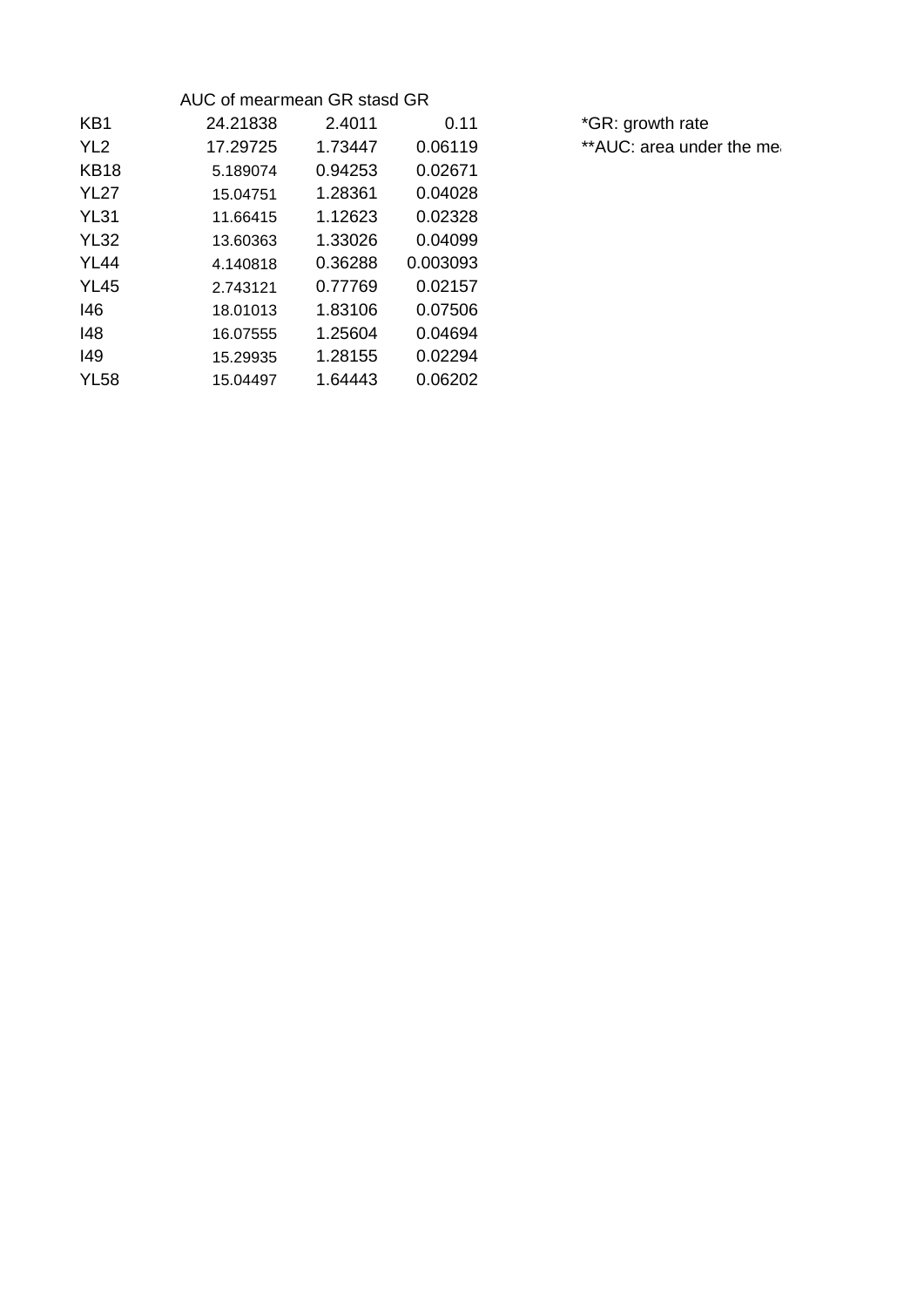an growth curve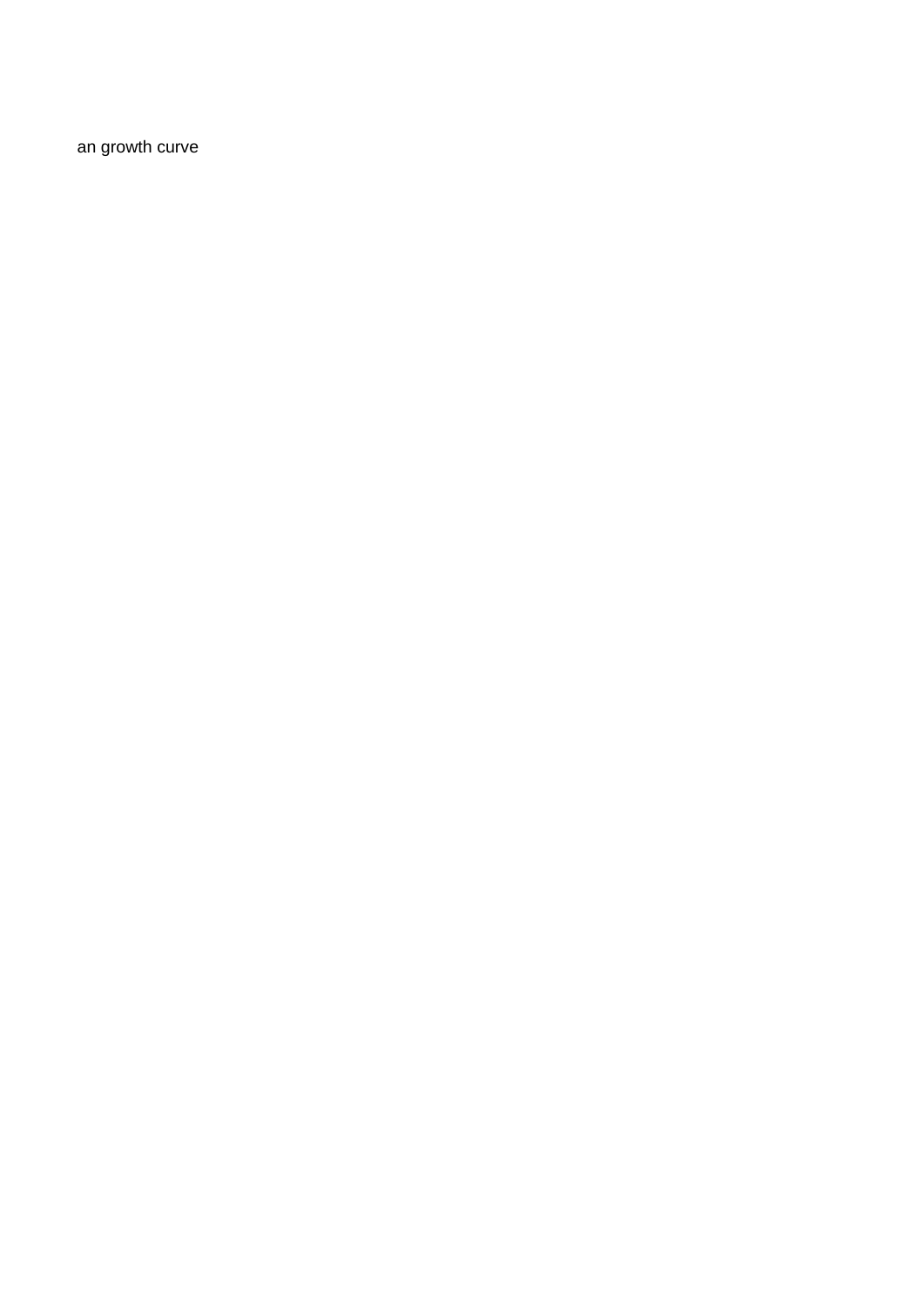| strain          | inSM         | GR         | std error             | AUC        |
|-----------------|--------------|------------|-----------------------|------------|
| KB1             | KB1sm        | 0.21160569 | 0.00398873            | 5.5556875  |
| KB1             | YL2sm        | 0.83763167 | 0.03244872            | 21.2229583 |
| KB1             | KB18sm       | 1.18450288 | 0.04660269            | 25.0793958 |
| KB1             | YL27sm       | 1.01893287 | 0.04776426            | 21.8311042 |
| KB1             | YL31sm       | 1.13666199 | 0.04935961            | 23.4667292 |
| KB1             | YL32sm       | 0.71858271 | 0.02781793            | 16.1365    |
| KB1             | YL44sm       | 1.31009449 | 0.07907059            | 23.4719583 |
| KB1             | YL45sm       | 1.33826563 | 0.08436416            | 24.174     |
| KB1             | I46sm        | 1.17966183 | 0.05530858            | 22.440375  |
| KB1             | 148sm        | 0.84298765 | 0.0363717             | 17.9066875 |
| KB1             | 149sm        | 1.05358504 | 0.05092584            | 22.16425   |
| KB1             | YL58sm       | 0.53636938 | 0.01502267            | 13.6088125 |
| KB1             | AAMsm        | 1.46649029 | 0.05721986            | 26.6149792 |
| YL <sub>2</sub> | KB1sm        | 0.26108757 | 0.00734049            | 8.49758333 |
| YL <sub>2</sub> | YL2sm        | 0.26108757 | 0.00734049            | 6.24377083 |
| YL <sub>2</sub> | KB18sm       | 0.75570107 | 0.02998621            | 18.4933958 |
| YL <sub>2</sub> | YL27sm       | 0.61243313 | 0.02615709            | 10.5670938 |
| YL <sub>2</sub> | YL31sm       | 0.77954162 | 0.04273336            | 16.7539792 |
| YL <sub>2</sub> | YL32sm       | 0.26383329 | 0.00649986            | 6.182      |
| YL <sub>2</sub> | YL44sm       | 0.78053916 | 0.03297726            | 14.4582917 |
| YL <sub>2</sub> | YL45sm       | 0.75297783 | 0.01962646            | 17.7790208 |
| YL <sub>2</sub> | 146sm        | 0.81195354 | 0.04279341            | 15.8025625 |
| YL <sub>2</sub> | 148sm        | 0.59868369 | 0.02116933            | 8.51266667 |
| YL <sub>2</sub> | 149sm        | 0.42554826 | 0.01274359            | 8.97545833 |
| YL <sub>2</sub> | YL58sm       | 0.27565021 | 0.00762679            | 6.45208333 |
| YL <sub>2</sub> | <b>AAMsm</b> | 0.87555223 | 0.04721352            | 19.6269167 |
| <b>KB18</b>     | KB1sm        | 0.07733036 | 0.00162392            | 3.88835417 |
| <b>KB18</b>     | YL2sm        | 0.24997229 | 0.00464847            | 6.86610417 |
| <b>KB18</b>     | KB18sm       | 0.11281306 | 0.00297138            | 4.87075    |
| <b>KB18</b>     | YL27sm       |            | 0.1706876 0.00419333  | 4.91085417 |
| <b>KB18</b>     | YL31sm       |            | 0.00876532 0.00014524 | 2.73733333 |
| <b>KB18</b>     | YL32sm       |            | 0.0434225 0.00112465  | 2.87629167 |
| <b>KB18</b>     | YL44sm       | 0.16357334 | 0.00321881            | 6.43047917 |
| <b>KB18</b>     | YL45sm       |            | 0.12435842 0.00191926 | 5.14725    |
| <b>KB18</b>     | 146sm        |            | 0.25771042 0.00443864 | 7.3618125  |
| <b>KB18</b>     | 148sm        | 0.0644577  | 0.00051551            | 3.947375   |
| <b>KB18</b>     | 149sm        | 0.25530187 | 0.00851701            | 8.3796875  |
| <b>KB18</b>     | YL58sm       | 0.06756967 | 0.00160958            | 3.55808333 |
| <b>KB18</b>     | <b>AAMsm</b> | 0.49838416 | 0.01289529            | 10.961625  |
| <b>YL27</b>     | KB1sm        | 0.19998492 | 0.00308725            | 6.42752083 |
| <b>YL27</b>     | YL2sm        | 0.30020802 | 0.00533581            | 11.208125  |
| <b>YL27</b>     | KB18sm       | 0.50588342 | 0.0192034             | 15.2649375 |
| <b>YL27</b>     | YL27sm       |            | 0.14775454 0.00176926 | 6.80745833 |
|                 | YL31sm       | 0.03500074 | 0.00081844            |            |
| <b>YL27</b>     |              |            |                       | 3.41815625 |
| <b>YL27</b>     | YL32sm       | 0.08473676 | 0.00067697            | 5.0976875  |
| <b>YL27</b>     | YL44sm       | 0.38073963 | 0.01253098            | 13.0045    |
| <b>YL27</b>     | YL45sm       |            | 0.11165905 0.00090156 | 5.802475   |

 $*$ GR: growth r \*\*AUC: area l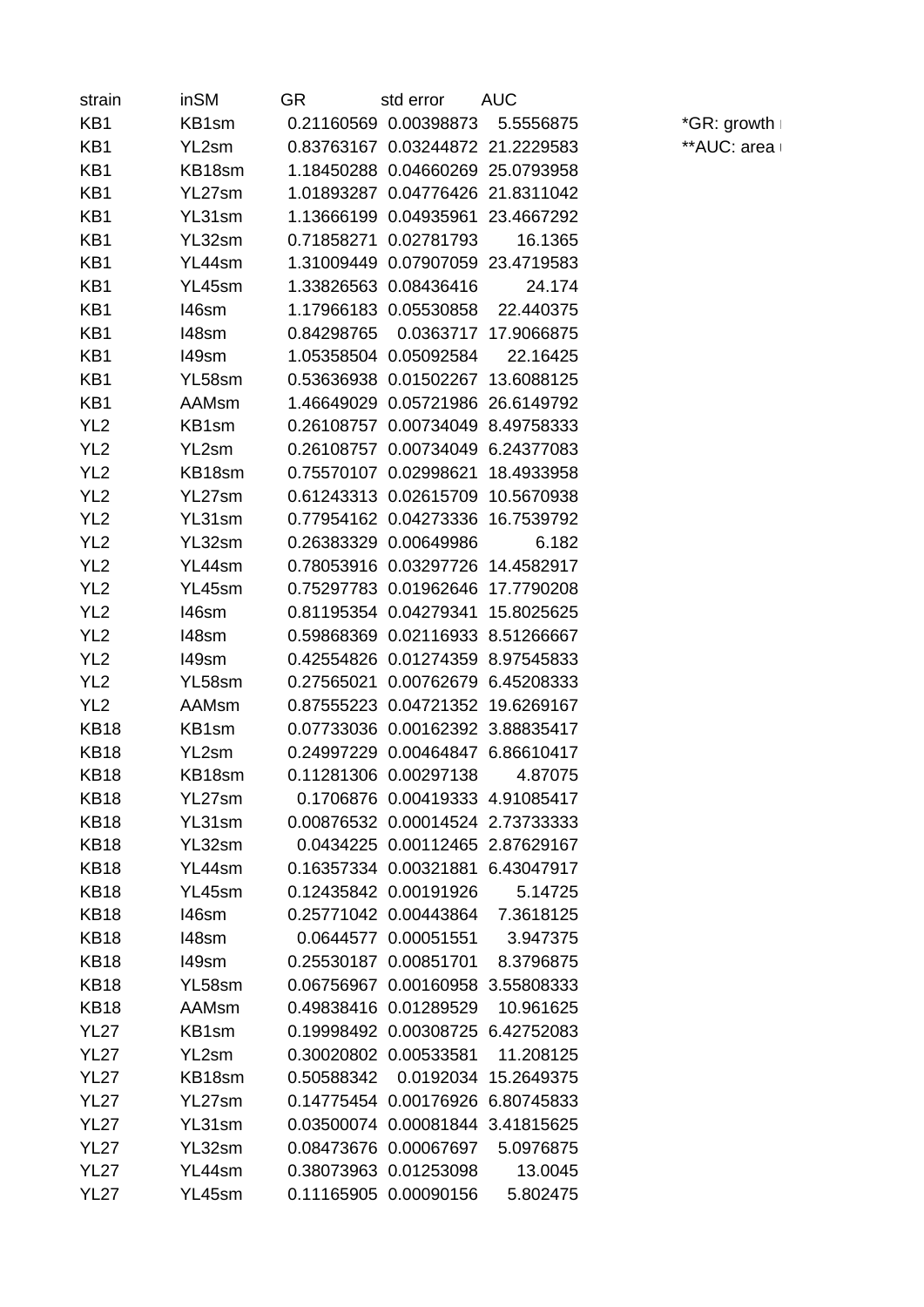| <b>YL27</b> | 146sm        |            | 0.29640351 0.00656887            | 9.5941875  |
|-------------|--------------|------------|----------------------------------|------------|
| <b>YL27</b> | 148sm        | 0.19000041 | 0.0036335                        | 5.349875   |
| <b>YL27</b> | 149sm        | 0.3875882  | 0.01228905                       | 11.4767292 |
| <b>YL27</b> | YL58sm       | 0.10938785 | 0.00179224                       | 4.77341667 |
| <b>YL27</b> | AAMsm        | 0.51716658 | 0.01447353                       | 17.5255625 |
| <b>YL31</b> | KB1sm        | 0.20495324 | 0.00372005                       | 6.75914583 |
| <b>YL31</b> | YL2sm        | 0.3546758  | 0.00652633                       | 12.0757708 |
| <b>YL31</b> | KB18sm       | 0.34414488 | 0.00513142                       | 13.5716667 |
| <b>YL31</b> | YL27sm       | 0.29748387 | 0.00409565                       | 11.3555208 |
| <b>YL31</b> | YL31sm       | 0.00642055 | 0.00026819                       | 2.70940625 |
| <b>YL31</b> | YL32sm       | 0.02764236 | 0.00034933                       | 3.262875   |
| <b>YL31</b> | YL44sm       | 0.43539126 | 0.00777273                       | 13.4880833 |
| YL31        | YL45sm       | 0.11978159 | 0.00297422                       | 5.6754375  |
| <b>YL31</b> | 146sm        | 0.34855488 | 0.00580371                       | 10.7732917 |
| <b>YL31</b> | 148sm        | 0.08309295 | 0.00198982                       | 3.685      |
| <b>YL31</b> | 149sm        | 0.36839606 | 0.01082958                       | 12.9362708 |
| <b>YL31</b> | YL58sm       | 0.05978167 | 0.00180595                       | 3.733875   |
| <b>YL31</b> | <b>AAMsm</b> | 0.40858623 | 0.0080547                        | 13.3260833 |
| YL32        | KB1sm        | 0.33100866 | 0.00800082                       | 8.49403125 |
| <b>YL32</b> | YL2sm        | 0.33392013 | 0.00758814                       | 11.2136458 |
| YL32        | KB18sm       | 0.43015775 | 0.0073726                        | 15.3352708 |
| <b>YL32</b> | YL27sm       | 0.34852527 | 0.0081551                        | 12.1216875 |
| YL32        | YL31sm       | 0.15677648 | 0.0027711                        | 5.5191875  |
| <b>YL32</b> | YL32sm       | 0.11569537 | 0.00163858                       | 4.69916667 |
| <b>YL32</b> | YL44sm       | 0.49669658 | 0.01374249                       | 14.6343542 |
| <b>YL32</b> | YL45sm       | 0.36543515 | 0.00684028                       | 14.022375  |
| <b>YL32</b> | 146sm        | 0.37696917 | 0.00760367                       | 11.732375  |
| <b>YL32</b> | 148sm        | 0.19228934 | 0.00409203                       | 5.32335417 |
| YL32        | 149sm        | 0.43825762 | 0.01143187                       | 13.6537708 |
| <b>YL32</b> | YL58sm       | 0.12457596 | 0.00280382                       | 4.5763125  |
| YL32        | <b>AAMsm</b> |            | 0.48022842 0.01352114 18.1538333 |            |
| <b>YL44</b> | KB1sm        |            | 0.014752 0.00026403 2.62691667   |            |
| <b>YL44</b> | YL2sm        |            | 0.01534634 0.00029755            | 2.86225    |
| <b>YL44</b> | KB18sm       | 0.11393881 | 0.00091314                       | 5.446875   |
| <b>YL44</b> | YL27sm       |            | 0.01295123 0.00050199 2.79095833 |            |
| <b>YL44</b> | YL31sm       |            | 0.08185966 0.00053768 4.53272917 |            |
| <b>YL44</b> | YL32sm       | 0.00482297 | 0.00037328                       | 2.646425   |
| <b>YL44</b> | YL44sm       | 0.03499341 | 0.00022098                       | 3.250875   |
| <b>YL44</b> | YL45sm       |            | 0.11642351 0.00092062 5.38710417 |            |
| <b>YL44</b> | 146sm        | 0.0062471  | 0.00015965                       | 2.6075     |
| <b>YL44</b> | 148sm        |            | 0.01840945 0.00014572            | 2.790375   |
| <b>YL44</b> | 149sm        | 0.01078292 | 0.00010809                       | 2.88608333 |
| <b>YL44</b> | YL58sm       |            | 0.01338552 0.00013047            | 2.58395833 |
| <b>YL44</b> | <b>AAMsm</b> | 0.14602663 | 0.00095534                       | 6.8521875  |
| <b>YL45</b> | KB1sm        |            | 0.26896813 0.00758617            | 5.99895    |
| <b>YL45</b> | YL2sm        | 0.21995864 | 0.00524319                       | 5.91585417 |
| <b>YL45</b> | KB18sm       |            | 0.17042643 0.00192741            | 5.3323125  |
| <b>YL45</b> | YL27sm       |            | 0.17405042 0.00218003            | 6.0675625  |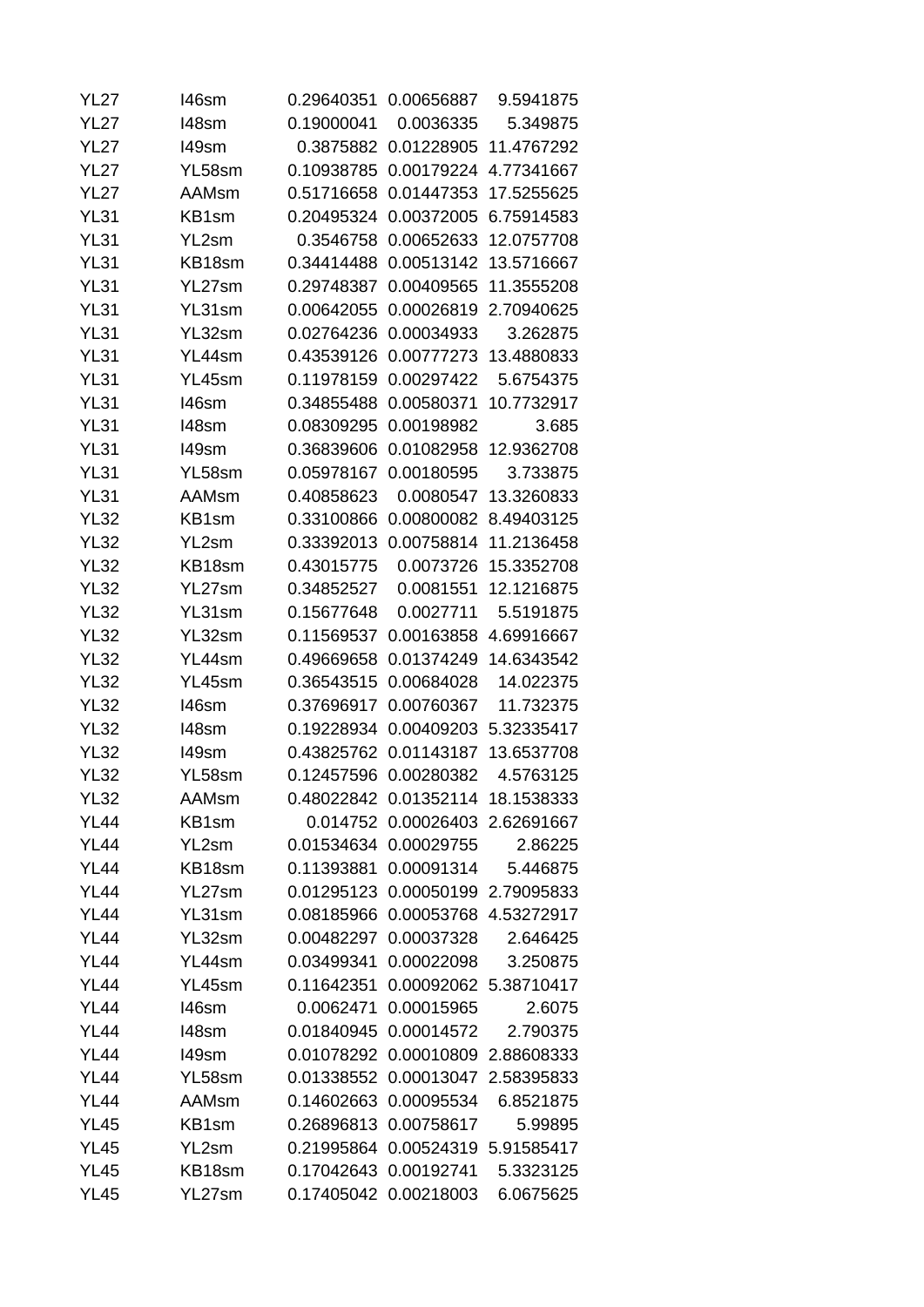| <b>YL45</b> | YL31sm       |            | 0.18271854 0.00319648 | 6.033      |
|-------------|--------------|------------|-----------------------|------------|
| <b>YL45</b> | YL32sm       | 0.14511249 | 0.00183204            | 4.7955     |
| <b>YL45</b> | YL44sm       | 0.18213872 | 0.00237776            | 6.05159375 |
| <b>YL45</b> | YL45sm       | 0.08593059 | 0.00080882            | 4.0403125  |
| <b>YL45</b> | 146sm        | 0.20208493 | 0.0032018             | 5.90316667 |
| <b>YL45</b> | 148sm        | 0.18658556 | 0.0019847             | 5.99104167 |
| <b>YL45</b> | 149sm        | 0.21770943 | 0.00332594            | 6.51266667 |
| <b>YL45</b> | YL58sm       | 0.13352553 | 0.00120517            | 5.10252083 |
| <b>YL45</b> | AAMsm        | 0.20030362 | 0.00556244            | 6.14775    |
| 146         | KB1sm        | 0.11460687 | 0.00171911            | 4.7245625  |
| 146         | YL2sm        | 0.71494332 | 0.02713261            | 18.3008542 |
| 146         | KB18sm       | 0.75446759 | 0.01900456            | 17.2547917 |
| 146         | YL27sm       | 0.66976073 | 0.0124713             | 17.0330833 |
| 146         | YL31sm       | 0.43243323 | 0.00803527            | 15.9402292 |
| 146         | YL32sm       | 0.07887182 | 0.00058061            | 4.5881875  |
| 146         | YL44sm       | 0.85676317 | 0.02214534            | 17.8732708 |
| 146         | YL45sm       | 0.56900824 | 0.0115663             | 17.1685938 |
| 146         | 146sm        | 0.07032015 | 0.00266576            | 3.22859375 |
| 146         | 148sm        | 0.17983041 | 0.000978              | 8.53891667 |
| 146         | 149sm        | 0.81595376 | 0.02475694            | 14.7625208 |
| 146         | YL58sm       | 0.06870001 | 0.00069101            | 4.1575     |
| 146         | <b>AAMsm</b> | 0.86133384 | 0.0248517             | 20.4462292 |
| 148         | KB1sm        | 0.11861465 | 0.00145289            | 4.6373125  |
| 148         | YL2sm        | 0.34280497 | 0.00411758            | 11.9588958 |
| 148         | KB18sm       | 0.4427878  | 0.0070866             | 16.2810313 |
| 148         | YL27sm       | 0.20452295 | 0.00134368            | 8.62166667 |
| 148         | YL31sm       | 0.37155365 | 0.00596909            | 4.216625   |
| 148         | YL32sm       | 0.14306154 | 0.00145193            | 6.34360417 |
| 148         | YL44sm       | 0.29294043 | 0.00442104            | 13.0469792 |
| 148         | YL45sm       | 0.31137    | 0.00509615            | 13.0207917 |
| 148         | 146sm        |            | 0.26806711 0.01056557 | 12.4526458 |
| 148         | 148sm        | 0.1012805  | 0.00079742            | 4.216625   |
|             |              | 0.36005028 | 0.00192261            | 13.601125  |
| 148         | 149sm        | 0.10177444 | 0.00108692            |            |
| 148         | YL58sm       |            |                       | 4.41341667 |
| 148         | <b>AAMsm</b> |            | 0.44379724 0.00495771 | 19.0963333 |
| 149         | KB1sm        | 0.20218679 | 0.0076817             | 7.03179167 |
| 149         | YL2sm        | 0.35197405 | 0.00705797            | 9.01015    |
| 149         | KB18sm       | 0.46034598 | 0.01240255            | 11.4935833 |
| 149         | YL27sm       | 0.28259428 | 0.00394069            | 9.04222917 |
| 149         | YL31sm       | 0.3937726  | 0.00921541            | 8.785875   |
| 149         | YL32sm       | 0.26886398 | 0.00338471            | 7.0868125  |
| 149         | YL44sm       | 0.67449038 | 0.01532779            | 15.7629583 |
| 149         | YL45sm       | 0.48007861 | 0.00847299            | 11.7984375 |
| 149         | 146sm        | 0.34105473 | 0.00734621            | 7.48284375 |
| 149         | 148sm        | 0.2506178  | 0.00394907            | 7.66666667 |
| 149         | 149sm        | 0.25193236 | 0.00407361            | 6.52929167 |
| 149         | YL58sm       | 0.26585565 | 0.00445573            | 6.24227083 |
| 149         | <b>AAMsm</b> | 0.82757309 | 0.02365905            | 18.0593333 |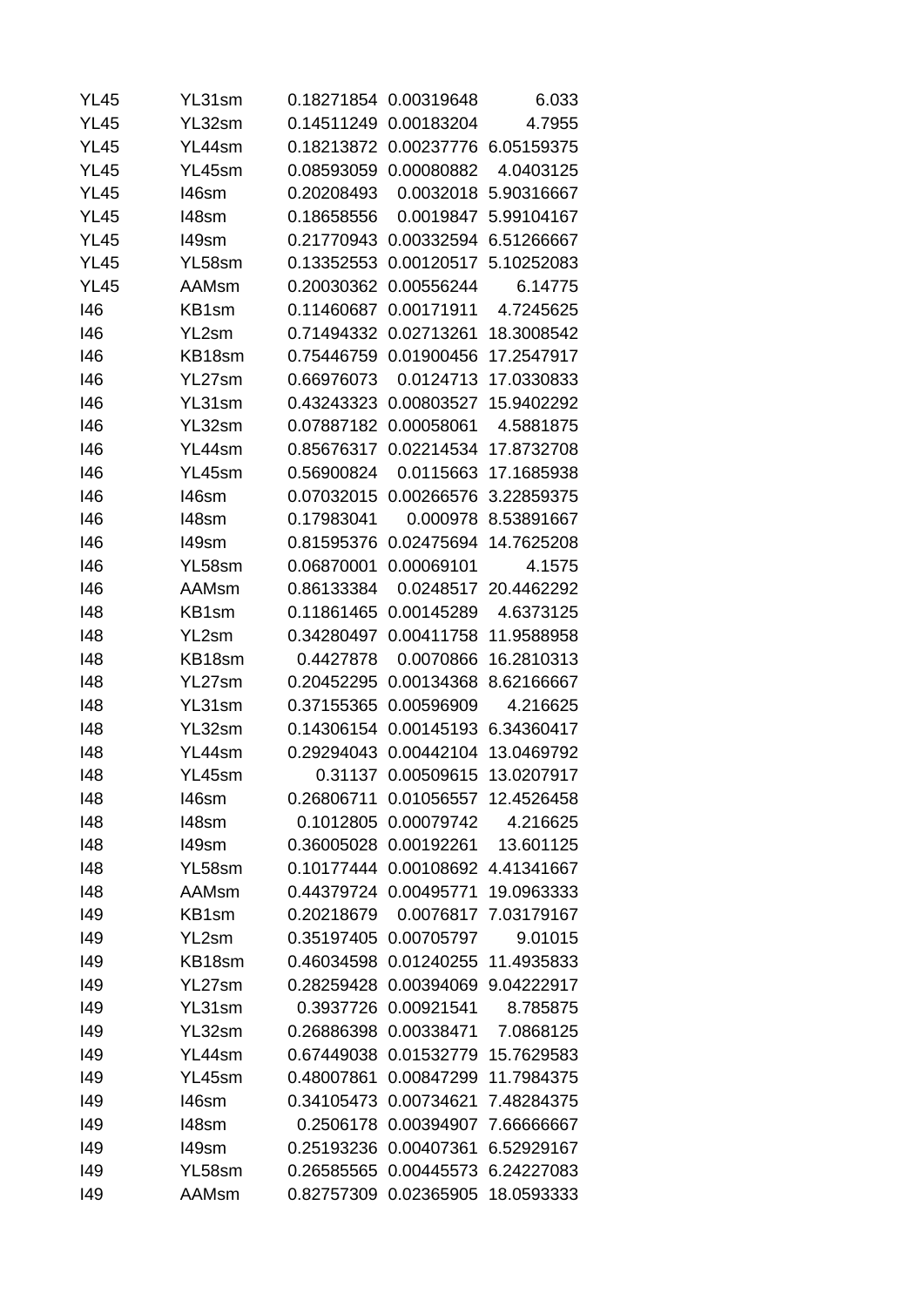| <b>YL58</b> | KB1sm  |            | 0.09942467 0.00171845              | 5.67995              |
|-------------|--------|------------|------------------------------------|----------------------|
| <b>YL58</b> | YL2sm  |            | 0.19100456 0.00269415 7.91091667   |                      |
| <b>YL58</b> | KB18sm |            | 0.52466478 0.01171816 15.7356563   |                      |
| <b>YL58</b> | YL27sm | 0.382011   | 0.00676                            | 9.7823125            |
| <b>YL58</b> | YL31sm |            | 0.02608015  0.00019011  3.37184375 |                      |
| <b>YL58</b> | YL32sm |            | 0.03245886 0.00076277              | 4.99275              |
| <b>YL58</b> | YL44sm |            | 0.76508511 0.01535385 12.4537708   |                      |
| <b>YL58</b> | YL45sm |            | 0.1693566 0.00292749               | 8.33541667           |
| <b>YL58</b> | 146sm  |            | 0.54629615  0.01291501             | 10.74225             |
| <b>YL58</b> | 148sm  |            | 0.07277522 0.00162662 3.66383333   |                      |
| <b>YL58</b> | 149sm  | 0.64629629 |                                    | 0.0171322 12.5147083 |
| <b>YL58</b> | YL58sm |            | 0.04976414  0.00127915             | 3.8080625            |
| YL58        | AAMsm  |            | 0.72777502 0.02107826 15.8046458   |                      |
|             |        |            |                                    |                      |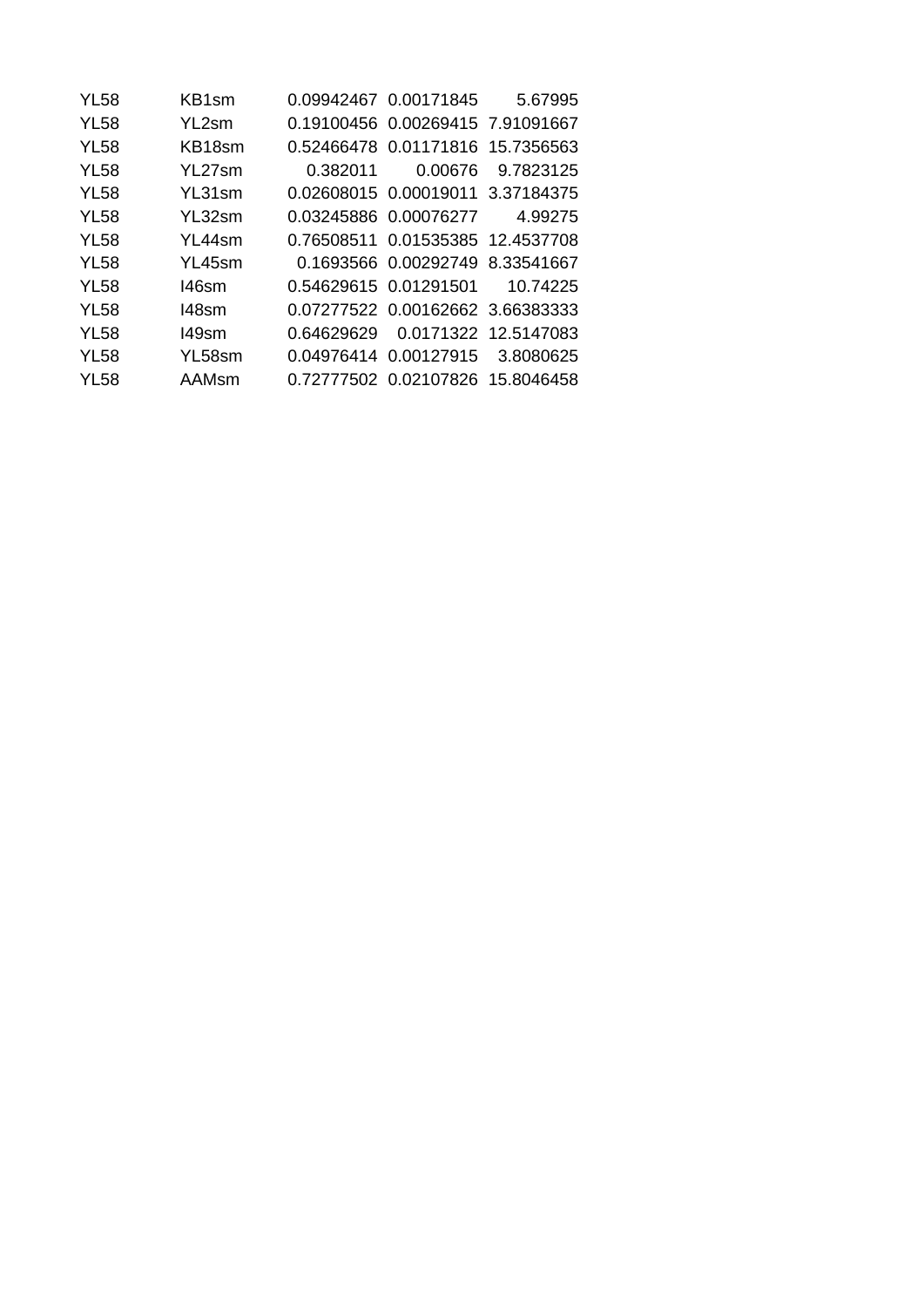## rate under the mean growth curve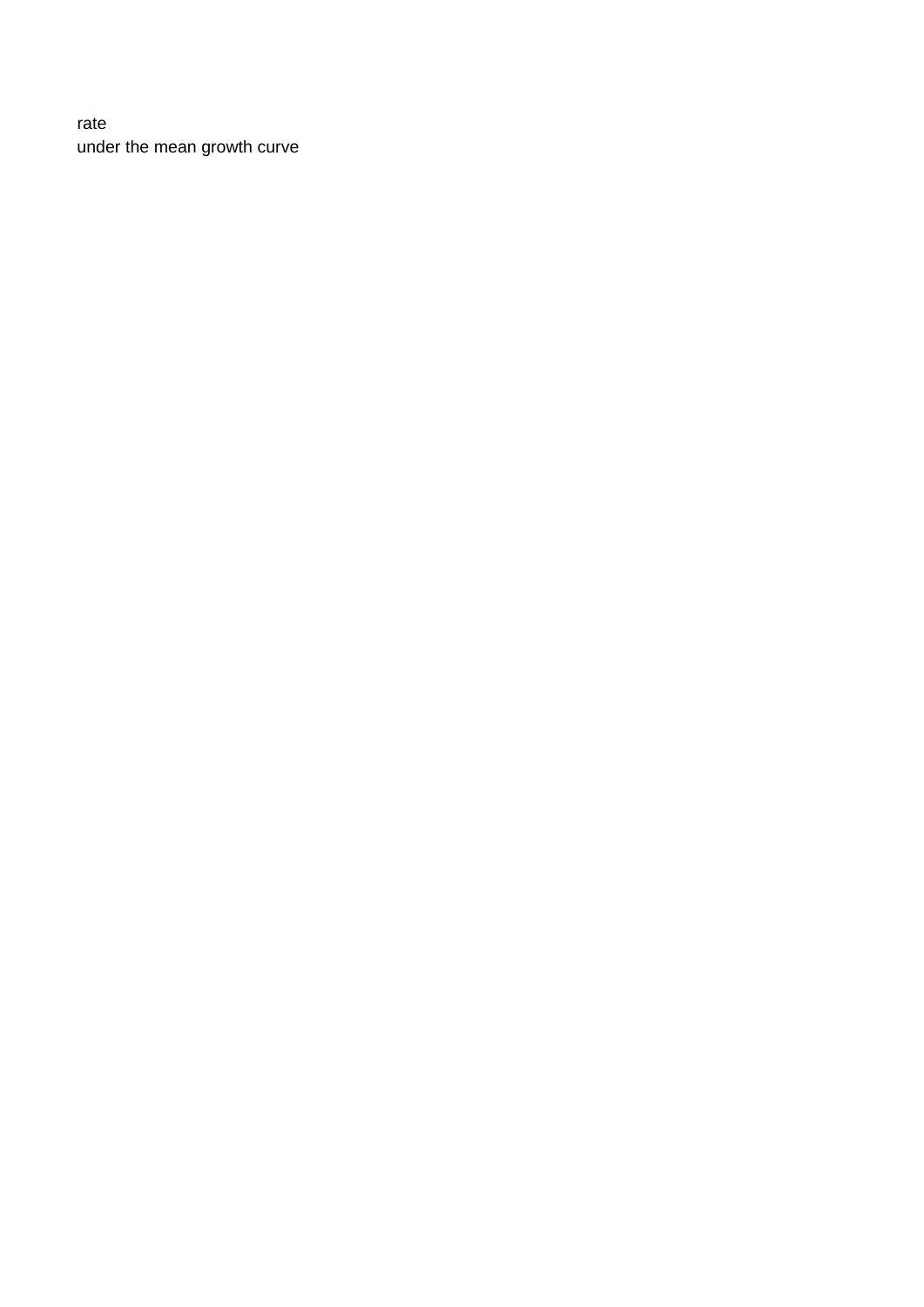|                 | KB1sm | YL <sub>2</sub> sm | KB18sm | YL27sm                                                                            | YL31sm | YI 32sm                                                                 |
|-----------------|-------|--------------------|--------|-----------------------------------------------------------------------------------|--------|-------------------------------------------------------------------------|
| KB1             |       |                    |        | -0.85572266   -0.42888461   -0.19238032   -0.30526953   -0.22499927   -0.51005476 |        |                                                                         |
| YL <sub>2</sub> |       |                    |        | -0.70126192  -0.70126192  -0.13532199  -0.29925009  -0.10804348  -0.69812025      |        |                                                                         |
| KB18            |       |                    |        |                                                                                   |        | -0.84604151 -0.50232539 -0.77539832 -0.66017478 -0.98254895 -0.91354931 |
| <b>YL27</b>     |       |                    |        | -0.60965312 -0.41402951 -0.01257549 -0.71160065 -0.9316827 -0.83460388            |        |                                                                         |
| <b>YL31</b>     |       |                    |        | -0.50238375 -0.13886482 -0.16443337 -0.27772398 -0.98441123 -0.93288572           |        |                                                                         |
| <b>YL32</b>     |       |                    |        | -0.31352972 -0.30749168 -0.10790697 -0.27720247 -0.67486531 -0.76006236           |        |                                                                         |
| <b>YL44</b>     |       |                    |        | -0.90209985 -0.89815559 -0.24385679 -0.91405049 -0.45674679 -0.96799285           |        |                                                                         |
| <b>YL45</b>     |       |                    |        | $0.3387345$ $0.09479966$ $-0.15173687$ $-0.13369923$ $-0.09055542$ $-0.2777319$   |        |                                                                         |
| 146             |       |                    |        | -0.86734127 -0.17244515 -0.12669537 -0.22474449 -0.49945372 -0.90870499           |        |                                                                         |
| 148             |       |                    |        | -0.73164525 -0.22443526    0.00176672 -0.53728561 -0.13729541 -0.67633642         |        |                                                                         |
| 149             |       |                    |        | -0.76596654 -0.59258612 -0.4671444 -0.67289398 -0.54420383 -0.68878695            |        |                                                                         |
| <b>YL58</b>     |       |                    |        | -0.86253717 -0.73592039 -0.27460752 -0.47183818 -0.96394204 -0.95512294           |        |                                                                         |
|                 |       |                    |        |                                                                                   |        |                                                                         |

\*GR: growth rate

\*\*SM: spent medium

\*\*\*values shown are dGR: growth in SM relative to growth in fresh medium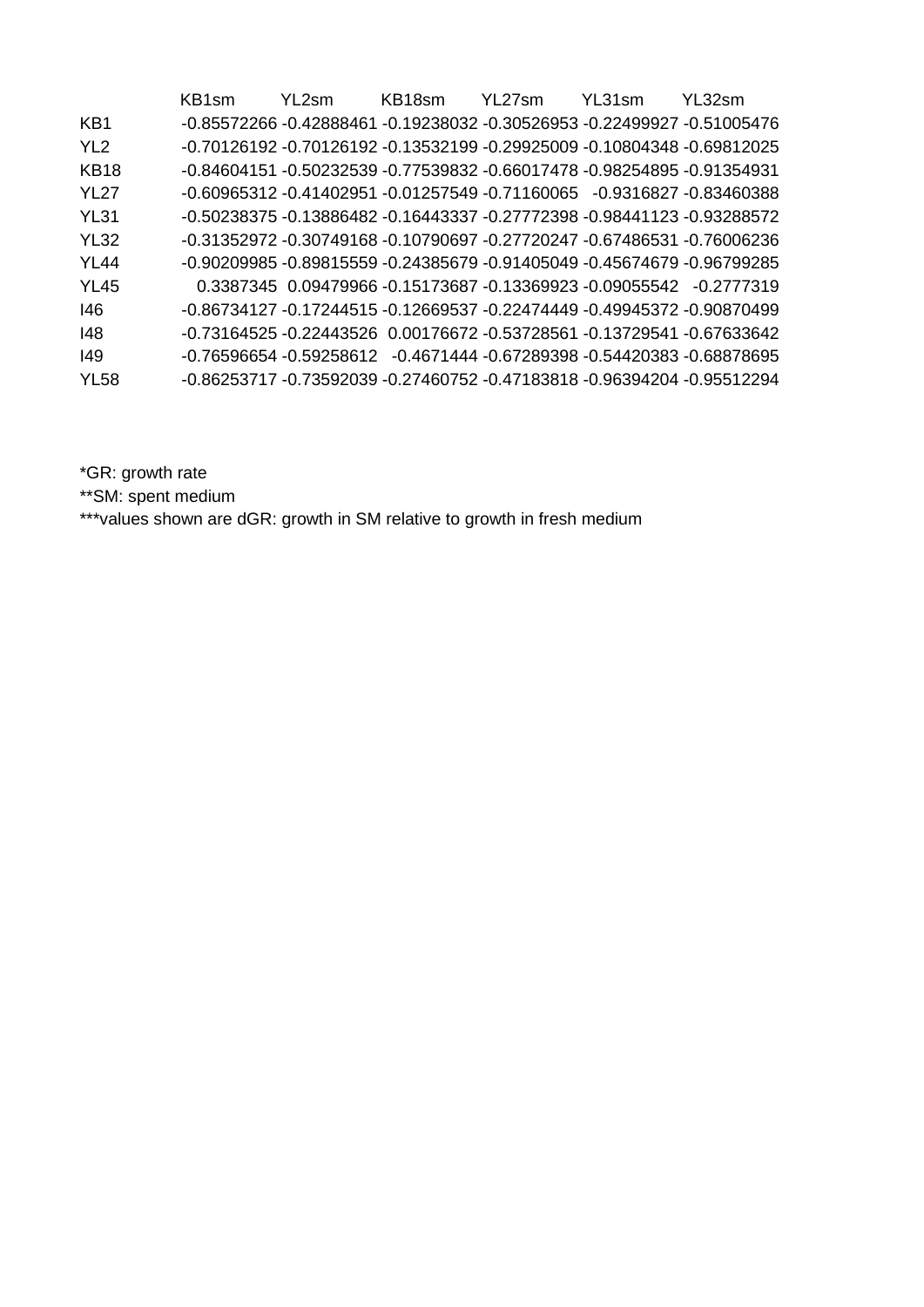YL44sm YL45sm I46sm I48sm I49sm YL58sm -0.10674924 -0.08754155 -0.19568105 -0.42523279 -0.28164293 -0.63429175 -0.10690208 -0.13843795 -0.07095756 -0.31498228 -0.51308495 -0.68459926 -0.67433871 -0.75241244 -0.4869194 -0.87166994 -0.49171461 -0.86547425 -0.25684135 -0.78205478 -0.42145546 -0.62914171 -0.24347375 -0.78648787 0.05710829 -0.70917628 -0.1537261 -0.79825446 -0.10555271 -0.85485308 0.03008619 -0.24213349 -0.2182134 -0.60121612 -0.09110886 -0.74164513 -0.76776981 -0.22736735 -0.95854177 -0.8778276 -0.92844025 -0.91116837 -0.09344136 -0.57229786 0.00583687 -0.07130808 0.08360468 -0.33540366 -0.00828709 -0.34136662 -0.91860364 -0.79184429 -0.05552444 -0.92047898 -0.3372492 -0.20624871 -0.55789092 -0.77086217 -0.18541933 -0.76974468 -0.21926987 -0.44430367 -0.60522536 -0.7099071 -0.70838548 -0.69226912 0.05779347 -0.76585048 -0.24470037 -0.89938224 -0.1064419 -0.93119697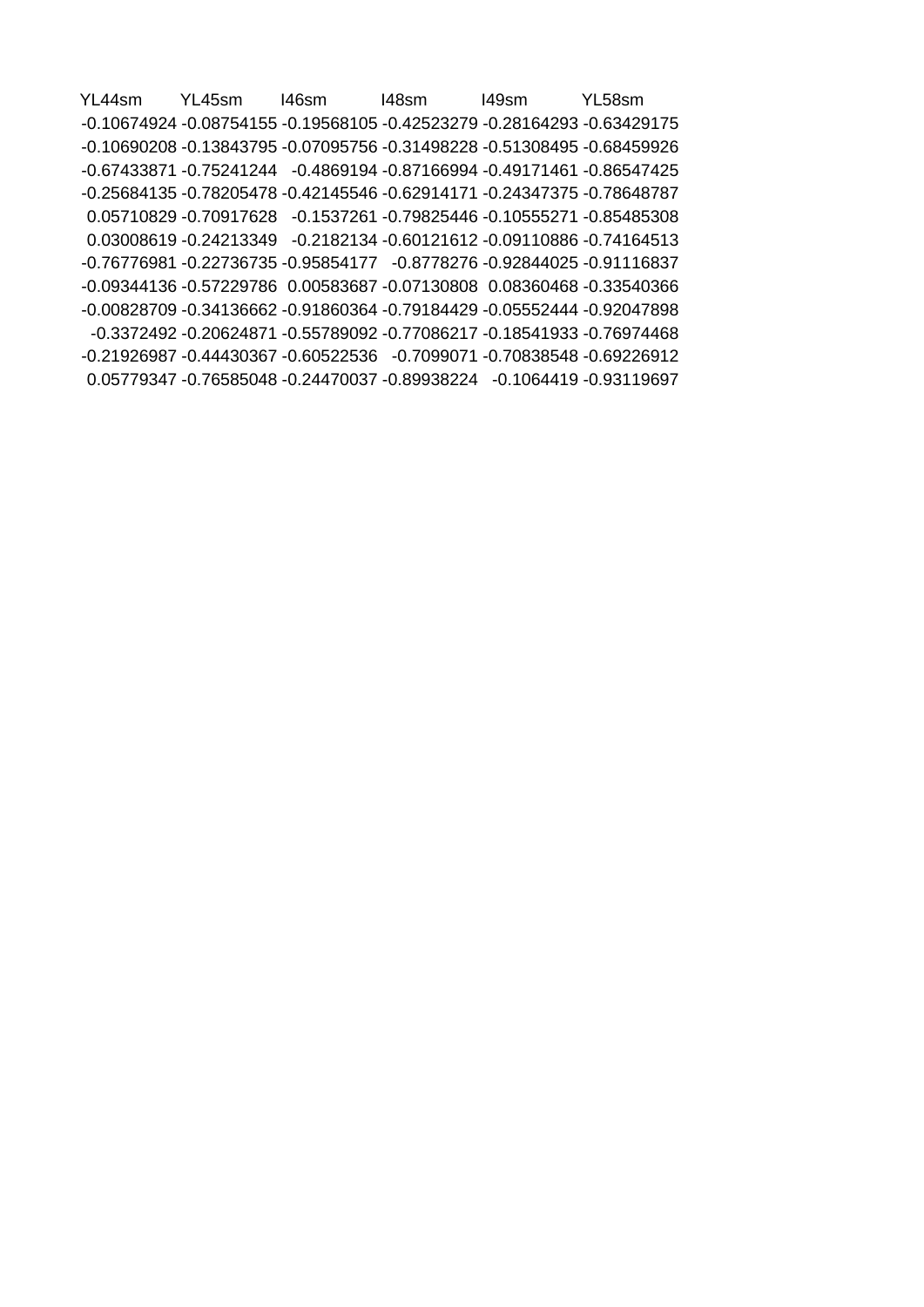|                 | KB1sm       | YL <sub>2</sub> sm                                                                | KB18sm | YL27sm | YL31sm | YI 32sm                                                    |
|-----------------|-------------|-----------------------------------------------------------------------------------|--------|--------|--------|------------------------------------------------------------|
| KB1             |             | -0.79125712   -0.20259346   -0.05769621   -0.17974371   -0.11828865   -0.39370608 |        |        |        |                                                            |
| YL <sub>2</sub> |             | -0.56704441   -0.68187714   -0.05775338   -0.46160195   -0.14637742   -0.68502439 |        |        |        |                                                            |
| KB18            |             | -0.64527575 -0.37362351 -0.55565439 -0.55199579 -0.75028033 -0.73760353           |        |        |        |                                                            |
| <b>YL27</b>     |             | -0.63324881   -0.36046989   -0.12899015   -0.61156977   -0.80496168   -0.70912845 |        |        |        |                                                            |
| <b>YL31</b>     |             | -0.49278827 -0.09382445   0.01842877   -0.14787259   -0.79668398   -0.75515124    |        |        |        |                                                            |
| <b>YL32</b>     |             | -0.53210812 -0.38229873 -0.15525991 -0.33227945 -0.69597675 -0.74114742           |        |        |        |                                                            |
| <b>YL44</b>     |             | -0.61663094 -0.58228668 -0.20508962 -0.5926909 -0.33849896 -0.61378392            |        |        |        |                                                            |
| <b>YL45</b>     |             | -0.02420398 -0.03772044 -0.13263999 -0.01304339 -0.01866537 -0.21995852           |        |        |        |                                                            |
| 146             |             | -0.76892744 -0.10492766 -0.1560893 -0.16693278 -0.22038294 -0.77559737            |        |        |        |                                                            |
| 148             |             | -0.75716215 -0.37375958 -0.14742632 -0.54851717 -0.7791919 -0.66781036            |        |        |        |                                                            |
| 149             | -0.61062839 |                                                                                   |        |        |        | -0.5010807 -0.36356547 -0.49930438 -0.51349948 -0.60758172 |
| <b>YL58</b>     |             | -0.64061517 -0.49945625 -0.00436515 -0.38104829 -0.7866549 -0.68409605            |        |        |        |                                                            |
|                 |             |                                                                                   |        |        |        |                                                            |

\*AUC: area under the growth curve

\*\*SM: spent medium

\*\*\*values shown are dAUC: AUC in SM relative to AUC in fresh medium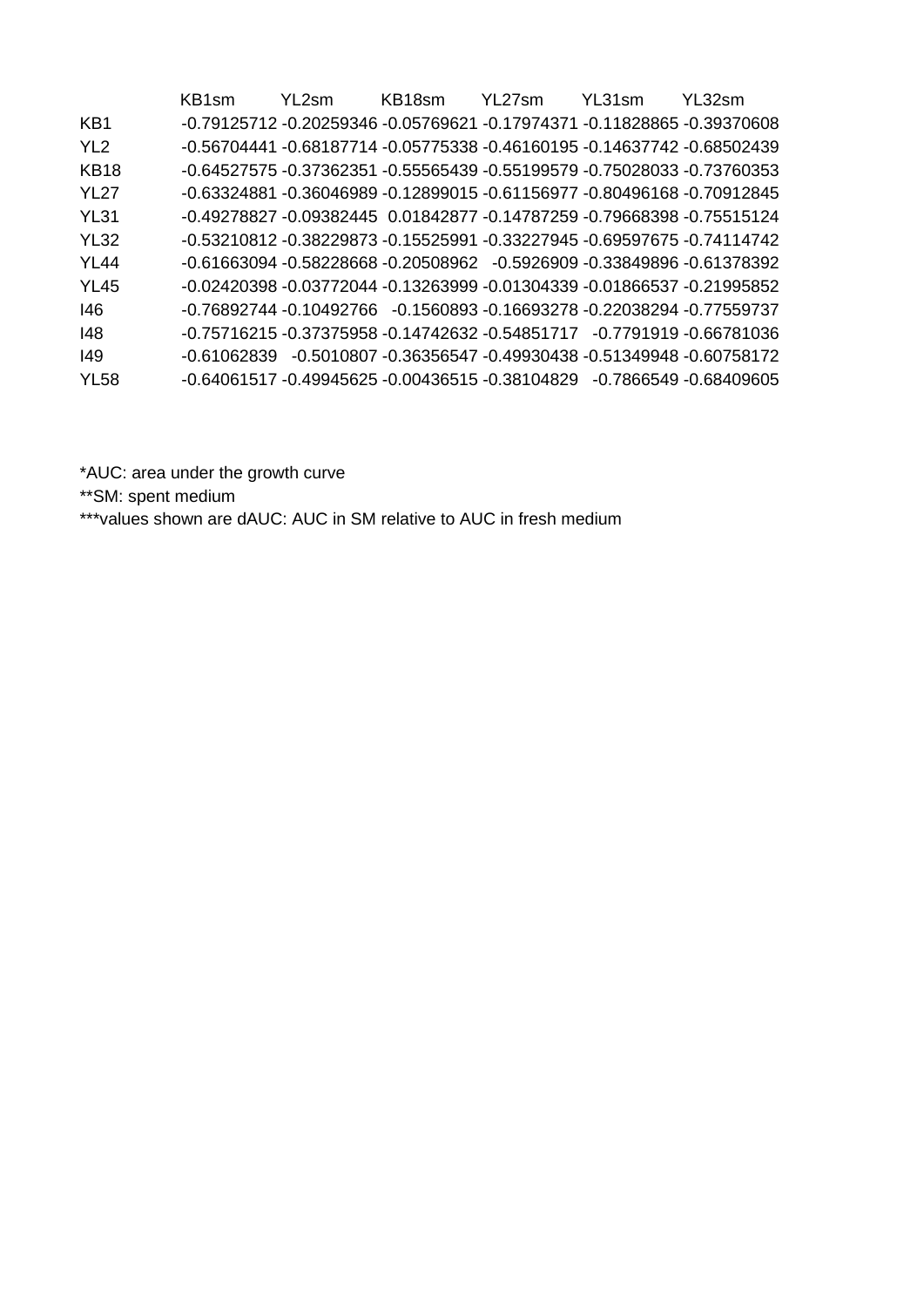YL44sm YL45sm I46sm I48sm I49sm YL58sm -0.11809218 -0.09171449 -0.15685168 -0.32719513 -0.16722648 -0.48867845 -0.26334371 -0.0941511 -0.19485252 -0.56627591 -0.54269647 -0.67126353 -0.41336443 -0.53043002 -0.32840135 -0.63989144 -0.23554332 -0.67540549 -0.25796961 -0.66891362 -0.45256037 -0.69473876 -0.34514346 -0.72763119 0.01215661 -0.57411061 -0.19156354 -0.72347464 -0.02925184 -0.71980702 -0.19386975 -0.22758049 -0.35372465 -0.70676418 -0.24788497 -0.74791481 -0.52557121 -0.2138125 -0.61946459 -0.59277603 -0.57880847 -0.62290023 -0.01564088 -0.34279818 -0.0397842 -0.02549036 0.05935776 -0.17001816 -0.12584024 -0.16030513 -0.84209344 -0.58237206 -0.27798321 -0.79666177 -0.31678093 -0.31815226 -0.34790383 -0.7791919 -0.28776248 -0.7688867 -0.12715724 -0.34668477 -0.58565227 -0.57547344 -0.63845334 -0.65434655 -0.21201835 -0.47259706 -0.32031062 -0.76817998 -0.20816268 -0.75905423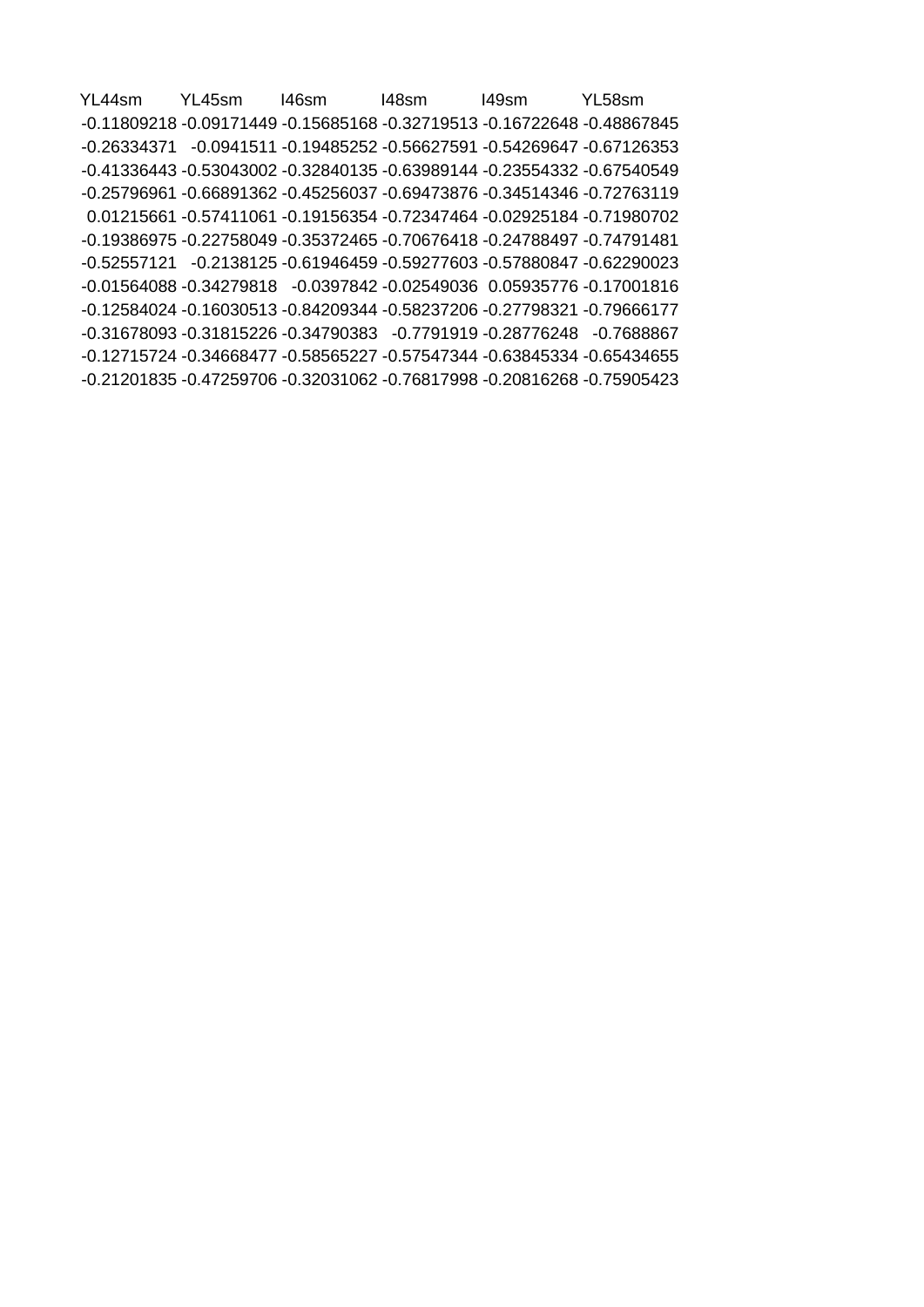| growth of       | mean ph in SM |      |         | sd ph in SM delta pH_SMsd delta ph_SM |
|-----------------|---------------|------|---------|---------------------------------------|
| 146             | 6.75          | 0.13 | $-0.25$ | 0.03                                  |
| 148             | 5.85          | 0.09 | $-1.15$ | 0.02                                  |
| 149             | 6.90          | 0.05 | $-0.10$ | 0.02                                  |
| KB1             | 6.19          | 0.15 | $-0.81$ | 0.04                                  |
| <b>KB18</b>     | 6.94          | 0.02 | $-0.06$ | 0.02                                  |
| YL <sub>2</sub> | 6.15          | 0.18 | $-0.85$ | 0.05                                  |
| <b>YL27</b>     | 6.16          | 0.15 | $-0.84$ | 0.04                                  |
| <b>YL31</b>     | 6.74          | 0.04 | $-0.26$ | 0.02                                  |
| <b>YL32</b>     | 6.85          | 0.05 | $-0.15$ | 0.02                                  |
| <b>YL44</b>     | 6.45          | 0.11 | $-0.55$ | 0.03                                  |
| <b>YL45</b>     | 7.16          | 0.04 | 0.16    | 0.02                                  |
| <b>YL58</b>     | 5.89          | 0.14 | $-1.11$ | 0.04                                  |
| AF medium       | 6.95          | 0.13 |         |                                       |

\*SM: spent medium

\*\* delta pH\_SM: pH in SM - pH in fresh medium (AF medium)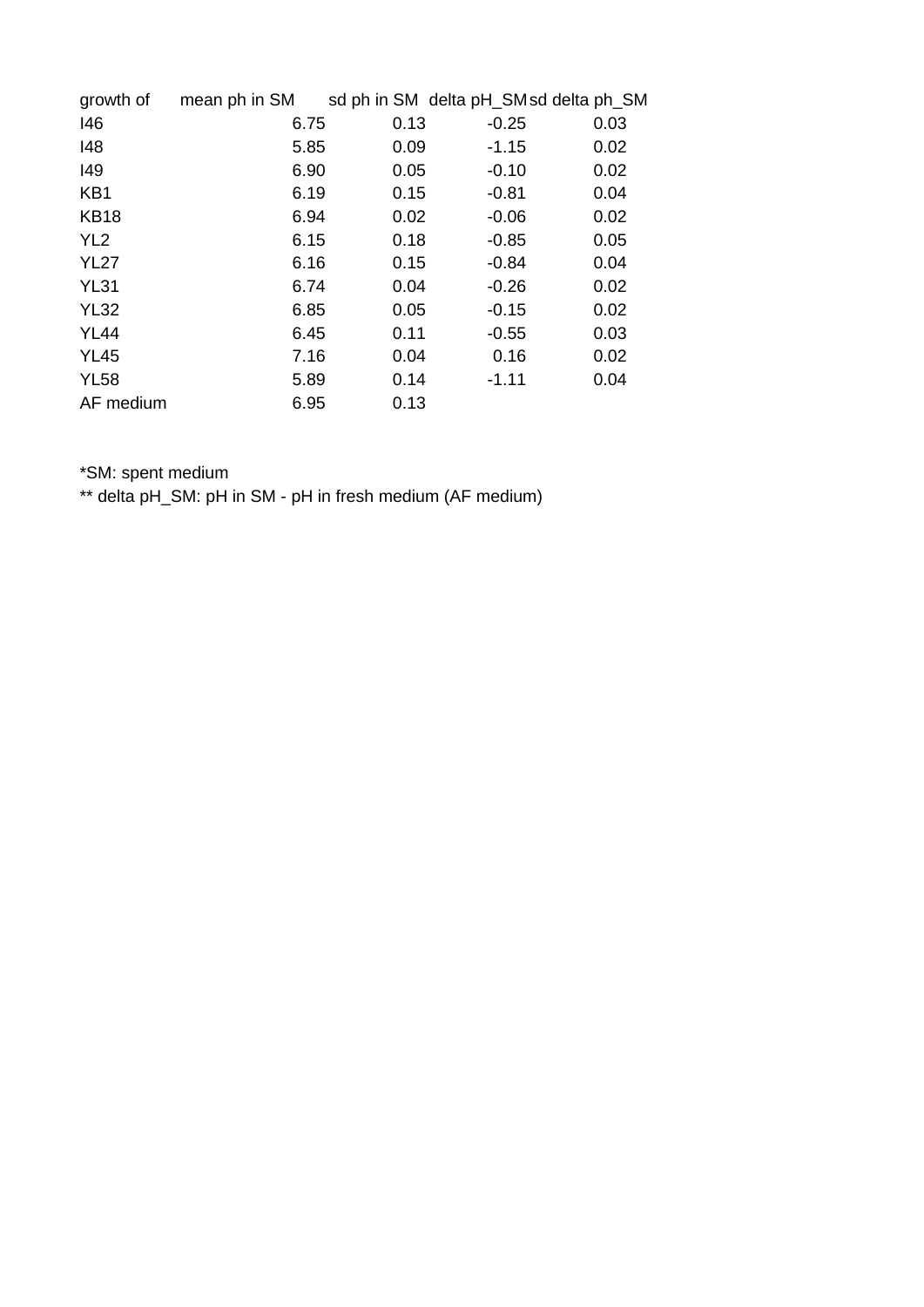| growth of | inSM_of         |      | mean_pH_DSsd_pH_DSM_delta pH_DSM | sd delta ph D: |      |
|-----------|-----------------|------|----------------------------------|----------------|------|
| 146       | KB1             | 6.07 | 0.06                             | $-0.12$        | 0.02 |
| 146       | YL <sub>2</sub> | 5.98 | 0.18                             | $-0.17$        | 0.05 |
| 146       | <b>YL27</b>     | 6.02 | 0.16                             | $-0.14$        | 0.04 |
| 146       | <b>YL31</b>     | 6.53 | 0.03                             | $-0.21$        | 0.02 |
| 146       | <b>YL44</b>     | 6.43 | 0.13                             | $-0.02$        | 0.03 |
| 146       | <b>YL45</b>     | 6.78 | 0.03                             | $-0.38$        | 0.02 |
| 146       | 148             | 5.90 | 0.09                             | 0.05           | 0.02 |
| 146       | 149             | 6.87 | 0.03                             | $-0.03$        | 0.02 |
| 146       | <b>KB18</b>     | 6.68 | 0.10                             | $-0.26$        | 0.03 |
| 146       | <b>YL32</b>     | 6.83 | 0.03                             | $-0.02$        | 0.02 |
| 146       | 146             | 6.80 | 0.05                             | 0.05           | 0.02 |
| 146       | <b>YL58</b>     | 5.82 | 0.13                             | $-0.07$        | 0.03 |
| 148       | <b>YL27</b>     | 5.77 | 0.08                             | $-0.39$        | 0.01 |
| 148       | KB1             | 5.98 | 0.08                             | $-0.21$        | 0.01 |
| 148       | 148             | 5.83 | 0.15                             | $-0.02$        | 0.03 |
| 148       | <b>YL44</b>     | 5.97 | 0.12                             | $-0.48$        | 0.02 |
| 148       | <b>YL32</b>     | 6.78 | 0.16                             | $-0.07$        | 0.03 |
| 148       | YL <sub>2</sub> | 5.70 | 0.13                             | $-0.45$        | 0.02 |
| 148       | <b>KB18</b>     | 6.12 | 0.20                             | $-0.82$        | 0.05 |
| 148       | <b>YL58</b>     | 5.75 | 0.09                             |                | 0.01 |
|           |                 |      |                                  | $-0.14$        |      |
| 148       | <b>YL45</b>     | 6.08 | 0.08                             | $-1.08$        | 0.01 |
| 148       | 146             | 6.57 | 0.15                             | $-0.18$        | 0.03 |
| 148       | <b>YL31</b>     | 6.08 | 0.18                             | $-0.66$        | 0.04 |
| 148       | 149             | 6.55 | 0.15                             | $-0.35$        | 0.03 |
| 149       | <b>YL58</b>     | 5.95 | 0.05                             | 0.06           | 0.01 |
| 149       | <b>YL31</b>     | 6.67 | 0.13                             | $-0.07$        | 0.02 |
| 149       | <b>YL27</b>     | 6.13 | 0.15                             | $-0.03$        | 0.03 |
| 149       | 149             | 7.02 | 0.03                             | 0.12           | 0.00 |
| 149       | KB1             | 6.08 | 0.08                             | $-0.11$        | 0.01 |
| 149       | YL <sub>2</sub> | 6.12 | 0.23                             | $-0.03$        | 0.05 |
| 149       | 148             | 5.98 | 0.10                             | 0.13           | 0.01 |
| 149       | <b>KB18</b>     | 6.72 | 0.03                             | $-0.22$        | 0.00 |
| 149       | <b>YL44</b>     | 6.52 | 0.13                             | 0.07           | 0.02 |
| 149       | <b>YL45</b>     | 7.00 | 0.09                             | $-0.16$        | 0.01 |
| 149       | 146             | 6.77 | 0.06                             | 0.02           | 0.01 |
| 149       | <b>YL32</b>     | 6.97 | 0.06                             | 0.12           | 0.01 |
| KB1       | 149             | 6.35 | 0.05                             | $-0.55$        | 0.02 |
| KB1       | <b>YL58</b>     | 6.25 | 0.56                             | 0.36           | 0.34 |
| KB1       | <b>YL27</b>     | 5.77 | 0.06                             | $-0.39$        | 0.03 |
| KB1       | <b>KB18</b>     | 6.20 | 0.09                             | $-0.74$        | 0.03 |
| KB1       | KB1             | 5.97 | 0.06                             | $-0.22$        | 0.03 |
| KB1       | <b>YL32</b>     | 6.75 | 0.05                             | $-0.10$        | 0.02 |
| KB1       | 148             | 5.82 | 0.08                             | $-0.03$        | 0.03 |
| KB1       | 146             | 6.68 | 0.08                             | $-0.07$        | 0.03 |
| KB1       | <b>YL44</b>     | 5.98 | 0.08                             | $-0.47$        | 0.03 |
| KB1       | YL <sub>2</sub> | 5.80 | 0.13                             | $-0.35$        | 0.04 |
| KB1       | <b>YL31</b>     | 6.17 | 0.06                             | $-0.57$        | 0.03 |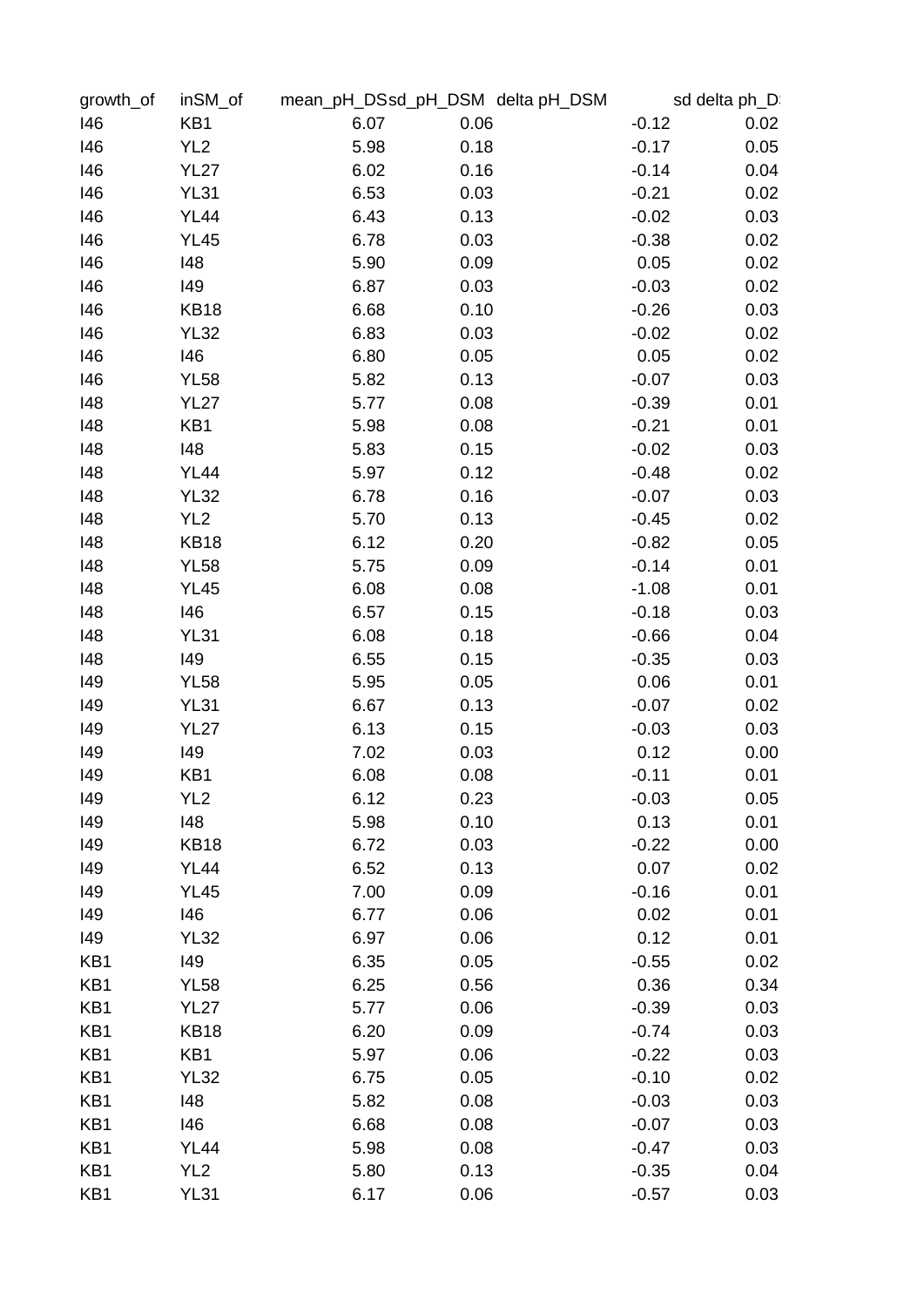| KB1             | <b>YL45</b>     | 6.33 | 0.12 | $-0.83$ | 0.04 |
|-----------------|-----------------|------|------|---------|------|
| <b>KB18</b>     | 149             | 6.92 | 0.03 | 0.02    | 0.00 |
| <b>KB18</b>     | 148             | 6.10 | 0.18 | 0.25    | 0.03 |
| <b>KB18</b>     | 146             | 6.78 | 0.03 | 0.03    | 0.00 |
| <b>KB18</b>     | YL <sub>2</sub> | 6.18 | 0.08 | 0.03    | 0.01 |
| <b>KB18</b>     | <b>YL58</b>     | 6.07 | 0.08 | 0.18    | 0.01 |
| <b>KB18</b>     | <b>YL31</b>     | 6.72 | 0.19 | $-0.02$ | 0.04 |
| <b>KB18</b>     | KB1             | 6.20 | 0.05 | 0.01    | 0.00 |
| <b>KB18</b>     | <b>YL45</b>     | 7.17 | 0.10 | 0.01    | 0.01 |
| <b>KB18</b>     | <b>YL27</b>     | 6.15 | 0.09 | $-0.01$ | 0.01 |
| <b>KB18</b>     | <b>KB18</b>     | 6.88 | 0.03 | $-0.06$ | 0.00 |
| <b>KB18</b>     | <b>YL44</b>     | 6.47 | 0.10 | 0.02    | 0.01 |
| <b>KB18</b>     | <b>YL32</b>     | 6.93 | 0.06 | 0.08    | 0.00 |
| YL <sub>2</sub> | <b>YL58</b>     | 5.88 | 0.08 | $-0.01$ | 0.04 |
| YL <sub>2</sub> | 149             | 6.80 | 0.05 | $-0.10$ | 0.03 |
| YL <sub>2</sub> | 148             | 5.72 | 0.13 | $-0.13$ | 0.05 |
| YL <sub>2</sub> | 146             | 6.55 | 0.05 | $-0.20$ | 0.03 |
| YL <sub>2</sub> | <b>YL45</b>     | 6.42 | 0.03 | $-0.74$ | 0.03 |
| YL <sub>2</sub> | <b>YL32</b>     | 6.83 | 0.12 | $-0.02$ | 0.05 |
| YL <sub>2</sub> | <b>YL31</b>     | 6.07 | 0.15 | $-0.67$ | 0.06 |
| YL <sub>2</sub> | <b>KB18</b>     | 6.18 | 0.08 | $-0.76$ | 0.04 |
| YL <sub>2</sub> | <b>YL44</b>     | 6.15 | 0.09 | $-0.30$ | 0.04 |
| YL <sub>2</sub> | <b>YL27</b>     | 5.80 | 0.17 | $-0.36$ | 0.06 |
| YL <sub>2</sub> | KB1             | 5.87 | 0.06 |         |      |
|                 |                 |      |      | $-0.32$ | 0.04 |
| YL <sub>2</sub> | YL <sub>2</sub> | 6.03 | 0.10 | $-0.12$ | 0.04 |
| <b>YL27</b>     | 148             | 5.87 | 0.08 | 0.02    | 0.03 |
| <b>YL27</b>     | <b>YL45</b>     | 7.05 | 0.18 | $-0.11$ | 0.06 |
| <b>YL27</b>     | 149             | 6.72 | 0.03 | $-0.18$ | 0.02 |
| <b>YL27</b>     | 146             | 6.58 | 0.03 | $-0.17$ | 0.02 |
| <b>YL27</b>     | <b>YL58</b>     | 5.83 | 0.06 | $-0.06$ | 0.03 |
| <b>YL27</b>     | <b>YL31</b>     | 6.72 | 0.10 | $-0.02$ | 0.03 |
| <b>YL27</b>     | <b>KB18</b>     | 6.17 | 0.10 | $-0.77$ | 0.03 |
| <b>YL27</b>     | <b>YL44</b>     | 6.12 | 0.10 | $-0.33$ | 0.03 |
| <b>YL27</b>     | <b>YL32</b>     | 6.90 | 0.18 | 0.05    | 0.06 |
| <b>YL27</b>     | <b>YL27</b>     | 6.03 | 0.13 | $-0.13$ | 0.04 |
| <b>YL27</b>     | KB1             | 5.93 | 0.13 | $-0.26$ | 0.04 |
| <b>YL27</b>     | YL <sub>2</sub> | 5.88 | 0.14 | $-0.27$ | 0.04 |
| <b>YL31</b>     | 146             | 6.52 | 0.03 | $-0.23$ | 0.04 |
| <b>YL31</b>     | <b>YL45</b>     | 6.95 | 0.18 | $-0.21$ | 0.07 |
| <b>YL31</b>     | <b>YL58</b>     | 5.83 | 0.06 | $-0.06$ | 0.04 |
| <b>YL31</b>     | 149             | 6.63 | 0.06 | $-0.27$ | 0.04 |
| <b>YL31</b>     | <b>YL44</b>     | 6.42 | 0.03 | $-0.03$ | 0.04 |
| <b>YL31</b>     | 148             | 5.90 | 0.13 | 0.05    | 0.06 |
| <b>YL31</b>     | <b>KB18</b>     | 6.52 | 0.03 | $-0.42$ | 0.04 |
| <b>YL31</b>     | <b>YL32</b>     | 6.83 | 0.13 | $-0.02$ | 0.06 |
| <b>YL31</b>     | <b>YL31</b>     | 6.73 | 0.03 | $-0.01$ | 0.04 |
| <b>YL31</b>     | YL <sub>2</sub> | 5.90 | 0.10 | $-0.25$ | 0.05 |
| <b>YL31</b>     | <b>YL27</b>     | 6.03 | 0.06 | $-0.13$ | 0.04 |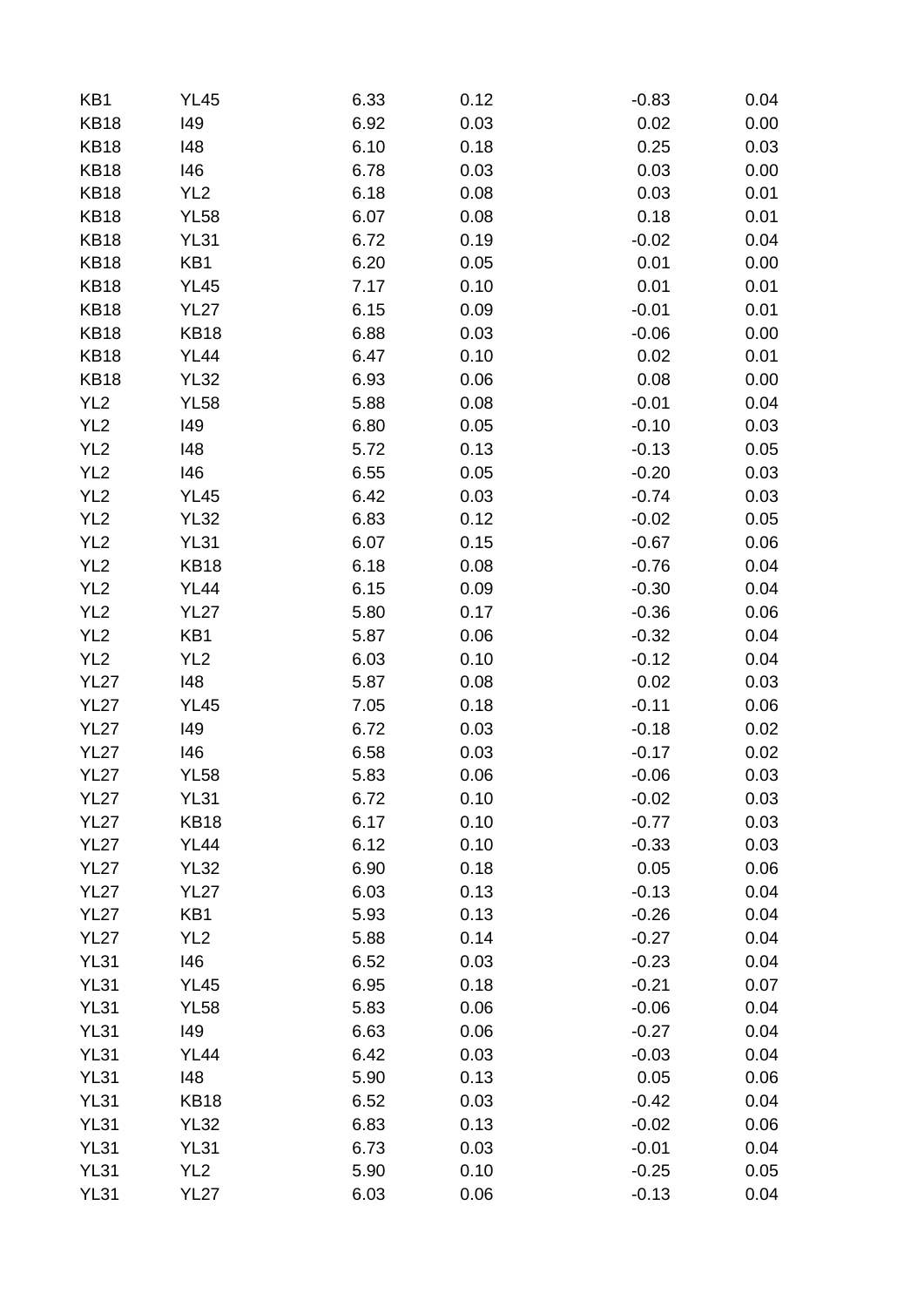| <b>YL31</b> | KB1             | 5.80 | 0.09 | $-0.39$ | 0.05 |
|-------------|-----------------|------|------|---------|------|
| <b>YL32</b> | <b>YL44</b>     | 6.57 | 0.18 | 0.12    | 0.03 |
| <b>YL32</b> | 148             | 5.83 | 0.15 | $-0.02$ | 0.03 |
| <b>YL32</b> | <b>YL45</b>     | 7.00 | 0.26 | $-0.16$ | 0.07 |
| <b>YL32</b> | <b>YL32</b>     | 6.95 | 0.09 | 0.10    | 0.01 |
| <b>YL32</b> | <b>YL31</b>     | 6.73 | 0.06 | $-0.01$ | 0.01 |
| <b>YL32</b> | 146             | 6.73 | 0.06 | $-0.02$ | 0.01 |
| <b>YL32</b> | <b>YL58</b>     | 5.83 | 0.03 | $-0.06$ | 0.00 |
| <b>YL32</b> | 149             | 6.93 | 0.03 | 0.03    | 0.00 |
| <b>YL32</b> | <b>KB18</b>     | 6.73 | 0.03 | $-0.21$ | 0.00 |
| <b>YL32</b> | YL <sub>2</sub> | 6.05 | 0.15 | $-0.10$ | 0.03 |
| <b>YL32</b> | <b>YL27</b>     | 6.15 | 0.15 | $-0.01$ | 0.03 |
| <b>YL32</b> | KB1             | 6.02 | 0.03 | $-0.17$ | 0.00 |
| <b>YL44</b> | 146             | 6.68 | 0.03 | $-0.07$ | 0.01 |
| <b>YL44</b> | <b>YL32</b>     | 6.58 | 0.46 | $-0.27$ | 0.23 |
| <b>YL44</b> | <b>YL44</b>     | 6.48 | 0.08 | 0.03    | 0.02 |
| <b>YL44</b> | <b>YL45</b>     | 6.62 | 0.13 | $-0.54$ | 0.03 |
| <b>YL44</b> | <b>YL58</b>     | 5.82 | 0.03 | $-0.07$ | 0.01 |
| <b>YL44</b> | <b>YL31</b>     | 6.33 | 0.13 | $-0.41$ | 0.03 |
| <b>YL44</b> | <b>YL27</b>     | 6.08 | 0.14 | $-0.08$ | 0.03 |
| <b>YL44</b> | 149             | 6.95 | 0.05 | 0.05    | 0.01 |
| <b>YL44</b> | YL <sub>2</sub> | 6.12 | 0.16 | $-0.03$ | 0.04 |
| <b>YL44</b> | 148             | 5.87 | 0.15 | 0.02    | 0.03 |
| <b>YL44</b> | <b>KB18</b>     | 6.37 | 0.12 | $-0.57$ | 0.02 |
| <b>YL44</b> | KB1             | 6.05 | 0.05 | $-0.14$ | 0.01 |
| <b>YL45</b> | <b>YL27</b>     | 6.48 | 0.33 | 0.32    | 0.11 |
| <b>YL45</b> | 148             | 6.60 | 0.05 | 0.75    | 0.00 |
| <b>YL45</b> | <b>YL32</b>     | 6.87 | 0.24 | 0.02    | 0.06 |
| <b>YL45</b> | <b>YL44</b>     | 6.63 | 0.39 | 0.18    | 0.15 |
| <b>YL45</b> | <b>KB18</b>     | 7.05 | 0.05 | 0.11    | 0.00 |
| <b>YL45</b> | YL <sub>2</sub> | 6.80 | 0.13 | 0.65    | 0.02 |
| <b>YL45</b> | <b>YL58</b>     | 6.35 | 0.22 | 0.46    | 0.05 |
| <b>YL45</b> | 146             | 7.05 | 0.09 | 0.30    | 0.01 |
| <b>YL45</b> | <b>YL45</b>     | 7.28 | 0.03 | 0.12    | 0.00 |
|             |                 |      |      | 0.03    |      |
| <b>YL45</b> | <b>YL31</b>     | 6.77 | 0.41 |         | 0.17 |
| <b>YL45</b> | 149             | 7.00 | 0.20 | 0.10    | 0.04 |
| <b>YL45</b> | KB1             | 6.72 | 0.23 | 0.53    | 0.05 |
| <b>YL58</b> | <b>KB18</b>     | 5.90 | 0.13 | $-1.04$ | 0.04 |
| <b>YL58</b> | <b>YL32</b>     | 6.67 | 0.08 | $-0.18$ | 0.03 |
| <b>YL58</b> | 146             | 6.32 | 0.03 | $-0.43$ | 0.02 |
| <b>YL58</b> | <b>YL58</b>     | 5.78 | 0.08 | $-0.11$ | 0.03 |
| <b>YL58</b> | KB1             | 6.12 | 0.10 | $-0.07$ | 0.03 |
| <b>YL58</b> | YL <sub>2</sub> | 5.87 | 0.15 | $-0.28$ | 0.04 |
| <b>YL58</b> | <b>YL27</b>     | 5.65 | 0.13 | $-0.51$ | 0.04 |
| <b>YL58</b> | <b>YL31</b>     | 6.68 | 0.08 | $-0.06$ | 0.03 |
| <b>YL58</b> | <b>YL44</b>     | 5.85 | 0.13 | $-0.60$ | 0.04 |
| <b>YL58</b> | <b>YL45</b>     | 6.18 | 0.25 | $-0.98$ | 0.08 |
| <b>YL58</b> | 148             | 5.90 | 0.09 | 0.05    | 0.03 |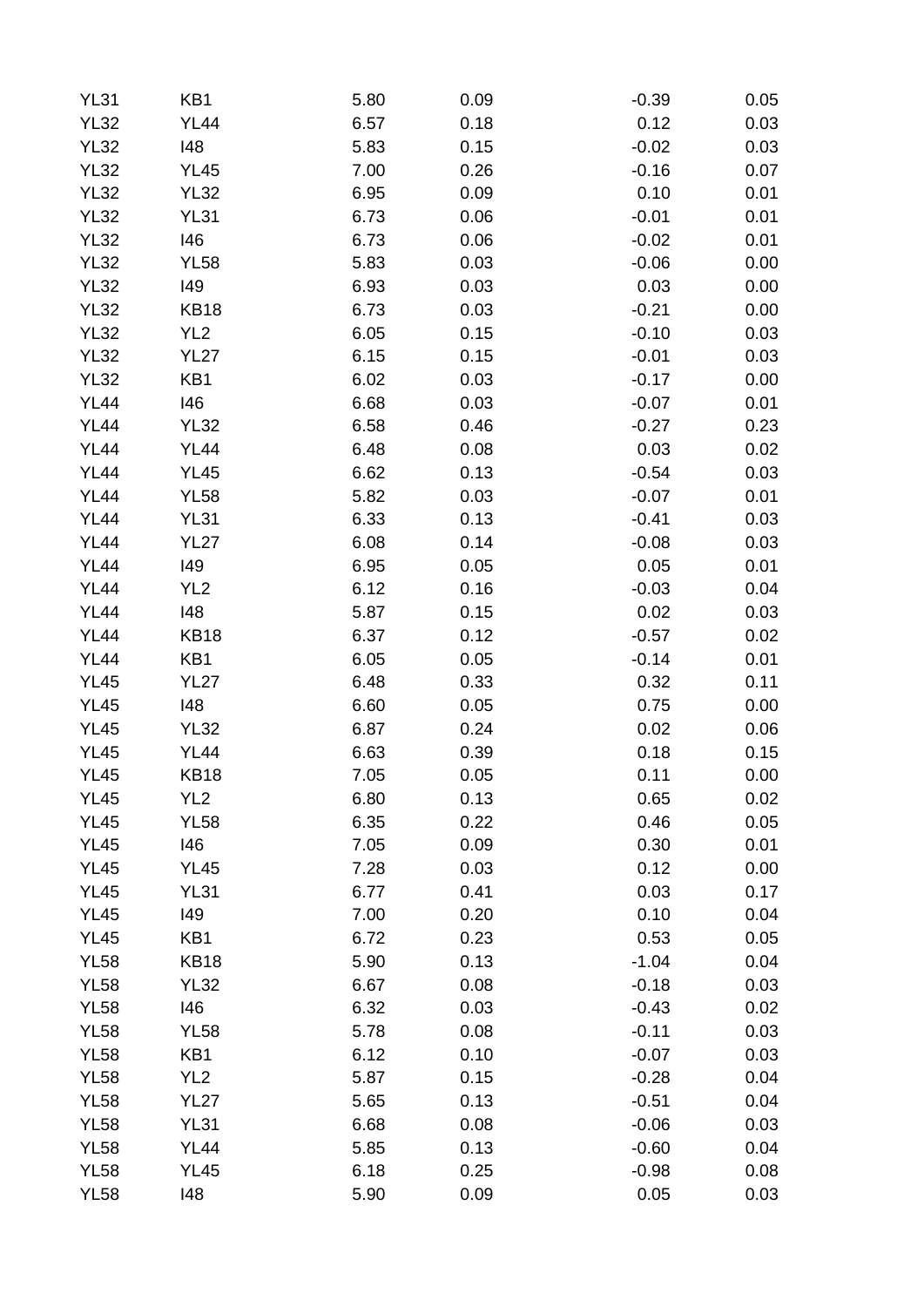|  | YL58 |  |
|--|------|--|
|--|------|--|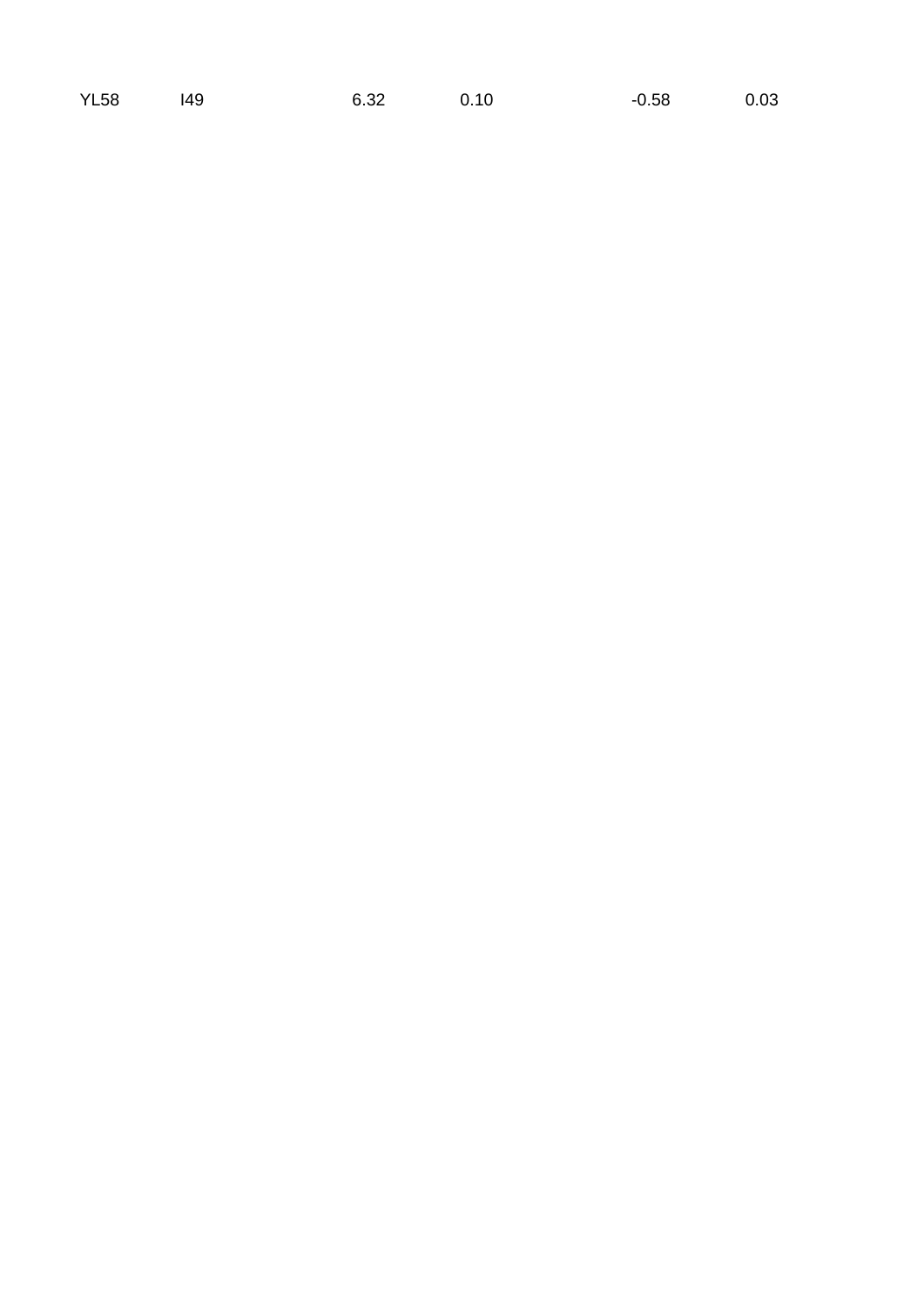SM \*DSM: double spent medium \*\* delta pH\_DSM: pH in DSM - pH in SM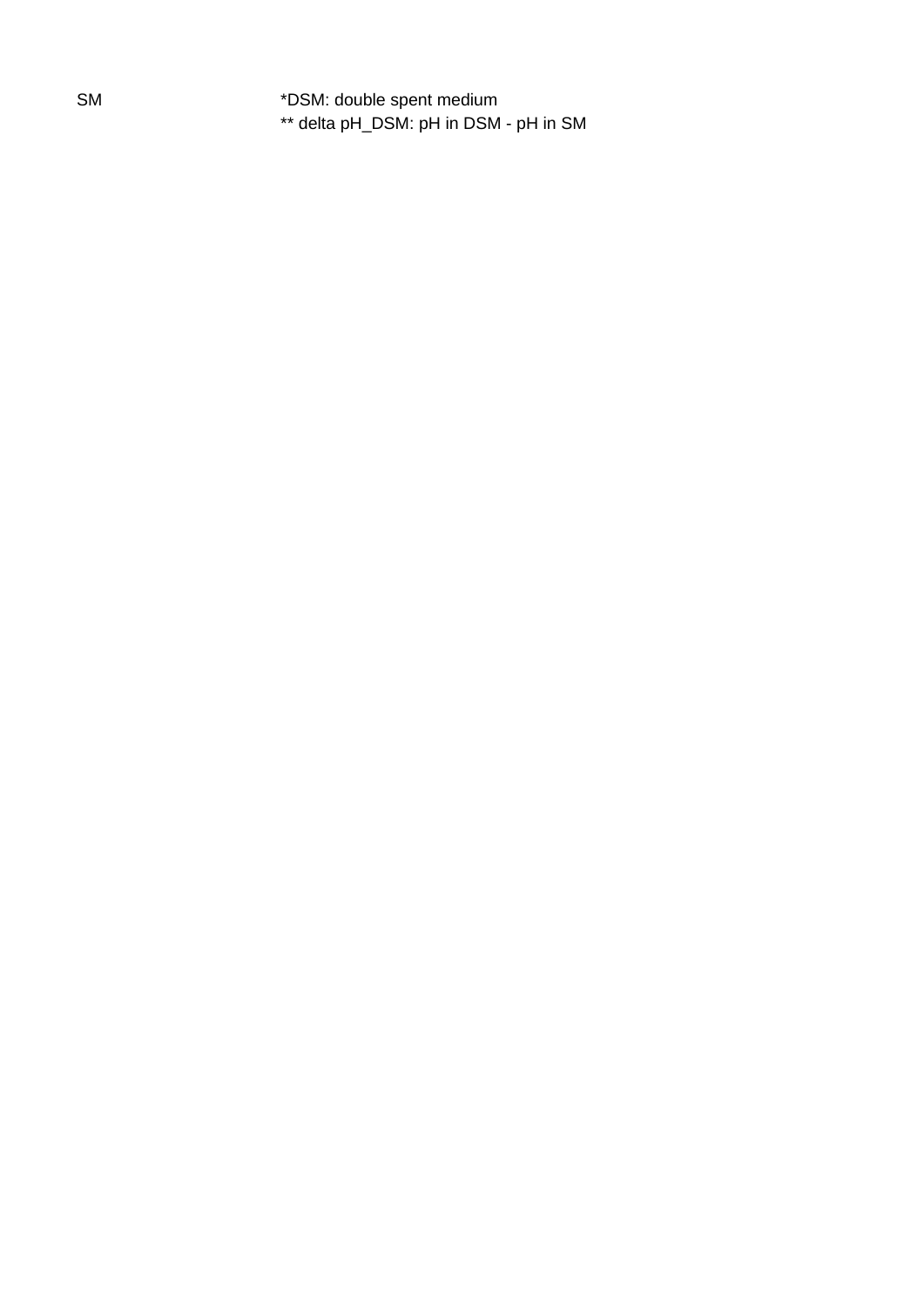|                 | KB1 | YL <sub>2</sub> | <b>KB18</b> | <b>YL27</b> | <b>YL31</b> | <b>YL32</b> |     |
|-----------------|-----|-----------------|-------------|-------------|-------------|-------------|-----|
| KB1             |     | 370             | 33          | 29          | 118         | 87          | 119 |
| YL <sub>2</sub> |     | 33              | 128         | 29          | 75          | 55          | 46  |
| <b>KB18</b>     |     | 29              | 29          | 105         | 64          | 28          | 16  |
| <b>YL27</b>     |     | 118             | 75          | 64          | 656         | 191         | 141 |
| <b>YL31</b>     |     | 87              | 55          | 28          | 191         | 349         | 78  |
| <b>YL32</b>     |     | 119             | 46          | 16          | 141         | 78          | 272 |
| <b>YL44</b>     |     | 25              | 10          | 5           | 26          | 13          | 25  |
| <b>YL45</b>     |     | 59              | 10          | 20          | 47          | 25          | 59  |
| 146             |     | 210             | 35          | 47          | 124         | 61          | 89  |
| 148             |     | 99              | 76          | 68          | 435         | 174         | 123 |
| 149             |     | 86              | 30          | 13          | 71          | 47          | 81  |
| <b>YL58</b>     |     | 127             | 47          | 22          | 124         | 52          | 149 |

\*values shown are total/shared number of depleted metabolomic features from SM

\*\* diagonal: total number of depleted metabolomic features of each strain, other: number met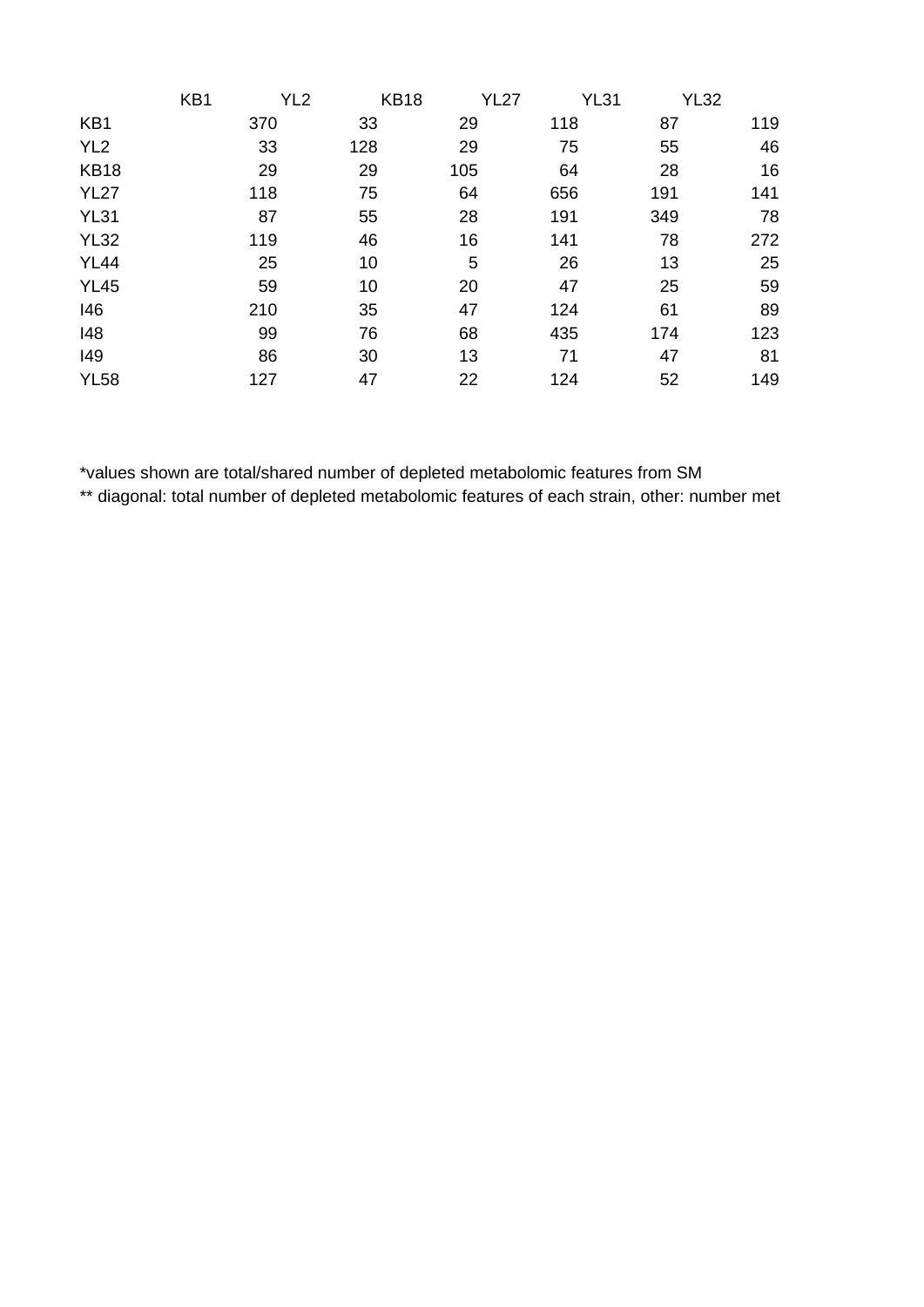| <b>YL44</b> | <b>YL45</b> | 146 | 148 | 149 | <b>YL58</b> |     |
|-------------|-------------|-----|-----|-----|-------------|-----|
|             | 25          | 59  | 210 | 99  | 86          | 127 |
|             | 10          | 10  | 35  | 76  | 30          | 47  |
|             | 5           | 20  | 47  | 68  | 13          | 22  |
|             | 26          | 47  | 124 | 435 | 71          | 124 |
|             | 13          | 25  | 61  | 174 | 47          | 52  |
|             | 25          | 59  | 89  | 123 | 81          | 149 |
|             | 42          | 8   | 17  | 25  | 15          | 27  |
|             | 8           | 185 | 55  | 44  | 13          | 50  |
|             | 17          | 55  | 430 | 134 | 36          | 86  |
|             | 25          | 44  | 134 | 622 | 59          | 115 |
|             | 15          | 13  | 36  | 59  | 130         | 73  |
|             | 27          | 50  | 86  | 115 | 73          | 235 |

abolomic features depleted by pairwise strains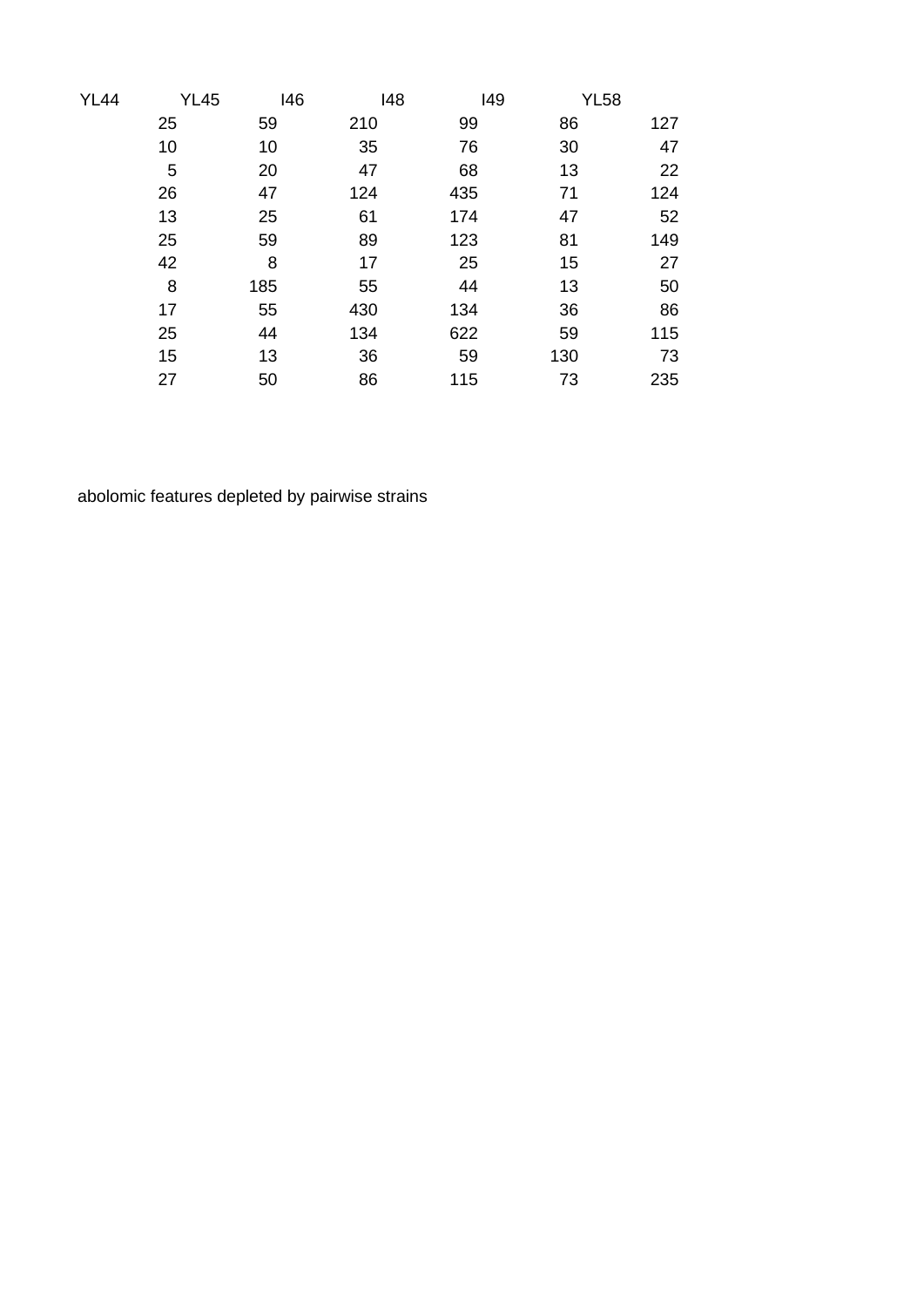| coculture       | mean ph | sd ph | time [h] |   |
|-----------------|---------|-------|----------|---|
| KB1YL2          |         | 6.50  | 0.06     | 0 |
| <b>YL45I49</b>  |         | 7.08  | 0.03     | 0 |
| 146 Mono        |         | 6.90  | 0.08     | 0 |
| <b>KB1I48</b>   |         | 6.71  | 0.09     | 0 |
| YL2YL32         |         | 6.60  | 0.03     | 0 |
| YL2 Mono        |         | 6.33  | 0.00     | 0 |
| KB18I49         |         | 6.91  | 0.10     | 0 |
| <b>YL27146</b>  |         | 6.86  | 0.05     | 0 |
| <b>YL31YL45</b> |         | 7.04  | 0.05     | 0 |
| <b>YL32YL45</b> |         | 6.98  | 0.22     | 0 |
| YL44146         |         | 6.84  | 0.10     | 0 |
| KB1KB18         |         | 6.81  | 0.07     | 0 |
| <b>YL45YL58</b> |         | 6.95  | 0.03     | 0 |
| 148149          |         | 6.85  | 0.02     | 0 |
| YL58 Mono       |         | 6.77  | 0.18     | 0 |
| <b>KB1I49</b>   |         | 5.79  | 1.69     | 0 |
| YL2YL44         |         | 6.52  | 0.02     | 0 |
| <b>KB18YL27</b> |         | 6.79  | 0.05     | 0 |
| <b>KB18YL58</b> |         | 6.82  | 0.03     | 0 |
| <b>YL27I48</b>  |         | 6.78  | 0.04     | 0 |
| YL31I46         |         | 6.92  | 0.05     | 0 |
| <b>YL32I46</b>  |         | 6.93  | 0.24     | 0 |
| <b>YL44I48</b>  |         | 6.75  | 0.07     | 0 |
| KB1YL27         |         | 6.80  | 0.10     | 0 |
| <b>I48YL58</b>  |         | 6.74  | 0.06     | 0 |
| KB1YL58         |         | 6.74  | 0.07     | 0 |
| YL2YL45         |         | 6.72  | 0.04     | 0 |
| <b>KB18YL31</b> |         | 6.90  | 0.02     | 0 |
| <b>YL27I49</b>  |         | 6.84  | 0.03     | 0 |
| <b>YL31I48</b>  |         | 6.88  | 0.07     | 0 |
| <b>YL32I48</b>  |         | 6.85  | 0.12     | 0 |
| <b>YL44I49</b>  |         | 6.85  | 0.14     | 0 |
| KB1YL31         |         | 6.90  | 0.14     | 0 |
| YL45 Mono       |         | 7.19  | 0.04     | 0 |
| Blank1          |         | 7.19  | 0.07     | 0 |
| <b>YL2I46</b>   |         | 6.63  | 0.03     | 0 |
| <b>KB18YL32</b> |         | 6.99  | 0.04     | 0 |
| KB18 Mono       |         | 6.93  | 0.05     | 0 |
| <b>YL27YL58</b> |         | 6.76  | 0.06     | 0 |
| YL31I49         |         | 6.94  | 0.08     | 0 |
| YL32149         |         | 6.96  | 0.26     | 0 |
| <b>YL44YL58</b> |         | 6.75  | 0.08     | 0 |
| KB1YL32         |         | 6.91  | 0.10     | 0 |
| 146148          |         | 6.84  | 0.03     | 0 |
| 148 Mono        |         | 6.76  | 0.08     | 0 |
| Blank2          |         | 7.24  | 0.04     | 0 |
| KB1 Mono        |         | 6.72  | 0.12     | 0 |
|                 |         |       |          |   |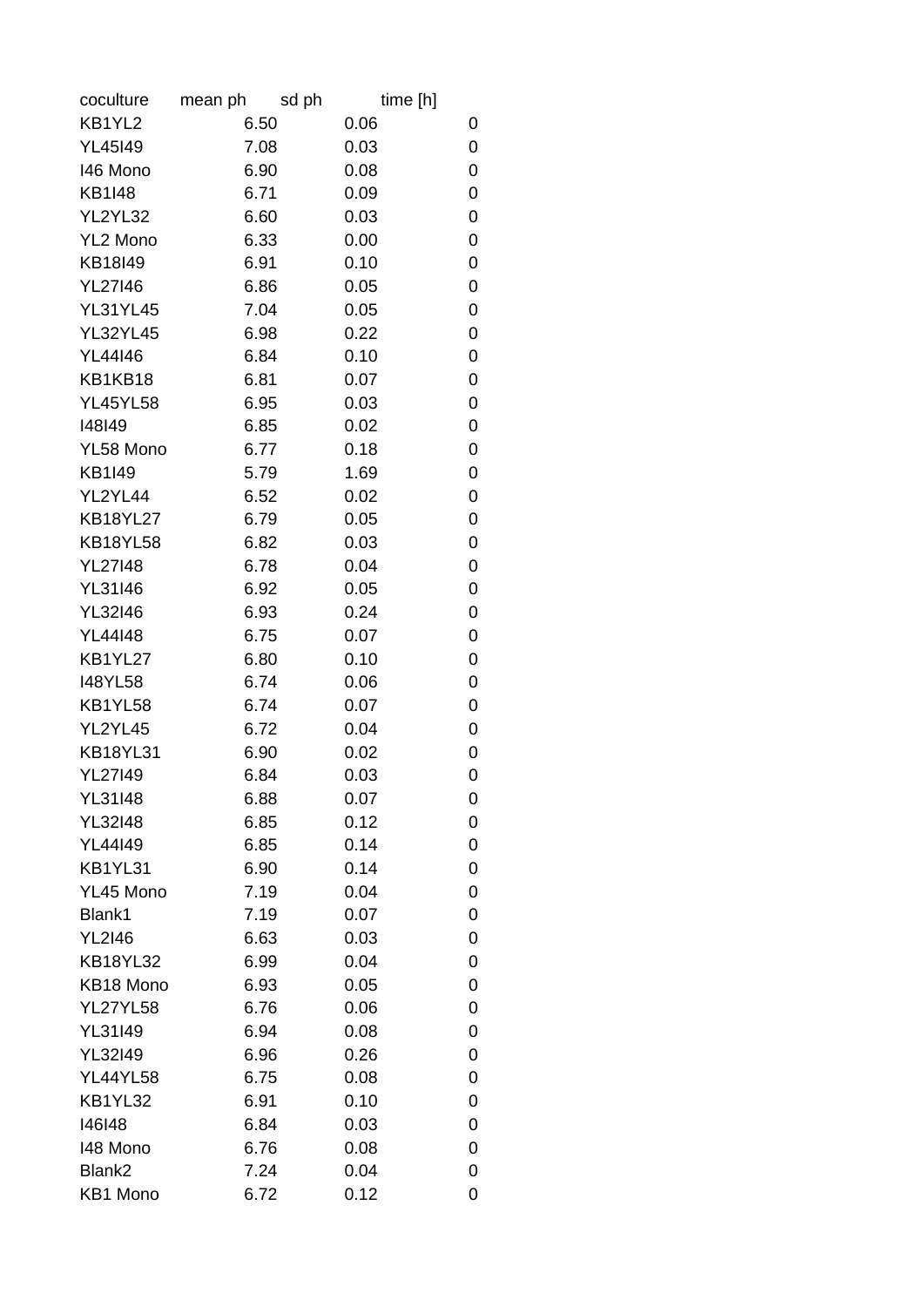| <b>YLI48</b>       | 6.52 | 0.04 | 0  |
|--------------------|------|------|----|
| <b>KB18YL44</b>    | 6.86 | 0.04 | 0  |
| <b>YL27YL31</b>    | 6.91 | 0.06 | 0  |
| <b>YL31YL58</b>    | 6.81 | 0.03 | 0  |
| <b>YL32YL58</b>    | 6.84 | 0.09 | 0  |
| KB1YL44            | 6.76 | 0.08 | 0  |
| 146149             | 6.90 | 0.04 | 0  |
| <b>I49YL58</b>     | 6.92 | 0.06 | 0  |
| Blank3             | 7.24 | 0.03 | 0  |
| YL2KB18            | 6.62 | 0.02 | 0  |
| <b>YL2I49</b>      | 6.59 | 0.02 | 0  |
| <b>KB18YL45</b>    | 7.08 | 0.06 | 0  |
| <b>YL27YL32</b>    | 6.94 | 0.05 | 0  |
| YL27 Mono          | 6.81 | 0.07 | 0  |
| YL44 Mono          | 6.82 | 0.11 | 0  |
| KB1YL45            | 6.93 | 0.09 | 0  |
| <b>I46YL58</b>     | 6.83 | 0.08 | 0  |
| Blank4             | 7.25 | 0.04 | 0  |
| YL2YL27            | 6.54 | 0.04 | 0  |
| YL2YL58            | 6.50 | 0.03 | 0  |
| KB18I46            | 6.86 | 0.08 | 0  |
| <b>YL27YL44</b>    | 6.81 | 0.06 | 0  |
| <b>YL31YL32</b>    | 6.97 | 0.04 | 0  |
| YL31 Mono          | 6.91 | 0.02 | 0  |
| YL32 Mono          | 7.08 | 0.10 | 0  |
| <b>YL45146</b>     | 7.03 | 0.04 | 0  |
| <b>KB1I46</b>      | 6.81 | 0.09 | 0  |
| 149 Mono           | 6.92 | 0.09 | 0  |
| Blank <sub>5</sub> | 7.24 | 0.02 | 0  |
| YL2YL31            | 6.59 | 0.03 | 0  |
| KB18I48            | 6.81 | 0.04 | 0  |
| <b>YL27YL45</b>    | 6.97 | 0.06 | 0  |
| <b>YL31YL44</b>    | 6.88 | 0.11 | 0  |
| <b>YL32YL44</b>    | 6.93 | 0.04 | 0  |
| <b>YL44YL45</b>    | 6.99 | 0.06 | 0  |
| <b>YL45I48</b>     | 6.97 | 0.05 | 0  |
| KB1YL2             | 5.95 | 0.06 | 24 |
| <b>YL45I49</b>     | 6.71 | 0.08 | 24 |
| 146 Mono           | 6.55 | 0.03 | 24 |
| <b>KB1I48</b>      | 5.93 | 0.08 | 24 |
| YL2YL32            | 6.20 | 0.07 | 24 |
| YL2 Mono           | 6.16 | 0.10 | 24 |
| KB18I49            | 6.44 | 0.03 | 24 |
| <b>YL27I46</b>     | 6.44 | 0.02 | 24 |
| <b>YL31YL45</b>    | 6.73 | 0.16 | 24 |
| <b>YL32YL45</b>    | 6.64 | 0.04 | 24 |
| <b>YL44I46</b>     | 6.57 | 0.03 | 24 |
| KB1KB18            | 5.97 | 0.06 | 24 |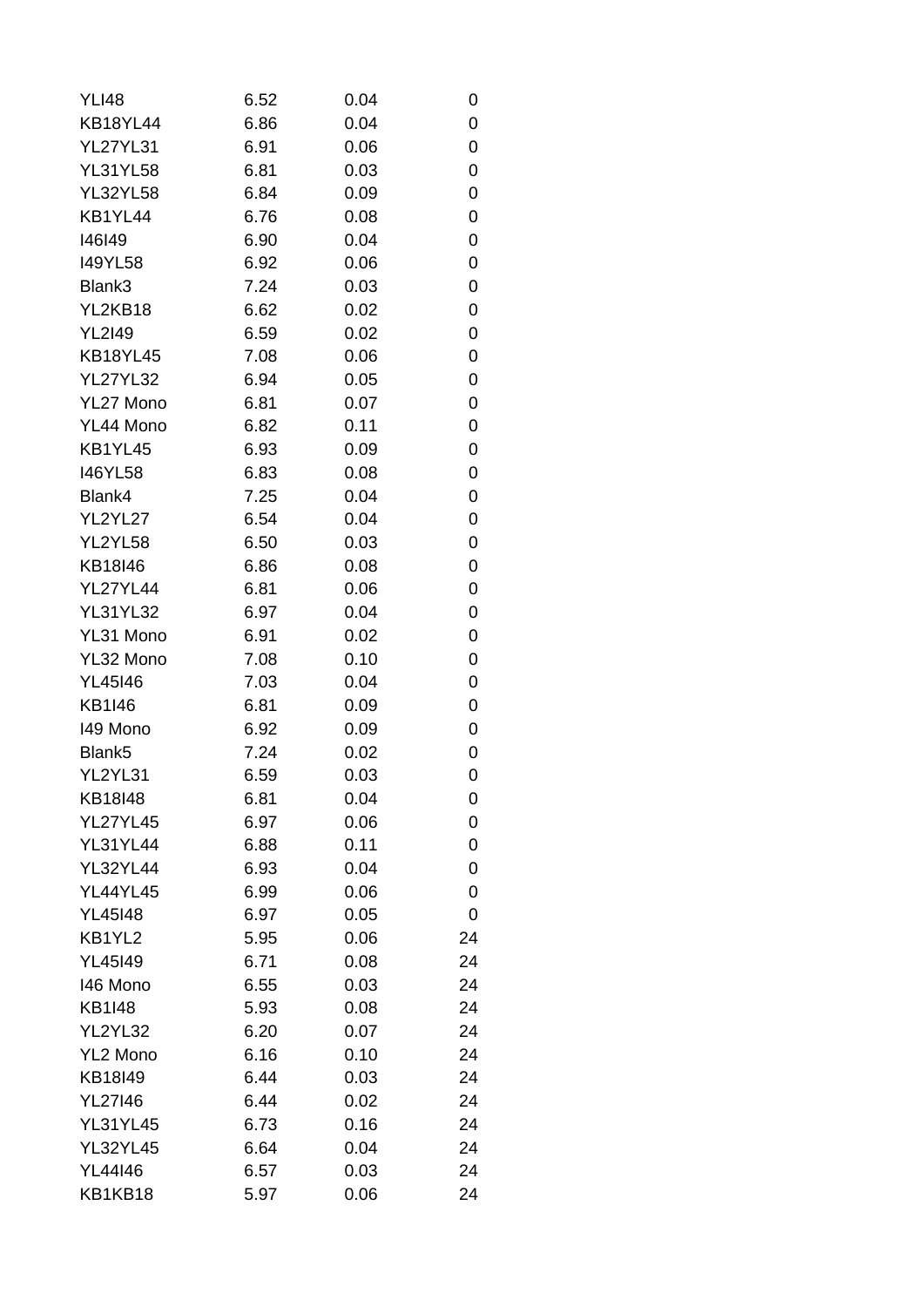| <b>YL45YL58</b> | 6.12 | 0.10 | 24 |
|-----------------|------|------|----|
| 148149          | 6.13 | 0.05 | 24 |
| YL58 Mono       | 6.21 | 0.14 | 24 |
| <b>KB1I49</b>   | 5.91 | 0.07 | 24 |
| YL2YL44         | 6.08 | 0.06 | 24 |
| <b>KB18YL27</b> | 5.97 | 0.16 | 24 |
| <b>KB18YL58</b> | 6.11 | 0.08 | 24 |
| <b>YL27148</b>  | 5.89 | 0.20 | 24 |
| <b>YL31I46</b>  | 6.51 | 0.02 | 24 |
| <b>YL32I46</b>  | 6.62 | 0.04 | 24 |
| <b>YL44I48</b>  | 5.97 | 0.12 | 24 |
| KB1YL27         | 5.91 | 0.09 | 24 |
| <b>I48YL58</b>  | 6.25 | 0.06 | 24 |
| KB1YL58         | 6.11 | 0.02 | 24 |
| YL2YL45         | 6.32 | 0.17 | 24 |
| <b>KB18YL31</b> | 6.47 | 0.04 | 24 |
| <b>YL27I49</b>  | 6.29 | 0.03 | 24 |
| <b>YL31I48</b>  | 6.41 | 0.03 | 24 |
| <b>YL32I48</b>  | 6.36 | 0.13 | 24 |
| <b>YL44I49</b>  | 6.58 | 0.06 | 24 |
| KB1YL31         | 6.01 | 0.06 | 24 |
| YL45 Mono       | 6.93 | 0.05 | 24 |
| Blank1          | 7.03 | 0.07 | 24 |
| <b>YL2I46</b>   | 6.34 | 0.16 | 24 |
| <b>KB18YL32</b> | 6.56 | 0.03 | 24 |
| KB18 Mono       | 6.73 | 0.10 | 24 |
| <b>YL27YL58</b> | 6.20 | 0.03 | 24 |
| <b>YL31I49</b>  | 6.44 | 0.00 | 24 |
| <b>YL32I49</b>  | 6.57 | 0.05 | 24 |
| <b>YL44YL58</b> | 6.30 | 0.06 | 24 |
| KB1YL32         | 6.11 | 0.07 | 24 |
| 146148          | 6.57 | 0.02 | 24 |
| 148 Mono        | 5.92 | 0.13 | 24 |
| Blank2          | 7.07 | 0.03 | 24 |
| KB1 Mono        | 5.96 | 0.06 | 24 |
| <b>YLI48</b>    | 5.87 | 0.06 | 24 |
| <b>KB18YL44</b> | 6.10 | 0.16 | 24 |
| <b>YL27YL31</b> | 6.45 | 0.03 | 24 |
| <b>YL31YL58</b> | 6.25 | 0.07 | 24 |
| <b>YL32YL58</b> | 6.36 | 0.08 | 24 |
| KB1YL44         | 5.98 | 0.09 | 24 |
| 146149          | 6.61 | 0.01 | 24 |
| 149YL58         | 6.40 | 0.21 | 24 |
| Blank3          | 7.08 | 0.03 | 24 |
| YL2KB18         | 6.05 | 0.09 | 24 |
| <b>YL2I49</b>   | 6.23 | 0.04 | 24 |
| <b>KB18YL45</b> | 6.54 | 0.23 | 24 |
| <b>YL27YL32</b> | 6.44 | 0.06 | 24 |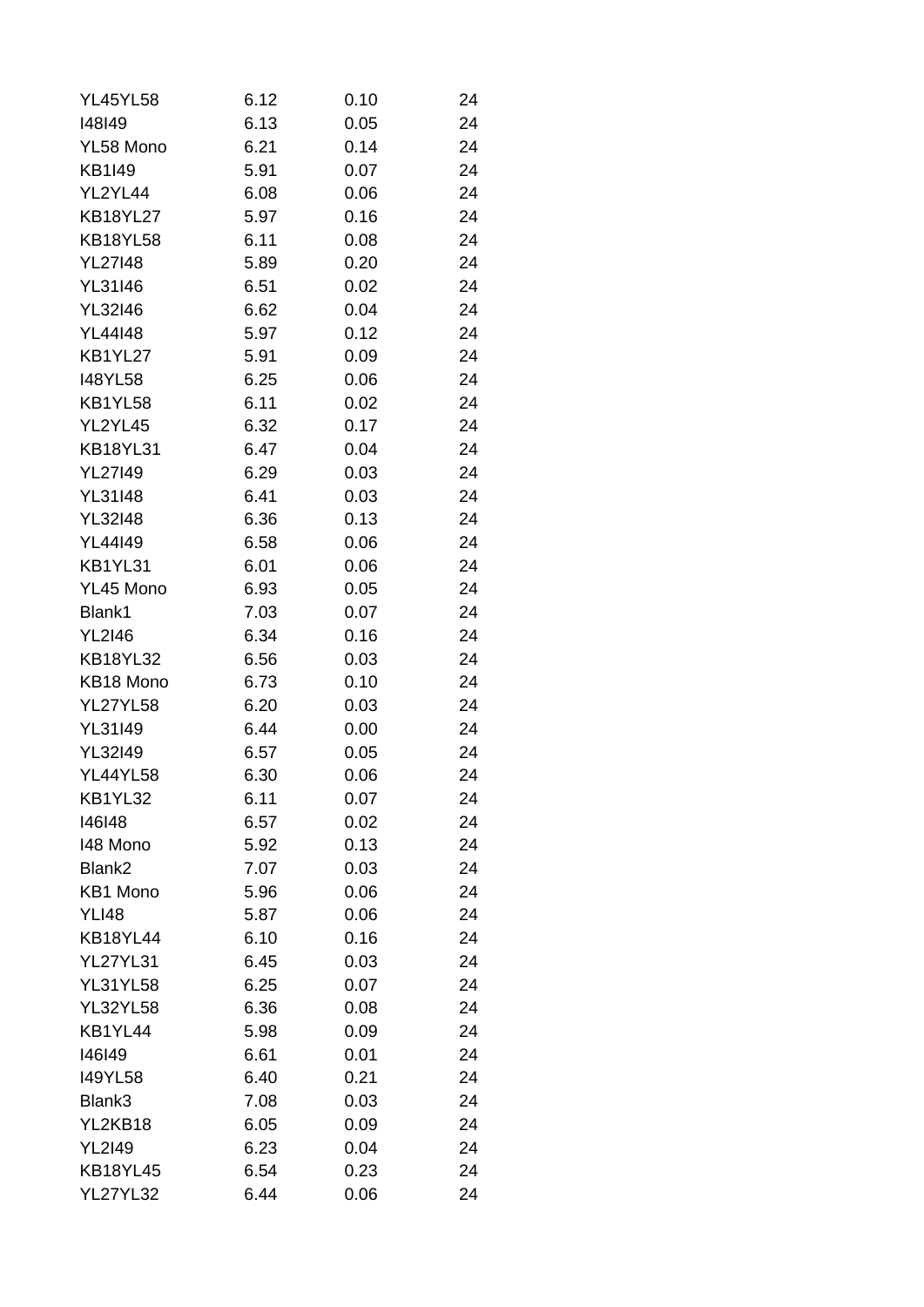| YL27 Mono          | 6.11 | 0.09 | 24 |
|--------------------|------|------|----|
| YL44 Mono          | 6.37 | 0.09 | 24 |
| KB1YL45            | 6.12 | 0.09 | 24 |
| <b>I46YL58</b>     | 6.45 | 0.05 | 24 |
| Blank4             | 7.16 | 0.05 | 24 |
| YL2YL27            | 5.96 | 0.09 | 24 |
| YL2YL58            | 6.06 | 0.09 | 24 |
| KB18I46            | 6.45 | 0.02 | 24 |
| <b>YL27YL44</b>    | 6.05 | 0.08 | 24 |
| <b>YL31YL32</b>    | 6.50 | 0.02 | 24 |
| YL31 Mono          | 6.65 | 0.02 | 24 |
| YL32 Mono          | 6.73 | 0.02 | 24 |
| YL45146            | 6.61 | 0.03 | 24 |
| <b>KB1I46</b>      | 6.02 | 0.09 | 24 |
| 149 Mono           | 6.84 | 0.01 | 24 |
| Blank <sub>5</sub> | 7.10 | 0.04 | 24 |
| YL2YL31            | 6.15 | 0.07 | 24 |
| KB18I48            | 5.90 | 0.10 | 24 |
| <b>YL27YL45</b>    | 6.20 | 0.03 | 24 |
| <b>YL31YL44</b>    | 6.42 | 0.04 | 24 |
| <b>YL32YL44</b>    | 6.70 | 0.17 | 24 |
| <b>YL44YL45</b>    | 6.41 | 0.07 | 24 |
| <b>YL45I48</b>     | 5.89 | 0.03 | 24 |
| KB1YL2             | 5.95 | 0.07 | 48 |
| <b>YL45I49</b>     | 6.72 | 0.06 | 48 |
| 146 Mono           | 6.57 | 0.03 | 48 |
| <b>KB1I48</b>      | 5.92 | 0.08 | 48 |
| YL2YL32            | 6.19 | 0.10 | 48 |
| YL2 Mono           | 6.12 | 0.10 | 48 |
| KB18I49            | 6.57 | 0.04 | 48 |
| <b>YL27I46</b>     | 6.51 | 0.06 | 48 |
| <b>YL31YL45</b>    | 6.70 | 0.05 | 48 |
| <b>YL32YL45</b>    | 6.69 | 0.13 | 48 |
| YL44146            | 6.57 | 0.06 | 48 |
| KB1KB18            | 5.96 | 0.09 | 48 |
| <b>YL45YL58</b>    | 6.09 | 0.15 | 48 |
| 148149             | 5.93 | 0.06 | 48 |
| YL58 Mono          | 6.07 | 0.10 | 48 |
| <b>KB1I49</b>      | 5.93 | 0.11 | 48 |
| YL2YL44            | 6.19 | 0.12 | 48 |
| <b>KB18YL27</b>    | 5.94 | 0.16 | 48 |
| <b>KB18YL58</b>    | 6.06 | 0.20 | 48 |
| <b>YL27I48</b>     | 5.75 | 0.09 | 48 |
| YL31I46            | 6.59 | 0.08 | 48 |
| <b>YL32I46</b>     | 6.67 | 0.13 | 48 |
| YL44148            | 5.78 | 0.14 | 48 |
| KB1YL27            | 5.94 | 0.11 | 48 |
| <b>I48YL58</b>     | 6.17 | 0.08 | 48 |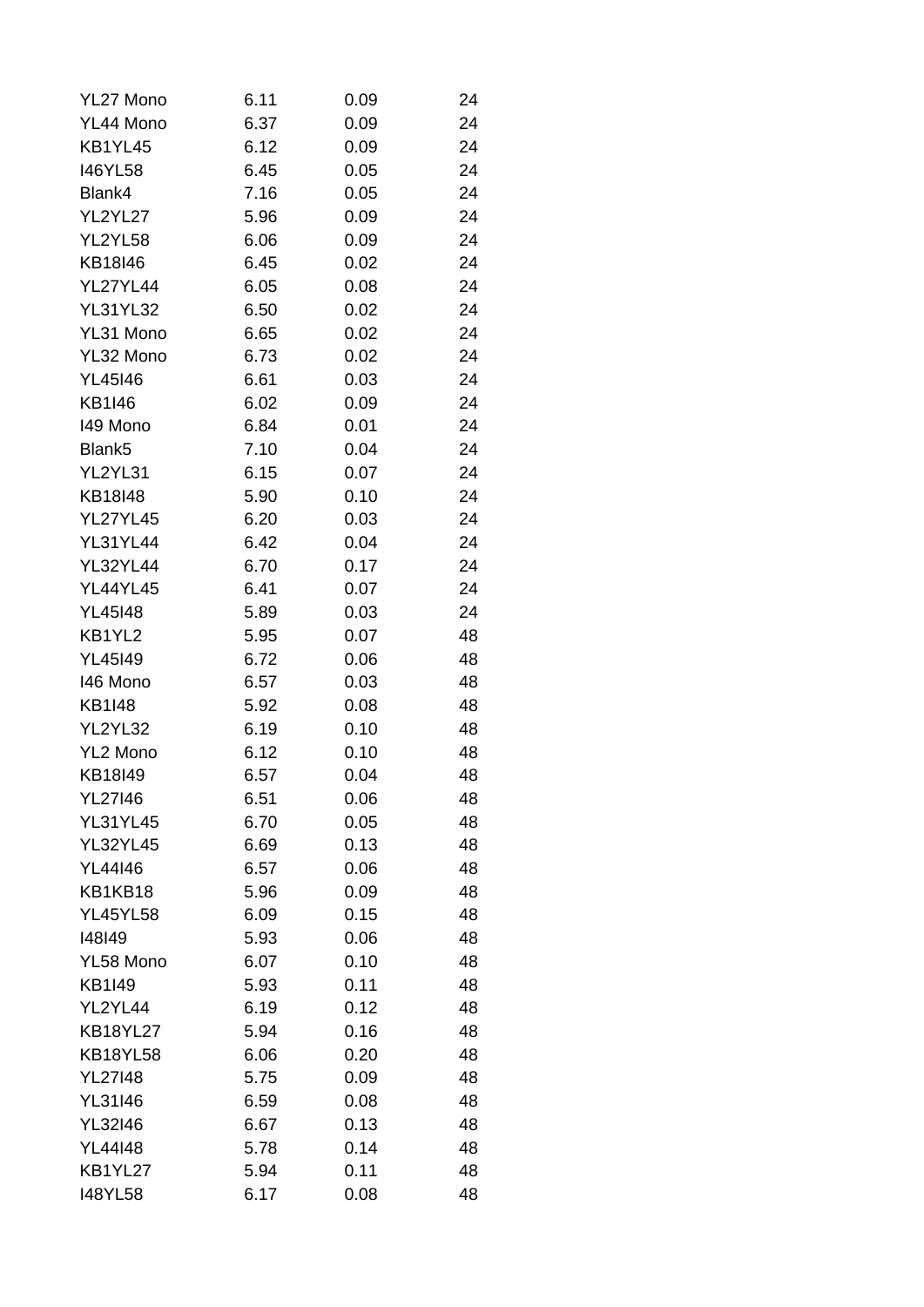| KB1YL58         | 6.21 | 0.11 | 48 |
|-----------------|------|------|----|
| YL2YL45         | 6.38 | 0.18 | 48 |
| <b>KB18YL31</b> | 6.57 | 0.09 | 48 |
| <b>YL27I49</b>  | 6.45 | 0.10 | 48 |
| <b>YL31I48</b>  | 6.53 | 0.10 | 48 |
| <b>YL32I48</b>  | 6.59 | 0.14 | 48 |
| YL44149         | 6.69 | 0.08 | 48 |
| KB1YL31         | 5.98 | 0.11 | 48 |
| YL45 Mono       | 6.98 | 0.06 | 48 |
| Blank1          | 7.01 | 0.03 | 48 |
| <b>YL2I46</b>   | 6.46 | 0.10 | 48 |
| <b>KB18YL32</b> | 6.55 | 0.13 | 48 |
| KB18 Mono       | 6.84 | 0.09 | 48 |
| <b>YL27YL58</b> | 6.23 | 0.02 | 48 |
| YL31I49         | 6.62 | 0.09 | 48 |
| YL32149         | 6.71 | 0.11 | 48 |
| <b>YL44YL58</b> | 6.29 | 0.02 | 48 |
| KB1YL32         | 6.03 | 0.10 | 48 |
| 146148          | 6.50 | 0.11 | 48 |
| 148 Mono        | 5.92 | 0.07 | 48 |
| Blank2          | 7.01 | 0.03 | 48 |
| KB1 Mono        | 6.09 | 0.12 | 48 |
| <b>YLI48</b>    | 5.90 | 0.05 | 48 |
| KB18YL44        | 6.30 | 0.08 | 48 |
| <b>YL27YL31</b> | 6.62 | 0.10 | 48 |
| <b>YL31YL58</b> | 6.23 | 0.04 | 48 |
| <b>YL32YL58</b> | 6.54 | 0.17 | 48 |
| KB1YL44         | 5.96 | 0.10 | 48 |
| 146149          | 6.65 | 0.07 | 48 |
| <b>I49YL58</b>  | 6.18 | 0.10 | 48 |
| Blank3          | 7.01 | 0.04 | 48 |
| YL2KB18         | 6.03 | 0.15 | 48 |
| <b>YL2I49</b>   | 6.34 | 0.08 | 48 |
| <b>KB18YL45</b> | 6.87 | 0.07 | 48 |
| <b>YL27YL32</b> | 6.68 | 0.13 | 48 |
| YL27 Mono       | 6.10 | 0.15 | 48 |
| YL44 Mono       | 6.46 | 0.04 | 48 |
| KB1YL45         | 6.15 | 0.07 | 48 |
| 146YL58         | 6.37 | 0.08 | 48 |
| Blank4          | 7.12 | 0.04 | 48 |
| YL2YL27         | 5.98 | 0.12 | 48 |
| YL2YL58         | 6.13 | 0.03 | 48 |
| KB18I46         | 6.59 | 0.11 | 48 |
| YL27YL44        | 6.05 | 0.14 | 48 |
| <b>YL31YL32</b> | 6.60 | 0.04 | 48 |
| YL31 Mono       | 6.68 | 0.04 | 48 |
| YL32 Mono       | 6.68 | 0.06 | 48 |
| YL45146         | 6.69 | 0.09 | 48 |
|                 |      |      |    |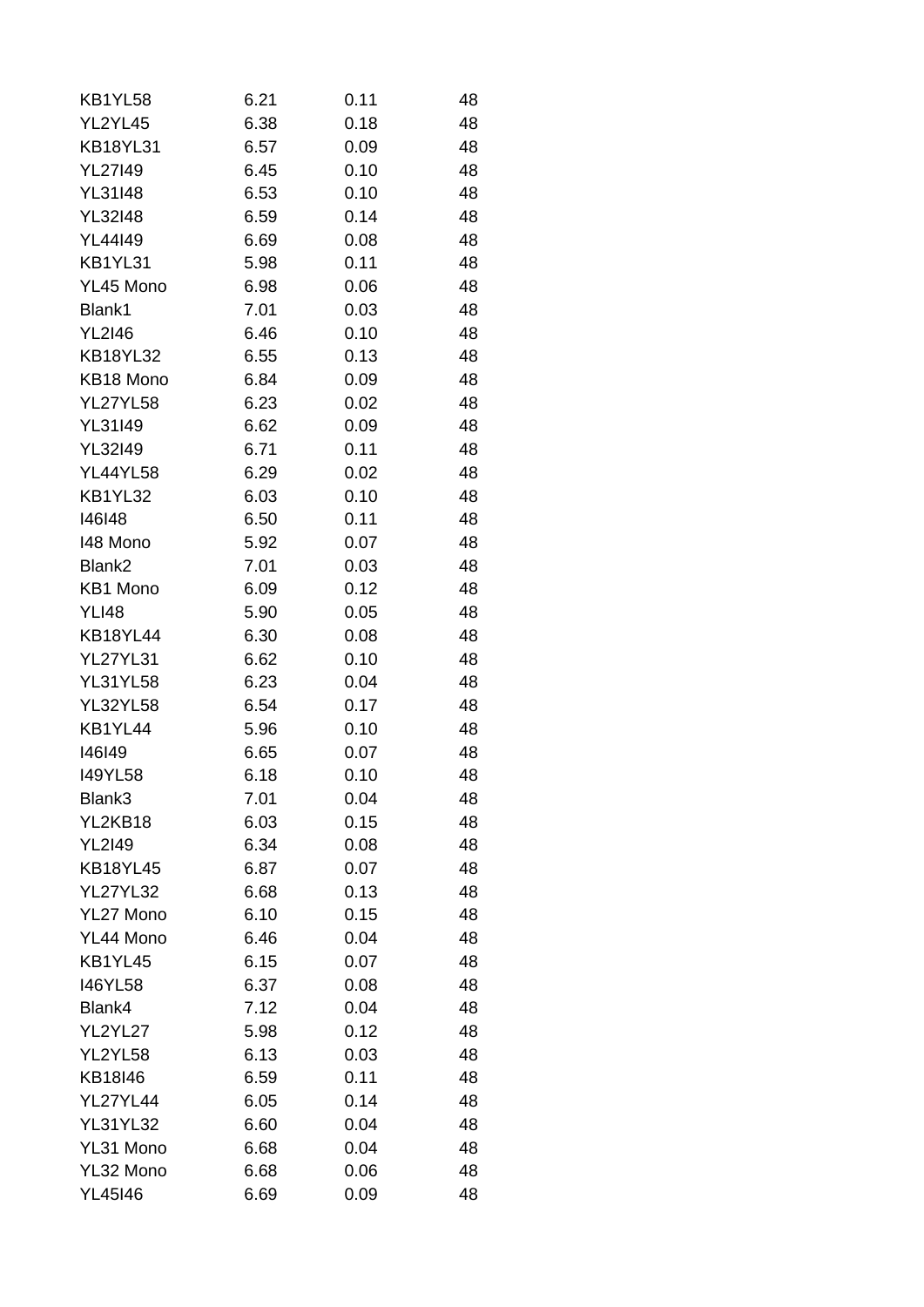| <b>KB1I46</b>                    | 5.96 | 0.06         | 48 |
|----------------------------------|------|--------------|----|
| 149 Mono                         | 6.83 | 0.03         | 48 |
| Blank5                           | 7.08 | 0.02         | 48 |
| YL2YL31                          | 6.15 | 0.05         | 48 |
| KB18I48                          | 5.79 | 0.07         | 48 |
| <b>YL27YL45</b>                  | 6.53 | 0.12         | 48 |
| <b>YL31YL44</b>                  | 6.42 | 0.05         | 48 |
| <b>YL32YL44</b>                  | 6.61 | 0.05         | 48 |
| <b>YL44YL45</b>                  | 6.34 | 0.11         | 48 |
| <b>YL45I48</b>                   | 5.93 | 0.08         | 48 |
| KB1YL2                           | 5.94 | 0.04         | 72 |
| YL45149                          | 6.72 | 0.07         | 72 |
| 146 Mono                         | 6.62 | 0.08         | 72 |
| <b>KB1I48</b>                    | 5.96 | 0.08         | 72 |
| YL2YL32                          | 6.26 | 0.10         | 72 |
| YL2 Mono                         | 6.22 | 0.15         | 72 |
| KB18I49                          | 6.59 | 0.04         | 72 |
| <b>YL27146</b>                   | 6.53 | 0.04         | 72 |
| <b>YL31YL45</b>                  | 6.72 | 0.04         | 72 |
| <b>YL32YL45</b>                  | 6.72 | 0.17         | 72 |
| <b>YL44I46</b>                   | 6.68 | 0.16         | 72 |
| KB1KB18                          | 6.00 | 0.06         | 72 |
| <b>YL45YL58</b>                  | 6.11 | 0.05         | 72 |
| 148149                           | 5.85 | 0.04         | 72 |
| YL58 Mono                        | 6.11 | 0.05         | 72 |
| KB1I49                           | 5.99 | 0.09         | 72 |
| YL2YL44                          | 6.16 | 0.11         | 72 |
| <b>KB18YL27</b>                  | 6.00 | 0.09         | 72 |
| <b>KB18YL58</b>                  | 6.14 |              | 72 |
| <b>YL27I48</b>                   |      | 0.09<br>0.11 | 72 |
|                                  | 5.79 |              |    |
| <b>YL31I46</b>                   | 6.52 | 0.04         | 72 |
| <b>YL32I46</b><br><b>YL44I48</b> | 6.59 | 0.05         | 72 |
|                                  | 5.82 | 0.09         | 72 |
| KB1YL27                          | 6.01 | 0.07         | 72 |
| <b>I48YL58</b>                   | 6.17 | 0.01         | 72 |
| KB1YL58                          | 6.16 | 0.08         | 72 |
| YL2YL45                          | 6.39 | 0.09         | 72 |
| <b>KB18YL31</b>                  | 6.50 | 0.06         | 72 |
| <b>YL27149</b>                   | 6.33 | 0.10         | 72 |
| <b>YL31I48</b>                   | 6.45 | 0.04         | 72 |
| <b>YL32I48</b>                   | 6.38 | 0.06         | 72 |
| YL44149                          | 6.68 | 0.10         | 72 |
| KB1YL31                          | 6.04 | 0.06         | 72 |
| YL45 Mono                        | 6.97 | 0.06         | 72 |
| Blank1                           | 7.02 | 0.01         | 72 |
| <b>YL2I46</b>                    | 6.44 | 0.05         | 72 |
| <b>KB18YL32</b>                  | 6.62 | 0.06         | 72 |
| KB18 Mono                        | 6.85 | 0.02         | 72 |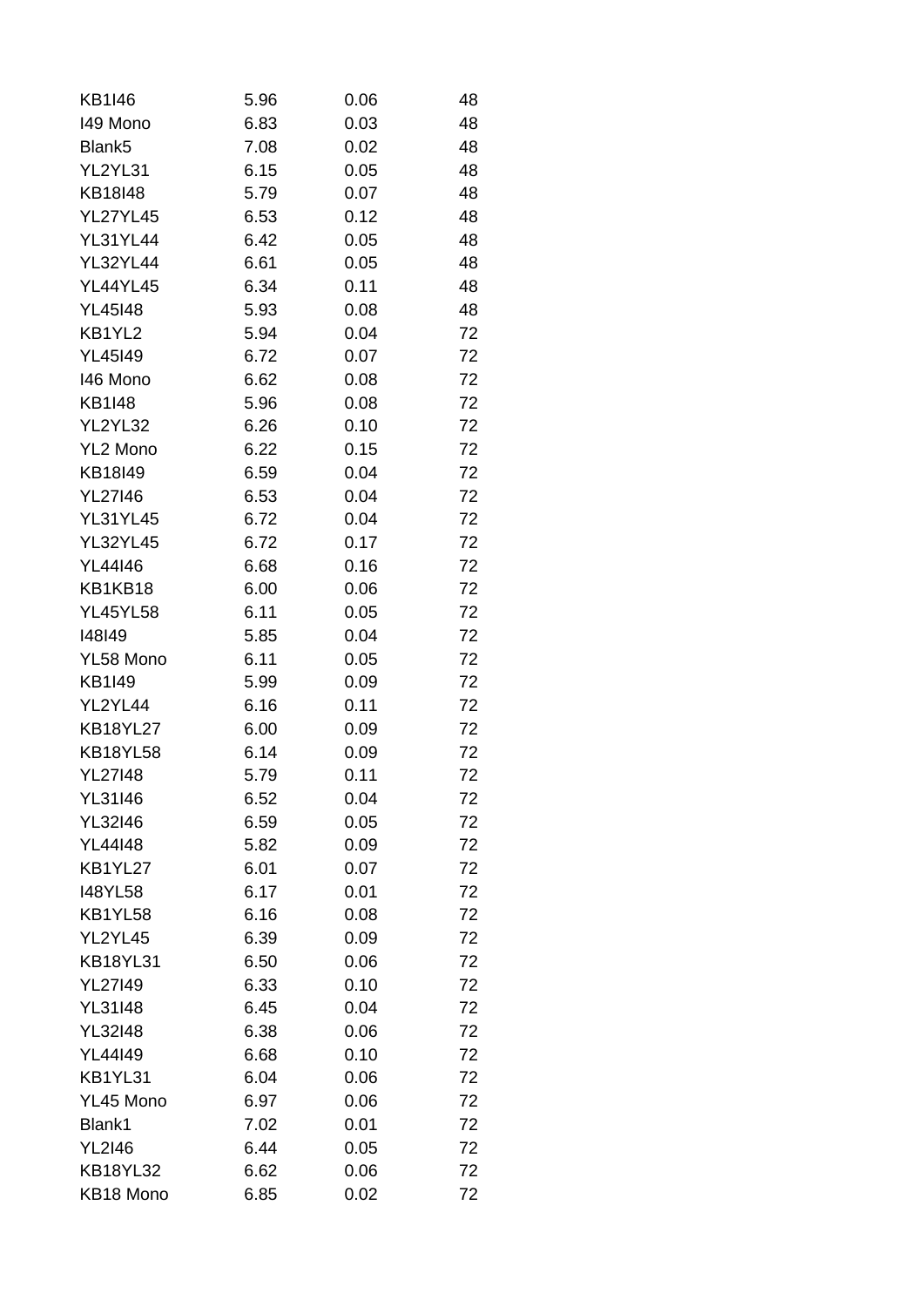| <b>YL27YL58</b>    | 6.18 | 0.04 | 72 |
|--------------------|------|------|----|
| YL31I49            | 6.53 | 0.03 | 72 |
| <b>YL32I49</b>     | 6.60 | 0.07 | 72 |
| <b>YL44YL58</b>    | 6.21 | 0.07 | 72 |
| KB1YL32            | 6.08 | 0.08 | 72 |
| 146148             | 6.51 | 0.04 | 72 |
| 148 Mono           | 5.89 | 0.04 | 72 |
| Blank2             | 7.03 | 0.01 | 72 |
| KB1 Mono           | 6.06 | 0.11 | 72 |
| <b>YLI48</b>       | 5.91 | 0.10 | 72 |
| <b>KB18YL44</b>    | 6.28 | 0.11 | 72 |
| <b>YL27YL31</b>    | 6.54 | 0.03 | 72 |
| <b>YL31YL58</b>    | 6.19 | 0.02 | 72 |
| <b>YL32YL58</b>    | 6.44 | 0.08 | 72 |
| KB1YL44            | 6.01 | 0.08 | 72 |
| 146149             | 6.58 | 0.03 | 72 |
| <b>I49YL58</b>     | 6.19 | 0.06 | 72 |
| Blank3             | 7.04 | 0.02 | 72 |
| YL2KB18            | 6.10 | 0.11 | 72 |
| <b>YL2I49</b>      | 6.24 | 0.16 | 72 |
| <b>KB18YL45</b>    | 6.79 | 0.06 | 72 |
| <b>YL27YL32</b>    | 6.63 | 0.11 | 72 |
| YL27 Mono          | 6.17 | 0.10 | 72 |
| YL44 Mono          | 6.38 | 0.08 | 72 |
| KB1YL45            | 6.18 | 0.07 | 72 |
| <b>I46YL58</b>     | 6.29 | 0.03 | 72 |
| Blank4             | 7.10 | 0.03 | 72 |
| YL2YL27            | 6.03 | 0.06 | 72 |
| YL2YL58            | 6.06 | 0.05 | 72 |
| KB18I46            | 6.53 | 0.08 | 72 |
| YL27YL44           | 6.11 | 0.12 | 72 |
| <b>YL31YL32</b>    | 6.53 | 0.02 | 72 |
| YL31 Mono          | 6.72 | 0.08 | 72 |
| YL32 Mono          | 6.73 | 0.11 | 72 |
| <b>YL45I46</b>     | 6.61 | 0.04 | 72 |
| <b>KB1I46</b>      | 5.99 | 0.06 | 72 |
| 149 Mono           | 6.84 | 0.01 | 72 |
| Blank <sub>5</sub> | 7.10 | 0.03 | 72 |
| YL2YL31            | 6.19 | 0.04 | 72 |
| KB18I48            | 5.69 | 0.07 | 72 |
| <b>YL27YL45</b>    | 6.10 | 0.11 | 72 |
| <b>YL31YL44</b>    | 6.40 | 0.06 | 72 |
| <b>YL32YL44</b>    | 6.70 | 0.14 | 72 |
| <b>YL44YL45</b>    | 6.34 | 0.12 | 72 |
| <b>YL45I48</b>     | 5.92 | 0.07 | 72 |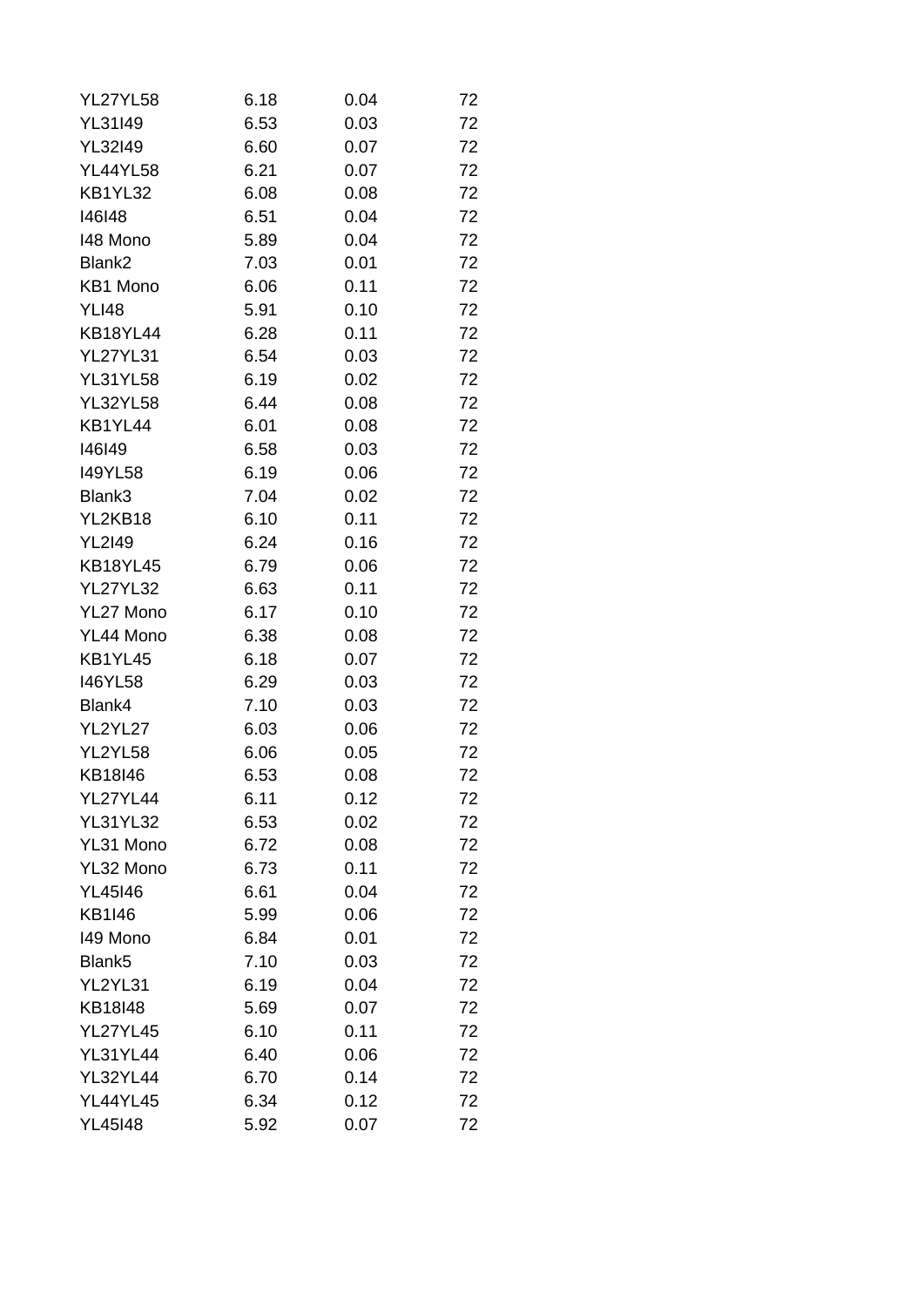| 0KB1I46<br>24 KB1 146 | KB1             | 146 | $6.10E + 04$ | $5.95E+05$   |              |
|-----------------------|-----------------|-----|--------------|--------------|--------------|
|                       |                 |     |              |              | $6.56E + 05$ |
|                       | KB1             | 146 | 4.68E+05     | $1.32E + 05$ | $6.00E + 05$ |
| 48 KB1 146            | KB1             | 146 | 7.85E+05     | $3.20E + 04$ | $8.17E + 05$ |
| 72 KB1 146            | KB1             | 146 | $3.18E + 05$ | $1.58E + 04$ | $3.33E + 05$ |
| 0KB18I46              | <b>KB18</b>     | 146 | $6.55E+02$   | $3.48E + 05$ | $3.48E + 05$ |
| 24 KB18146            | <b>KB18</b>     | 146 | $1.72E + 04$ | $2.90E + 05$ | $3.07E + 05$ |
| 48 KB18I46            | <b>KB18</b>     | 146 | 7.45E+03     | $4.28E + 05$ | $4.35E + 05$ |
| 72 KB18146            | <b>KB18</b>     | 146 | $2.32E + 03$ | $5.58E + 05$ | $5.60E + 05$ |
| 0YL2I46               | YL <sub>2</sub> | 146 | $3.57E + 05$ | $3.95E + 05$ | $7.52E + 05$ |
| 24 YL2I46             | YL <sub>2</sub> | 146 | $4.00E + 05$ | $3.35E + 05$ | $7.35E + 05$ |
| 48 YL2146             | YL <sub>2</sub> | 146 | $2.22E + 05$ | $4.15E + 05$ | $6.37E + 05$ |
| 72 YL2I46             | YL <sub>2</sub> | 146 | $1.72E + 05$ | $1.56E + 04$ | $1.88E + 05$ |
| 0 YL27146             | <b>YL27</b>     | 146 | $3.18E + 05$ | $6.40E + 05$ | $9.58E + 05$ |
| 24 YL27146            | <b>YL27</b>     | 146 | 8.30E+04     | $2.55E+05$   | $3.38E + 05$ |
| 48 YL27146            | <b>YL27</b>     | 146 | $7.23E + 04$ | $4.35E + 05$ | $5.07E + 05$ |
| 72 YL27146            | <b>YL27</b>     | 146 | $1.09E + 05$ | $6.83E + 05$ | 7.92E+05     |
| 0YL31I46              | <b>YL31</b>     | 146 | $1.13E + 05$ | $4.93E + 05$ | $6.06E + 05$ |
| 24 YL31I46            | <b>YL31</b>     | 146 | 7.50E+04     | $3.70E + 05$ | $4.45E + 05$ |
|                       |                 |     |              |              |              |
| 48 YL31146            | <b>YL31</b>     | 146 | 4.76E+04     | $4.55E + 05$ | $5.03E + 05$ |
| 72 YL31146            | <b>YL31</b>     | 146 | $6.80E + 04$ | $5.50E + 05$ | $6.18E + 05$ |
| 0 YL32I46             | <b>YL32</b>     | 146 | $5.72E + 03$ | 4.30E+05     | 4.36E+05     |
| 24 YL32146            | <b>YL32</b>     | 146 | $5.94E + 03$ | $4.43E + 05$ | 4.48E+05     |
| 48 YL32146            | <b>YL32</b>     | 146 | $8.24E + 03$ | 5.88E+05     | $5.96E + 05$ |
| 72 YL32146            | <b>YL32</b>     | 146 | $9.72E + 03$ | $6.75E + 05$ | $6.85E + 05$ |
| 0YL44I46              | <b>YL44</b>     | 146 | $2.12E + 03$ | $6.68E + 05$ | $6.70E + 05$ |
| 24 YL44146            | <b>YL44</b>     | 146 | $2.71E + 05$ | 7.40E+05     | $1.01E + 06$ |
| 48 YL44146            | <b>YL44</b>     | 146 | 2.96E+04     | $4.45E + 05$ | $4.75E + 05$ |
| 72 YL44146            | <b>YL44</b>     | 146 | $1.01E + 03$ | $6.53E + 05$ | $6.54E + 05$ |
| 0 YL45146             | <b>YL45</b>     | 146 | $3.18E + 04$ | $3.48E + 05$ | $3.79E + 05$ |
| 24 YL45146            | <b>YL45</b>     | 146 | $4.58E + 04$ | $6.45E + 05$ | $6.91E + 05$ |
| 48 YL45146            | <b>YL45</b>     | 146 | 4.98E+04     | $6.73E + 05$ | $7.22E + 05$ |
| 72 YL45146            | <b>YL45</b>     | 146 | $3.20E + 04$ | 5.40E+05     | $5.72E + 05$ |
| 0146148               | 146             | 148 | $6.13E + 05$ | $3.09E + 05$ | $9.22E + 05$ |
| 24 14 6 14 8          | 146             | 148 | $3.48E + 04$ | 2.10E+05     | $2.45E + 05$ |
| 48 146 148            | 146             | 148 | 8.60E+05     | $3.53E + 05$ | $1.21E + 06$ |
| 72 146 148            | 146             | 148 | $1.69E + 05$ | 5.40E+05     | 7.09E+05     |
| 0KB1148               | KB1             | 148 | $2.29E + 05$ | $6.10E + 05$ | 8.39E+05     |
| 24 KB1 148            | KB1             | 148 | $1.44E + 05$ | $2.22E + 04$ | $1.66E + 05$ |
| 48 KB1 148            | KB1             | 148 | $3.08E + 05$ | 1.78E+04     | $3.25E + 05$ |
| 72 KB1 148            | KB1             | 148 | $5.63E + 04$ | $6.03E + 04$ | $1.17E + 05$ |
| 0KB18I48              | <b>KB18</b>     | 148 | $2.35E + 04$ | 6.60E+05     | $6.83E + 05$ |
| 24 KB18148            | KB18            | 148 | $5.75E+03$   | $1.63E + 06$ | $1.63E + 06$ |
| 48 KB18148            | KB18            | 148 | $1.34E + 02$ | $9.00E + 05$ | $9.00E + 05$ |
| 72 KB18148            | <b>KB18</b>     | 148 | $3.63E + 00$ | 1.95E+06     | $1.95E + 06$ |
| 0 YL2I48              | YL <sub>2</sub> | 148 | $3.05E + 05$ | 4.50E+05     | $7.55E + 05$ |
| 24 YL2I48             | YL <sub>2</sub> | 148 | $4.33E + 05$ | $2.49E + 05$ | $6.82E + 05$ |
| 48 YL2I48             | YL <sub>2</sub> | 148 | $1.54E + 05$ | 4.80E+05     | $6.34E + 05$ |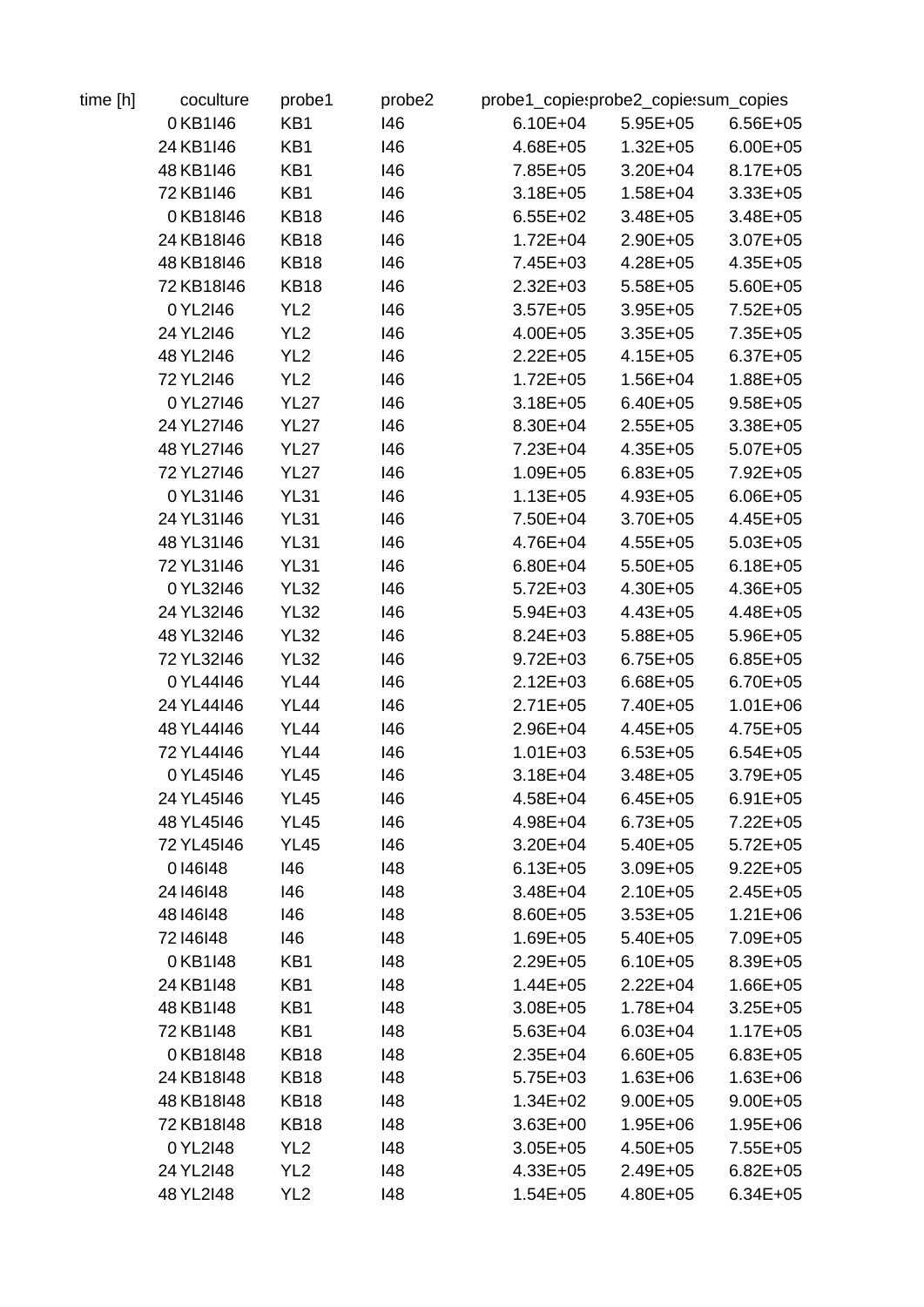| 72 YL2I48    | YL <sub>2</sub> | 148 | $2.06E + 04$ | 4.47E+04     | $6.53E + 04$ |
|--------------|-----------------|-----|--------------|--------------|--------------|
| 0 YL27148    | <b>YL27</b>     | 148 | $1.71E + 04$ | $4.83E + 05$ | $5.00E + 05$ |
| 24 YL27148   | <b>YL27</b>     | 148 | $3.03E + 05$ | 2.96E+05     | $5.98E + 05$ |
| 48 YL27148   | <b>YL27</b>     | 148 | 7.60E+04     | $8.10E + 05$ | 8.86E+05     |
| 72 YL27148   | <b>YL27</b>     | 148 | 5.88E+04     | $1.45E + 06$ | $1.51E + 06$ |
| 0 YL31I48    | <b>YL31</b>     | 148 | $6.25E + 04$ | $4.07E + 05$ | 4.69E+05     |
| 24 YL31I48   | <b>YL31</b>     | 148 | $4.91E + 04$ | $3.00E + 05$ | $3.49E + 05$ |
| 48 YL31148   | <b>YL31</b>     | 148 | $1.87E + 04$ | $4.33E + 05$ | $4.52E + 05$ |
| 72 YL31148   | <b>YL31</b>     | 148 | $6.90E + 04$ | $9.03E + 05$ | $9.72E + 05$ |
| 0 YL32I48    | <b>YL32</b>     | 148 | $6.06E + 03$ | $4.07E + 05$ | $4.13E + 05$ |
| 24 YL32148   | <b>YL32</b>     | 148 | 8.70E+03     | $8.03E + 05$ | $8.12E + 05$ |
| 48 YL32148   | <b>YL32</b>     | 148 | $3.18E + 04$ | $5.60E + 05$ | $5.92E + 05$ |
| 72 YL32148   | <b>YL32</b>     | 148 | $1.26E + 04$ | $8.83E + 05$ | 8.96E+05     |
| 0YL44I48     | <b>YL44</b>     | 148 | $2.55E + 05$ | $2.97E + 05$ | $5.53E + 05$ |
| 24 YL44148   | <b>YL44</b>     | 148 | 4.20E+04     | 1.09E+06     | $1.13E + 06$ |
| 48 YL44148   | <b>YL44</b>     | 148 | $1.25E + 03$ | $3.37E + 05$ | $3.38E + 05$ |
| 72 YL44148   | <b>YL44</b>     | 148 | $4.90E + 02$ | $3.63E + 05$ | $3.64E + 05$ |
| 0 YL45148    | <b>YL45</b>     | 148 | 4.90E+04     | $5.23E + 05$ | $5.72E + 05$ |
| 24 YL45148   | <b>YL45</b>     | 148 | 4.77E+04     | 1.80E+06     | $1.84E + 06$ |
| 48 YL45148   | <b>YL45</b>     | 148 | $5.17E + 04$ | $9.50E + 05$ | $1.00E + 06$ |
| 72 YL45148   | <b>YL45</b>     | 148 | $5.08E + 04$ | 1.39E+06     | $1.44E + 06$ |
| 0146149      | 146             | 149 | $3.15E + 05$ | $5.73E + 04$ | $3.72E + 05$ |
| 24 14 6 14 9 | 146             | 149 | $4.60E + 05$ | $8.42E + 03$ | 4.68E+05     |
| 48 146 149   | 146             | 149 | $2.21E + 05$ | $8.42E + 00$ | $2.21E + 05$ |
| 72 146 149   | 146             | 149 | 2.88E+05     | $0.00E + 00$ | $2.88E + 05$ |
| 0148149      | 148             | 149 | 8.87E+05     | $6.60E + 04$ | $9.53E + 05$ |
| 24 148 149   | 148             | 149 | $1.40E + 06$ | $5.03E + 04$ | $1.45E + 06$ |
| 48 148 149   | 148             | 149 | $9.73E + 05$ | $2.42E + 04$ | 9.98E+05     |
| 72 148 149   | 148             | 149 | $2.29E + 06$ | $3.58E + 04$ | $2.32E + 06$ |
| 0KB1I49      | KB1             | 149 | $1.33E + 05$ | $1.54E + 05$ | $2.87E + 05$ |
| 24 KB1 149   | KB1             | 149 | 1.70E+05     | $5.18E + 03$ | $1.75E + 05$ |
| 48 KB1 149   | KB1             | 149 | $2.25E + 05$ | $5.07E + 03$ | $2.30E + 05$ |
| 72 KB1149    | KB1             | 149 | $1.47E + 05$ | $5.75E + 02$ | $1.47E + 05$ |
| 0KB18I49     | <b>KB18</b>     | 149 | $4.13E + 04$ | $1.42E + 05$ | $1.83E + 05$ |
| 24 KB18I49   | <b>KB18</b>     | 149 | 5.70E+04     | $1.04E + 05$ | $1.61E + 05$ |
| 48 KB18I49   | <b>KB18</b>     | 149 | $1.64E + 04$ | $2.47E + 05$ | $2.63E + 05$ |
| 72 KB18I49   | <b>KB18</b>     | 149 | $1.42E + 04$ | $2.38E + 05$ | $2.53E + 05$ |
| 0YL2I49      | YL <sub>2</sub> | 149 | $3.97E + 05$ | 7.75E+04     | $4.74E + 05$ |
| 24 YL2I49    | YL <sub>2</sub> | 149 | $5.43E + 05$ | $3.15E + 04$ | $5.75E + 05$ |
| 48 YL2I49    | YL <sub>2</sub> | 149 | $5.63E + 05$ | 4.90E+03     | $5.68E + 05$ |
| 72 YL2I49    | YL <sub>2</sub> | 149 | 4.20E+04     | 4.30E+02     | $4.24E + 04$ |
| 0YL27I49     | <b>YL27</b>     | 149 | $3.68E + 05$ | 7.17E+04     | 4.39E+05     |
| 24 YL27149   | <b>YL27</b>     | 149 | $4.50E + 05$ | $5.22E + 04$ | $5.02E + 05$ |
| 48 YL27149   | <b>YL27</b>     | 149 | $3.98E + 05$ | $6.05E + 04$ | 4.58E+05     |
| 72 YL27149   | <b>YL27</b>     | 149 | $5.78E + 05$ | 7.20E+04     | $6.50E + 05$ |
| 0 YL31I49    | <b>YL31</b>     | 149 | 8.90E+04     | $9.20E + 04$ | $1.81E + 05$ |
| 24 YL31I49   | <b>YL31</b>     | 149 | $1.08E + 05$ | 4.03E+04     | 1.48E+05     |
| 48 YL31I49   | <b>YL31</b>     | 149 | $1.01E + 05$ | $6.47E + 01$ | $1.01E + 05$ |
|              |                 |     |              |              |              |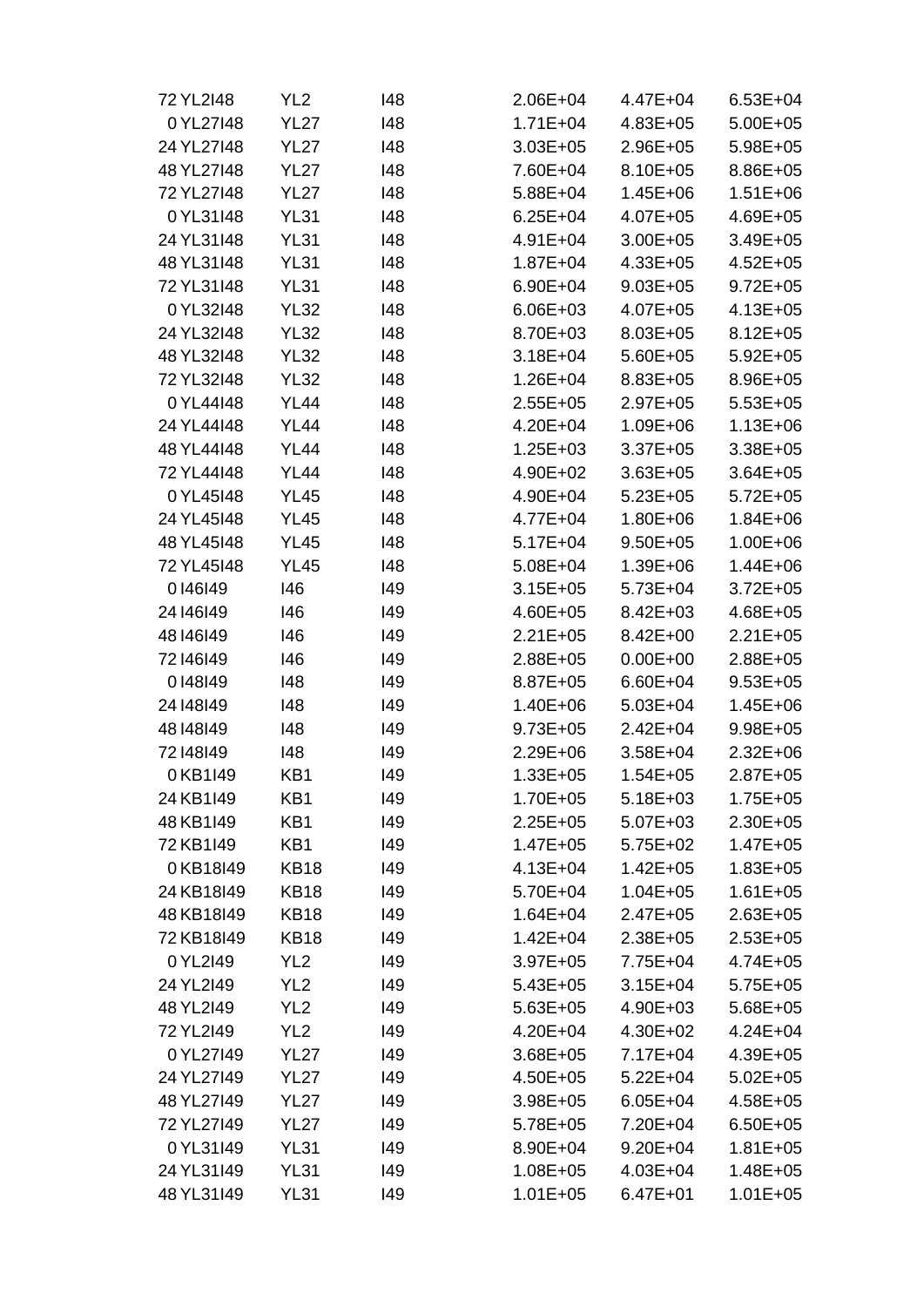| 72 YL31149  | <b>YL31</b>     | 149             | $1.01E + 05$ | $1.43E + 00$ | $1.01E + 05$ |
|-------------|-----------------|-----------------|--------------|--------------|--------------|
| 0 YL32I49   | <b>YL32</b>     | 149             | $3.54E + 04$ | $5.97E + 04$ | $9.51E + 04$ |
| 24 YL32I49  | <b>YL32</b>     | 149             | $1.33E + 04$ | 8.95E+04     | $1.03E + 05$ |
| 48 YL32I49  | <b>YL32</b>     | 149             | $3.86E + 04$ | $1.41E + 05$ | 1.79E+05     |
| 72 YL32I49  | <b>YL32</b>     | 149             | 3.38E+04     | $1.11E + 05$ | $1.45E + 05$ |
| 0YL44I49    | <b>YL44</b>     | 149             | $3.60E + 05$ | 7.83E+04     | 4.38E+05     |
| 24 YL44149  | <b>YL44</b>     | 149             | 7.87E+04     | $1.49E + 05$ | $2.27E + 05$ |
| 48 YL44149  | <b>YL44</b>     | 149             | $9.90E + 03$ | $2.42E + 05$ | $2.52E + 05$ |
| 72 YL44149  | <b>YL44</b>     | 149             | $3.87E + 03$ | $1.93E + 05$ | $1.97E + 05$ |
| 0YL45I49    | <b>YL45</b>     | 149             | $8.55E + 04$ | $1.04E + 05$ | 1.89E+05     |
| 24 YL45I49  | <b>YL45</b>     | 149             | 4.60E+04     | $3.52E + 04$ | $8.12E + 04$ |
| 48 YL45149  | <b>YL45</b>     | 149             | $1.32E + 05$ | $6.13E + 04$ | $1.93E + 05$ |
| 72 YL45149  | <b>YL45</b>     | 149             | $8.72E + 04$ | $1.82E + 05$ | 2.69E+05     |
| 0KB1KB18    | KB1             | <b>KB18</b>     | $1.90E + 05$ | $5.60E + 04$ | 2.46E+05     |
| 24 KB1KB18  | KB1             | <b>KB18</b>     | 8.98E+04     | $9.55E + 03$ | $9.93E + 04$ |
| 48 KB1KB18  | KB1             | <b>KB18</b>     | $4.00E + 05$ | $9.20E + 01$ | 4.00E+05     |
| 72 KB1KB18  | KB1             | <b>KB18</b>     | $2.44E + 05$ | $6.55E+00$   | $2.44E + 05$ |
| 0YL2KB18    | YL <sub>2</sub> | <b>KB18</b>     | $5.43E + 05$ | $3.76E + 04$ | $5.81E + 05$ |
| 24 YL2KB18  | YL <sub>2</sub> | <b>KB18</b>     | $3.18E + 05$ | $2.94E + 01$ | $3.18E + 05$ |
| 48 YL2KB18  | YL <sub>2</sub> | <b>KB18</b>     | $5.40E + 05$ | $9.75E + 03$ | $5.50E + 05$ |
| 72 YL2KB18  | YL <sub>2</sub> | <b>KB18</b>     | $4.60E + 05$ | $0.00E + 00$ | 4.60E+05     |
| 0KB1YL2     | KB1             | YL <sub>2</sub> | $1.66E + 05$ | 8.40E+05     | $1.01E + 06$ |
| 24 KB1YL2   | KB1             | YL <sub>2</sub> | 7.23E+04     | $3.77E + 04$ | $1.10E + 05$ |
| 48 KB1YL2   | KB1             | YL <sub>2</sub> | $1.27E + 05$ | $1.15E + 03$ | 1.28E+05     |
| 72 KB1YL2   | KB1             | YL <sub>2</sub> | $1.47E + 05$ | $3.11E + 02$ | $1.47E + 05$ |
| 0KB1YL27    | KB1             | <b>YL27</b>     | $3.98E + 05$ | $3.63E + 05$ | 7.60E+05     |
| 24 KB1YL27  | KB1             | <b>YL27</b>     | $1.16E + 05$ | 7.48E+04     | 1.90E+05     |
| 48 KB1YL27  | KB1             | <b>YL27</b>     | 3.20E+05     | $9.48E + 02$ | $3.21E + 05$ |
| 72 KB1YL27  | KB1             | <b>YL27</b>     | $3.55E + 05$ | $5.08E + 00$ | $3.55E + 05$ |
| 0KB18YL27   | <b>KB18</b>     | <b>YL27</b>     | 3.99E+04     | $5.58E + 05$ | $5.97E + 05$ |
| 24 KB18YL27 | <b>KB18</b>     | <b>YL27</b>     | $3.29E + 04$ | $7.25E + 05$ | 7.58E+05     |
| 48 KB18YL27 | <b>KB18</b>     | <b>YL27</b>     | $1.48E + 02$ | 7.20E+05     | 7.20E+05     |
| 72 KB18YL27 | <b>KB18</b>     | <b>YL27</b>     | $3.16E + 00$ | $1.24E + 06$ | $1.24E + 06$ |
| 0YL2YL27    | YL <sub>2</sub> | <b>YL27</b>     | $2.29E + 05$ | $3.53E + 05$ | $5.82E + 05$ |
| 24 YL2YL27  | YL <sub>2</sub> | <b>YL27</b>     | $4.20E + 05$ | $2.11E + 05$ | $6.31E + 05$ |
| 48 YL2YL27  | YL <sub>2</sub> | <b>YL27</b>     | $3.19E + 05$ | $4.08E + 05$ | $7.27E + 05$ |
| 72 YL2YL27  | YL <sub>2</sub> | <b>YL27</b>     | $3.29E + 05$ | $3.50E + 05$ | $6.79E + 05$ |
| 0KB1YL31    | KB1             | <b>YL31</b>     | 7.50E+04     | $3.92E + 05$ | $4.67E + 05$ |
| 24 KB1YL31  | KB1             | <b>YL31</b>     | $6.88E + 05$ | $3.32E + 05$ | $1.02E + 06$ |
| 48 KB1YL31  | KB1             | <b>YL31</b>     | $3.90E + 05$ | $2.32E + 05$ | $6.22E + 05$ |
| 72 KB1YL31  | KB1             | <b>YL31</b>     | $2.63E + 05$ | $2.12E + 05$ | $4.75E + 05$ |
| 0KB18YL31   | <b>KB18</b>     | <b>YL31</b>     | $3.66E + 04$ | $6.10E + 05$ | $6.47E + 05$ |
| 24 KB18YL31 | <b>KB18</b>     | <b>YL31</b>     | $1.73E + 04$ | $3.41E + 05$ | $3.58E + 05$ |
| 48 KB18YL31 | <b>KB18</b>     | <b>YL31</b>     | $1.65E + 04$ | $5.10E + 05$ | $5.27E + 05$ |
| 72 KB18YL31 | <b>KB18</b>     | <b>YL31</b>     | 1.49E+04     | 7.90E+05     | $8.05E + 05$ |
| 0YL2YL31    | YL <sub>2</sub> | <b>YL31</b>     | $2.33E + 05$ | $5.65E + 05$ | 7.98E+05     |
| 24 YL2YL31  | YL <sub>2</sub> | <b>YL31</b>     | $5.17E + 05$ | 7.20E+05     | $1.24E + 06$ |
| 48 YL2YL31  | YL <sub>2</sub> | <b>YL31</b>     | $3.77E + 05$ | $6.15E + 05$ | $9.92E + 05$ |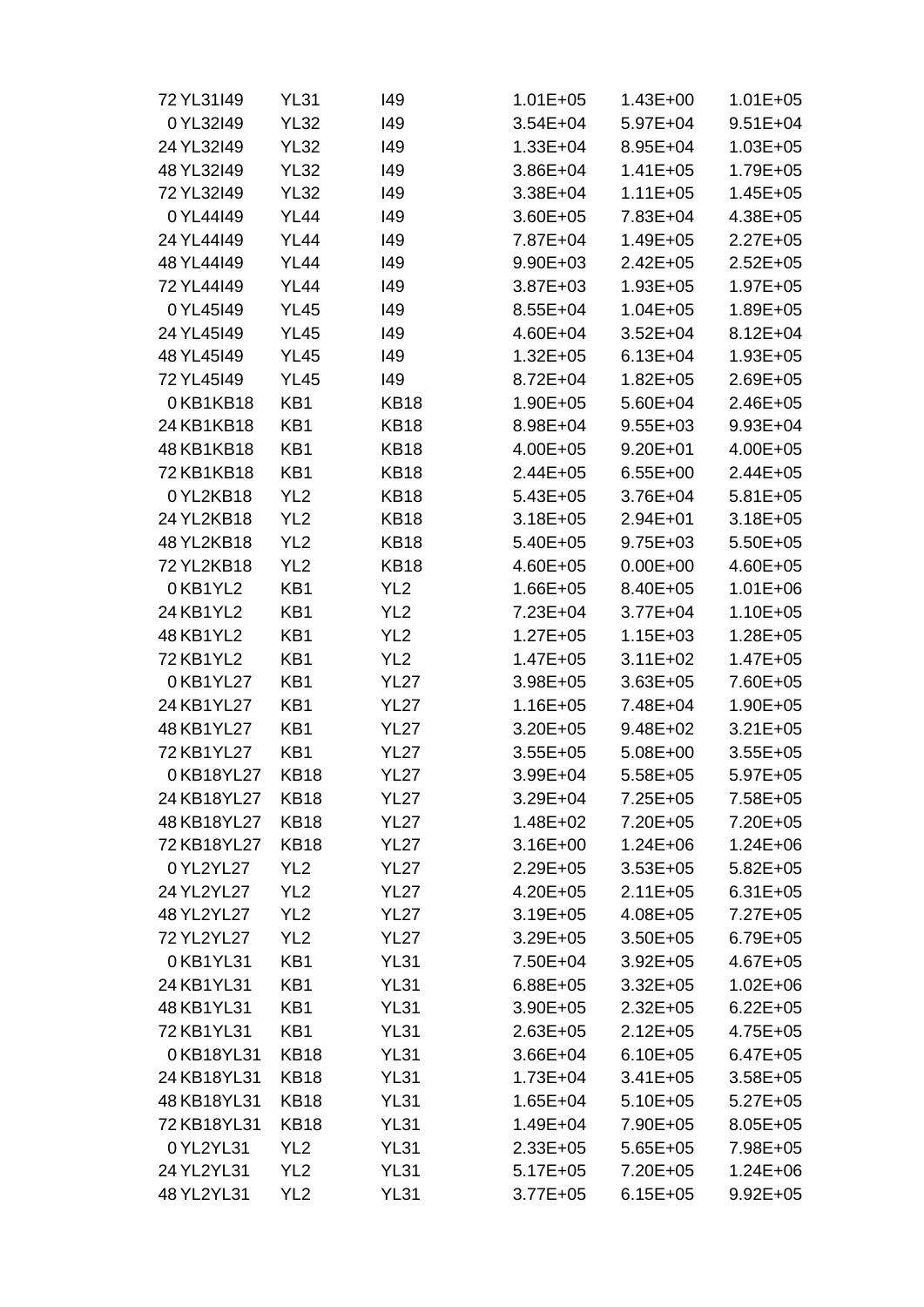| 72 YL2YL31  | YL <sub>2</sub> | <b>YL31</b> | $4.20E + 03$ | $0.00E + 00$ | $4.20E + 03$ |
|-------------|-----------------|-------------|--------------|--------------|--------------|
| 0 YL27YL31  | <b>YL27</b>     | <b>YL31</b> | $2.83E + 05$ | $3.67E + 05$ | $6.49E + 05$ |
| 24 YL27YL31 | <b>YL27</b>     | <b>YL31</b> | $9.13E + 05$ | 8.20E+05     | $1.73E + 06$ |
| 48 YL27YL31 | <b>YL27</b>     | <b>YL31</b> | $1.10E + 06$ | $6.35E + 05$ | $1.73E + 06$ |
| 72 YL27YL31 | <b>YL27</b>     | <b>YL31</b> | $1.48E + 06$ | $8.00E + 05$ | $2.28E + 06$ |
| 0KB1YL32    | KB1             | <b>YL32</b> | $6.85E + 04$ | $2.82E + 04$ | $9.67E + 04$ |
| 24 KB1YL32  | KB1             | <b>YL32</b> | $2.28E + 05$ | $3.46E + 04$ | $2.63E + 05$ |
| 48 KB1YL32  | KB1             | <b>YL32</b> | 4.60E+05     | $1.27E + 04$ | $4.73E + 05$ |
| 72 KB1YL32  | KB1             | <b>YL32</b> | $1.73E + 05$ | $1.43E + 04$ | $1.87E + 05$ |
| 0KB18YL32   | <b>KB18</b>     | <b>YL32</b> | $6.65E + 01$ | $5.46E + 04$ | $5.47E + 04$ |
| 24 KB18YL32 | <b>KB18</b>     | <b>YL32</b> | $3.31E + 04$ | $5.18E + 04$ | 8.49E+04     |
| 48 KB18YL32 | <b>KB18</b>     | <b>YL32</b> | $1.77E + 04$ | $6.82E + 04$ | 8.59E+04     |
| 72 KB18YL32 | <b>KB18</b>     | <b>YL32</b> | $2.08E + 00$ | 8.98E+04     | 8.98E+04     |
| 0YL2YL32    | YL <sub>2</sub> | <b>YL32</b> | 4.97E+05     | 7.22E+04     | $5.69E + 05$ |
| 24 YL2YL32  | YL <sub>2</sub> | <b>YL32</b> | $2.23E + 05$ | $3.82E + 04$ | $2.62E + 05$ |
| 48 YL2YL32  | YL <sub>2</sub> | <b>YL32</b> | 8.47E+05     | $4.62E + 04$ | $8.93E + 05$ |
| 72 YL2YL32  | YL <sub>2</sub> | <b>YL32</b> | 1.89E+04     | 2.96E+03     | $2.19E + 04$ |
| 0 YL27YL32  | <b>YL27</b>     | <b>YL32</b> | $3.00E + 05$ | 4.06E+04     | $3.41E + 05$ |
| 24 YL27YL32 | <b>YL27</b>     | <b>YL32</b> | $9.08E + 05$ | 8.66E+04     | $9.94E + 05$ |
| 48 YL27YL32 | <b>YL27</b>     | <b>YL32</b> | $1.97E + 05$ | 8.82E+04     | $2.85E + 05$ |
| 72 YL27YL32 | <b>YL27</b>     | <b>YL32</b> | $2.50E + 05$ | $9.16E + 04$ | $3.42E + 05$ |
| 0 YL31YL32  | <b>YL31</b>     | <b>YL32</b> | $1.31E + 04$ | $3.56E + 04$ | 4.87E+04     |
| 24 YL31YL32 | <b>YL31</b>     | <b>YL32</b> | $2.39E + 05$ | $5.44E + 04$ | $2.93E + 05$ |
| 48 YL31YL32 | <b>YL31</b>     | <b>YL32</b> | $2.98E + 05$ | 8.34E+04     | $3.81E + 05$ |
| 72 YL31YL32 | <b>YL31</b>     | <b>YL32</b> | $4.91E + 04$ | 7.26E+04     | $1.22E + 05$ |
| 0KB1YL44    | KB1             | <b>YL44</b> | $4.15E + 05$ | $2.85E + 05$ | 7.00E+05     |
| 24 KB1YL44  | KB1             | <b>YL44</b> | $9.33E + 04$ | $2.69E + 04$ | $1.20E + 05$ |
| 48 KB1YL44  | KB1             | <b>YL44</b> | $5.53E + 05$ | 7.37E+02     | $5.53E + 05$ |
| 72 KB1YL44  | KB1             | <b>YL44</b> | $2.00E + 05$ | $3.08E + 02$ | $2.00E + 05$ |
| 0KB18YL44   | <b>KB18</b>     | <b>YL44</b> | $1.56E + 04$ | $2.78E + 05$ | $2.94E + 05$ |
| 24 KB18YL44 | <b>KB18</b>     | <b>YL44</b> | $1.41E + 04$ | $3.33E + 05$ | $3.47E + 05$ |
| 48 KB18YL44 | <b>KB18</b>     | <b>YL44</b> | $3.09E + 01$ | $4.37E + 05$ | $4.37E + 05$ |
| 72 KB18YL44 | <b>KB18</b>     | <b>YL44</b> | 8.65E+03     | 7.20E+05     | 7.29E+05     |
| 0YL2YL44    | YL <sub>2</sub> | <b>YL44</b> | $1.39E + 05$ | $6.43E + 05$ | 7.82E+05     |
| 24 YL2YL44  | YL <sub>2</sub> | <b>YL44</b> | $6.23E + 05$ | $6.47E + 04$ | $6.88E + 05$ |
| 48 YL2YL44  | YL <sub>2</sub> | <b>YL44</b> | $6.17E + 05$ | $6.10E + 03$ | $6.23E + 05$ |
| 72 YL2YL44  | YL <sub>2</sub> | <b>YL44</b> | $3.40E + 04$ | $2.13E+02$   | $3.42E + 04$ |
| 0 YL27YL44  | <b>YL27</b>     | <b>YL44</b> | $8.18E + 05$ | $3.01E + 05$ | $1.12E + 06$ |
| 24 YL27YL44 | <b>YL27</b>     | <b>YL44</b> | $3.25E + 05$ | $6.00E + 04$ | $3.85E + 05$ |
| 48 YL27YL44 | <b>YL27</b>     | <b>YL44</b> | 8.40E+05     | $6.83E + 03$ | $8.47E + 05$ |
| 72 YL27YL44 | <b>YL27</b>     | <b>YL44</b> | $1.30E + 06$ | 7.00E+03     | $1.31E + 06$ |
| 0YL31YL44   | <b>YL31</b>     | <b>YL44</b> | 5.80E+04     | $3.08E + 05$ | $3.66E + 05$ |
| 24 YL31YL44 | <b>YL31</b>     | <b>YL44</b> | $9.35E + 04$ | $4.83E + 05$ | $5.77E + 05$ |
| 48 YL31YL44 | <b>YL31</b>     | <b>YL44</b> | $3.67E + 04$ | $4.77E + 05$ | $5.13E + 05$ |
| 72 YL31YL44 | <b>YL31</b>     | <b>YL44</b> | $1.37E + 05$ | $5.20E + 05$ | $6.57E + 05$ |
| 0 YL32YL44  | <b>YL32</b>     | <b>YL44</b> | 4.14E+04     | $3.60E + 05$ | $4.01E + 05$ |
| 24 YL32YL44 | <b>YL32</b>     | <b>YL44</b> | $8.06E + 04$ | $2.38E + 05$ | $3.19E + 05$ |
| 48 YL32YL44 | <b>YL32</b>     | <b>YL44</b> | $6.62E + 04$ | $3.90E + 03$ | 7.01E+04     |
|             |                 |             |              |              |              |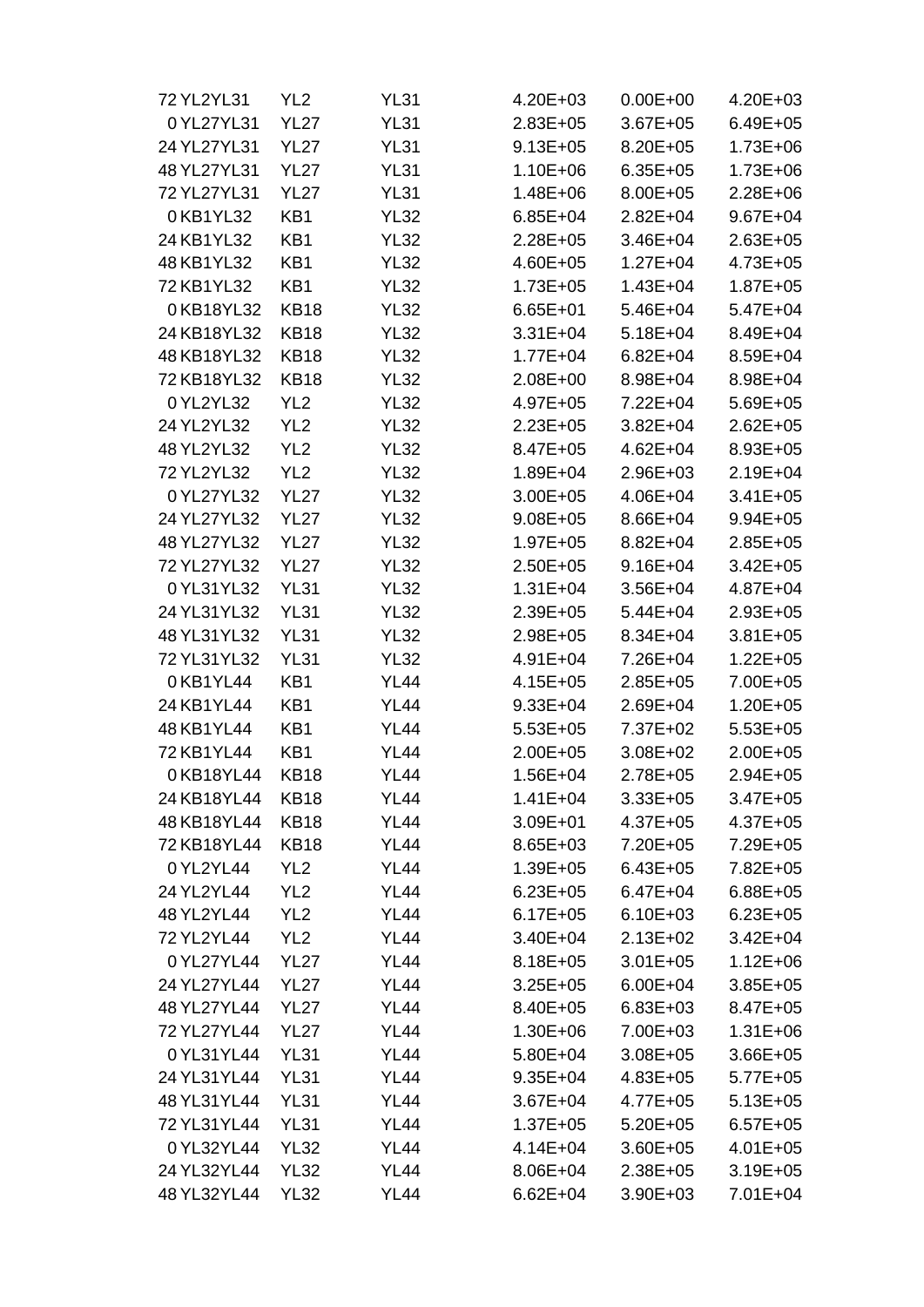| 72 YL32YL44 | <b>YL32</b>     | YL44        | $8.12E + 04$ | $2.75E + 03$ | 8.40E+04     |
|-------------|-----------------|-------------|--------------|--------------|--------------|
| 0KB1YL45    | KB1             | <b>YL45</b> | $1.42E + 05$ | 8.95E+04     | $2.31E + 05$ |
| 24 KB1YL45  | KB1             | <b>YL45</b> | 4.88E+05     | $6.53E + 04$ | $5.53E+05$   |
| 48 KB1YL45  | KB1             | <b>YL45</b> | 4.70E+05     | 4.90E+04     | $5.19E + 05$ |
| 72 KB1YL45  | KB1             | <b>YL45</b> | $1.51E + 05$ | 4.20E+04     | $1.93E + 05$ |
| 0KB18YL45   | <b>KB18</b>     | <b>YL45</b> | $4.37E + 04$ | $1.07E + 05$ | $1.50E + 05$ |
| 24 KB18YL45 | <b>KB18</b>     | <b>YL45</b> | $3.82E + 04$ | $6.28E + 04$ | $1.01E + 05$ |
| 48 KB18YL45 | <b>KB18</b>     | <b>YL45</b> | $5.75E+02$   | $6.73E + 04$ | $6.79E + 04$ |
| 72 KB18YL45 | <b>KB18</b>     | <b>YL45</b> | $4.84E + 00$ | $1.37E + 05$ | $1.37E + 05$ |
| 0YL2YL45    | YL <sub>2</sub> | <b>YL45</b> | $4.37E + 05$ | $1.29E + 05$ | $5.66E + 05$ |
| 24 YL2YL45  | YL <sub>2</sub> | <b>YL45</b> | $4.60E + 05$ | $6.83E + 04$ | $5.28E + 05$ |
| 48 YL2YL45  | YL <sub>2</sub> | <b>YL45</b> | $3.47E + 05$ | $9.60E + 04$ | 4.43E+05     |
| 72 YL2YL45  | YL <sub>2</sub> | <b>YL45</b> | $2.05E + 04$ | $5.77E + 03$ | $2.63E + 04$ |
| 0 YL27YL45  | <b>YL27</b>     | <b>YL45</b> | $3.53E + 05$ | $1.15E + 05$ | $4.68E + 05$ |
| 24 YL27YL45 | <b>YL27</b>     | <b>YL45</b> | $4.00E + 05$ | $1.80E + 05$ | $5.80E + 05$ |
| 48 YL27YL45 | <b>YL27</b>     | <b>YL45</b> | $4.53E + 05$ | $1.34E + 05$ | $5.87E + 05$ |
| 72 YL27YL45 | <b>YL27</b>     | <b>YL45</b> | $4.75E + 05$ | $1.10E + 05$ | $5.85E + 05$ |
| 0 YL31YL45  | <b>YL31</b>     | <b>YL45</b> | 8.20E+04     | $1.26E + 05$ | $2.08E + 05$ |
| 24 YL31YL45 | <b>YL31</b>     | <b>YL45</b> | $1.62E + 05$ | $6.40E + 04$ | $2.26E + 05$ |
| 48 YL31YL45 | <b>YL31</b>     | <b>YL45</b> | $1.60E + 05$ | 7.10E+04     | $2.31E + 05$ |
| 72 YL31YL45 | <b>YL31</b>     | <b>YL45</b> | 1.49E+05     | $7.15E + 04$ | $2.20E + 05$ |
| 0 YL32YL45  | <b>YL32</b>     | <b>YL45</b> | $5.10E + 04$ | $8.55E + 04$ | $1.37E + 05$ |
| 24 YL32YL45 | <b>YL32</b>     | <b>YL45</b> | $9.66E + 04$ | 4.28E+04     | $1.39E + 05$ |
| 48 YL32YL45 | <b>YL32</b>     | <b>YL45</b> | $1.10E + 05$ | $5.87E + 04$ | 1.69E+05     |
| 72 YL32YL45 | <b>YL32</b>     | <b>YL45</b> | 7.70E+04     | $4.77E + 04$ | $1.25E + 05$ |
| 0 YL44YL45  | <b>YL44</b>     | <b>YL45</b> | $3.90E + 05$ | $1.09E + 05$ | 4.99E+05     |
| 24 YL44YL45 | <b>YL44</b>     | <b>YL45</b> | $1.17E + 06$ | 7.58E+04     | $1.25E + 06$ |
| 48 YL44YL45 | <b>YL44</b>     | <b>YL45</b> | $4.27E + 05$ | $6.55E + 04$ | $4.92E + 05$ |
| 72 YL44YL45 | <b>YL44</b>     | <b>YL45</b> | $1.12E + 06$ | 5.30E+04     | $1.17E + 06$ |
| 0146YL58    | 146             | <b>YL58</b> | $3.55E + 05$ | $4.58E + 05$ | $8.13E + 05$ |
| 24 I46 YL58 | 146             | <b>YL58</b> | $3.95E + 05$ | $6.90E + 05$ | 1.09E+06     |
| 48146YL58   | 146             | <b>YL58</b> | $3.73E + 05$ | $1.04E + 06$ | $1.42E + 06$ |
| 72146YL58   | 146             | <b>YL58</b> | $1.27E + 05$ | 1.96E+06     | 2.09E+06     |
| 0148YL58    | 148             | <b>YL58</b> | $6.17E + 05$ | $4.32E + 05$ | $1.05E + 06$ |
| 24 I48 YL58 | 148             | <b>YL58</b> | $6.07E + 05$ | $1.67E + 06$ | $2.28E + 06$ |
| 48148YL58   | 148             | <b>YL58</b> | $5.77E + 05$ | $1.10E + 06$ | $1.67E + 06$ |
| 72148YL58   | 148             | <b>YL58</b> | $5.77E + 05$ | $1.83E + 06$ | $2.41E + 06$ |
| 0149YL58    | 149             | <b>YL58</b> | $1.03E + 05$ | $5.66E + 05$ | $6.69E + 05$ |
| 24 149 YL58 | 149             | <b>YL58</b> | $1.28E + 04$ | $1.88E + 06$ | 1.89E+06     |
| 48149YL58   | 149             | <b>YL58</b> | $1.33E + 02$ | $1.39E + 06$ | $1.39E + 06$ |
| 72149YL58   | 149             | <b>YL58</b> | 2.77E-01     | $2.00E + 06$ | $2.00E + 06$ |
| 0KB1YL58    | KB1             | <b>YL58</b> | $1.25E + 05$ | 4.76E+05     | $6.01E + 05$ |
| 24 KB1YL58  | KB1             | <b>YL58</b> | $1.58E + 05$ | $4.22E + 05$ | $5.80E + 05$ |
| 48 KB1YL58  | KB1             | <b>YL58</b> | $1.47E + 05$ | $2.84E + 05$ | $4.31E + 05$ |
| 72 KB1YL58  | KB1             | <b>YL58</b> | $1.09E + 05$ | $4.64E + 05$ | $5.73E + 05$ |
| 0KB18YL58   | <b>KB18</b>     | <b>YL58</b> | $4.54E + 00$ | $6.60E + 05$ | $6.60E + 05$ |
| 24 KB18YL58 | <b>KB18</b>     | <b>YL58</b> | $3.03E + 04$ | $1.74E + 06$ | $1.77E + 06$ |
| 48 KB18YL58 | <b>KB18</b>     | <b>YL58</b> | $1.15E + 04$ | $1.47E + 06$ | $1.48E + 06$ |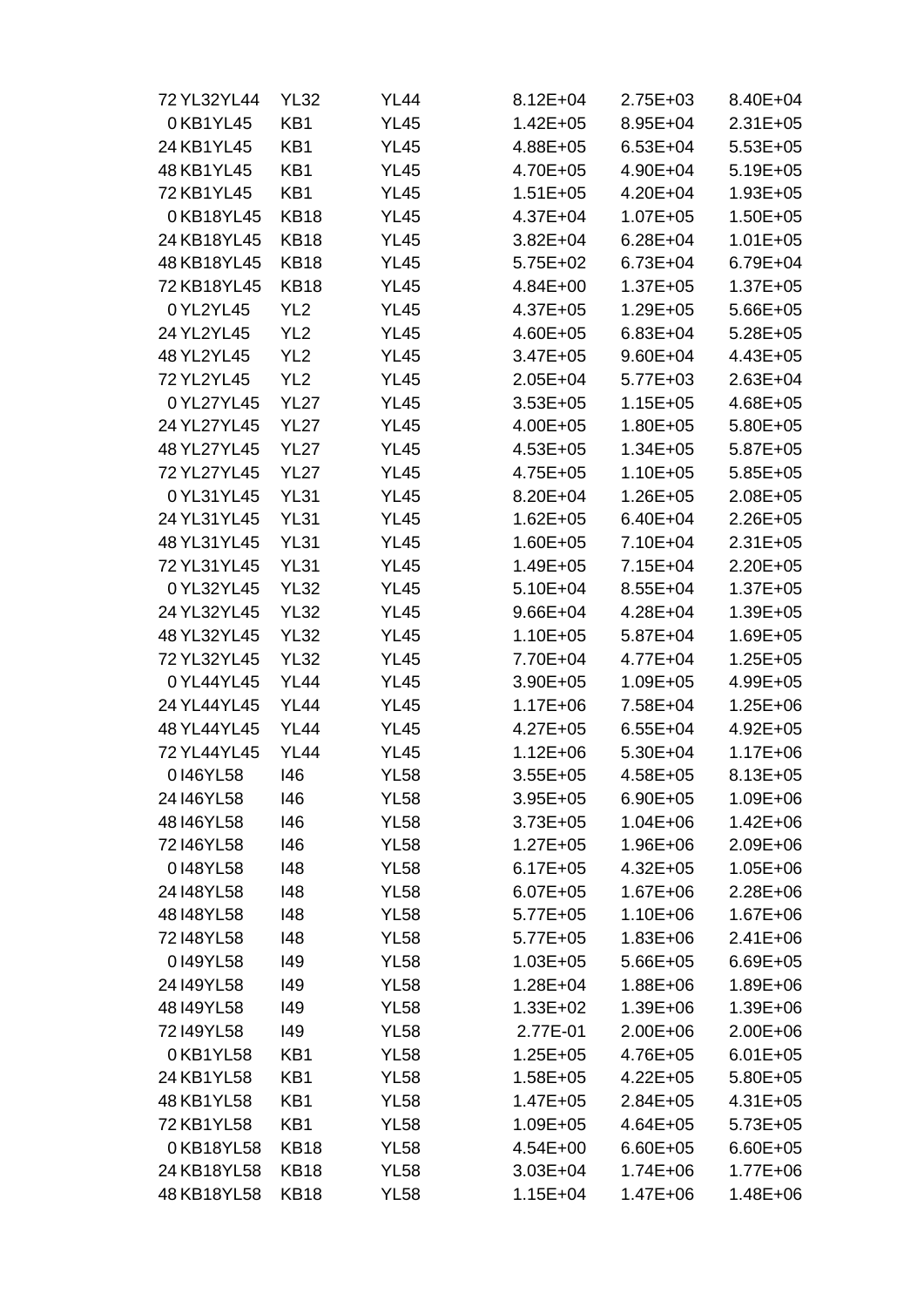| 72 KB18YL58       | KB18             | <b>YL58</b> | 4.33E+02     | $1.80E + 06$ | 1.80E+06     |
|-------------------|------------------|-------------|--------------|--------------|--------------|
| 0 YL2YL58         | YL <sub>2</sub>  | <b>YL58</b> | 4.50E+05     | $6.18E + 05$ | 1.07E+06     |
| 24 YL2YL58        | YL <sub>2</sub>  | <b>YL58</b> | $2.79E + 05$ | $6.36E + 05$ | $9.15E + 05$ |
| 48 YL2YL58        | YL <sub>2</sub>  | <b>YL58</b> | $3.29E + 05$ | 8.58E+05     | 1.19E+06     |
| 72 YL2YL58        | YL <sub>2</sub>  | <b>YL58</b> | $1.21E + 05$ | $1.11E + 05$ | $2.33E+05$   |
| 0 YL27YL58        | <b>YL27</b>      | <b>YL58</b> | 4.50E+05     | 7.58E+05     | $1.21E + 06$ |
| 24 YL27YL58       | <b>YL27</b>      | <b>YL58</b> | 2.88E+05     | $1.41E + 06$ | 1.70E+06     |
| 48 YL27YL58       | <b>YL27</b>      | <b>YL58</b> | $1.59E + 04$ | $1.48E + 06$ | 1.49E+06     |
| 72 YL27YL58       | <b>YL27</b>      | YL58        | 2.08E+02     | $1.92E + 06$ | $1.92E + 06$ |
| 0YL31YL58         | <b>YL31</b>      | <b>YL58</b> | 2.00E+02     | $5.02E + 05$ | $5.02E + 05$ |
| 24 YL31YL58       | <b>YL31</b>      | <b>YL58</b> | $1.69E + 05$ | $1.38E + 06$ | $1.55E + 06$ |
| 48 YL31YL58       | <b>YL31</b>      | <b>YL58</b> | $1.61E + 05$ | $1.32E + 06$ | 1.48E+06     |
| 72 YL31YL58       | <b>YL31</b>      | <b>YL58</b> | $9.05E + 03$ | $1.63E + 06$ | $1.64E + 06$ |
| 0 YL32YL58        | <b>YL32</b>      | <b>YL58</b> | 4.48E+07     | $2.84E + 05$ | $4.51E+07$   |
| 24 YL32YL58       | <b>YL32</b>      | <b>YL58</b> | $1.47E + 07$ | $1.14E + 06$ | $1.59E + 07$ |
| 48 YL32YL58       | <b>YL32</b>      | <b>YL58</b> | 8.46E+06     | $1.01E + 06$ | $9.47E + 06$ |
| 72 YL32YL58       | <b>YL32</b>      | <b>YL58</b> | $1.27E + 07$ | 8.40E+05     | $1.36E + 07$ |
| 0 YL44YL58        | <b>YL44</b>      | <b>YL58</b> | $3.27E + 03$ | $6.96E + 05$ | $6.99E + 05$ |
| 24 YL44YL58       | <b>YL44</b>      | <b>YL58</b> | $2.86E + 05$ | $1.29E + 06$ | $1.58E + 06$ |
| 48 YL44YL58       | <b>YL44</b>      | <b>YL58</b> | $3.53E + 04$ | $1.90E + 06$ | $1.94E + 06$ |
| 72 YL44YL58       | <b>YL44</b>      | YL58        | 7.97E+03     | $1.66E + 06$ | $1.67E + 06$ |
| 0 YL45YL58        | <b>YL45</b>      | <b>YL58</b> | $3.73E + 04$ | $6.50E + 05$ | $6.87E + 05$ |
| 24 YL45YL58       | <b>YL45</b>      | <b>YL58</b> | $3.62E + 04$ | $2.26E + 06$ | $2.30E + 06$ |
| 48 YL45YL58       | <b>YL45</b>      | <b>YL58</b> | 3.07E+04     | 1.46E+06     | 1.49E+06     |
| 72 YL45YL58       | <b>YL45</b>      | YL58        | 2.83E+04     | $1.95E + 06$ | 1.98E+06     |
| 0146 Mono         | 146              |             | $8.23E + 05$ |              | $8.23E + 05$ |
| 24146 Mono        | 146              |             | $6.30E + 05$ |              | $6.30E + 05$ |
| 48146 Mono        | 146              |             | $3.83E + 05$ |              | $3.83E + 05$ |
| 72146 Mono        | 146              |             | $3.53E + 05$ |              | $3.53E + 05$ |
| 0148 Mono         | 148              |             | $1.18E + 06$ |              | 1.18E+06     |
| 24148 Mono        | 148              |             | $2.13E + 06$ |              | $2.13E + 06$ |
| 48 148 Mono       | 148              |             | 1.71E+06     |              | $1.71E + 06$ |
| 72148 Mono        | 148              |             | $2.16E + 06$ |              | $2.16E + 06$ |
| 0 KB1 Mono        | KB1              |             | $3.13E + 05$ |              | $3.13E + 05$ |
| 24 KB1 Mono       | KB1              |             | $1.85E + 05$ |              | $1.85E + 05$ |
| 48 KB1 Mono       | KB1              |             | $1.52E + 05$ |              | $1.52E + 05$ |
| 72 KB1 Mono       | KB1              |             | $1.12E + 05$ |              | $1.12E + 05$ |
| 0KB18 Mono KB18   |                  |             | 7.60E+04     |              | 7.60E+04     |
| 24 KB18 Mono KB18 |                  |             | $4.18E + 04$ |              | $4.18E + 04$ |
| 48 KB18 Mono KB18 |                  |             | $3.64E + 04$ |              | $3.64E + 04$ |
| 72 KB18 Mono      | <b>KB18</b>      |             | $2.92E + 04$ |              | $2.92E + 04$ |
| 0 YL2 Mono        | YL <sub>2</sub>  |             | $6.13E + 05$ |              | $6.13E + 05$ |
| 24 YL2 Mono       | YL <sub>2</sub>  |             | $3.90E + 05$ |              | $3.90E + 05$ |
| 48 YL2 Mono       | YL <sub>2</sub>  |             | $2.34E + 05$ |              | $2.34E + 05$ |
| 72 YL2 Mono       | YL <sub>2</sub>  |             | $5.80E + 05$ |              | $5.80E + 05$ |
| 0 YL27 Mono       | <b>YL27</b>      |             | $1.27E + 06$ |              | $1.27E + 06$ |
| 24 YL27 Mono      | YL <sub>27</sub> |             | $6.93E + 05$ |              | $6.93E + 05$ |
| 48 YL27 Mono      | <b>YL27</b>      |             | 2.75E+05     |              | $2.75E + 05$ |
|                   |                  |             |              |              |              |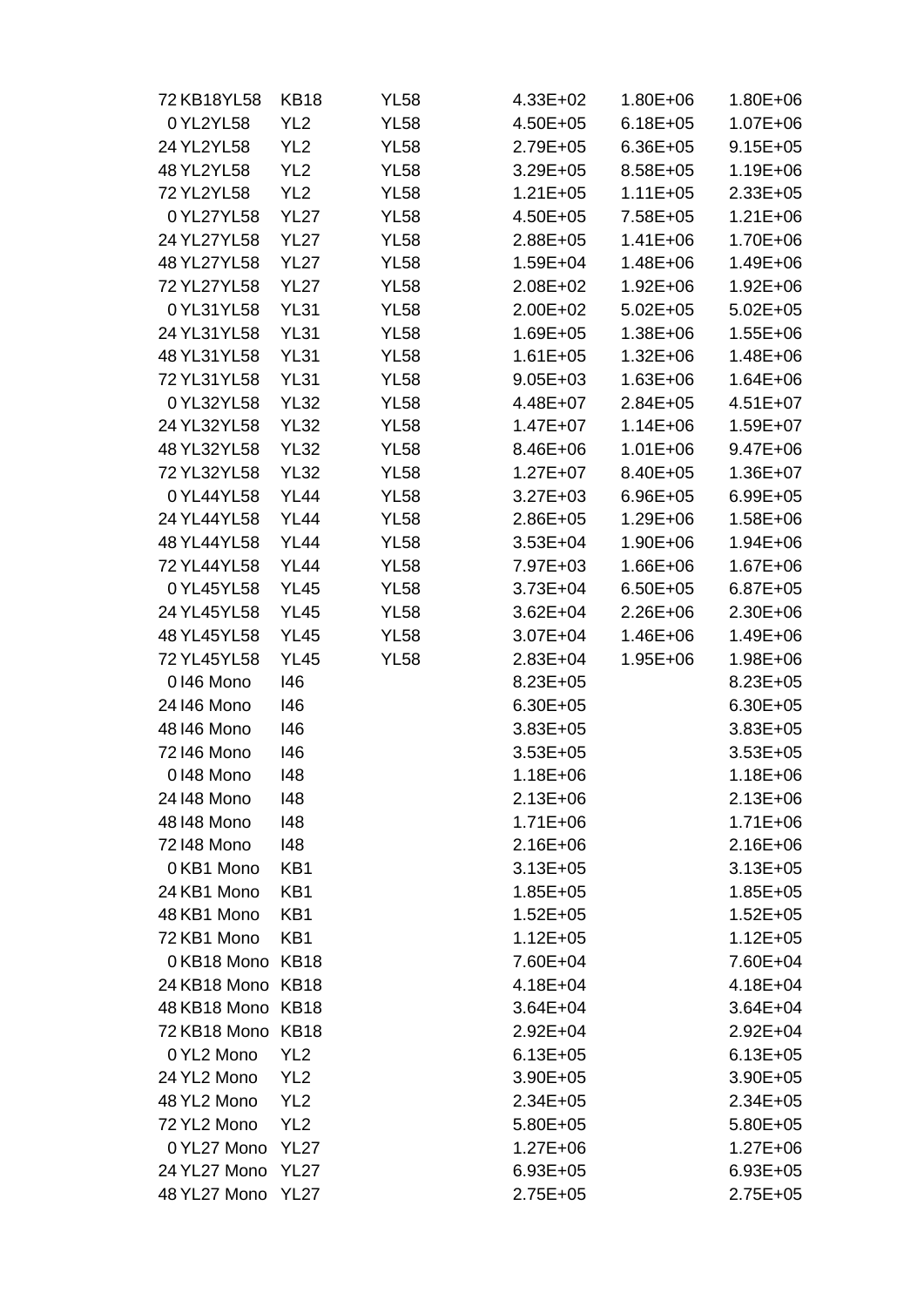| 72 YL27 Mono YL27 |             | $2.21E + 06$ | $2.21E + 06$ |
|-------------------|-------------|--------------|--------------|
| 0 YL31 Mono       | <b>YL31</b> | $5.55E+05$   | $5.55E + 05$ |
| 24 YL31 Mono YL31 |             | $3.27E + 05$ | $3.27E + 05$ |
| 48 YL31 Mono      | <b>YL31</b> | $3.04E + 05$ | $3.04E + 05$ |
| 72 YL31 Mono YL31 |             | $3.71E + 05$ | $3.71E + 05$ |
| 0 YL32 Mono YL32  |             | $3.32E + 07$ | $3.32E + 07$ |
| 24 YL32 Mono      | YL32        | $3.52E+07$   | $3.52E+07$   |
| 48 YL32 Mono      | <b>YL32</b> | $4.38E + 07$ | $4.38E + 07$ |
| 72 YL32 Mono YL32 |             | $4.20E + 07$ | $4.20E + 07$ |
| 0 YL44 Mono YL44  |             | $6.60E + 05$ | $6.60E + 05$ |
| 24 YL44 Mono      | YL44        | $8.37E + 05$ | $8.37E + 05$ |
| 48 YL44 Mono      | YL44        | $5.43E + 05$ | $5.43E + 05$ |
| 72 YL44 Mono      | YL44        | $1.16E + 06$ | $1.16E + 06$ |
| 0 YL45 Mono YL45  |             | $6.95E + 04$ | $6.95E + 04$ |
| 24 YL45 Mono      | YL45        | 7.38E+04     | 7.38E+04     |
| 48 YL45 Mono      | YL45        | $6.08E + 04$ | $6.08E + 04$ |
| 72 YL45 Mono      | YL45        | $7.25E + 04$ | $7.25E + 04$ |
| 0 YL58 Mono       | <b>YL58</b> | 1.78E+06     | $1.78E + 06$ |
| 24 YL58 Mono      | YL58        | $2.72E + 06$ | $2.72E + 06$ |
| 48 YL58 Mono      | YL58        | $2.12E + 06$ | $2.12E + 06$ |
| 72 YL58 Mono      | YL58        | $2.64E + 06$ | $2.64E + 06$ |
|                   |             |              |              |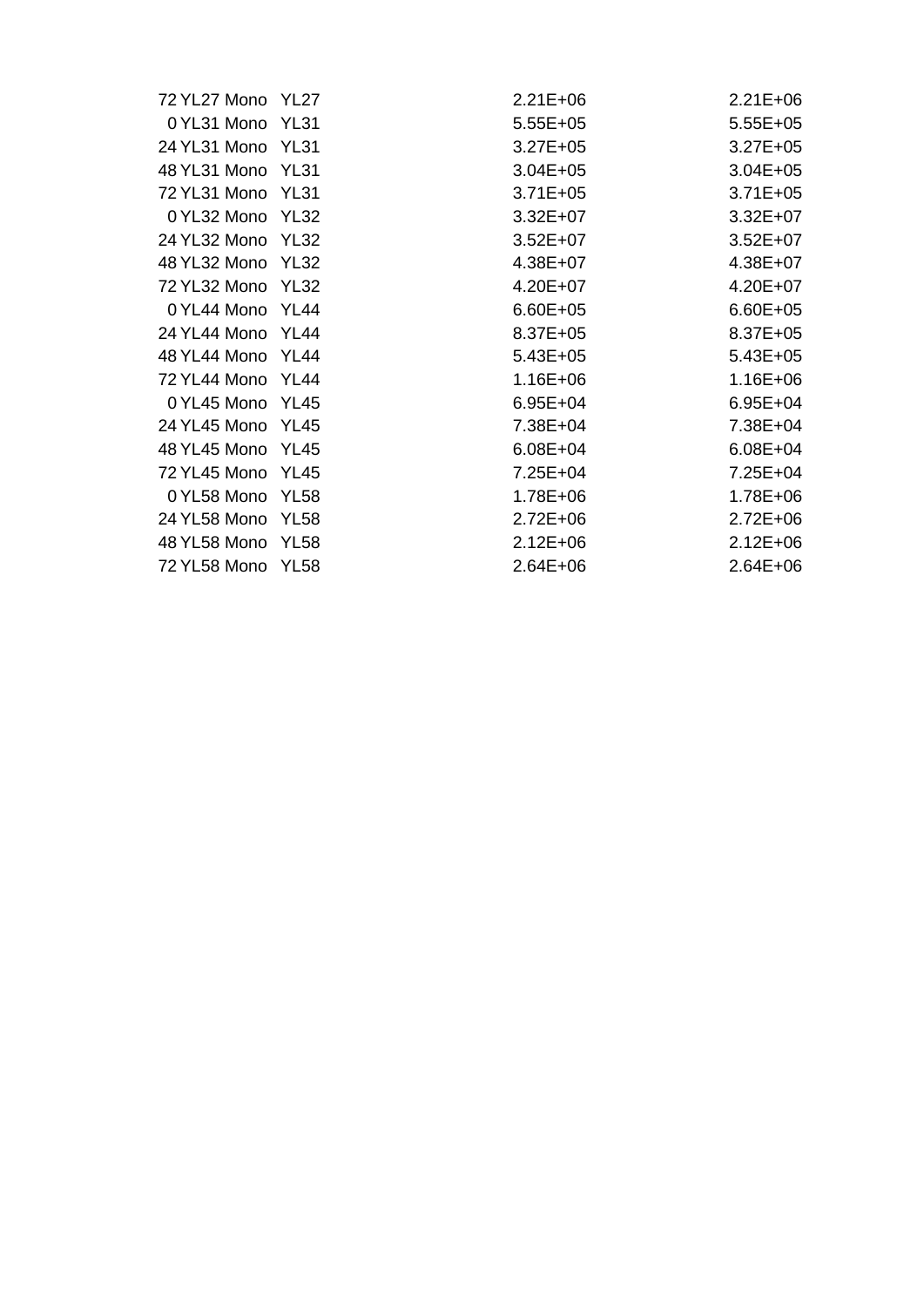| relativ abundarelative abundance probe 2 |  |
|------------------------------------------|--|
|                                          |  |

| 0.09         | 0.91 |
|--------------|------|
| 0.78         | 0.22 |
| 0.96         | 0.04 |
| 0.95         | 0.05 |
| 0.00         | 1.00 |
| 0.06         | 0.94 |
| 0.02         | 0.98 |
| 0.00         | 1.00 |
| 0.47         | 0.53 |
| 0.54         | 0.46 |
| 0.35         | 0.65 |
| 0.92         | 0.08 |
| 0.33         | 0.67 |
| 0.25         | 0.75 |
| 0.14         | 0.86 |
| 0.14         | 0.86 |
| 0.19         | 0.81 |
| 0.17         | 0.83 |
| 0.09         | 0.91 |
| 0.11         | 0.89 |
| 0.01         | 0.99 |
| 0.01         | 0.99 |
| 0.01         | 0.99 |
| 0.01         | 0.99 |
| 0.00         | 1.00 |
| 0.27         | 0.73 |
| 0.06         | 0.94 |
| 0.00         | 1.00 |
| 0.08         | 0.92 |
| 0.07         | 0.93 |
| 0.07         | 0.93 |
| 0.06         | 0.94 |
| 0.66         | 0.34 |
| 0.14         | 0.86 |
| 0.71         | 0.29 |
| 0.24         | 0.76 |
| 0.27         | 0.73 |
| 0.87         | 0.13 |
| 0.95         | 0.05 |
| 0.48         | 0.52 |
| 0.03         | 0.97 |
| 0.00         | 1.00 |
| 0.00         | 1.00 |
| 0.00         | 1.00 |
| 0.40<br>0.64 | 0.60 |
|              | 0.36 |
| 0.24         | 0.76 |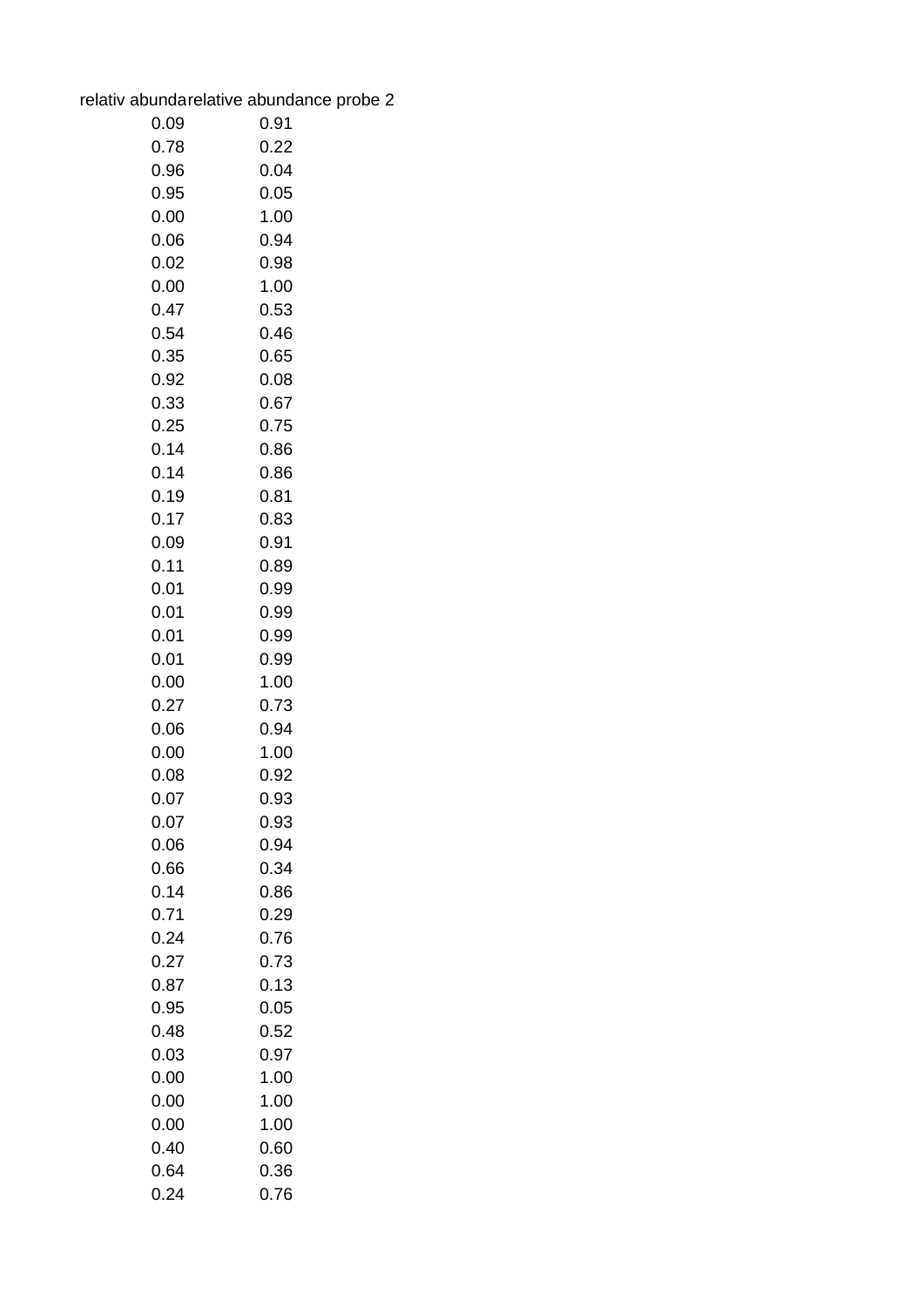| 0.32 | 0.68 |
|------|------|
| 0.03 | 0.97 |
| 0.51 | 0.49 |
| 0.09 | 0.91 |
| 0.04 | 0.96 |
| 0.13 | 0.87 |
| 0.14 | 0.86 |
| 0.04 | 0.96 |
| 0.07 | 0.93 |
| 0.01 | 0.99 |
| 0.01 | 0.99 |
| 0.05 | 0.95 |
| 0.01 | 0.99 |
| 0.46 | 0.54 |
|      | 0.96 |
| 0.04 |      |
| 0.00 | 1.00 |
| 0.00 | 1.00 |
| 0.09 | 0.91 |
| 0.03 | 0.97 |
| 0.05 | 0.95 |
| 0.04 | 0.96 |
| 0.85 | 0.15 |
| 0.98 | 0.02 |
| 1.00 | 0.00 |
| 1.00 | 0.00 |
| 0.93 | 0.07 |
| 0.97 | 0.03 |
| 0.98 | 0.02 |
| 0.98 | 0.02 |
| 0.46 | 0.54 |
| 0.97 | 0.03 |
| 0.98 | 0.02 |
| 1.00 | 0.00 |
| 0.23 | 0.77 |
| 0.35 | 0.65 |
| 0.06 | 0.94 |
| 0.06 | 0.94 |
| 0.84 | 0.16 |
| 0.95 | 0.05 |
| 0.99 | 0.01 |
| 0.99 | 0.01 |
| 0.84 | 0.16 |
| 0.90 | 0.10 |
| 0.87 | 0.13 |
| 0.89 | 0.11 |
| 0.49 | 0.51 |
|      |      |
| 0.73 | 0.27 |
| 1.00 | 0.00 |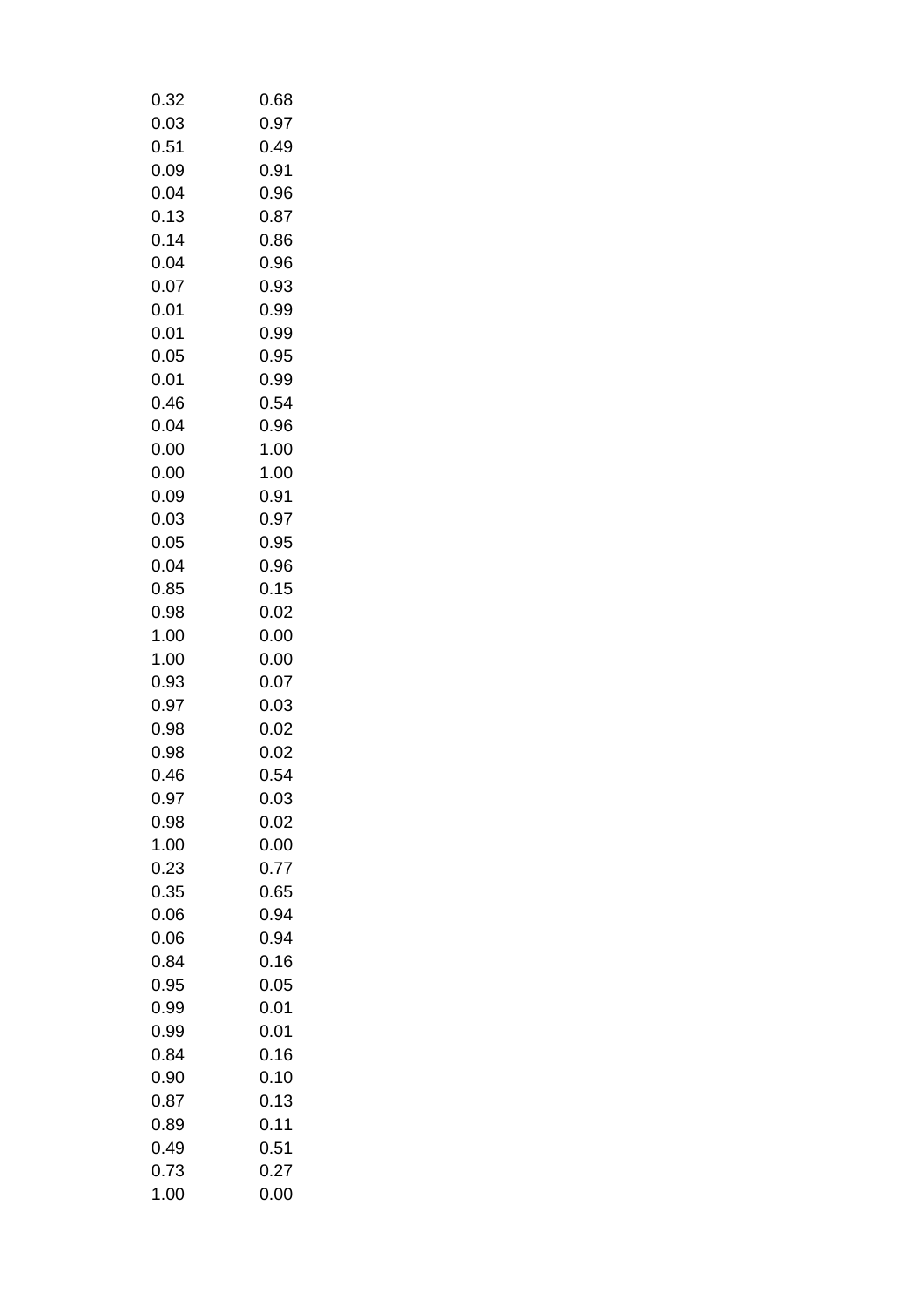| 1.00 | 0.00 |
|------|------|
| 0.37 | 0.63 |
| 0.13 | 0.87 |
| 0.22 | 0.78 |
| 0.23 | 0.77 |
| 0.82 | 0.18 |
| 0.35 | 0.65 |
| 0.04 | 0.96 |
| 0.02 | 0.98 |
| 0.45 | 0.55 |
| 0.57 | 0.43 |
|      |      |
| 0.68 | 0.32 |
| 0.32 | 0.68 |
| 0.77 | 0.23 |
| 0.90 | 0.10 |
| 1.00 | 0.00 |
| 1.00 | 0.00 |
| 0.94 | 0.06 |
| 1.00 | 0.00 |
| 0.98 | 0.02 |
| 1.00 | 0.00 |
| 0.16 | 0.84 |
| 0.66 | 0.34 |
| 0.99 | 0.01 |
| 1.00 | 0.00 |
| 0.52 | 0.48 |
| 0.61 | 0.39 |
| 1.00 | 0.00 |
| 1.00 | 0.00 |
| 0.07 | 0.93 |
| 0.04 | 0.96 |
| 0.00 | 1.00 |
| 0.00 | 1.00 |
| 0.39 | 0.61 |
| 0.67 | 0.33 |
| 0.44 | 0.56 |
| 0.48 | 0.52 |
|      |      |
| 0.16 | 0.84 |
| 0.67 | 0.33 |
| 0.63 | 0.37 |
| 0.55 | 0.45 |
| 0.06 | 0.94 |
| 0.05 | 0.95 |
| 0.03 | 0.97 |
| 0.02 | 0.98 |
| 0.29 | 0.71 |
| 0.42 | 0.58 |
| 0.38 | 0.62 |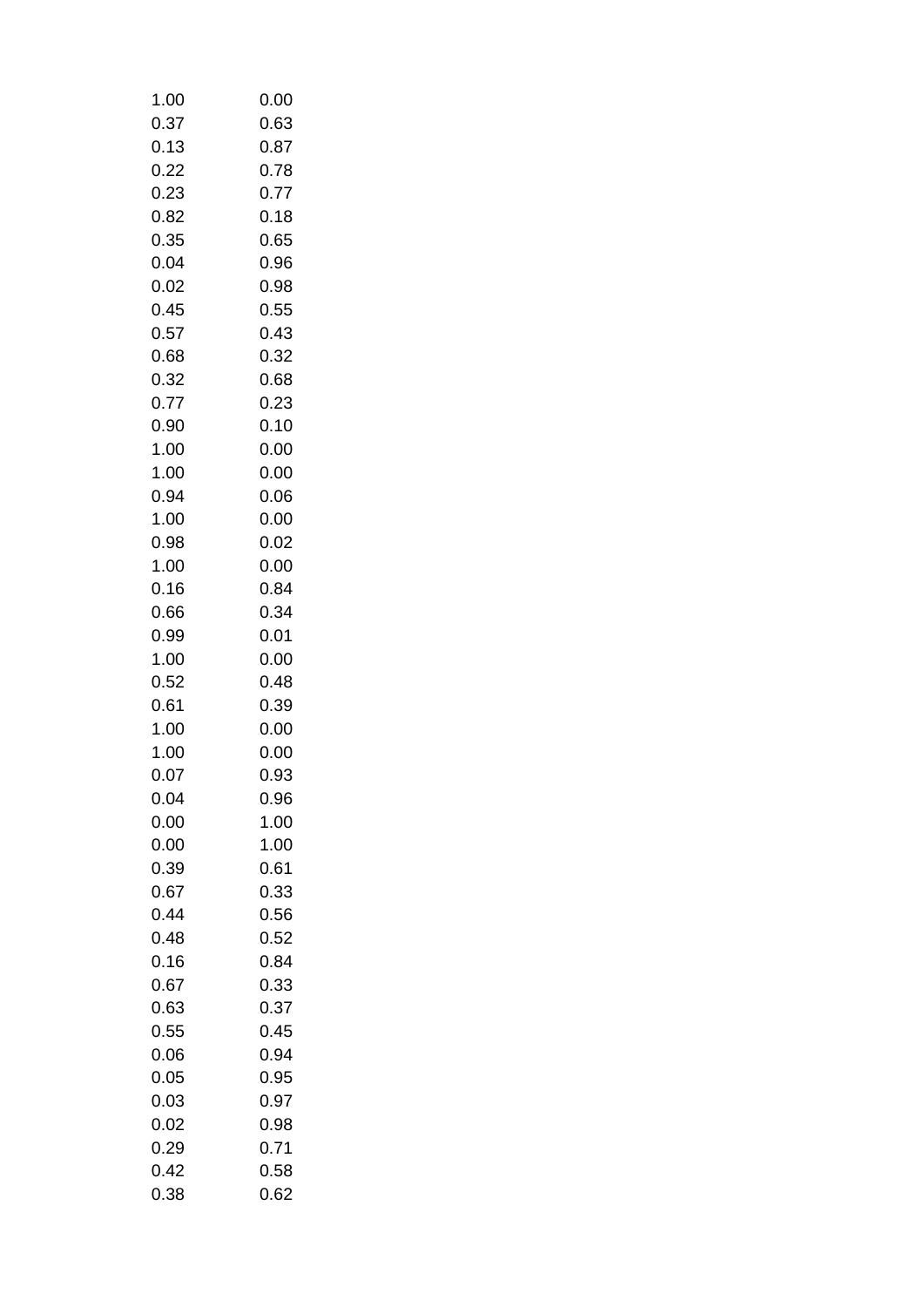| 1.00 | 0.00 |
|------|------|
| 0.44 | 0.56 |
| 0.53 | 0.47 |
| 0.63 | 0.37 |
| 0.65 | 0.35 |
| 0.71 | 0.29 |
| 0.87 | 0.13 |
| 0.97 | 0.03 |
| 0.92 | 0.08 |
| 0.00 | 1.00 |
| 0.39 | 0.61 |
| 0.21 | 0.79 |
| 0.00 | 1.00 |
| 0.87 | 0.13 |
| 0.85 | 0.15 |
| 0.95 | 0.05 |
| 0.86 | 0.14 |
| 0.88 | 0.12 |
|      |      |
| 0.91 | 0.09 |
| 0.69 | 0.31 |
| 0.73 | 0.27 |
| 0.27 | 0.73 |
| 0.81 | 0.19 |
| 0.78 | 0.22 |
| 0.40 | 0.60 |
| 0.59 | 0.41 |
| 0.78 | 0.22 |
| 1.00 | 0.00 |
| 1.00 | 0.00 |
| 0.05 | 0.95 |
| 0.04 | 0.96 |
| 0.00 | 1.00 |
| 0.01 | 0.99 |
| 0.18 | 0.82 |
| 0.91 | 0.09 |
| 0.99 | 0.01 |
| 0.99 | 0.01 |
| 0.73 | 0.27 |
| 0.84 | 0.16 |
| 0.99 | 0.01 |
| 0.99 | 0.01 |
| 0.16 | 0.84 |
| 0.16 | 0.84 |
| 0.07 | 0.93 |
| 0.21 | 0.79 |
| 0.10 | 0.90 |
| 0.25 | 0.75 |
| 0.94 | 0.06 |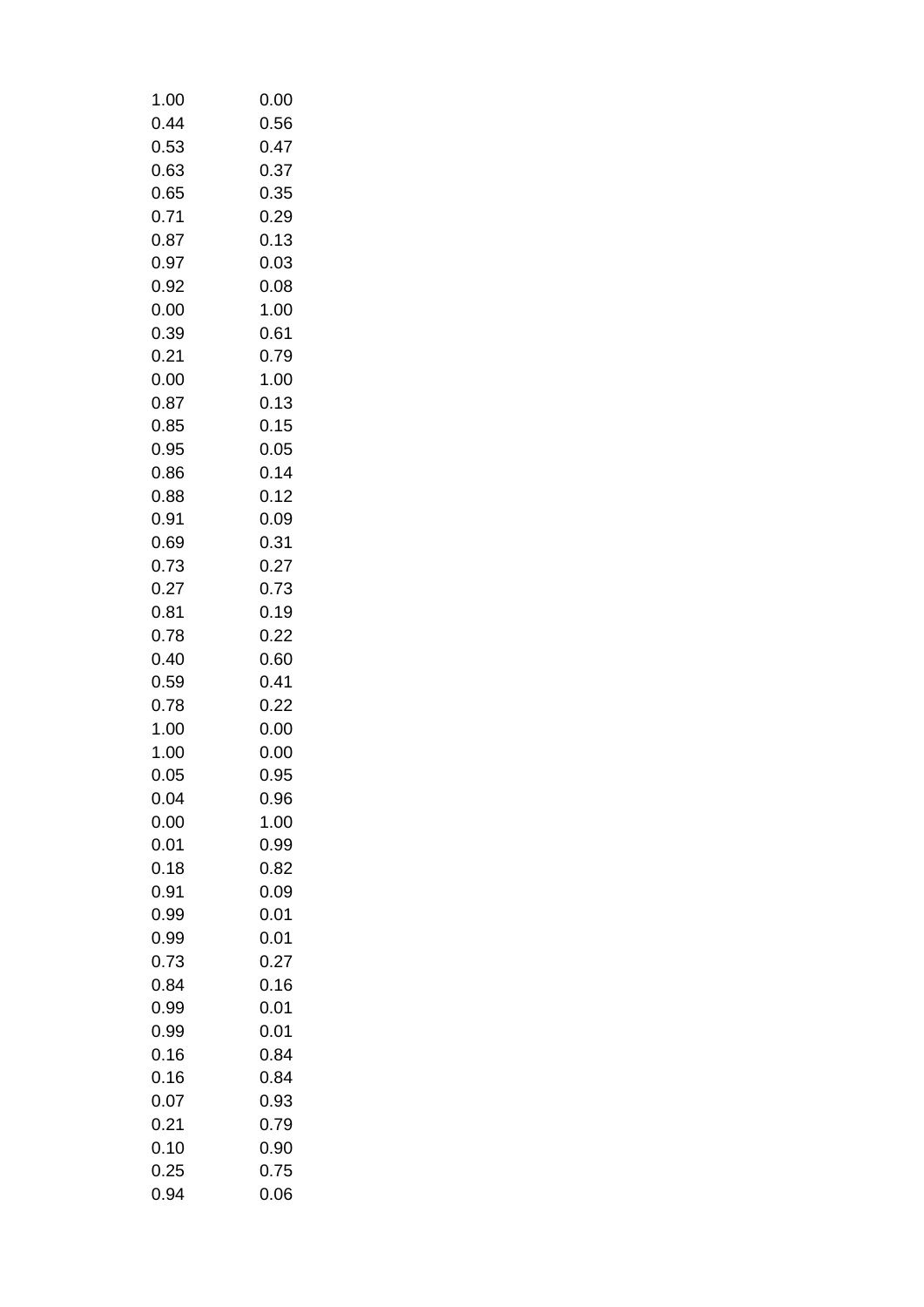| 0.97 | 0.03 |
|------|------|
| 0.61 | 0.39 |
| 0.88 | 0.12 |
| 0.91 | 0.09 |
| 0.78 | 0.22 |
| 0.29 | 0.71 |
| 0.38 | 0.62 |
| 0.01 | 0.99 |
| 0.00 | 1.00 |
| 0.77 | 0.23 |
| 0.87 | 0.13 |
| 0.78 | 0.22 |
| 0.78 | 0.22 |
| 0.75 | 0.25 |
| 0.69 | 0.31 |
| 0.77 | 0.23 |
| 0.81 | 0.19 |
| 0.40 | 0.60 |
| 0.72 | 0.28 |
| 0.69 | 0.31 |
| 0.68 | 0.33 |
| 0.37 | 0.63 |
| 0.69 | 0.31 |
| 0.65 | 0.35 |
| 0.62 | 0.38 |
| 0.78 | 0.22 |
| 0.94 | 0.06 |
| 0.87 | 0.13 |
| 0.95 | 0.05 |
| 0.44 | 0.56 |
| 0.36 | 0.64 |
| 0.26 | 0.74 |
| 0.06 | 0.94 |
| 0.59 | 0.41 |
| 0.27 | 0.73 |
| 0.34 | 0.66 |
| 0.24 | 0.76 |
| 0.15 | 0.85 |
| 0.01 | 0.99 |
| 0.00 | 1.00 |
| 0.00 | 1.00 |
| 0.21 | 0.79 |
| 0.27 | 0.73 |
| 0.34 | 0.66 |
| 0.19 | 0.81 |
| 0.00 |      |
|      | 1.00 |
| 0.02 | 0.98 |
| 0.01 | 0.99 |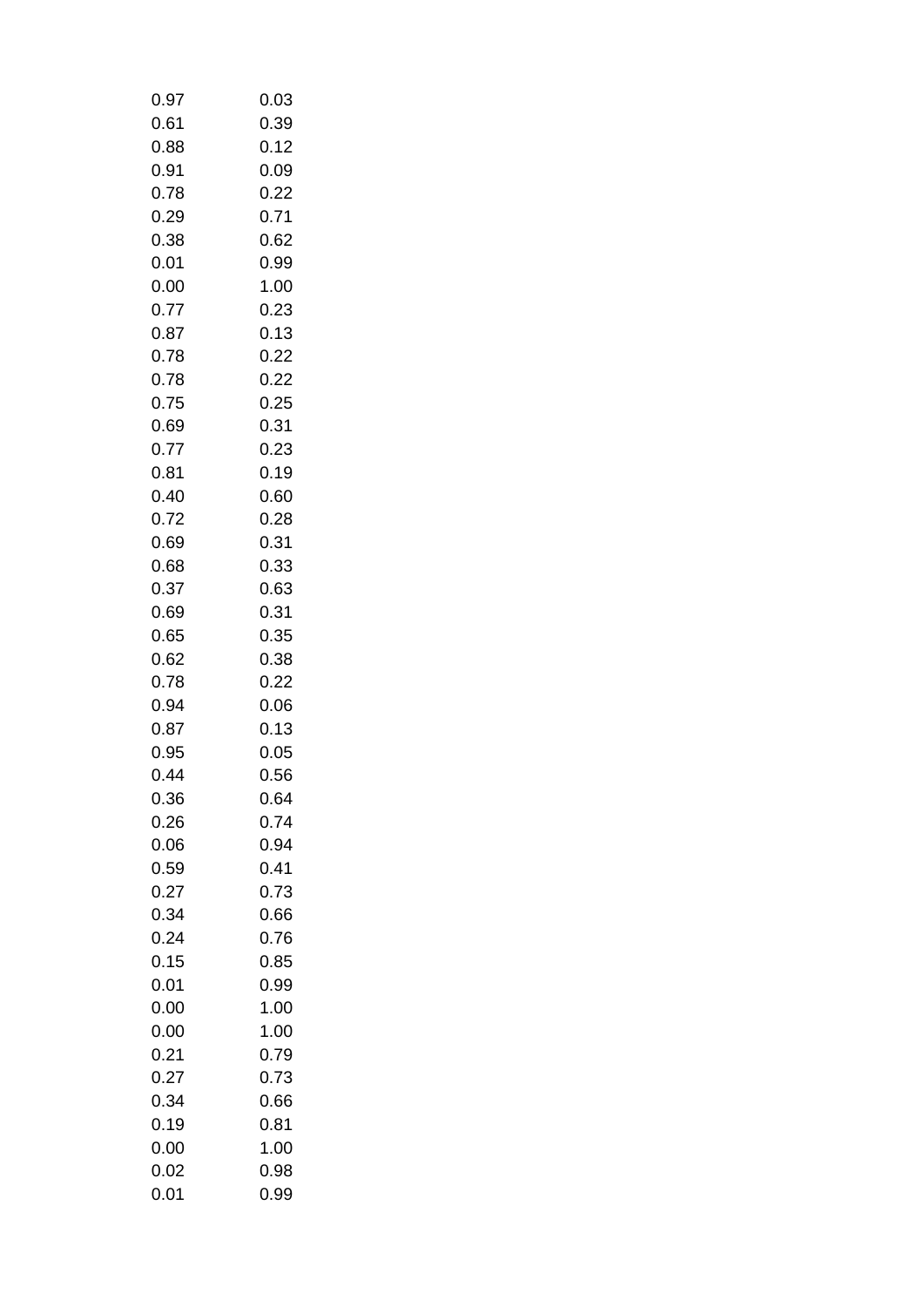| 0.00         | 1.00         |
|--------------|--------------|
| 0.42         | 0.58         |
| 0.30         | 0.70         |
| 0.28         | 0.72         |
| 0.52         | 0.48         |
| 0.37         | 0.63         |
| 0.17         | 0.83         |
| 0.01         | 0.99         |
| 0.00         | 1.00         |
| 0.00         | 1.00         |
| 0.11         | 0.89         |
| 0.11         | 0.89         |
| 0.01         | 0.99         |
| 0.99         | 0.01         |
| 0.93         | 0.07         |
| 0.89         | 0.11         |
| 0.94         | 0.06         |
| 0.00         | 1.00         |
| 0.18         | 0.82         |
| 0.02         | 0.98         |
| 0.00         | 1.00         |
| 0.05         | 0.95         |
| 0.02         | 0.98         |
| 0.02         | 0.98         |
| 0.01         | 0.99         |
| 1.00         | 0.00         |
| 1.00         | 0.00         |
| 1.00         | 0.00         |
| 1.00         | 0.00<br>0.00 |
| 1.00<br>1.00 | 0.00         |
| 1.00         | 0.00         |
| 1.00         | 0.00         |
| 1.00         | 0.00         |
| 1.00         | 0.00         |
| 1.00         | 0.00         |
| 1.00         | 0.00         |
| 1.00         | 0.00         |
| 1.00         | 0.00         |
| 1.00         | 0.00         |
| 1.00         | 0.00         |
| 1.00         | 0.00         |
| 1.00         | 0.00         |
| 1.00         | 0.00         |
| 1.00         | 0.00         |
| 1.00         | 0.00         |
| 1.00         | 0.00         |
| 1.00         | 0.00         |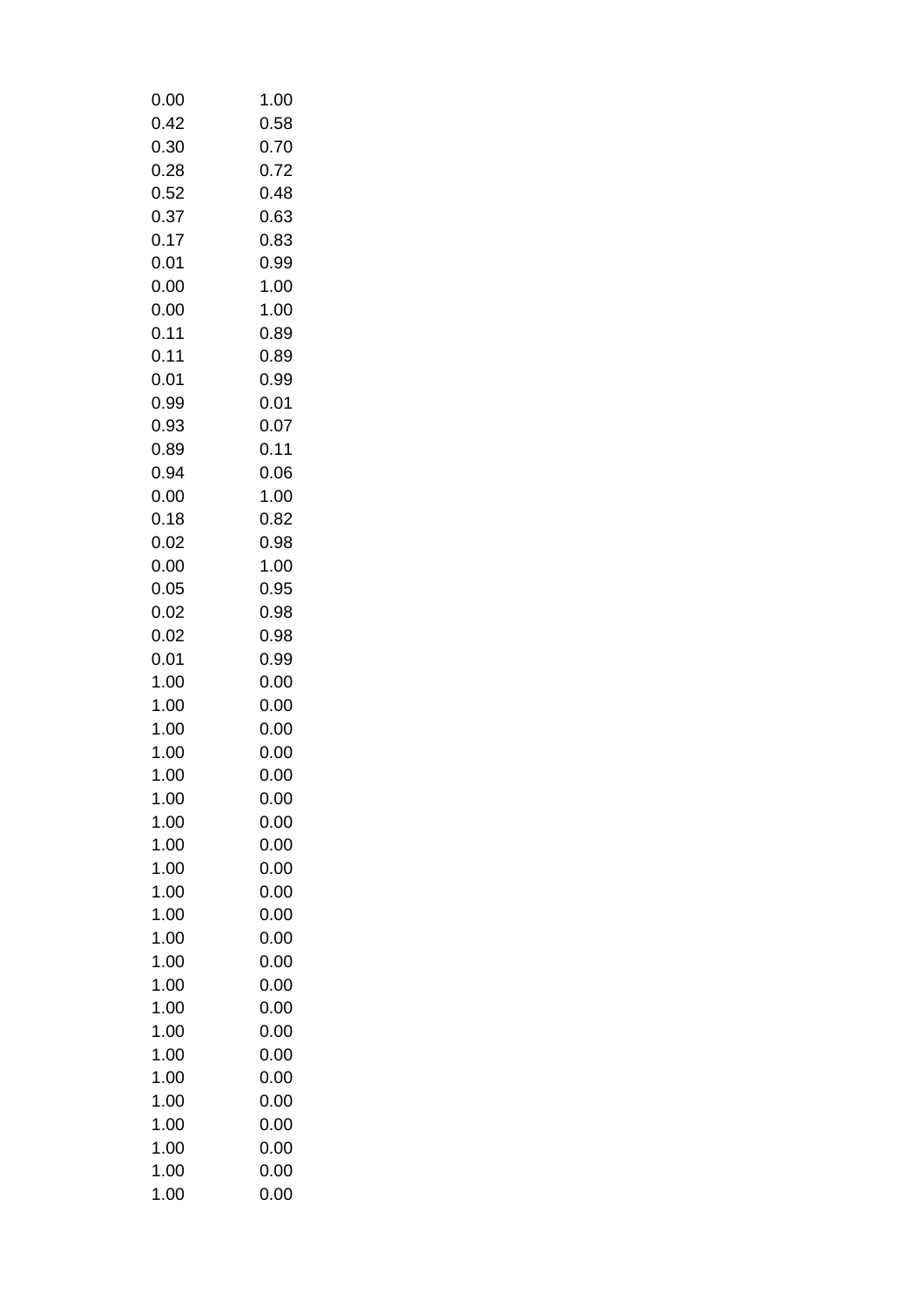| 1.00 | 0.00 |
|------|------|
| 1.00 | 0.00 |
| 1.00 | 0.00 |
| 1.00 | 0.00 |
| 1.00 | 0.00 |
| 1.00 | 0.00 |
| 1.00 | 0.00 |
| 1.00 | 0.00 |
| 1.00 | 0.00 |
| 1.00 | 0.00 |
| 1.00 | 0.00 |
| 1.00 | 0.00 |
| 1.00 | 0.00 |
| 1.00 | 0.00 |
| 1.00 | 0.00 |
| 1.00 | 0.00 |
| 1.00 | 0.00 |
| 1.00 | 0.00 |
| 1.00 | 0.00 |
| 1.00 | 0.00 |
| 1.00 | 0.00 |
|      |      |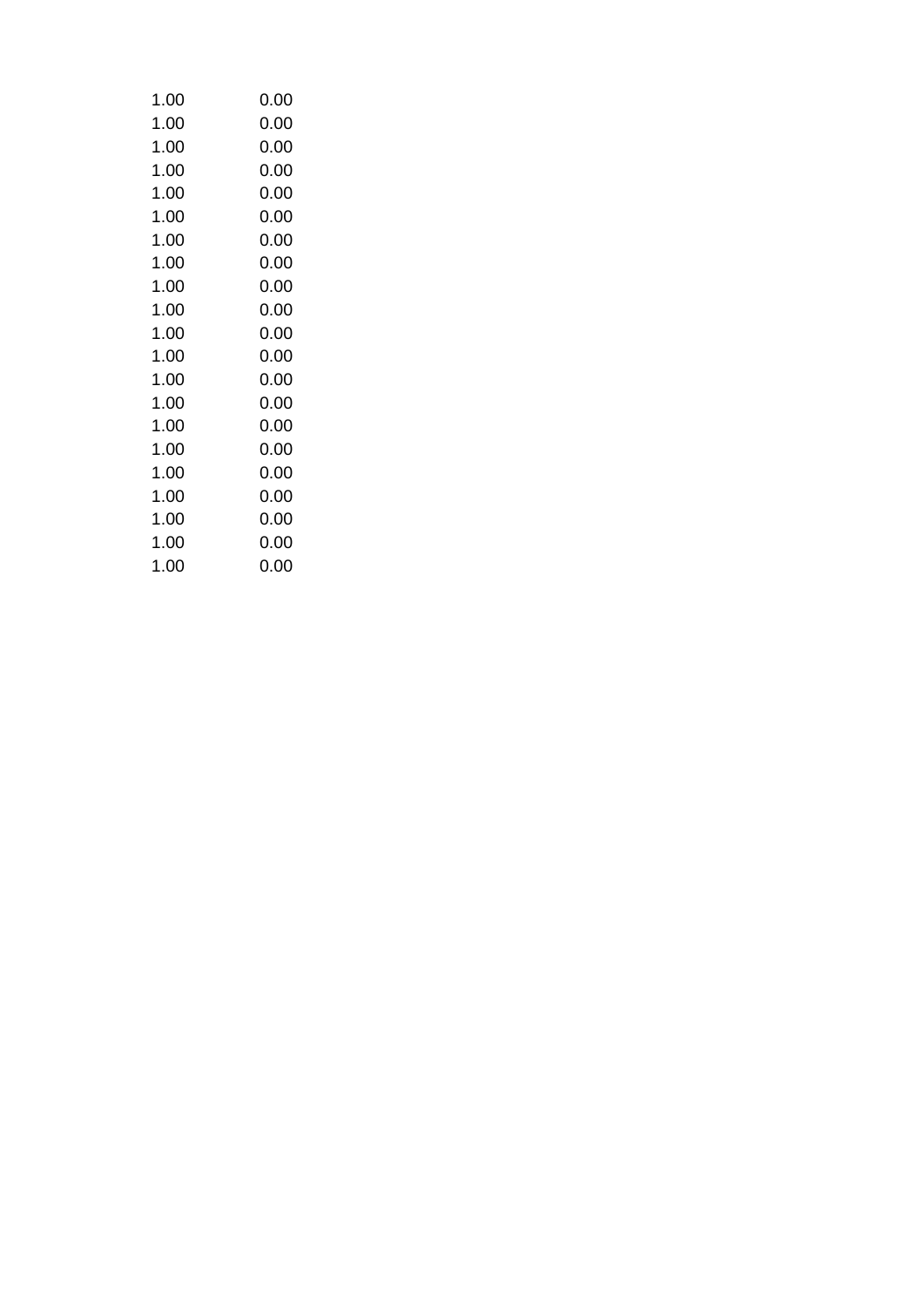| coculture      | probe |              |                       | exp1_copies/Eexp2_copies/Eexp3_copies/5ng gDNA (16Scorrected) |
|----------------|-------|--------------|-----------------------|---------------------------------------------------------------|
| 146 Mono       | 146   | 4.83E+05     | $3.53E+05$ $4.88E+05$ |                                                               |
| YL27146        | 146   | 6.64E+05     | $6.83E+05$ $4.33E+05$ |                                                               |
| YL44146        | 146   | $2.41E + 05$ | $6.53E + 05$          | $2.36E + 05$                                                  |
| YL31146        | 146   | $3.65E + 05$ | $5.50E + 05$          | $3.78E + 05$                                                  |
| YL32146        | 146   | $3.15E + 05$ | $6.75E + 05$          | 4.03E+05                                                      |
| <b>YL2I46</b>  | 146   | 4.34E+05     | $1.56E + 04$          | $4.23E + 05$                                                  |
| 146148         | 146   | 4.96E+05     | $1.69E + 05$          | $5.13E + 05$                                                  |
| 146149         | 146   | $2.95E + 05$ | $2.88E + 05$          | $6.39E + 05$                                                  |
| 146YL58        | 146   | $9.92E + 04$ | $1.27E + 05$          | $9.67E + 04$                                                  |
| KB18I46        | 146   | 4.00E+05     | $5.58E + 05$          | $4.17E + 05$                                                  |
| YL45146        | 146   | 4.39E+05     | $5.40E + 05$          | $5.97E+05$                                                    |
| KB1I46         | 146   | 1.08E+04     | $1.58E + 04$          | $1.11E + 04$                                                  |
| <b>KB1I48</b>  | 148   | 4.25E+04     | $6.03E + 04$          | $5.69E + 04$                                                  |
| 148149         | 148   | $8.83E + 05$ | $2.29E + 06$          | $9.77E + 05$                                                  |
| <b>YL27I48</b> | 148   | $9.21E + 05$ | $1.45E + 06$          | $1.08E + 06$                                                  |
| <b>YL44I48</b> | 148   | $9.29E + 05$ | $3.63E + 05$          | $1.16E + 06$                                                  |
| <b>I48YL58</b> | 148   | $3.19E + 05$ | $5.77E + 05$          | $3.48E + 05$                                                  |
| <b>YL31I48</b> | 148   | 7.50E+05     | $9.03E + 05$          | $1.10E + 06$                                                  |
| <b>YL32I48</b> | 148   | $9.07E + 05$ | $8.83E + 05$          | $8.75E + 05$                                                  |
| 146148         | 148   | $2.38E + 05$ | $5.40E + 05$          | $3.54E + 05$                                                  |
| 148 Mono       | 148   | 7.33E+05     | $2.16E + 06$          | $1.06E + 06$                                                  |
| <b>YL2I48</b>  | 148   | 7.41E+05     | 4.47E+04              | $6.57E + 05$                                                  |
| KB18I48        | 148   | $1.06E + 06$ | $1.95E + 06$          | $1.14E + 06$                                                  |
| <b>YL45I48</b> | 148   | $1.06E + 06$ | $1.39E + 06$          | $1.00E + 06$                                                  |
| <b>YL45I49</b> | 149   | $2.51E + 05$ | $1.82E + 05$          | $2.77E + 05$                                                  |
| KB18I49        | 149   | 4.30E+05     | $2.38E + 05$          | $4.14E + 05$                                                  |
| 148149         | 149   | 1.41E+04     | $3.58E + 04$          | $9.02E + 03$                                                  |
| KB1I49         | 149   | $2.88E + 00$ | $5.75E+02$            | $6.97E + 02$                                                  |
| <b>YL27I49</b> | 149   | $1.64E + 04$ | 7.20E+04              | $1.42E + 05$                                                  |
| YL44149        | 149   | $1.24E + 05$ | $1.93E + 05$          | 2.28E+05                                                      |
| YL31I49        | 149   | 6.99E-01     | $1.43E + 00$          | 4.84E-01                                                      |
| <b>YL32I49</b> | 149   | $1.51E + 05$ | $1.11E + 05$          | $2.03E + 05$                                                  |
| 146149         | 149   |              |                       |                                                               |
| <b>I49YL58</b> | 149   | $1.38E + 01$ | 2.77E-01              | $6.18E + 01$                                                  |
| <b>YL2I49</b>  | 149   | $2.44E + 03$ | $4.30E + 02$          | $1.02E + 05$                                                  |
| 149 Mono       | 149   | $3.45E + 05$ | $5.12E + 05$          | $2.05E + 05$                                                  |
| KB1YL2         | KB1   | $8.91E + 04$ | $1.47E + 05$          | $1.55E + 05$                                                  |
| <b>KB1I48</b>  | KB1   | $4.47E + 04$ | $5.63E + 04$          | $2.28E + 05$                                                  |
| KB1KB18        | KB1   | $1.65E + 05$ | $2.44E + 05$          | $2.07E + 05$                                                  |
| <b>KB1I49</b>  | KB1   | $4.73E + 04$ | $1.47E + 05$          | $5.65E + 04$                                                  |
| KB1YL27        | KB1   | $1.11E + 05$ | $3.55E + 05$          | $8.65E + 04$                                                  |
| KB1YL58        | KB1   | $3.57E + 04$ | $1.09E + 05$          | $2.14E + 05$                                                  |
| KB1YL31        | KB1   | $1.82E + 05$ | $2.63E + 05$          | $1.25E + 05$                                                  |
| KB1YL32        | KB1   | $8.12E + 04$ | $1.73E + 05$          | $1.94E + 05$                                                  |
| KB1 Mono       | KB1   | $6.60E + 04$ | $1.12E + 05$          | $1.79E + 05$                                                  |
| KB1YL44        | KB1   | $1.84E + 05$ | $2.00E + 05$          | $1.72E + 05$                                                  |
| KB1YL45        | KB1   | 7.73E+04     | $1.51E + 05$          | $2.43E + 05$                                                  |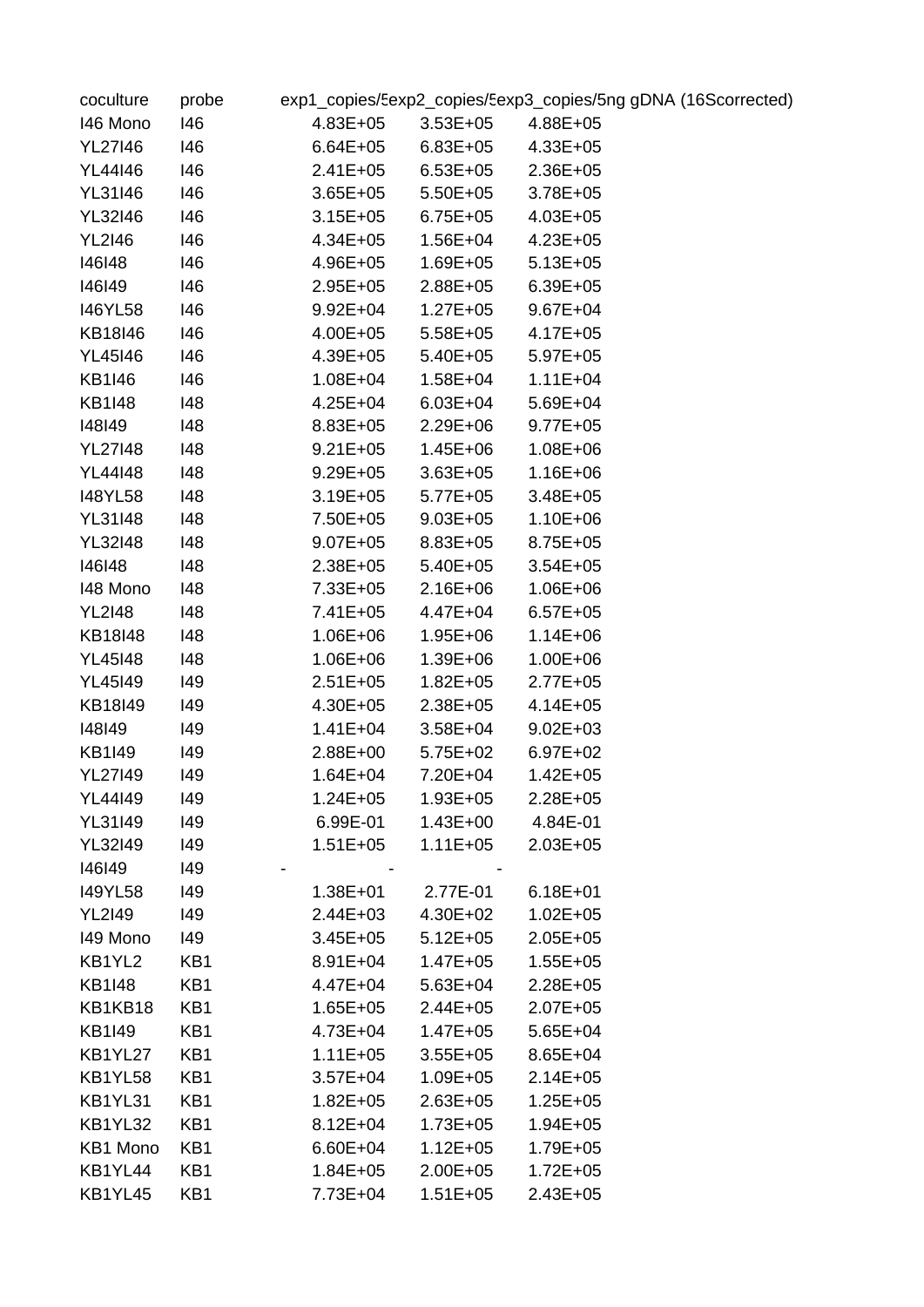| KB1I46          | KB1             | $2.67E + 05$   | 3.18E+05     | $5.03E + 05$ |
|-----------------|-----------------|----------------|--------------|--------------|
| KB18I49         | <b>KB18</b>     | $5.51E+03$     | $1.42E + 04$ | $4.57E + 04$ |
| KB1KB18         | KB18            |                | $6.55E+00$   | $5.33E+01$   |
| <b>KB18YL27</b> | <b>KB18</b>     |                | $3.16E + 00$ | 1.15E+03     |
| <b>KB18YL58</b> | KB18            |                | $4.33E + 02$ | $2.19E+00$   |
| <b>KB18YL31</b> | <b>KB18</b>     | $5.33E+03$     | 1.49E+04     | $6.69E + 03$ |
| <b>KB18YL32</b> | <b>KB18</b>     |                | $2.08E + 00$ | $2.06E + 00$ |
| KB18 Mono       | <b>KB18</b>     | $8.44E + 03$   | 2.92E+04     | $2.54E + 04$ |
| <b>KB18YL44</b> | KB18            | $2.99E + 03$   | $8.65E + 03$ | 1.20E+04     |
| YL2KB18         | <b>KB18</b>     |                |              | $4.54E + 03$ |
| <b>KB18YL45</b> | <b>KB18</b>     | $3.60E + 00$   | $4.84E + 00$ | $3.84E + 00$ |
| KB18I46         | <b>KB18</b>     | 1.36E+02       | 2.32E+03     | $3.76E + 02$ |
| KB18I48         | KB18            |                | $3.63E + 00$ | $3.95E + 00$ |
| YL2KB1          | YL <sub>2</sub> | $6.30E + 03$   | $3.11E + 02$ | $3.03E + 04$ |
| YL2YL32         | YL <sub>2</sub> | $1.87E + 05$   | 1.89E+04     | $3.16E + 05$ |
| YL2 Mono        | YL <sub>2</sub> | $2.45E + 05$   | $5.80E + 05$ | 7.34E+05     |
| YL2YL44         | YL <sub>2</sub> |                | $3.40E + 04$ | 7.03E+05     |
| YL2YL45         | YL <sub>2</sub> | $2.14E + 05$   | $2.05E + 04$ | 1.47E+05     |
| <b>YL2I46</b>   | YL <sub>2</sub> | $6.93E + 04$   | $1.72E + 05$ | 7.26E+04     |
| <b>YL2I48</b>   | YL <sub>2</sub> | 1.78E+05       | $2.06E + 04$ | $3.52E + 05$ |
| YL2KB18         | YL <sub>2</sub> | 4.24E+05       | $4.60E + 05$ | $7.12E + 05$ |
| <b>YL2I49</b>   | YL <sub>2</sub> | 4.79E+05       | $4.20E + 04$ | $3.30E + 05$ |
| YL2YL27         | YL <sub>2</sub> | $1.33E + 05$   | $3.29E + 05$ | $4.75E + 05$ |
| YL2YL58         | YL <sub>2</sub> | $3.65E + 04$   | $1.21E + 05$ | 1.63E+04     |
| YL2YL31         | YL <sub>2</sub> | $2.19E + 05$   | 4.20E+03     | 7.46E+05     |
| <b>YL27I46</b>  | <b>YL27</b>     | $9.25E + 04$   | $1.09E + 05$ | $2.48E + 05$ |
| <b>KB18YL27</b> | <b>YL27</b>     | $2.74E + 06$   | $1.24E + 06$ | $1.10E + 06$ |
| <b>YL27148</b>  | <b>YL27</b>     | $2.23E + 04$   | $5.88E + 04$ | 8.06E+03     |
| KB1YL27         | YL27            | 4.87E+00       | $5.08E + 00$ | $3.12E + 03$ |
| <b>YL27149</b>  | <b>YL27</b>     | $9.88E + 05$   | 5.78E+05     | $5.11E + 05$ |
| <b>YL27YL58</b> | <b>YL27</b>     | $3.86E + 01$   | $2.08E + 02$ | $5.40E + 01$ |
| <b>YL27YL31</b> | <b>YL27</b>     | $1.86E + 06$   | $1.48E + 06$ | $9.01E + 05$ |
| <b>YL27YL32</b> | <b>YL27</b>     | $2.13E + 05$   | $2.50E + 05$ | $2.17E + 05$ |
| YL27 Mono       | <b>YL27</b>     | $2.34E + 06$   | $2.21E + 06$ | $1.21E + 06$ |
| YL2YL27         | <b>YL27</b>     | $1.43E + 05$   | $3.50E + 05$ | $2.77E + 05$ |
| <b>YL27YL44</b> | <b>YL27</b>     | $3.72E + 06$   | 1.30E+06     | $1.23E + 06$ |
| <b>YL27YL45</b> | <b>YL27</b>     | $3.96E + 05$   | $4.75E + 05$ | $2.40E + 05$ |
| <b>YL31YL45</b> | <b>YL31</b>     | 8.56E+05       | 1.49E+05     | $1.42E + 06$ |
| <b>YL31I46</b>  | <b>YL31</b>     | $1.81E + 05$   | $6.80E + 04$ | $3.40E + 05$ |
| <b>KB18YL31</b> | <b>YL31</b>     | $6.24E + 05$   | 7.90E+05     | $8.13E + 05$ |
| <b>YL31I48</b>  | <b>YL31</b>     | $1.13E + 06$   | $6.90E + 04$ | $8.64E + 05$ |
| KB1YL31         | <b>YL31</b>     | $2.18E + 05$   | $2.12E + 05$ | $1.86E + 05$ |
| YL31I49         | YL31            | $4.71E + 05$   | $1.01E + 05$ | $4.86E + 05$ |
| <b>YL27YL31</b> | <b>YL31</b>     | $6.75E + 05$   | 8.00E+05     | $1.82E + 05$ |
| <b>YL31YL58</b> | <b>YL31</b>     | $2.85E+02$     | $9.05E + 03$ | $1.54E + 03$ |
| <b>YL31YL32</b> | <b>YL31</b>     | 8.81E+04       | $4.91E + 04$ | $2.20E + 05$ |
| YL31 Mono       | <b>YL31</b>     | 7.69E+05       | $3.71E + 05$ | $9.74E + 05$ |
| YL2YL31         | <b>YL31</b>     | $4.80E + 05 -$ |              | $9.08E + 05$ |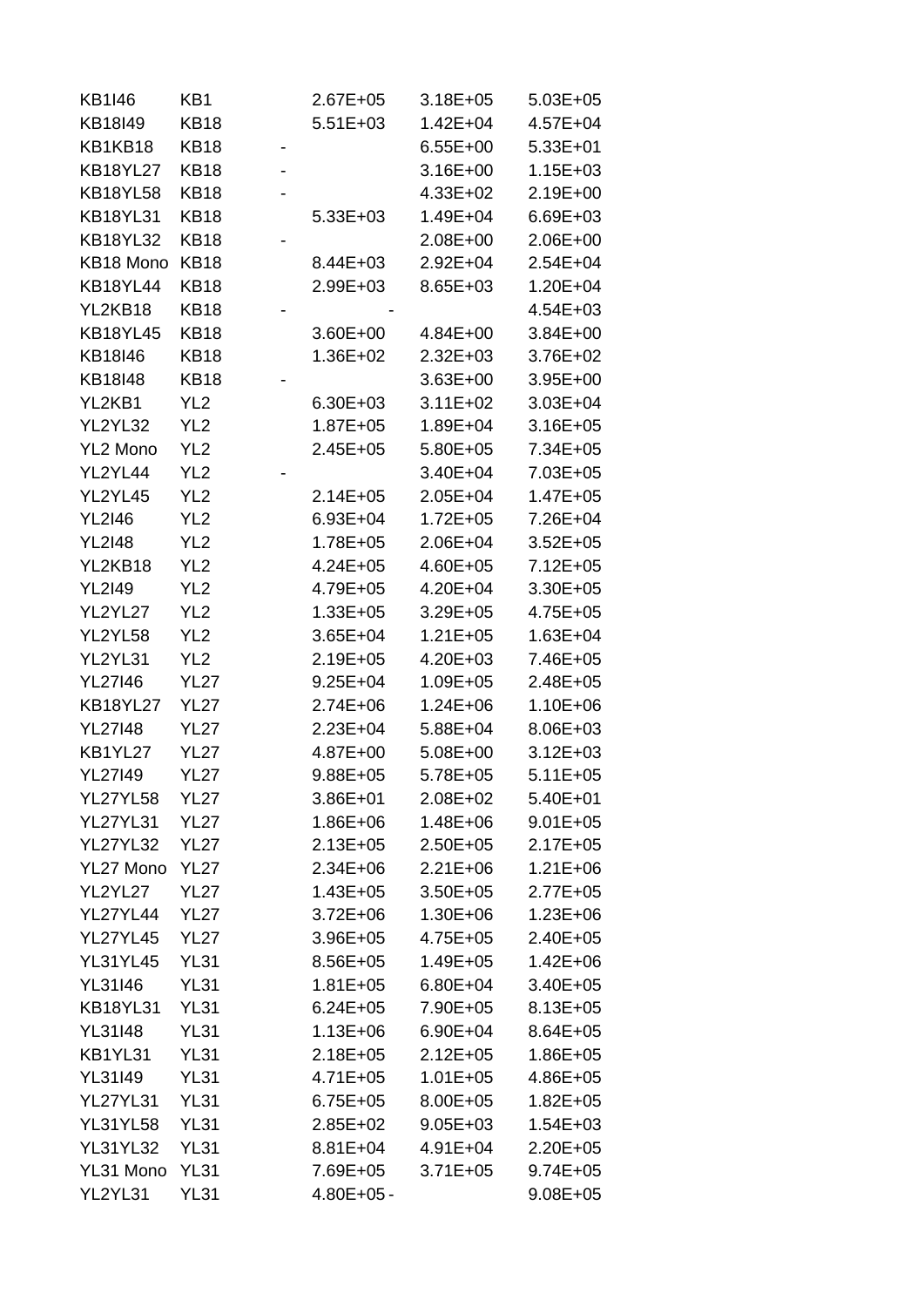| <b>YL31YL44</b> | <b>YL31</b> | $4.11E + 05$ | $1.37E + 05$   | 1.13E+06     |
|-----------------|-------------|--------------|----------------|--------------|
| YL2YL32         | <b>YL32</b> | $1.94E + 04$ | $2.96E + 03$   | $2.00E + 04$ |
| <b>YL32YL45</b> | <b>YL32</b> | $4.85E + 04$ | 7.70E+04       | 4.56E+04     |
| <b>YL32I46</b>  | <b>YL32</b> | $2.74E + 04$ | $9.72E + 03$   | $2.40E + 04$ |
| <b>YL32I48</b>  | <b>YL32</b> | $6.11E + 04$ | $1.26E + 04$   | $6.12E + 04$ |
| <b>KB18YL32</b> | <b>YL32</b> | $3.77E + 04$ | 8.98E+04       | $5.90E + 04$ |
| <b>YL32I49</b>  | <b>YL32</b> | $2.97E + 04$ | $3.38E + 04$   | $2.77E + 04$ |
| KB1YL32         | <b>YL32</b> | $1.23E + 04$ | $1.43E + 04$   | 7.68E+03     |
| <b>YL32YL58</b> | <b>YL32</b> | $1.81E + 04$ | $1.27E + 07$   | $1.43E + 04$ |
| <b>YL27YL32</b> | <b>YL32</b> | $7.21E + 04$ | $9.16E + 04$   | $7.14E + 04$ |
| <b>YL31YL32</b> | <b>YL32</b> |              | 7.26E+04       | $5.51E+04$   |
| YL32 Mono       | <b>YL32</b> | $6.26E + 04$ | 4.20E+07       | $5.88E + 04$ |
| <b>YL32YL44</b> | <b>YL32</b> | 4.89E+04     | $8.12E + 04$   | $4.33E + 04$ |
| <b>YL44I46</b>  | <b>YL44</b> | $4.08E + 02$ | $1.01E + 03$   | $8.95E + 02$ |
| YL2YL44         | <b>YL44</b> | $2.58E + 03$ | $2.13E + 02$   | $5.36E + 03$ |
| <b>YL44148</b>  | <b>YL44</b> | $1.29E + 02$ | 4.90E+02       | $5.10E+02$   |
| <b>YL44I49</b>  | <b>YL44</b> | $6.40E + 02$ | $3.87E + 03$   | $4.13E + 03$ |
| <b>YL44YL58</b> | <b>YL44</b> | $2.01E + 03$ | 7.97E+03       | $1.60E + 03$ |
| <b>KB18YL44</b> | <b>YL44</b> | $8.04E + 05$ | 7.20E+05       | 7.70E+05     |
| KB1YL44         | <b>YL44</b> | $2.16E + 02$ | $3.08E + 02$   | $5.84E + 02$ |
| YL44 Mono       | <b>YL44</b> | $6.26E + 05$ | 1.16E+06       | 7.78E+05     |
| YL27YL44        | <b>YL44</b> | $2.16E + 03$ | 7.00E+03       | $1.91E + 04$ |
| <b>YL31YL44</b> | <b>YL44</b> |              | $5.20E + 05$   |              |
| <b>YL32YL44</b> |             | 4.09E+05     |                | 7.60E+05     |
|                 | <b>YL44</b> | $2.15E + 03$ | $2.75E + 03$   | $4.77E + 01$ |
| YL44YL45        | <b>YL44</b> | $3.35E + 05$ | $1.12E + 06$   | $5.54E + 05$ |
| <b>YL45I49</b>  | <b>YL45</b> | $1.27E + 05$ | $8.72E + 04$   | $1.19E + 05$ |
| <b>YL31YL45</b> | <b>YL45</b> | 7.03E+04     | $7.15E + 04$   | 8.73E+04     |
| <b>YL32YL45</b> | <b>YL45</b> | $5.50E + 04$ | $4.77E + 04$   | 7.44E+04     |
| <b>YL45YL58</b> | <b>YL45</b> | $3.04E + 04$ | $2.83E + 04$   | $1.20E + 05$ |
| YL2YL45         | <b>YL45</b> | $1.38E + 05$ | $5.77E + 03 -$ |              |
| YL45 Mono       | <b>YL45</b> | 7.48E+04     | $7.25E + 04$   | $1.05E + 05$ |
| <b>KB18YL45</b> | <b>YL45</b> | $1.45E + 05$ | $1.37E + 05$   | $1.19E + 05$ |
| KB1YL45         | <b>YL45</b> | $5.28E + 04$ | 4.20E+04       | $2.23E + 04$ |
| <b>YL45146</b>  | <b>YL45</b> | $3.37E + 04$ | $3.20E + 04$   | $5.10E + 04$ |
| <b>YL27YL45</b> | <b>YL45</b> | $1.31E + 05$ | $1.31E + 05$   | $1.32E + 05$ |
| <b>YL44YL45</b> | <b>YL45</b> | $6.52E + 04$ | $6.52E + 04$   | $7.24E + 04$ |
| <b>YL45I48</b>  | <b>YL45</b> | $9.04E + 04$ | $9.04E + 04$   | $5.93E + 04$ |
| <b>YL45YL58</b> | <b>YL58</b> | $9.13E + 05$ | $1.95E + 06$   | $1.30E + 06$ |
| YL58 Mono       | <b>YL58</b> | $1.82E + 06$ | $2.64E + 06$   | $1.80E + 06$ |
| <b>KB18YL58</b> | <b>YL58</b> | $9.92E + 05$ | $1.80E + 06$   | $1.34E + 06$ |
| <b>I48YL58</b>  | <b>YL58</b> | $1.25E + 06$ | $1.83E + 06$   | $1.37E + 06$ |
| KB1YL58         | <b>YL58</b> | $2.26E + 05$ | $4.64E + 05$   | $4.28E + 05$ |
| <b>YL27YL58</b> | <b>YL58</b> | 1.49E+06     | $1.92E + 06$   | $1.50E + 06$ |
| <b>YL44YL58</b> | <b>YL58</b> | $1.05E + 06$ | $1.66E + 06$   | $1.34E + 06$ |
| <b>YL31YL58</b> | <b>YL58</b> |              | $1.63E + 06$   | $1.91E + 06$ |
| <b>YL32YL58</b> | <b>YL58</b> | $1.23E + 06$ | 8.40E+05       | $8.37E + 05$ |
| <b>I49YL58</b>  | <b>YL58</b> | $1.35E + 06$ | $2.00E + 06$   | $1.64E + 06$ |
| <b>I46YL58</b>  | <b>YL58</b> | $1.58E + 06$ | 1.96E+06       | $1.92E + 06$ |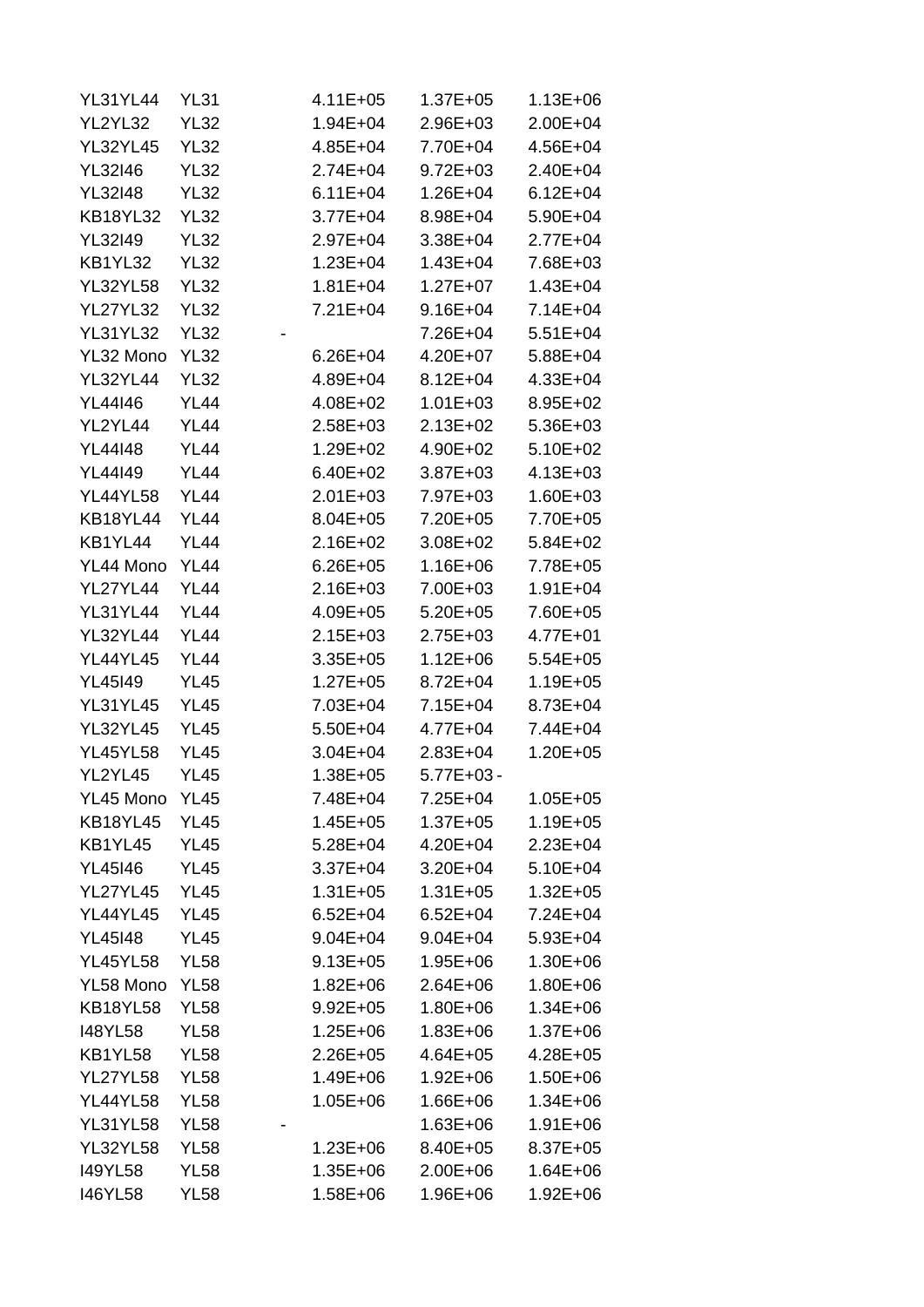| YL2YL58 | YL58 | $1.31E + 06$ | $1.11E + 05$ | $1.26E + 06$ |
|---------|------|--------------|--------------|--------------|
|---------|------|--------------|--------------|--------------|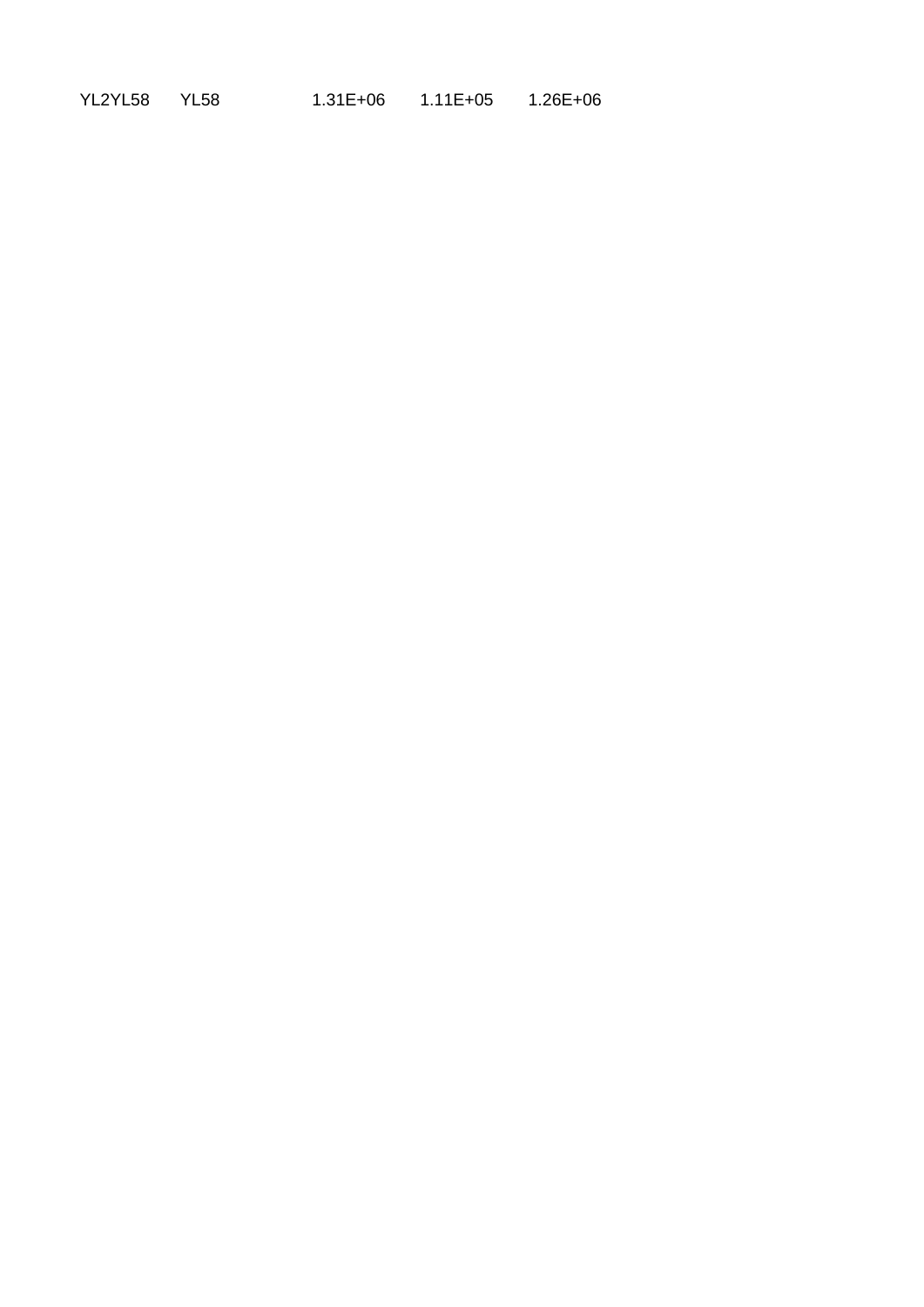| coku            | probe                      | group | mean rbm   | sd                    |
|-----------------|----------------------------|-------|------------|-----------------------|
| KB1YL2          | KB1                        | CO    |            | 1.1761406 0.26931087  |
| <b>KB1I48</b>   | KB1                        | CO    | 0.81789811 | 0.40431018            |
| KB1KB18         | KB1                        | CO    | 1.94499867 | 0.701581              |
| <b>KB1I49</b>   | KB1                        | CO    |            | 0.78160304 0.50159126 |
| KB1YL27         | KB1                        | CO    | 1.77823375 | 1.3457941             |
| KB1YL58         | KB1                        | CO    |            | 0.90321803 0.33287682 |
| KB1YL31         | KB1                        | CO    | 1.93470469 | 1.09012479            |
| KB1YL32         | KB1                        | CO    | 1.28624826 | 0.2354606             |
| KB1 Mono        | KB1                        | mono  | 1          | 0                     |
| KB1YL44         | KB1                        | CO    | 1.84482898 | 0.9149259             |
| KB1YL45         | KB1                        | CO    | 1.29232277 | 0.10498854            |
| KB1I46          | KB1                        | CO    | 3.23159871 | 0.70497134            |
| YL2KB1          | YL <sub>2</sub>            | CO    | 0.02251038 | 0.02056031            |
| YL2YL32         | YL <sub>2</sub>            | CO    |            | 0.40878974 0.36582382 |
| <b>YL2 Mono</b> | YL <sub>2</sub>            | mono  | 1          | 0                     |
| YL2YL44         | YL <sub>2</sub>            | co    | 0.33879545 | 0.53684466            |
| YL2YL45         | YL <sub>2</sub>            | CO    | 0.36969557 | 0.444006              |
| <b>YL2I46</b>   | YL <sub>2</sub>            | CO    |            | 0.22610632 0.11036778 |
| <b>YL2I48</b>   | YL <sub>2</sub>            | CO    | 0.41387063 | 0.35015937            |
| YL2KB18         | YL <sub>2</sub>            | co    | 1.16458098 | 0.4981155             |
| <b>YL2I49</b>   | YL <sub>2</sub>            | CO    | 0.82570237 | 0.99610412            |
| YL2YL27         | YL <sub>2</sub>            |       |            | 0.58574583 0.05454801 |
| YL2YL58         | YL <sub>2</sub>            | CO    | 0.12660246 | 0.09520011            |
| YL2YL31         | YL <sub>2</sub>            | CO    | 0.6391559  | 0.55066939            |
| KB18I49         |                            | co    | 0.97945252 | 0.71479998            |
| KB1KB18         | <b>KB18</b><br><b>KB18</b> | CO    |            | 0.00077425 0.00115224 |
| <b>KB18YL27</b> |                            | CO    | 0.01512794 | 0.02610869            |
|                 | <b>KB18</b>                | CO    |            |                       |
| <b>KB18YL58</b> | <b>KB18</b>                | CO    |            | 0.00497166 0.00853661 |
| <b>KB18YL31</b> | <b>KB18</b>                | CO    |            | 0.46839213 0.18760499 |
| <b>KB18YL32</b> | <b>KB18</b>                | co    | 5.08E-05   | 4.43E-05              |
| KB18 Mono       | <b>KB18</b>                | mono  | 1          | 0                     |
| <b>KB18YL44</b> | <b>KB18</b>                | CO    | 0.37431308 | 0.0897984             |
| YL2KB18         | <b>KB18</b>                | CO    | 0.05958005 | 0.10319568            |
| <b>KB18YL45</b> | <b>KB18</b>                | CO    |            | 0.00024783 0.00015494 |
| KB18I46         | <b>KB18</b>                | CO    | 0.03678965 | 0.03695254            |
| KB18I48         | <b>KB18</b>                | CO    | 9.33E-05   | 8.23E-05              |
| <b>YL27146</b>  | <b>YL27</b>                | CO    | 0.09793662 | 0.09281303            |
| <b>KB18YL27</b> | <b>YL27</b>                | co    | 0.88037235 | 0.3059397             |
| <b>YL27I48</b>  | <b>YL27</b>                | CO    |            | 0.0142658 0.01078304  |
| KB1YL27         | <b>YL27</b>                | CO    |            | 0.00086096 0.00148744 |
| <b>YL27149</b>  | <b>YL27</b>                | CO    | 0.36869158 | 0.09279733            |
| <b>YL27YL58</b> | <b>YL27</b>                | co    | 5.17E-05   | 3.93E-05              |
| <b>YL27YL31</b> | <b>YL27</b>                | CO    |            | 0.73639438 0.06299911 |
| <b>YL27YL32</b> | <b>YL27</b>                | CO    |            | 0.12782889 0.04595673 |
| YL27 Mono       | <b>YL27</b>                | mono  | 1          | 0                     |
| YL2YL27         | <b>YL27</b>                | CO    |            | 0.14946926 0.08426066 |
| YL27YL44        | <b>YL27</b>                | CO    |            | 1.06483594 0.50249865 |

\*rbm: abs. ab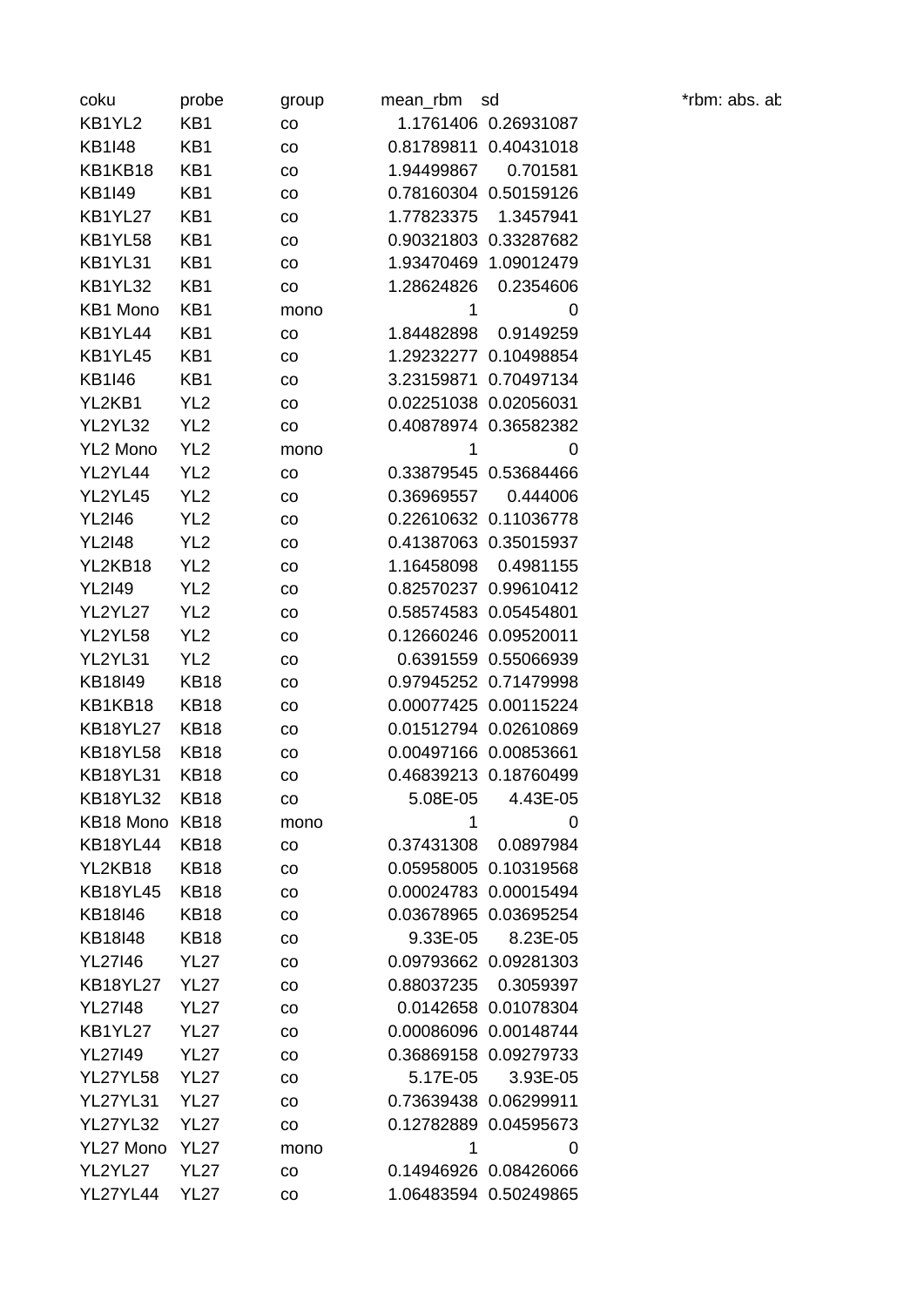| <b>YL27YL45</b> | YL27        | CO          |                       | 0.19417 0.02313525    |
|-----------------|-------------|-------------|-----------------------|-----------------------|
| <b>YL31YL45</b> | <b>YL31</b> | CO          | 0.99088558            | 0.53865085            |
| YL31146         | <b>YL31</b> | $_{\rm CO}$ |                       | 0.25591167 0.08478107 |
| <b>KB18YL31</b> | <b>YL31</b> | co          | 1.25850858            | 0.75428647            |
| <b>YL31I48</b>  | <b>YL31</b> | CO          | 0.84749611            | 0.64264272            |
| KB1YL31         | <b>YL31</b> | co          | 0.34862624            | 0.19842038            |
| YL31I49         | <b>YL31</b> | co          |                       | 0.46123142 0.17323471 |
| <b>YL27YL31</b> | <b>YL31</b> | co          | 1.07365196            | 0.99924377            |
| <b>YL31YL58</b> | <b>YL31</b> | $_{\rm CO}$ | 0.00878175            | 0.01353374            |
| <b>YL31YL32</b> | <b>YL31</b> | co          |                       | 0.15759402 0.05979565 |
| YL31 Mono       | <b>YL31</b> | mono        | 1                     | 0                     |
| YL2YL31         | <b>YL31</b> | CO          | 0.51880848            | 0.47496897            |
| YL31YL44        | <b>YL31</b> | co          |                       | 0.68796562 0.41719355 |
| YL2YL32         | <b>YL32</b> | CO          | 0.21670356            | 0.18821773            |
| <b>YL32YL45</b> | <b>YL32</b> | $_{\rm CO}$ |                       | 0.51736797 0.44646625 |
| <b>YL32I46</b>  | <b>YL32</b> | CO          | 0.28203146            | 0.24449242            |
| <b>YL32I48</b>  | <b>YL32</b> | $_{\rm CO}$ |                       | 0.67238489 0.58294307 |
| <b>KB18YL32</b> | <b>YL32</b> | $_{\rm CO}$ | 0.53592529            | 0.50391458            |
| <b>YL32I49</b>  | <b>YL32</b> | $_{\rm CO}$ | 0.3154447             | 0.27249133            |
| KB1YL32         | <b>YL32</b> | CO          | 0.10914612            | 0.09981897            |
| <b>YL32YL58</b> | <b>YL32</b> | CO          | 0.27823854            | 0.03106067            |
| <b>YL27YL32</b> | <b>YL32</b> | co          | 0.78940795            | 0.68247507            |
| <b>YL31YL32</b> | <b>YL32</b> | co          | 0.31293447            | 0.5405221             |
| YL32 Mono       | <b>YL32</b> | mono        | 1                     | 0                     |
| <b>YL32YL44</b> | <b>YL32</b> | CO          | 0.50649268 0.43753385 |                       |
| <b>YL44I46</b>  | <b>YL44</b> | co          | 0.00089094            | 0.00024993            |
| YL2YL44         | <b>YL44</b> | CO          | 0.0037315             | 0.00336988            |
| <b>YL44148</b>  | <b>YL44</b> | CO          | 0.000428              | 0.00022478            |
| YL44149         | <b>YL44</b> | CO          | 0.00322235            | 0.00214533            |
| <b>YL44YL58</b> | <b>YL44</b> | co          | 0.00404604            | 0.00251339            |
| <b>KB18YL44</b> | <b>YL44</b> | CO          | 0.96491731 0.33252203 |                       |
| KB1YL44         | <b>YL44</b> | co          |                       | 0.00045374 0.00026019 |
| YL44 Mono       | <b>YL44</b> | mono        | 1                     | 0                     |
| <b>YL27YL44</b> | <b>YL44</b> | CO          | 0.01134503            | 0.0115087             |
| <b>YL31YL44</b> | <b>YL44</b> |             | 0.69283142 0.26649597 |                       |
| <b>YL32YL44</b> | <b>YL44</b> | CO          | 0.0019555             | 0.0017245             |
|                 |             | CO          |                       |                       |
| <b>YL44YL45</b> | <b>YL44</b> | CO          |                       | 0.73758109 0.21631684 |
| <b>YL45I49</b>  | <b>YL45</b> | co          | 1.34465097            | 0.30785214            |
| <b>YL31YL45</b> | <b>YL45</b> | CO          |                       | 0.91915835 0.07943467 |
| <b>YL32YL45</b> | <b>YL45</b> | CO          |                       | 0.70059886 0.03929291 |
| <b>YL45YL58</b> | <b>YL45</b> | CO          |                       | 0.64653969 0.42989864 |
| YL2YL45         | <b>YL45</b> | CO          |                       | 0.641502 1.04294979   |
| YL45 Mono       | <b>YL45</b> | mono        | 1                     | 0                     |
| <b>KB18YL45</b> | <b>YL45</b> | CO          |                       | 1.65383039 0.45142487 |
| KB1YL45         | <b>YL45</b> | CO          |                       | 0.49919122 0.25632053 |
| <b>YL45146</b>  | <b>YL45</b> | CO          | 0.45920945            | 0.02340588            |
| <b>YL27YL45</b> | <b>YL45</b> | CO          |                       | 1.60512544 0.30263943 |
| <b>YL44YL45</b> | <b>YL45</b> | CO          | 0.82016397            | 0.11397941            |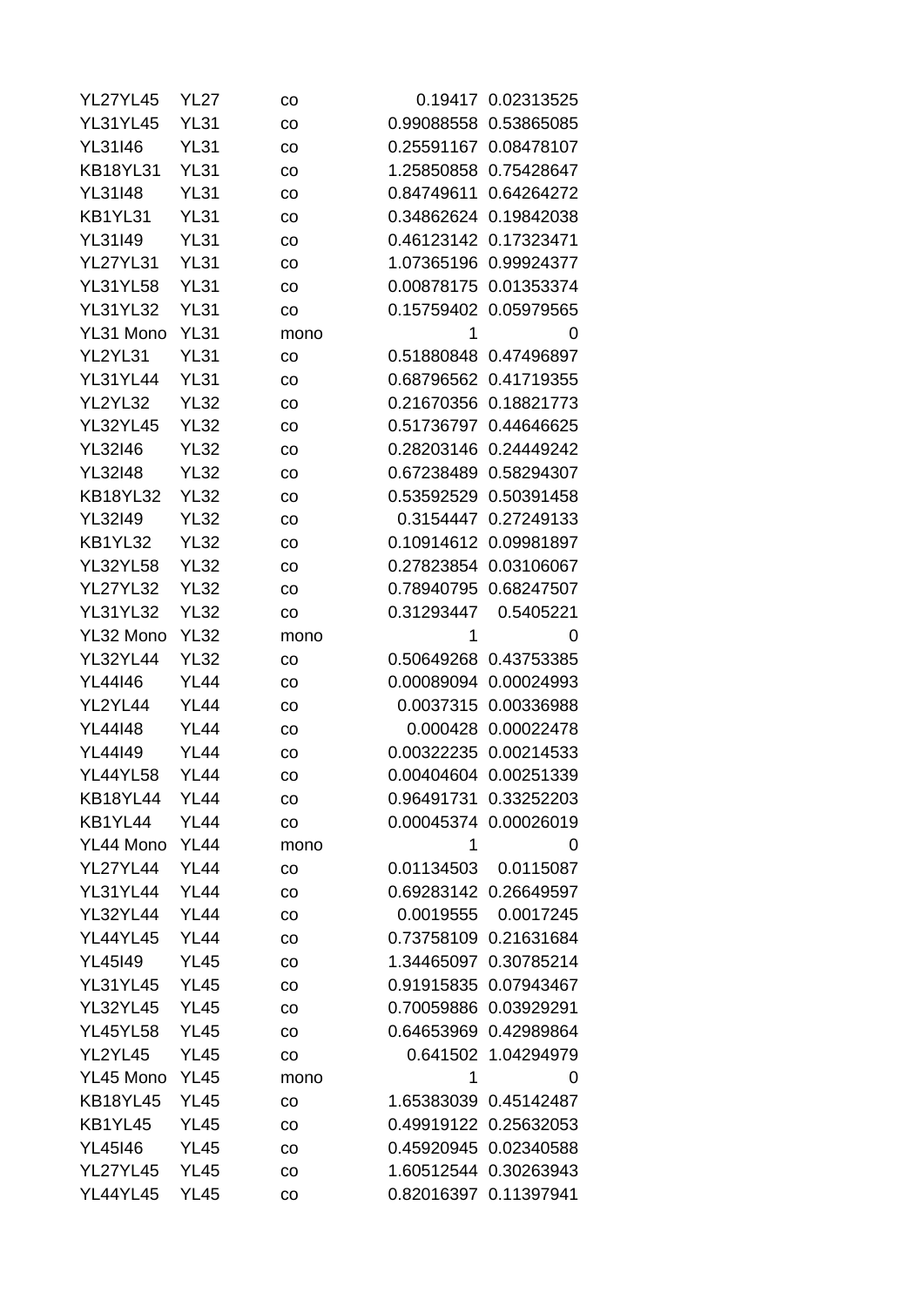| <b>YL45I48</b>  | <b>YL45</b> | CO   |                       | 1.0067382 0.38324246  |
|-----------------|-------------|------|-----------------------|-----------------------|
| 146 Mono        | 146         | mono | $\mathbf 1$           | 0                     |
| <b>YL27I46</b>  | 146         | CO   |                       | 1.39896016 0.52419434 |
| YL44146         | 146         | CO   | 0.94414324            | 0.78440989            |
| <b>YL31I46</b>  | 146         | CO   | 1.02945247            | 0.45789687            |
| <b>YL32I46</b>  | 146         | CO   | 1.1300583             | 0.68288031            |
| <b>YL2I46</b>   | 146         | CO   | 0.60318221            | 0.48435936            |
| 146148          | 146         | CO   | 0.85229939            | 0.32372855            |
| 146149          | 146         | CO   | 0.91201877            | 0.35911811            |
| <b>I46YL58</b>  | 146         | CO   | 0.25443738            | 0.09129519            |
| KB18I46         | 146         | CO   | 1.0878007             | 0.42709824            |
| <b>YL45146</b>  | 146         | CO   | 1.22066946            | 0.31042993            |
| <b>KB1I46</b>   | 146         | CO   | 0.02995512            | 0.01282217            |
| <b>KB1I48</b>   | 148         | CO   | 0.0465256             | 0.01625871            |
| 148149          | 148         | CO   | 1.06217392            | 0.14148066            |
| <b>YL27148</b>  | 148         | CO   | 0.98221481            | 0.29430876            |
| <b>YL44I48</b>  | 148         | CO   | 0.84326315            | 0.59111416            |
| <b>I48YL58</b>  | 148         | CO   | 0.34354311            | 0.08506439            |
| <b>YL31I48</b>  | 148         | CO   | 0.82632792            | 0.35364901            |
| <b>YL32I48</b>  | 148         | CO   | 0.82388287            | 0.41429445            |
| 146148          | 148         | CO   | 0.3028851             | 0.04603374            |
| 148 Mono        | 148         | mono | $\mathbf 1$           | 0                     |
| <b>YL2I48</b>   | 148         | CO   | 0.55047327            | 0.49873795            |
| KB18I48         | 148         | CO   | 1.14145378            | 0.27761162            |
| <b>YL45I48</b>  | 148         | CO   | 1.01100887            | 0.40554608            |
| <b>YL45I49</b>  | 149         | CO   | 0.81140817            | 0.50314587            |
| KB18I49         | 149         | CO   | 1.24357759            | 0.777338              |
| 148149          | 149         | co   | 0.05159715            | 0.01594668            |
| <b>KB1I49</b>   | 149         | CO   | 0.00151047            | 0.0017287             |
| <b>YL27I49</b>  | 149         | CO   |                       | 0.29361472 0.34872332 |
| <b>YL44I49</b>  | 149         | CO   | 0.61618951            | 0.4296429             |
| <b>YL31I49</b>  | 149         | co   | 2.39E-06              | 3.84E-07              |
| <b>YL32I49</b>  | 149         | CO   |                       | 0.54824065 0.39840008 |
| 146149          | 149         | co   | 0                     | 0                     |
| <b>I49YL58</b>  | 149         | CO   |                       | 0.000114 0.00016354   |
| <b>YL2I49</b>   | 149         | CO   |                       | 0.16849109 0.28499992 |
| 149 Mono        | 149         | mono | 1                     | 0                     |
| <b>YL45YL58</b> | <b>YL58</b> | CO   | 0.65416898 0.13234146 |                       |
| YL58 Mono       | <b>YL58</b> | mono | 1                     | 0                     |
| <b>KB18YL58</b> | <b>YL58</b> | co   |                       | 0.65710586 0.10196601 |
| <b>I48YL58</b>  | <b>YL58</b> | CO   | 0.71370204 0.04118076 |                       |
| KB1YL58         | <b>YL58</b> | CO   |                       | 0.17923706 0.05688085 |
| <b>YL27YL58</b> | <b>YL58</b> | CO   | 0.79309579 0.05747328 |                       |
| <b>YL44YL58</b> | <b>YL58</b> | co   |                       | 0.6500518 0.08576111  |
| <b>YL31YL58</b> | <b>YL58</b> | CO   | 0.55951179 0.53292081 |                       |
| <b>YL32YL58</b> | <b>YL58</b> | CO   |                       | 0.48633533 0.17977322 |
| <b>I49YL58</b>  | <b>YL58</b> | CO   | 0.8034817             | 0.09354473            |
| <b>I46YL58</b>  | <b>YL58</b> | co   |                       | 0.89240759 0.16347866 |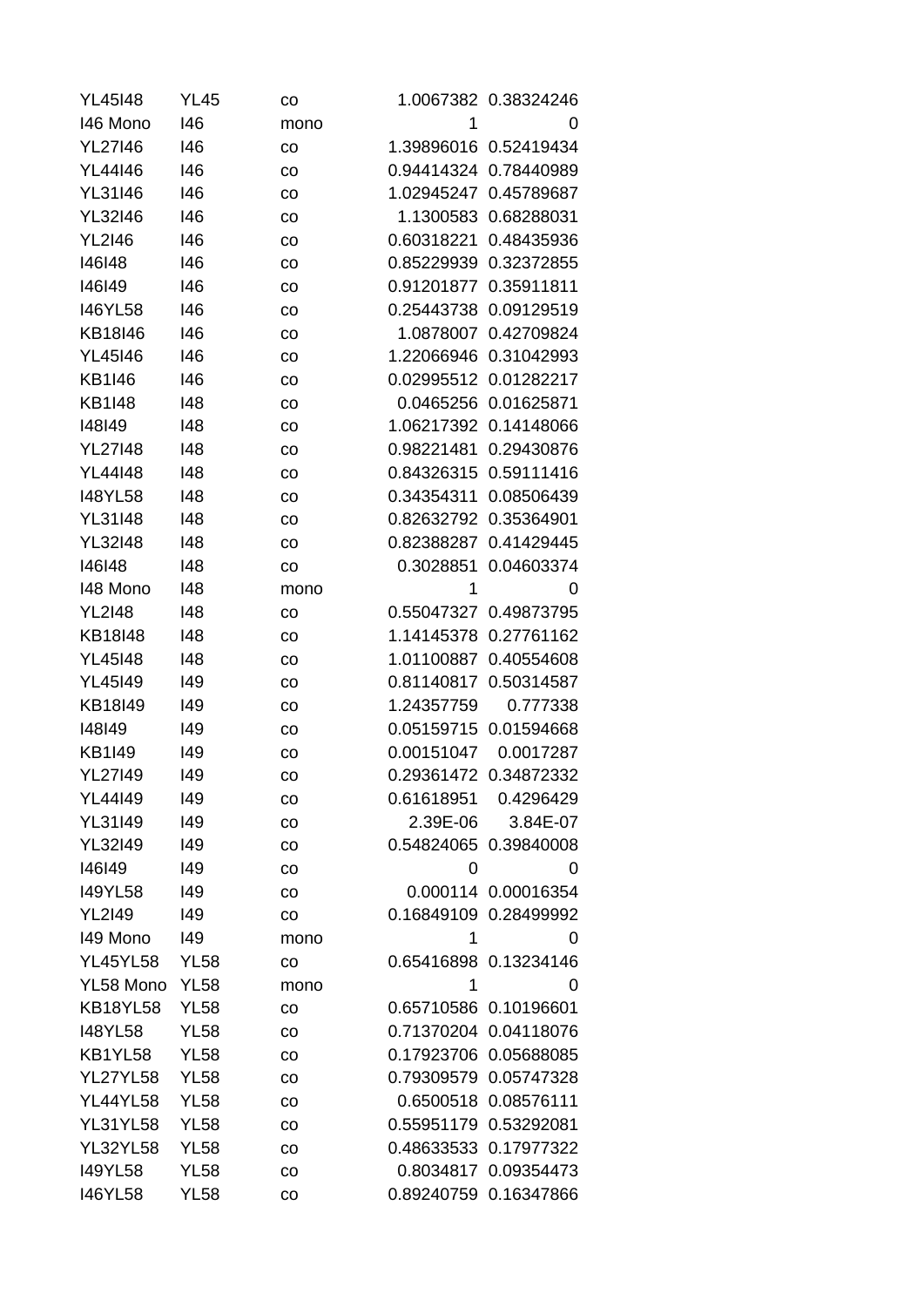YL2YL58 YL58 co 0.48727523 0.38570711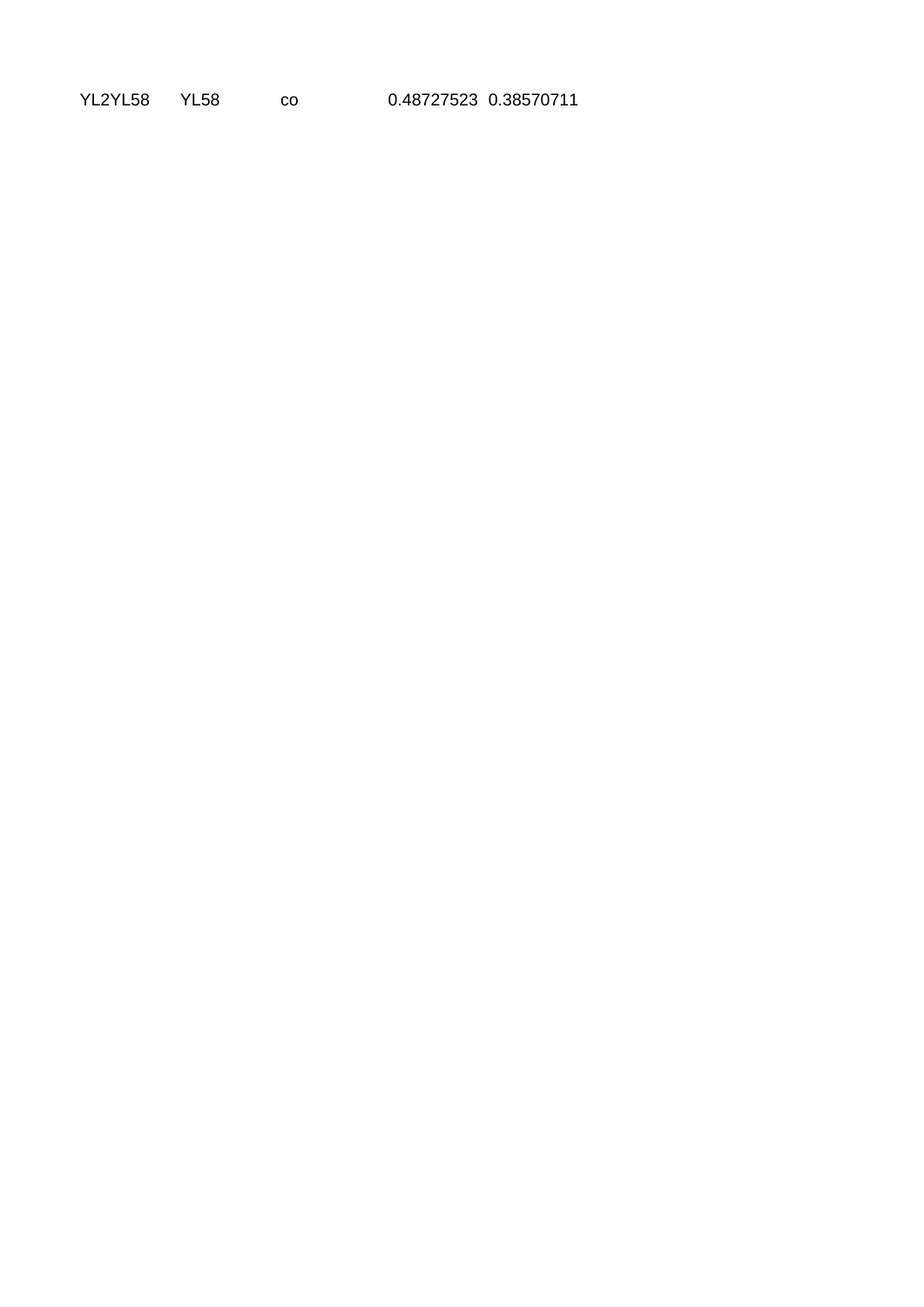vundance in co-culture relative to monoculture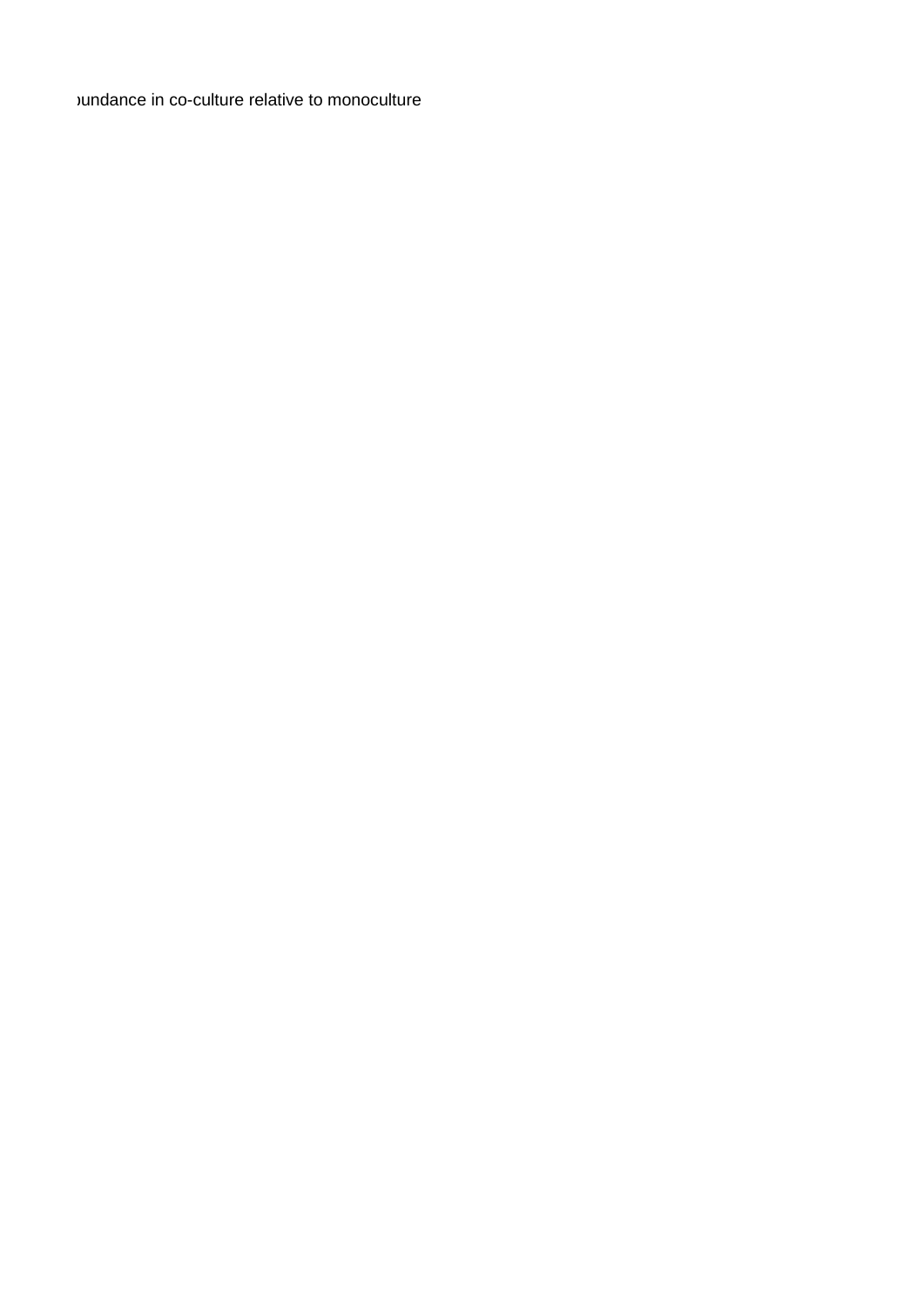|           | mean_pH<br>sd |      |
|-----------|---------------|------|
| Blank M1  | 7.12          | 0.01 |
| Blank M2  | 7.22          | 0.09 |
| Blank M4  | 7.2           | 0.07 |
| Blank M8  | 7.01          | 0.21 |
| Blank M10 | 6.98          | 0.1  |
| Blank M11 | 7.22          | 0.24 |
| OMM M1    | 6.2           | 0.02 |
| OMM M2    | 7             | 0.66 |
| OMM M4    | 7.03          | 0.35 |
| OMM M8    | 6.32          | 0.42 |
| OMM M10   | 5.72          | 0.14 |
| OMM M11   | 6.46          | 0.38 |
| OMM-1 M1  | 5.87          | 0.03 |
| OMM-1 M2  | 6.76          | 0.24 |
| OMM-1 M4  | 6.72          | 0.45 |
| OMM-1 M8  | 6.21          | 0.13 |
| OMM-1 M10 | 5.69          | 0.17 |
| OMM-1 M11 | 6.35          | 0.09 |

\*OMM: full consortium, OMM-1: dropout \*\*M: different growth media \*\*\*Blank: fresh growth media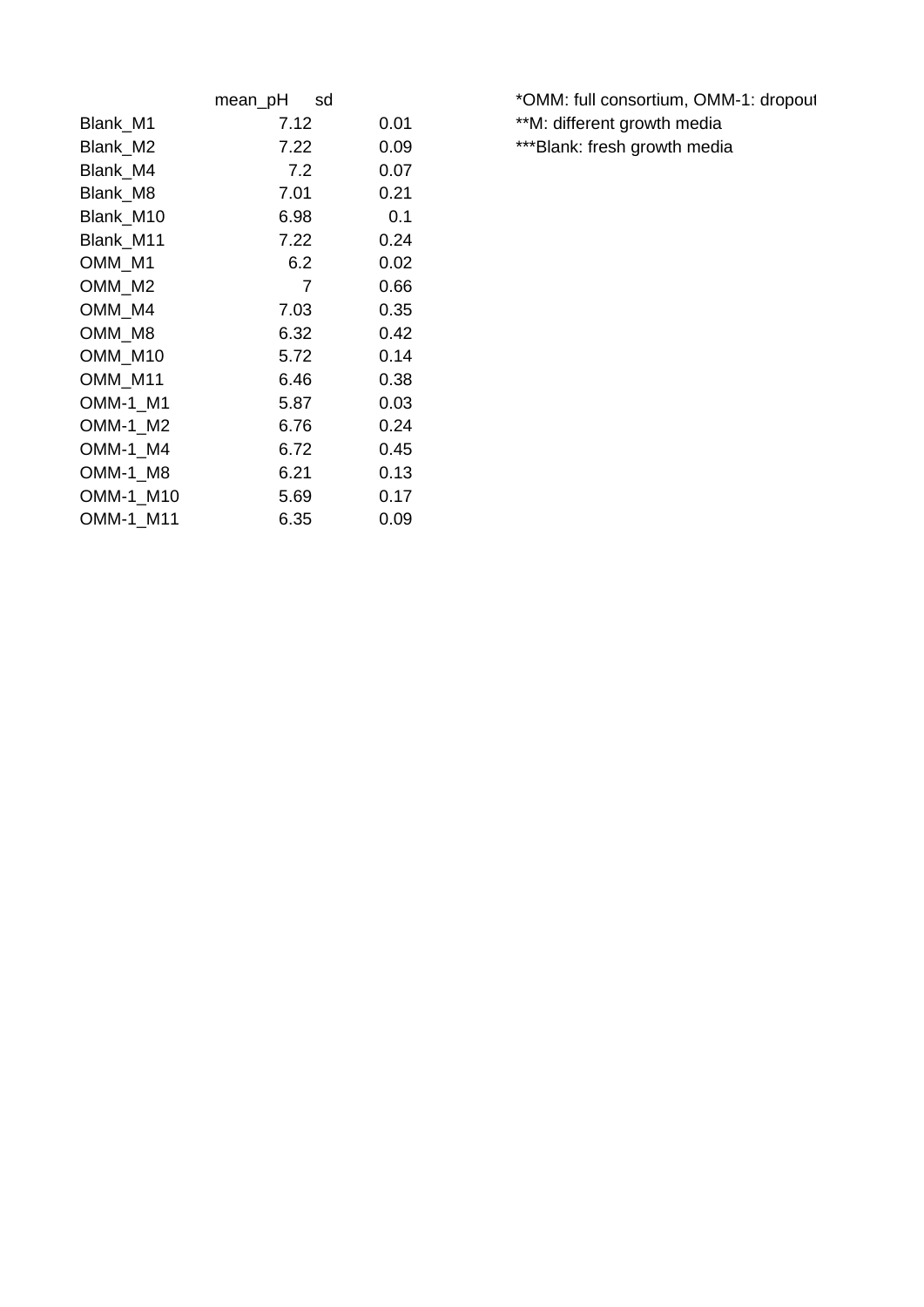t consortium without E. faecalis KB1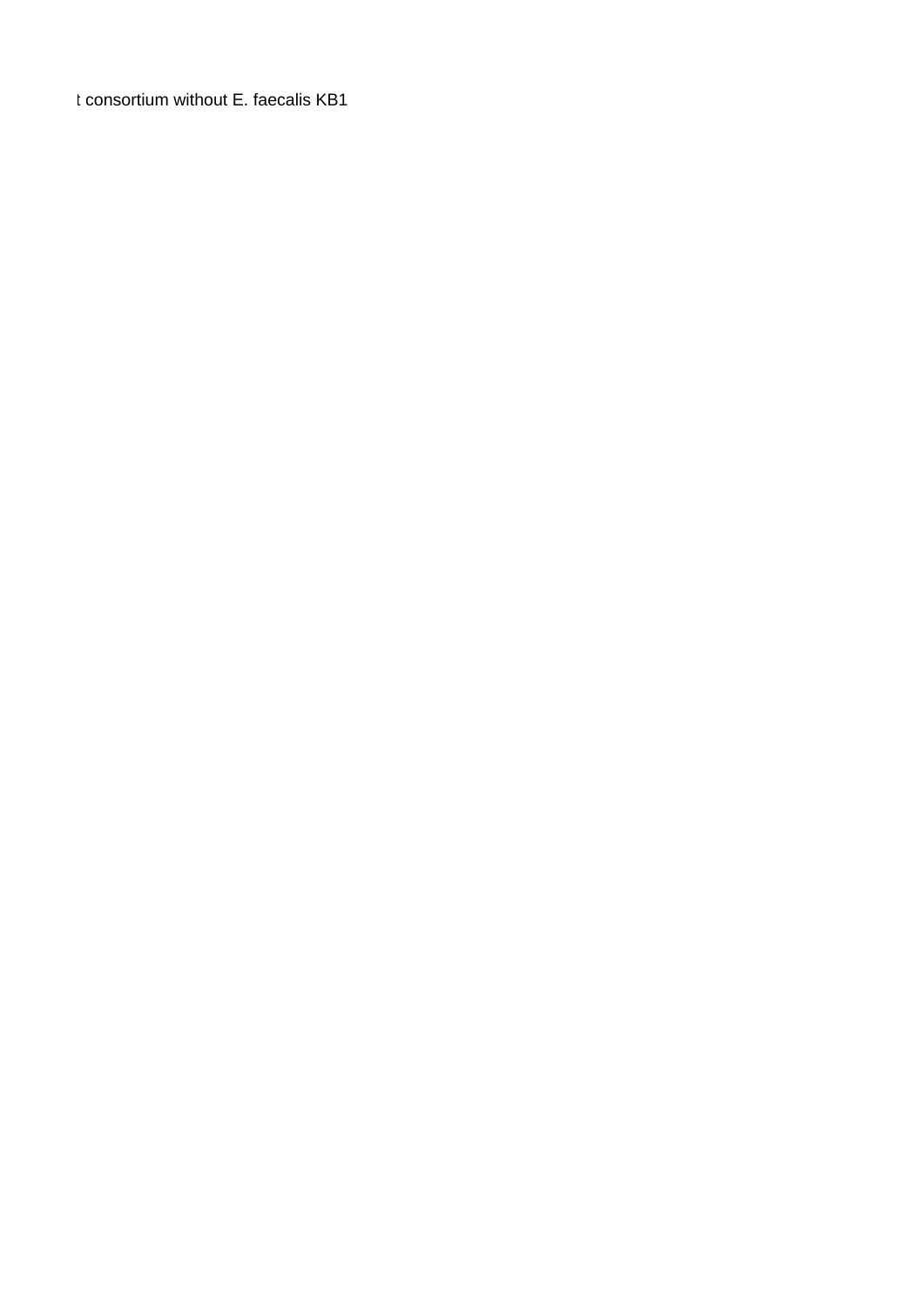| sample                  | KB1          | YL <sub>2</sub> | <b>KB18</b>  | <b>YL27</b>  |
|-------------------------|--------------|-----------------|--------------|--------------|
| E4 OMM D10 M1 W1        | $1.08E + 09$ | $0.00E + 00$    | $6.56E + 05$ | $4.66E + 08$ |
| E4 OMM D10 M1 W2        | $5.23E + 08$ | $0.00E + 00$    | 7.46E+05     | $4.51E + 08$ |
| E4_OMM_D10 M1 W3        | $0.00E + 00$ | $0.00E + 00$    | $1.92E + 06$ | $4.14E + 08$ |
| E4 OMM D10 M1 W4        | $1.02E + 09$ | $0.00E + 00$    | 7.29E+05     | $3.65E + 08$ |
| E4 OMM D10 M1 W5        | $1.38E + 09$ | $0.00E + 00$    | $5.07E + 05$ | 3.40E+08     |
| E4 OMM Inok Inok Inok   | $4.28E + 06$ | $7.24E + 06$    | $1.06E + 04$ | $1.40E + 07$ |
| E4 OMM-1 Inok Inok Inok | 4.40E+04     | $4.25E + 07$    | $4.07E + 04$ | 7.25E+07     |
| E4 OMM-1 D10 M1 W1      | $0.00E + 00$ | $6.41E + 08$    | $0.00E + 00$ | $1.71E + 08$ |
| E4 OMM-1 D10 M1 W2      | $0.00E + 00$ | 4.44E+08        | $0.00E + 00$ | $1.56E + 08$ |
| E4 OMM-1 D10 M1 W3      | $0.00E + 00$ | $3.09E + 08$    | $0.00E + 00$ | $1.80E + 08$ |
| E4 OMM-1 D10 M1 W4      | $0.00E + 00$ | $6.17E + 08$    | $0.00E + 00$ | $2.35E + 08$ |
| E4 OMM-1 D10 M1 W5      | $0.00E + 00$ | $2.59E + 08$    | $0.00E + 00$ | 7.27E+07     |
| E5 OMM-1 D10 M10 W1     | $0.00E + 00$ | 7.90E+07        | $0.00E + 00$ | $0.00E + 00$ |
| E5 OMM-1 D10 M10 W2     | $0.00E + 00$ | $1.22E + 08$    | $0.00E + 00$ | $0.00E + 00$ |
| E5 OMM-1 D10 M10 W3     | $0.00E + 00$ | $2.67E + 08$    | $0.00E + 00$ | $0.00E + 00$ |
| E5 OMM-1 D10 M10 W4     | $0.00E + 00$ | $1.02E + 06$    | $0.00E + 00$ | $0.00E + 00$ |
| E5 OMM-1 D10 M10 W5     | $0.00E + 00$ | $6.61E + 07$    | $0.00E + 00$ | $0.00E + 00$ |
| E5 OMM-1 D10 M11 W1     | $0.00E + 00$ | 5.36E+07        | $0.00E + 00$ | $2.37E + 08$ |
| E5 OMM-1 D10 M11 W2     | $0.00E + 00$ | $6.54E + 07$    | $0.00E + 00$ | $2.84E + 08$ |
| E5 OMM-1 D10 M11 W3     | $0.00E + 00$ | 4.76E+07        | $0.00E + 00$ | $2.37E + 08$ |
| E5 OMM-1 D10 M11 W4     | $0.00E + 00$ | $4.22E + 07$    | $0.00E + 00$ | $3.59E + 08$ |
|                         | $0.00E + 00$ | $5.88E + 07$    | $0.00E + 00$ |              |
| E5 OMM-1 D10 M11 W5     | $0.00E + 00$ |                 | $0.00E + 00$ | $2.25E + 08$ |
| E5 OMM-1 D10 M4 W1      |              | 1.39E+08        |              | $3.33E + 08$ |
| E5 OMM-1 D10 M4 W2      | $0.00E + 00$ | $9.08E + 07$    | $0.00E + 00$ | 1.79E+08     |
| E5 OMM-1 D10 M4 W3      | $0.00E + 00$ | $1.45E + 08$    | $0.00E + 00$ | $2.11E + 08$ |
| E5 OMM-1 D10 M4 W4      | $0.00E + 00$ | 7.10E+07        | $0.00E + 00$ | $1.96E + 08$ |
| E5 OMM-1 D10 M4 W5      | $0.00E + 00$ | 1.99E+08        | $0.00E + 00$ | $3.22E + 08$ |
| E5_OMM-1_D10_M8_W1      | $0.00E + 00$ | $8.17E + 07$    | $0.00E + 00$ | $1.33E + 08$ |
| E5 OMM-1 D10 M8 W2      | $0.00E + 00$ | $9.77E + 07$    | $0.00E + 00$ | $2.04E + 08$ |
| E5_OMM-1_D10_M8_W3      | $0.00E + 00$ | $1.75E + 07$    | $0.00E + 00$ | $5.47E+07$   |
| E5 OMM-1 D10 M8 W4      | $0.00E + 00$ | $6.78E + 07$    | $0.00E + 00$ | $1.56E + 08$ |
| E5 OMM-1 D10 M8 W5      | $0.00E + 00$ | $6.45E+07$      | $0.00E + 00$ | $3.14E + 08$ |
| E5 OMM-1 D10 M1 W1      | $0.00E + 00$ | $2.04E + 08$    | $0.00E + 00$ | $2.54E + 08$ |
| E5 OMM-1 D10 M1 W2      | $0.00E + 00$ | $8.64E + 07$    | $0.00E + 00$ | $2.60E + 08$ |
| E5 OMM-1 D10 M1 W3      | $0.00E + 00$ | 4.86E+08        | $0.00E + 00$ | $3.46E + 08$ |
| E5 OMM-1 D10 M1 W4      | $0.00E + 00$ | $2.21E + 08$    | $0.00E + 00$ | $3.07E + 08$ |
| E5 OMM-1 D10 M1 W5      | $0.00E + 00$ | $2.20E + 08$    | $0.00E + 00$ | $3.27E + 08$ |
| E5 OMM-1 D10 M2 W1      | $0.00E + 00$ | $1.88E + 08$    | $0.00E + 00$ | $4.82E + 08$ |
| E5 OMM-1 D10 M2 W2      | $0.00E + 00$ | $1.22E + 08$    | $0.00E + 00$ | $3.67E + 08$ |
| E5 OMM-1 D10 M2 W3      | $0.00E + 00$ | $9.80E + 07$    | $0.00E + 00$ | $4.01E + 08$ |
| E5 OMM-1 D10 M2 W4      | $0.00E + 00$ | $1.72E + 08$    | $0.00E + 00$ | 4.41E+08     |
| E5 OMM-1 D10 M2 W5      | $0.00E + 00$ | $1.10E + 08$    | $0.00E + 00$ | $3.66E + 08$ |
| E5 OMM-1 D10 M3 W1      | $0.00E + 00$ | $1.03E + 08$    | $0.00E + 00$ | $2.69E + 08$ |
| E5 OMM-1 D10 M3 W2      | $0.00E + 00$ | $6.51E+07$      | $0.00E + 00$ | $3.99E + 08$ |
| E5 OMM-1 D10 M3 W3      | $0.00E + 00$ | $1.25E + 08$    | $0.00E + 00$ | 3.40E+08     |
| E5 OMM-1 D10 M3 W4      | $0.00E + 00$ | $2.99E + 08$    | $0.00E + 00$ | $4.96E + 08$ |
| E5 OMM-1 D10 M3 W5      | $0.00E + 00$ | $1.81E + 08$    | $0.00E + 00$ | $2.08E + 08$ |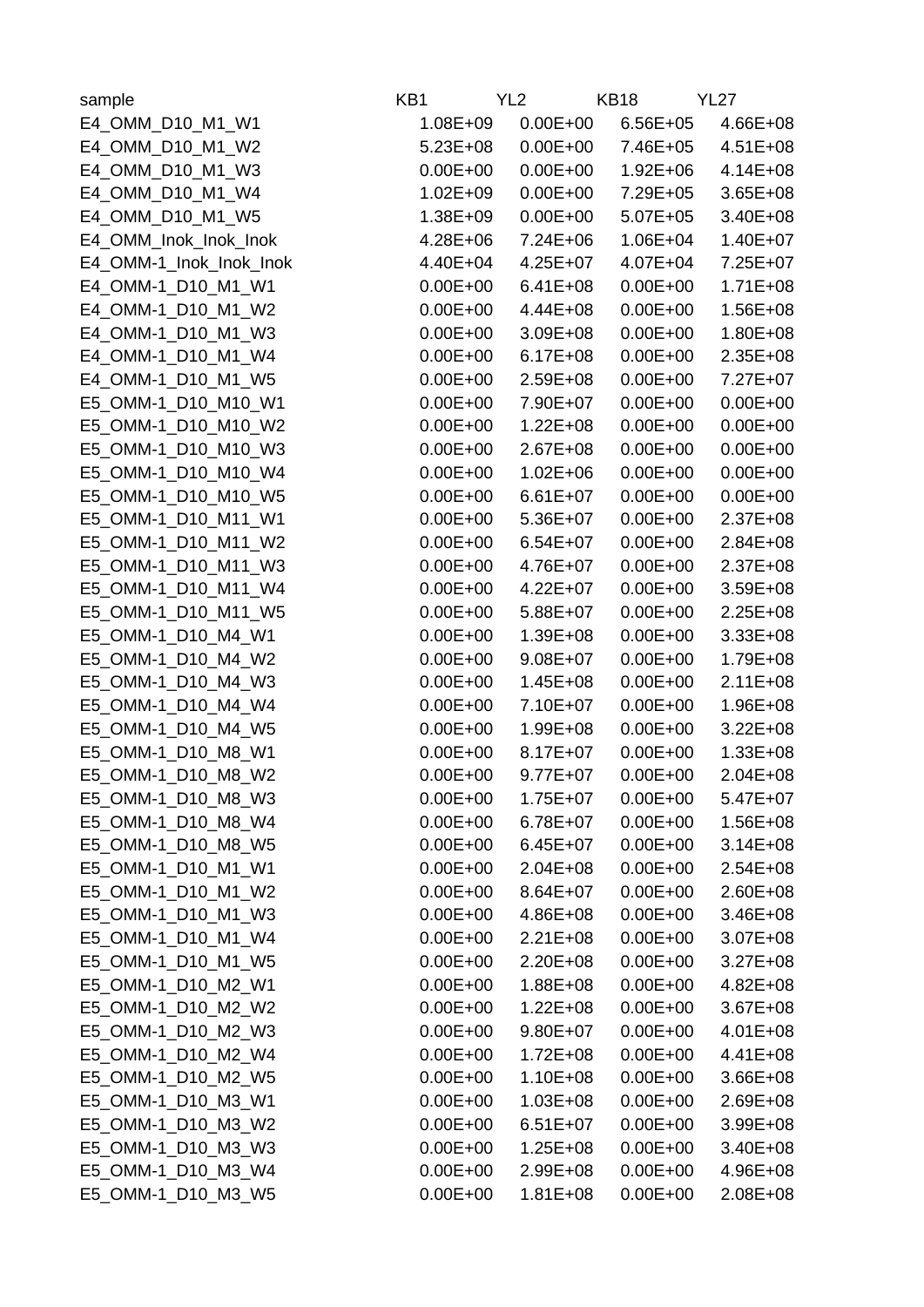| E5 OMM D10 M10 W1                    | $1.19E + 08$                 | $0.00E + 00$ | $0.00E + 00$                 | $0.00E + 00$             |
|--------------------------------------|------------------------------|--------------|------------------------------|--------------------------|
| E5 OMM D10 M10 W2                    | $1.18E + 06$                 | $0.00E + 00$ | $0.00E + 00$                 | $0.00E + 00$             |
| E5 OMM D10 M10 W3                    | $5.72E+07$                   | $0.00E + 00$ | $0.00E + 00$                 | $0.00E + 00$             |
| E5 OMM D10 M10 W4                    | 7.54E+07                     | $0.00E + 00$ | $1.51E + 08$                 | $0.00E + 00$             |
| E5 OMM D10 M10 W5                    | 1.49E+08                     | $0.00E + 00$ | $5.67E + 06$                 | 4.74E+08                 |
| E5 OMM D10 M11 W1                    | 2.79E+08                     | $0.00E + 00$ | $3.46E + 06$                 | $3.47E + 08$             |
| E5 OMM D10 M11 W2                    | $1.44E + 08$                 | $0.00E + 00$ | $5.54E + 05$                 | $2.64E + 08$             |
| E5 OMM D10 M11 W3                    | $3.52E + 07$                 | $0.00E + 00$ | $0.00E + 00$                 | 9.69E+07                 |
| E5 OMM D10 M11 W4                    | $1.39E + 08$                 | $0.00E + 00$ | $1.51E + 06$                 | 2.39E+08                 |
| E5 OMM D10 M11 W5                    | $0.00E + 00$                 | $0.00E + 00$ | $0.00E + 00$                 | $3.31E + 08$             |
| E5 OMM D10 M1 W1                     | $6.04E + 08$                 | $0.00E + 00$ | $2.43E + 06$                 | $1.44E + 07$             |
| E5_OMM_D10_M1_W2                     | $2.28E + 08$                 | $0.00E + 00$ | $1.20E + 06$                 | 4.68E+07                 |
| E5_OMM_D10_M1_W3                     | $4.11E + 08$                 | $0.00E + 00$ | $4.60E + 05$                 | 5.58E+07                 |
| E5 OMM D10 M1 W4                     | 4.00E+08                     | $0.00E + 00$ | $3.03E + 06$                 | 8.34E+07                 |
| E5 OMM D10 M1 W5                     | $3.81E + 08$                 | $0.00E + 00$ | $3.92E + 06$                 | $1.77E + 08$             |
| E5 OMM D10 M2 W1                     | $1.41E + 08$                 | $0.00E + 00$ | $2.86E + 06$                 | $1.02E + 06$             |
| E5_OMM_D10_M2_W2                     | $2.18E + 08$                 | $0.00E + 00$ | $3.43E + 06$                 | $2.94E + 07$             |
| E5 OMM D10 M2 W3                     | $3.36E + 08$                 | $0.00E + 00$ | $3.42E + 06$                 | $1.80E + 07$             |
| E5_OMM_D10_M2_W4                     | $3.13E + 07$                 | $0.00E + 00$ | $2.56E + 05$                 | $0.00E + 00$             |
| E5 OMM D10 M2 W5                     | $1.44E + 08$                 | $0.00E + 00$ | $2.56E + 05$                 | $9.56E + 07$             |
| E5 OMM D10 M3 W1                     | 3.99E+08                     | $0.00E + 00$ | $2.45E + 06$                 | $5.71E + 06$             |
| E5 OMM D10 M3 W2                     | $5.19E + 08$                 | $0.00E + 00$ | $3.47E + 06$                 | $1.71E + 07$             |
| E5 OMM D10 M3 W3                     | $5.32E + 08$                 | $0.00E + 00$ | $3.42E + 06$                 | $6.81E + 07$             |
| E5 OMM D10 M3 W4                     | $6.12E + 08$                 | $0.00E + 00$ | $3.59E + 06$                 | $1.67E + 08$             |
| E5_OMM_D10_M3_W5                     | 7.93E+08                     | $0.00E + 00$ | $4.29E + 06$                 | 2.38E+08                 |
| E5 OMM D10 M4 W1                     | $1.59E + 08$                 | $0.00E + 00$ | $4.38E + 06$                 | 7.45E+06                 |
| E5 OMM D10 M4 W2                     | $2.35E + 08$                 | $0.00E + 00$ | $1.71E + 06$                 | $1.21E + 06$             |
| E5 OMM D10 M4 W3                     | $2.60E + 08$                 | $0.00E + 00$ | $3.19E + 06$                 | $1.71E + 06$             |
| E5 OMM D10 M4 W4                     | $2.21E + 08$                 | $0.00E + 00$ | $4.01E + 06$                 | $1.51E + 08$             |
| E5 OMM D10 M4 W5                     | 2.36E+08                     | $0.00E + 00$ | $2.62E + 06$                 | $1.75E + 08$             |
| E5_OMM_D10_M8_W1                     | $6.02E + 07$                 | $0.00E + 00$ | $1.50E + 06$                 | 2.95E+08                 |
| E5 OMM D10 M8 W2                     | $1.21E + 08$                 | $0.00E + 00$ | $2.25E + 06$                 | $3.87E + 08$             |
| E5 OMM D10 M8 W3                     | $2.43E + 08$                 | $0.00E + 00$ | $1.95E + 06$                 | $3.77E + 08$             |
| E5 OMM D10 M8 W4                     | $1.55E + 08$                 | $0.00E + 00$ | $2.29E + 06$                 | $3.80E + 08$             |
| E5 OMM D10 M8 W5                     | $1.04E + 08$                 | $0.00E + 00$ | $1.43E + 06$                 | $3.61E + 08$             |
| E6 OMM D10 M10 W1                    | $1.44E + 08$                 | $0.00E + 00$ | $0.00E + 00$                 | 7.86E+05                 |
| E6 OMM D10 M10 W2                    | $3.00E + 08$                 | $0.00E + 00$ | $0.00E + 00$                 | $2.81E + 05$             |
| E6 OMM D10 M10 W3                    | $1.24E + 08$                 | $0.00E + 00$ | $0.00E + 00$                 | $6.15E + 04$             |
| E6 OMM D10 M10 W4                    | $1.53E + 08$                 | $0.00E + 00$ | $0.00E + 00$                 | $2.27E+07$               |
| E6 OMM D10 M10 W5                    | $3.45E + 08$                 | $0.00E + 00$ | $0.00E + 00$                 | $6.63E + 05$             |
| E6 OMM D10 M2 W1                     | $1.92E + 08$                 | $0.00E + 00$ | $3.92E + 06$                 | 5.98E+08                 |
| E6 OMM D10 M2 W2                     | $2.54E + 08$                 | $0.00E + 00$ | $3.94E + 06$                 | $5.25E + 08$             |
| E6 OMM D10 M2 W3                     | 4.56E+08                     | $0.00E + 00$ | $4.36E + 06$                 | $6.59E + 08$             |
|                                      |                              | $0.00E + 00$ |                              |                          |
| E6 OMM D10 M2 W4<br>E6 OMM D10 M2 W5 | $1.37E + 08$<br>$2.72E + 08$ | $0.00E + 00$ | $3.42E + 06$<br>$2.56E + 06$ | $5.02E + 08$             |
|                                      | $1.34E + 08$                 | $0.00E + 00$ | $3.94E + 06$                 | $5.31E + 08$<br>4.70E+08 |
| E6 OMM D10 M4 W1                     | $3.21E + 08$                 | $0.00E + 00$ | $3.88E + 06$                 |                          |
| E6 OMM D10 M4 W2                     |                              |              |                              | 4.79E+08                 |
| E6 OMM D10 M4 W3                     | $3.33E + 08$                 | $0.00E + 00$ | $4.74E + 06$                 | $6.34E + 08$             |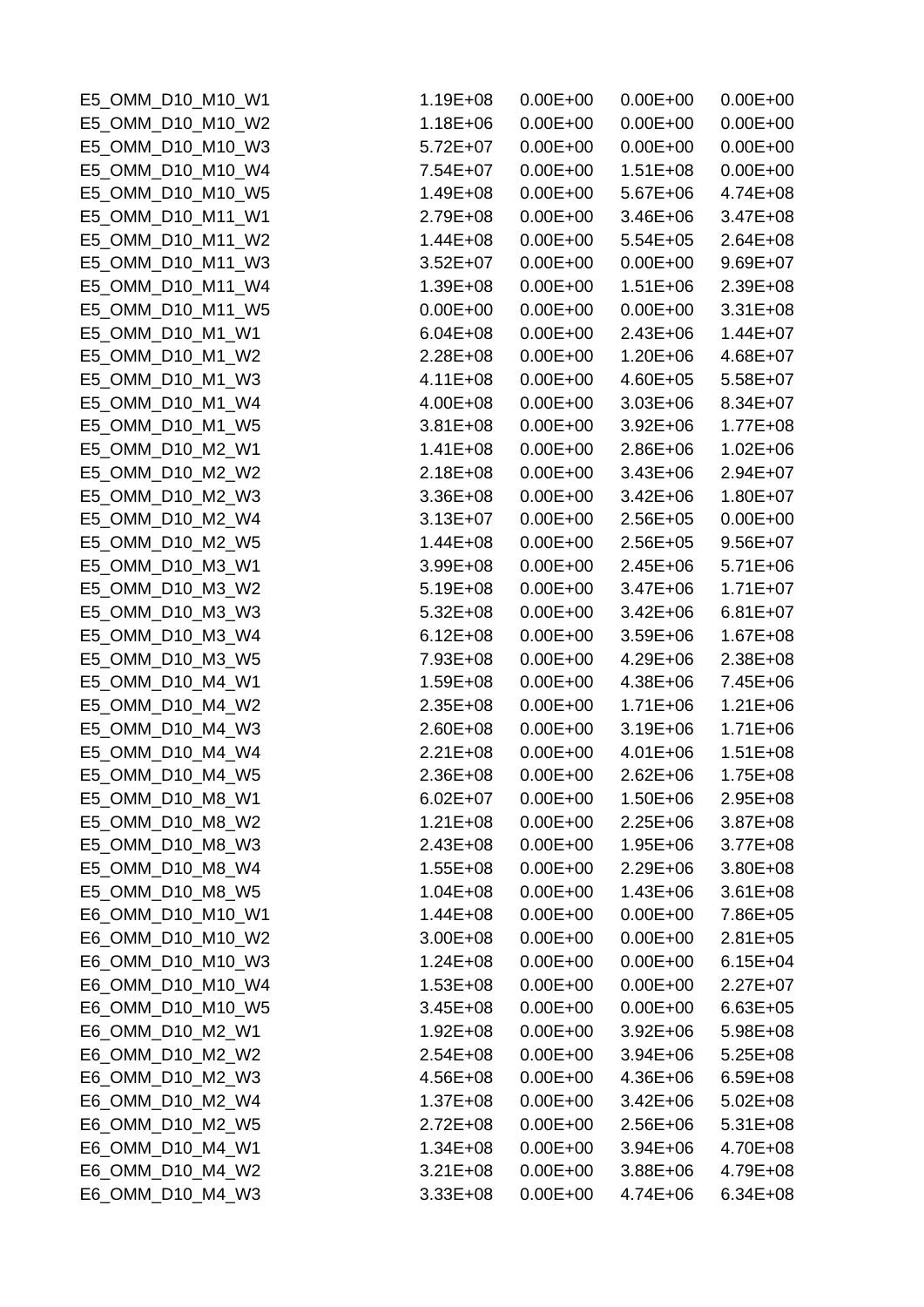| E6 OMM D10 M4 W4        | $3.83E + 08$ | $0.00E + 00$ | $4.34E + 06$ | $6.28E + 08$ |
|-------------------------|--------------|--------------|--------------|--------------|
| E6 OMM D10 M4 W5        | $2.51E+08$   | $0.00E + 00$ | $1.02E + 06$ | $5.46E + 08$ |
| E6 OMM D10 M8 W1        | $2.73E + 08$ | $0.00E + 00$ | $3.09E + 06$ | $6.10E + 08$ |
| E6 OMM D10 M8 W2        | $2.27E + 08$ | $0.00E + 00$ | $2.69E + 06$ | $5.04E + 08$ |
| E6 OMM D10 M8 W3        | $3.65E + 08$ | $0.00E + 00$ | $4.55E + 06$ | 8.70E+08     |
| E6 OMM D10 M8 W4        | $2.40E + 08$ | $0.00E + 00$ | $2.82E + 06$ | $6.20E + 08$ |
| E6 OMM D10 M8 W5        | $1.85E + 08$ | $0.00E + 00$ | $2.16E + 06$ | $3.88E + 08$ |
| E6 OMM Inok Inok Inok   | $1.07E + 07$ | $2.09E + 07$ | $8.04E + 06$ | $2.35E + 08$ |
| E6 OMM D10 M11 W1       | $2.83E + 08$ | $0.00E + 00$ | $0.00E + 00$ | $4.87E + 08$ |
| E6 OMM D10 M11 W2       | $1.97E + 08$ | $0.00E + 00$ | $0.00E + 00$ | $3.42E + 08$ |
| E6 OMM D10 M11 W3       | $5.64E + 07$ | $0.00E + 00$ | $0.00E + 00$ | $1.68E + 08$ |
| E6 OMM D10 M11 W4       | $1.66E + 08$ | $0.00E + 00$ | $0.00E + 00$ | $2.88E + 08$ |
| E6 OMM D10 M11 W5       | $3.60E + 08$ | $0.00E + 00$ | $0.00E + 00$ | $1.78E + 08$ |
| E6 OMM-1 Inok Inok Inok | $0.00E + 00$ | $4.61E+07$   | $8.41E + 06$ | $2.04E + 08$ |
|                         |              |              |              |              |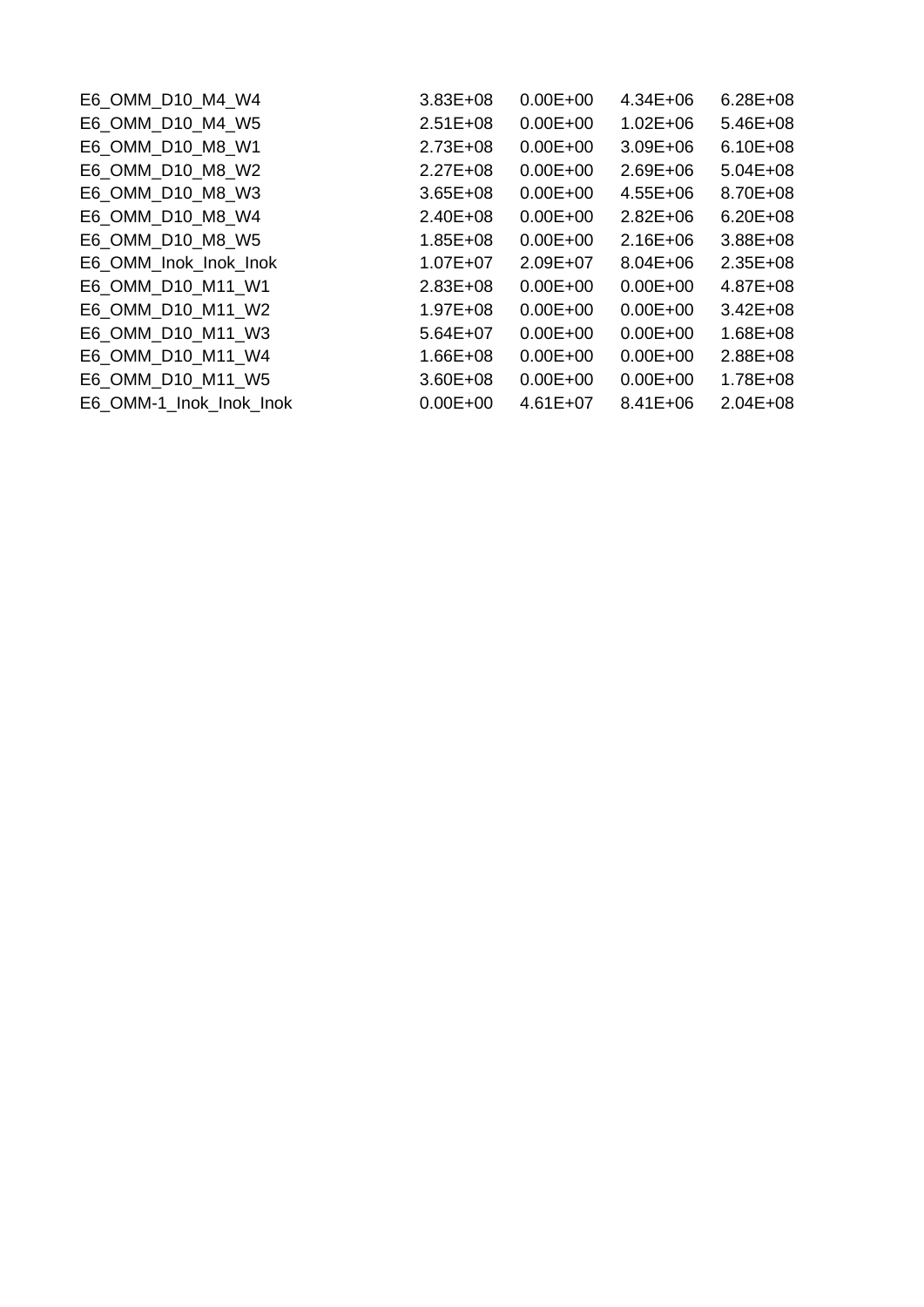| <b>YL31</b>  | <b>YL32</b>  | <b>YL44</b>  | <b>YL45</b>  | 146          | 148          | 149          |
|--------------|--------------|--------------|--------------|--------------|--------------|--------------|
| $1.36E + 09$ | $4.62E + 07$ | $2.71E + 06$ | $1.34E + 08$ | $2.37E + 08$ | $6.56E + 08$ | $0.00E + 00$ |
| $1.35E + 09$ | 4.48E+07     | $2.53E+06$   | $1.17E + 08$ | $1.27E + 08$ | $5.90E + 08$ | $0.00E + 00$ |
| $1.15E + 09$ | 4.38E+07     | $2.39E + 06$ | $1.90E + 08$ | $0.00E + 00$ | $5.05E + 08$ | $0.00E + 00$ |
| $1.55E + 09$ | $5.01E+07$   | $2.56E + 06$ | $2.17E + 08$ | $1.07E + 08$ | $5.98E + 08$ | $0.00E + 00$ |
| $1.30E + 09$ | $3.92E + 07$ | $2.43E + 06$ | $2.22E + 08$ | $1.72E + 08$ | $5.55E+08$   | $0.00E + 00$ |
| $3.93E + 07$ | $3.74E + 06$ | $6.05E + 05$ | $4.06E + 06$ | $2.80E+07$   | $1.41E + 07$ | $3.28E + 06$ |
| $1.64E + 08$ | $1.58E + 07$ | $2.02E + 06$ | $1.98E + 07$ | $1.21E + 08$ | $6.16E + 07$ | $1.42E + 07$ |
| $6.42E + 08$ | $3.19E + 07$ | $8.44E + 04$ | $0.00E + 00$ | $2.22E + 08$ | $1.81E + 09$ | $0.00E + 00$ |
| $5.63E + 08$ | $1.72E + 07$ | $1.14E + 05$ | $1.01E + 08$ | $1.41E + 08$ | $9.69E + 08$ | $0.00E + 00$ |
| $6.67E + 08$ | $2.82E+07$   | $1.25E + 05$ | $0.00E + 00$ | $1.77E + 08$ | $1.19E + 09$ | $0.00E + 00$ |
| $1.00E + 09$ | $3.13E + 07$ | $9.20E + 05$ | $1.54E + 08$ | $2.53E+08$   | $1.14E + 09$ | $0.00E + 00$ |
| $3.78E + 08$ | $8.64E + 06$ | $1.22E + 05$ | $5.66E+07$   | $1.30E + 08$ | $4.22E + 08$ | $0.00E + 00$ |
| $1.10E + 09$ | $2.40E + 07$ | $1.34E + 07$ | $1.96E + 08$ | $3.22E + 08$ | 4.39E+09     | $2.22E + 05$ |
| $6.51E + 08$ | $1.16E + 07$ | $7.85E + 05$ | $1.95E + 08$ | $3.86E + 08$ | $3.95E + 09$ | $3.31E + 06$ |
| $6.88E + 08$ | $2.55E+07$   | $1.42E + 06$ | $5.41E+07$   | $2.91E + 08$ | $1.83E + 09$ | 4.75E+06     |
| $3.65E + 06$ | $1.05E + 05$ | $3.71E + 03$ | $5.22E + 05$ | $1.11E + 06$ | $1.74E + 07$ | $2.31E + 04$ |
| $5.21E + 08$ | $1.93E + 07$ | $2.23E + 05$ | $9.36E + 07$ | $2.96E + 08$ | $3.66E + 09$ | $3.33E + 06$ |
| $3.08E + 09$ | $3.43E + 07$ | $8.62E + 07$ | $1.52E + 08$ | $4.57E + 08$ | $1.72E + 09$ | $0.00E + 00$ |
| $3.95E + 09$ | $3.55E+07$   | $1.09E + 08$ | $1.44E + 08$ | $3.85E + 08$ | $2.13E + 09$ | $0.00E + 00$ |
| $3.30E + 09$ | $3.33E+07$   | $1.12E + 08$ | $1.53E + 08$ | $3.36E + 08$ | $1.74E + 09$ | $0.00E + 00$ |
| $3.40E + 09$ | $3.35E + 07$ | $9.88E + 07$ | $2.06E + 08$ | $3.56E + 08$ | $2.06E + 09$ | $0.00E + 00$ |
| $3.09E + 09$ | $3.14E + 07$ | $8.78E + 07$ | $1.13E + 08$ | $1.83E + 08$ | $1.68E + 09$ | $0.00E + 00$ |
| $1.28E + 09$ | $4.34E + 07$ | $1.88E + 08$ | $1.75E + 08$ | $1.69E + 08$ | $1.02E + 09$ | $0.00E + 00$ |
| 7.60E+08     | $2.50E+07$   | $8.65E+07$   | $9.64E + 07$ | $1.15E + 08$ | $5.57E+08$   | $0.00E + 00$ |
| $1.01E + 09$ | 3.39E+07     | $1.19E + 08$ | $1.22E + 08$ | $1.15E + 08$ | $6.90E + 08$ | $0.00E + 00$ |
| 8.30E+08     | $2.85E+07$   | $1.16E + 08$ | $1.05E + 08$ | 8.37E+07     | $6.33E + 08$ | $0.00E + 00$ |
| $1.31E + 09$ | $5.17E+07$   | $1.68E + 08$ | $1.59E + 08$ | $1.80E + 08$ | $9.96E + 08$ | $0.00E + 00$ |
| $3.75E + 08$ | $1.91E + 07$ | $9.74E + 07$ | $6.47E + 07$ | $1.54E + 08$ | $9.25E + 08$ | $0.00E + 00$ |
| 7.74E+08     | $3.64E + 07$ | $1.35E + 08$ | $1.04E + 08$ | $3.86E + 08$ | $1.36E + 09$ | $0.00E + 00$ |
| $1.53E + 08$ | $6.63E + 06$ | $3.50E+07$   | $2.22E+07$   | $5.58E+07$   | $3.47E + 08$ | $0.00E + 00$ |
| $5.52E + 08$ | $2.26E+07$   | $1.08E + 08$ | $6.99E + 07$ | $1.58E + 08$ | $1.16E + 09$ | $0.00E + 00$ |
| $7.10E + 08$ | $2.73E+07$   | $1.24E + 08$ | $1.28E + 08$ | $1.47E + 08$ | $1.37E + 09$ | $0.00E + 00$ |
| $5.09E + 08$ | $2.03E+07$   | $3.36E + 05$ | $1.02E + 08$ | $2.03E + 08$ | $1.12E + 09$ | $0.00E + 00$ |
| $5.67E + 08$ | $2.30E + 07$ | $7.19E + 05$ | $6.65E+07$   | $4.71E + 08$ | $1.27E + 09$ | $0.00E + 00$ |
| $7.41E + 08$ | $2.42E + 07$ | $1.14E + 06$ | $1.67E + 08$ | $4.75E + 08$ | $1.46E + 09$ | $0.00E + 00$ |
| $7.31E + 08$ | $2.22E+07$   | $1.11E + 06$ | $9.62E + 07$ | $6.99E + 08$ | $1.88E + 09$ | $0.00E + 00$ |
| 7.99E+08     | $2.65E+07$   | $1.20E + 06$ | $1.87E + 08$ | $5.30E + 08$ | $1.63E + 09$ | $0.00E + 00$ |
| $1.31E + 09$ | $3.37E + 07$ | $1.28E + 07$ | $2.75E + 08$ | $2.06E + 08$ | $8.67E + 08$ | $0.00E + 00$ |
| $1.11E + 09$ | $2.03E + 07$ | $8.15E + 06$ | $2.02E + 08$ | $1.09E + 08$ | $6.65E + 08$ | $0.00E + 00$ |
| $1.12E + 09$ | $2.44E + 07$ | $8.28E + 06$ | $2.01E + 08$ | $5.47E+07$   | 7.06E+08     | $0.00E + 00$ |
| $1.18E + 09$ | $2.40E + 07$ | $8.15E + 06$ | $2.08E + 08$ | $1.25E + 08$ | 7.85E+08     | $0.00E + 00$ |
| $1.25E + 09$ | $2.06E + 07$ | 7.97E+06     | $1.78E + 08$ | $7.12E + 07$ | $6.65E + 08$ | $0.00E + 00$ |
| $1.00E + 09$ | $1.59E + 07$ | $8.40E + 06$ | $1.75E + 08$ | $2.38E + 08$ | $1.58E + 09$ | $0.00E + 00$ |
| $9.91E + 08$ | $1.99E + 07$ | $9.39E + 06$ | $1.68E + 08$ | $1.97E + 08$ | $1.23E + 09$ | $0.00E + 00$ |
| $1.04E + 09$ | $1.68E + 07$ | $1.06E + 07$ | $1.77E + 08$ | $2.31E+08$   | $1.47E + 09$ | $0.00E + 00$ |
| $9.65E + 08$ | $1.56E + 07$ | $1.04E + 07$ | $1.61E + 08$ | $3.72E + 08$ | $1.46E + 09$ | $0.00E + 00$ |
| $8.03E + 08$ | $1.20E + 07$ | 7.68E+06     | $9.91E+07$   | $2.29E + 08$ | $1.82E + 09$ | $0.00E + 00$ |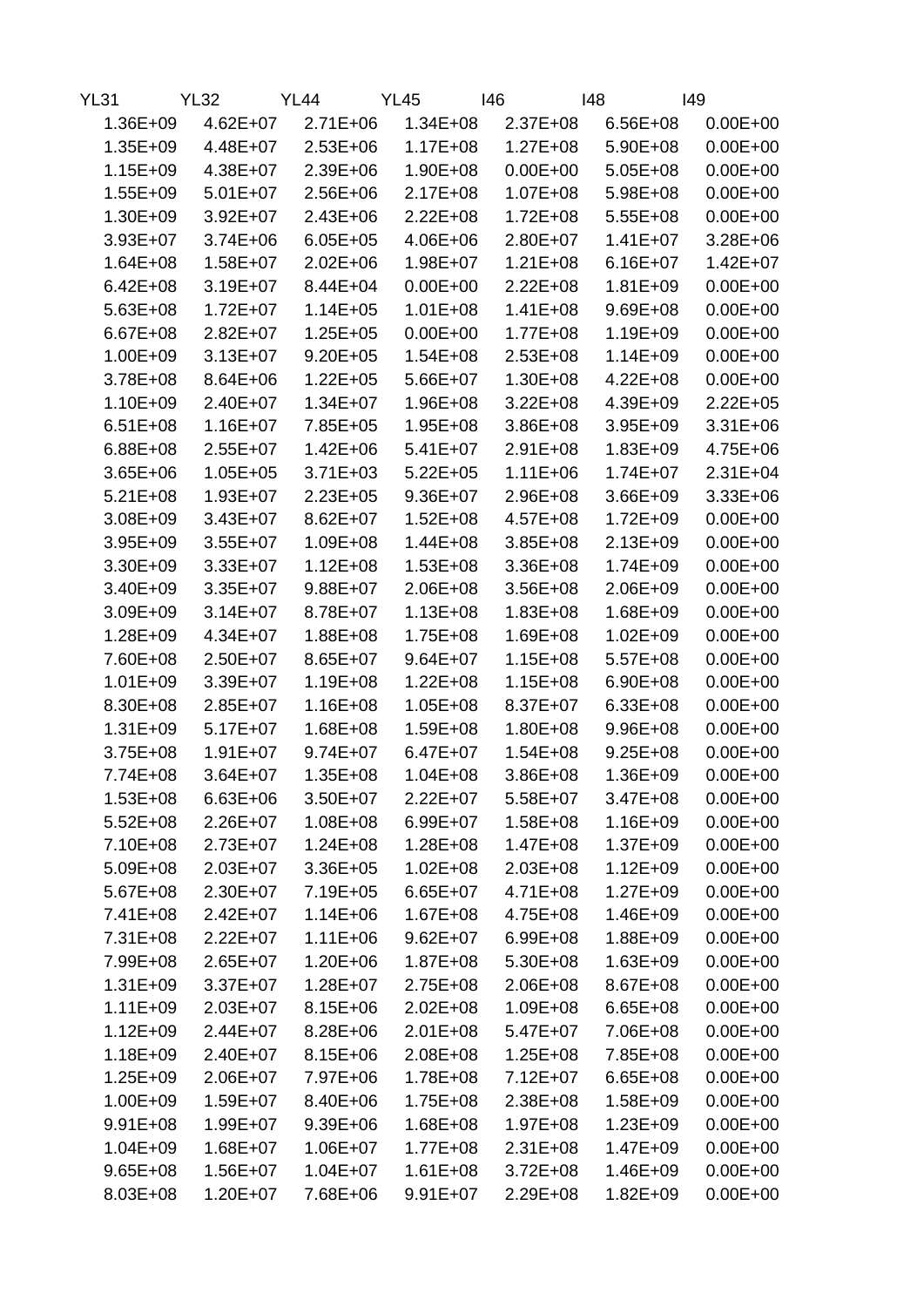| $7.33E + 08$                 | $5.28E+07$   | $2.65E+07$   | $2.23E+08$                   | $2.88E+07$   | $4.21E + 09$ | $0.00E + 00$ |
|------------------------------|--------------|--------------|------------------------------|--------------|--------------|--------------|
| $5.80E + 08$                 | $3.55E+07$   | $1.54E + 07$ | 1.28E+08                     | $2.02E + 07$ | $3.32E + 09$ | $0.00E + 00$ |
| $5.39E + 08$                 | $3.12E + 07$ | $4.71E + 06$ | $1.22E + 08$                 | $1.49E + 07$ | $2.56E+09$   | $0.00E + 00$ |
| $7.14E + 08$                 | $4.09E + 07$ | 1.41E+06     | $1.95E + 08$                 | $2.25E+07$   | $4.85E + 09$ | $0.00E + 00$ |
| $2.06E + 09$                 | $1.19E + 08$ | $2.13E + 08$ | $3.47E + 08$                 | $2.12E + 08$ | $3.00E + 09$ | $0.00E + 00$ |
| 7.91E+09                     | 8.09E+07     | $1.32E + 08$ | $3.26E + 08$                 | $1.05E + 08$ | $2.33E + 09$ | $0.00E + 00$ |
| $5.33E + 09$                 | $5.02E + 07$ | 8.86E+07     | $2.27E + 08$                 | 8.09E+07     | $1.97E + 09$ | $0.00E + 00$ |
| $1.75E + 09$                 | $1.85E+07$   | $3.13E + 07$ | $8.21E + 07$                 | $1.67E + 07$ | 7.08E+08     | $0.00E + 00$ |
| $4.97E + 09$                 | $5.67E+07$   | $9.32E + 07$ | $2.11E + 08$                 | $6.14E + 07$ | 1.70E+09     | $0.00E + 00$ |
| $5.53E+09$                   | $6.27E + 07$ | $0.00E + 00$ | 2.59E+08                     | 7.58E+07     | $2.28E + 09$ | $0.00E + 00$ |
| $8.45E + 08$                 | $5.45E+07$   | 1.96E+06     | 1.70E+08                     | $1.10E + 08$ | 4.70E+08     | $0.00E + 00$ |
| $5.30E + 08$                 | 3.78E+07     | $1.13E + 06$ | $1.05E + 08$                 | $5.14E + 07$ | $3.38E + 08$ | $0.00E + 00$ |
| $9.26E + 08$                 | 4.70E+07     | $1.60E + 06$ | $1.10E + 08$                 | $5.83E+07$   | $3.78E + 08$ | $0.00E + 00$ |
| $1.08E + 09$                 | $5.31E+07$   | $1.92E + 06$ | $1.63E + 08$                 | $5.72E+07$   | $5.00E + 08$ | $0.00E + 00$ |
| $1.16E + 09$                 | $6.70E + 07$ | $2.30E + 06$ | 2.48E+08                     | $6.07E + 07$ | 7.20E+08     | $0.00E + 00$ |
| $1.23E + 09$                 | 7.23E+07     | $1.20E + 07$ | $2.16E + 08$                 | 4.16E+07     | $8.81E + 08$ | $0.00E + 00$ |
| $1.97E + 09$                 | 7.53E+07     | $1.33E + 07$ | $2.30E + 08$                 | 7.49E+07     | $1.05E + 09$ | $0.00E + 00$ |
| $1.68E + 09$                 | $6.89E + 07$ | $1.13E + 07$ | 2.00E+08                     | $6.63E + 07$ | 8.41E+08     | $0.00E + 00$ |
| $1.96E + 08$                 | $6.81E + 06$ | $1.33E + 06$ | 2.33E+07                     | $1.07E + 07$ | $1.16E + 08$ | $0.00E + 00$ |
| 7.91E+08                     | $3.10E + 07$ | $5.07E + 06$ | $9.89E + 07$                 | $2.15E+07$   | $4.60E + 08$ | $0.00E + 00$ |
| 8.96E+08                     | $6.37E+07$   | $6.32E + 06$ | 1.68E+08                     | $9.16E + 07$ | $5.80E + 08$ | $0.00E + 00$ |
| $9.36E + 08$                 | $7.27E+07$   | 8.47E+06     | 1.86E+08                     | $9.73E + 07$ | 7.25E+08     | $0.00E + 00$ |
| $1.04E + 09$                 | $6.51E+07$   | 7.67E+06     | 1.97E+08                     | $1.15E + 08$ | 7.59E+08     | $0.00E + 00$ |
| $1.17E + 09$                 | 8.84E+07     | $1.00E + 07$ | $2.44E + 08$                 | $1.75E + 08$ | $8.66E + 08$ | $0.00E + 00$ |
| $1.08E + 09$                 | 7.78E+07     | $9.73E + 06$ | $2.36E + 08$                 | $1.29E + 08$ | 8.73E+08     | $0.00E + 00$ |
| $1.34E + 09$                 | 7.60E+07     | $1.59E + 08$ | 2.33E+08                     | $5.57E+07$   | $9.31E + 08$ | $0.00E + 00$ |
| $1.33E + 09$                 | $5.57E+07$   | $1.35E + 08$ | 1.85E+08                     | $5.51E+07$   | 8.56E+08     | $0.00E + 00$ |
| $1.53E + 09$                 | $5.91E+07$   | $1.43E + 08$ | 1.89E+08                     | 7.19E+07     | $8.35E + 08$ | $0.00E + 00$ |
| $1.44E + 09$                 | 7.84E+07     | $1.14E + 08$ | $2.24E + 08$                 | $5.32E+07$   | $1.06E + 09$ | $0.00E + 00$ |
| $1.70E + 09$                 | $8.62E + 07$ | $1.45E + 08$ | 2.20E+08                     | $6.23E+07$   | $1.02E + 09$ | $0.00E + 00$ |
|                              | $5.99E+07$   | $8.61E + 07$ | 1.70E+08                     | 8.63E+07     | $1.38E + 09$ | $0.00E + 00$ |
| $6.58E + 08$<br>$9.58E + 08$ |              | $1.99E + 08$ |                              | $1.63E + 08$ | $1.98E + 09$ | $0.00E + 00$ |
|                              | 7.28E+07     |              | $2.19E + 08$<br>$1.98E + 08$ |              | $2.04E + 09$ |              |
| $9.11E + 08$                 | 7.67E+07     | $1.65E + 08$ | $2.14E + 08$                 | $1.51E + 08$ |              | $0.00E + 00$ |
| 8.84E+08<br>$7.55E + 08$     | $8.72E + 07$ | $1.77E + 08$ |                              | $1.45E + 08$ | $2.03E + 09$ | $0.00E + 00$ |
|                              | $6.70E + 07$ | $1.40E + 08$ | $1.59E + 08$                 | 7.78E+07     | $1.51E + 09$ | $0.00E + 00$ |
| $1.01E + 09$                 | $5.60E+07$   | $6.77E+07$   | $2.51E + 08$                 | 1.76E+08     | $9.64E + 09$ | $0.00E + 00$ |
| $1.16E + 09$                 | $5.62E+07$   | $1.11E + 08$ | $2.25E + 08$                 | $2.44E + 08$ | $9.23E + 09$ | $0.00E + 00$ |
| $8.54E + 08$                 | 4.39E+07     | 7.68E+07     | 1.99E+08                     | $1.04E + 08$ | 7.83E+09     | $0.00E + 00$ |
| $9.89E + 08$                 | $5.51E+07$   | $1.36E + 08$ | $2.81E + 08$                 | $1.86E + 08$ | $9.39E + 09$ | $0.00E + 00$ |
| $8.64E + 08$                 | $5.33E+07$   | $4.41E + 07$ | $2.36E + 08$                 | $1.64E + 08$ | $9.03E + 09$ | $0.00E + 00$ |
| $1.87E + 09$                 | $6.13E+07$   | $1.79E + 07$ | $2.80E + 08$                 | $9.97E+07$   | $1.34E + 09$ | $0.00E + 00$ |
| $1.70E + 09$                 | $5.91E+07$   | $1.55E+07$   | $2.58E + 08$                 | $9.64E + 07$ | $1.24E + 09$ | $0.00E + 00$ |
| $2.16E + 09$                 | $7.13E+07$   | $1.66E + 07$ | $3.17E + 08$                 | $1.29E + 08$ | $1.52E + 09$ | $0.00E + 00$ |
| $1.41E + 09$                 | $5.47E+07$   | $1.16E + 07$ | $2.49E + 08$                 | $8.37E + 07$ | $1.17E + 09$ | $0.00E + 00$ |
| $1.65E + 09$                 | $5.33E+07$   | $1.19E + 07$ | $2.25E + 08$                 | 7.20E+07     | $1.25E + 09$ | $0.00E + 00$ |
| $1.59E + 09$                 | $5.26E+07$   | $1.89E + 08$ | $2.18E + 08$                 | $9.20E + 07$ | $1.09E + 09$ | $0.00E + 00$ |
| $1.51E + 09$                 | 5.79E+07     | $2.09E + 08$ | $2.44E + 08$                 | $1.01E + 08$ | $1.18E + 09$ | $0.00E + 00$ |
| $2.14E + 09$                 | 7.07E+07     | $2.35E + 08$ | $2.94E + 08$                 | $1.18E + 08$ | $1.46E + 09$ | $0.00E + 00$ |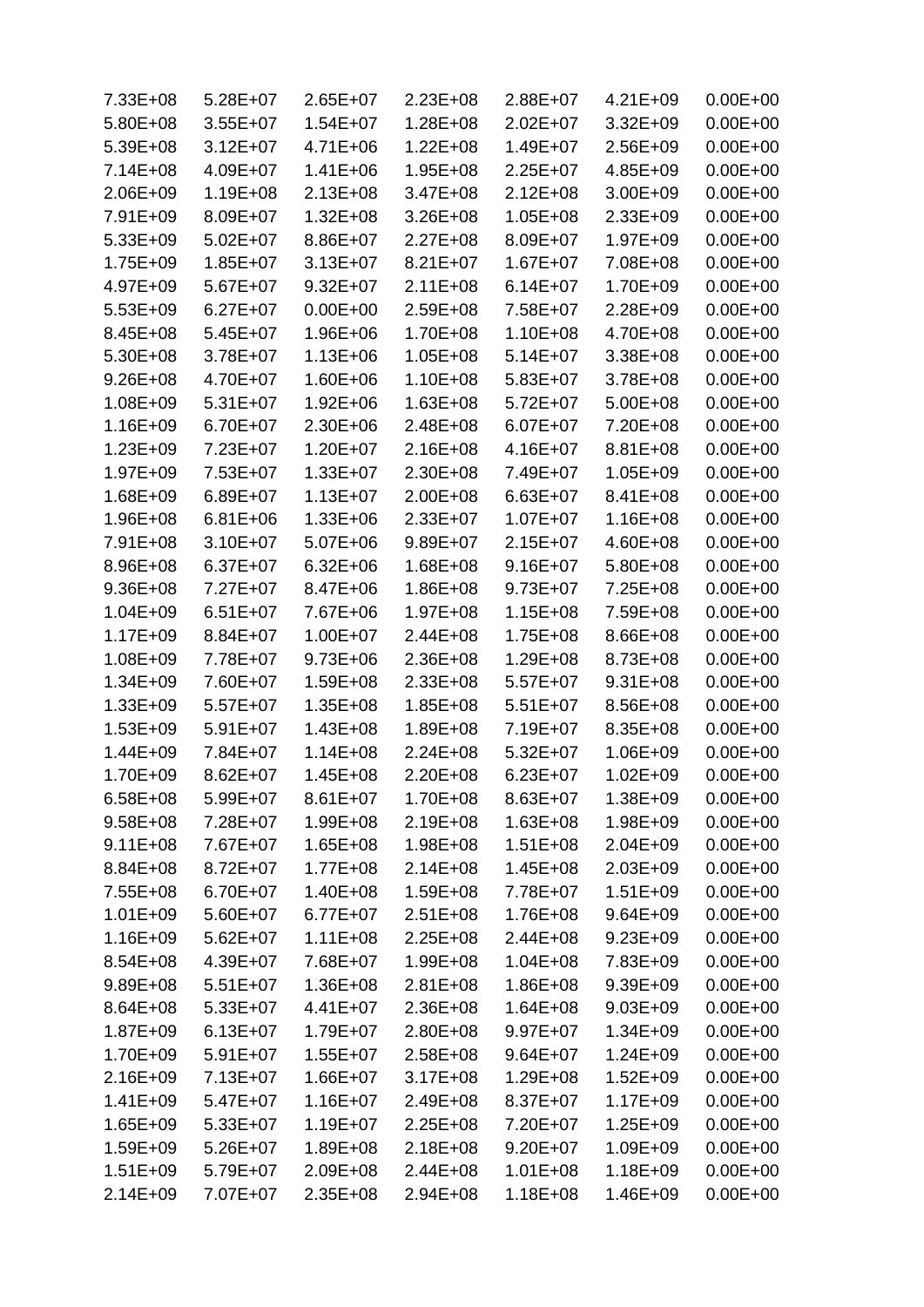| $1.91E + 09$ | $6.84E+07$   | $2.31E + 08$ | $3.11E + 08$ | $1.10E + 08$ | $1.56E + 09$ | $0.00E + 00$ |
|--------------|--------------|--------------|--------------|--------------|--------------|--------------|
| $1.91E + 09$ | $4.83E+07$   | $1.54E + 08$ | $2.46E + 08$ | $9.41E + 07$ | $1.45E + 09$ | $0.00E + 00$ |
| $1.27E + 09$ | 7.45E+07     | $2.18E + 08$ | $2.99E + 08$ | $2.33E+08$   | $3.78E + 09$ | $0.00E + 00$ |
| $1.11E + 09$ | $5.61E+07$   | $1.53E + 08$ | $2.28E + 08$ | $1.85E + 08$ | $2.99E + 09$ | $0.00E + 00$ |
| 1.74E+09     | $1.11E + 08$ | $2.11E + 08$ | $4.11E + 08$ | $2.40E + 08$ | 4.88E+09     | $0.00E + 00$ |
| $1.18E + 09$ | $6.95E + 07$ | $1.83E + 08$ | $2.82E + 08$ | $2.00E + 08$ | $3.33E + 09$ | $0.00E + 00$ |
| 7.50E+08     | $4.66E+07$   | $1.10E + 08$ | $1.58E + 08$ | $1.02E + 08$ | $2.05E + 09$ | $0.00E + 00$ |
| $6.18E + 07$ | $9.64E + 06$ | $1.81E + 08$ | 1.70E+07     | $9.16E + 07$ | $3.72E + 08$ | $9.34E + 06$ |
| 7.44E+09     | $8.58E+07$   | $1.57E + 08$ | $2.50E + 08$ | $1.85E + 08$ | $4.95E + 09$ | $0.00E + 00$ |
| $5.01E + 09$ | $6.83E+07$   | $1.12E + 08$ | $1.82E + 08$ | $1.15E + 08$ | $3.38E + 09$ | $0.00E + 00$ |
| $2.12E + 09$ | $3.61E + 07$ | $6.30E + 07$ | $1.07E + 08$ | $4.82E+07$   | $1.72E + 09$ | $0.00E + 00$ |
| $4.51E + 09$ | $6.34E + 07$ | $1.08E + 08$ | $1.90E + 08$ | $1.12E + 08$ | $3.75E + 09$ | $0.00E + 00$ |
| $2.29E + 09$ | $3.18E + 07$ | $6.35E+07$   | $1.05E + 08$ | $6.95E+07$   | $1.71E + 09$ | $0.00E + 00$ |
| $8.34E + 07$ | $1.13E + 07$ | $1.94E + 08$ | $1.77E+07$   | $8.36E+07$   | $3.35E + 08$ | $9.75E + 06$ |
|              |              |              |              |              |              |              |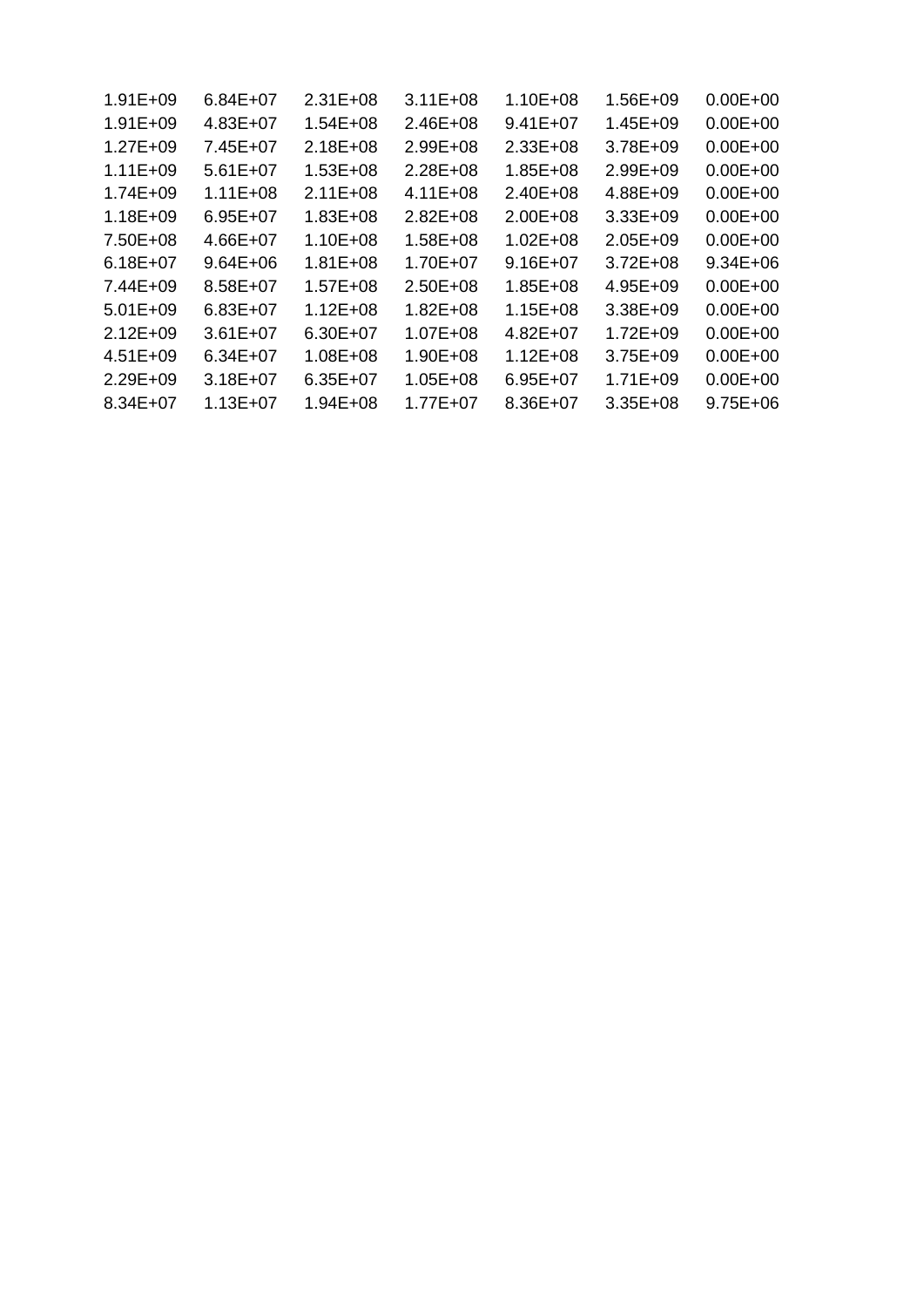| <b>YL58</b>  | *E: indicates biological replicate                               |
|--------------|------------------------------------------------------------------|
| $3.73E + 08$ | ** OMM: full consortium, OMM-1: OMM-E.faecalis KB1 dropout co    |
| $3.61E + 08$ | *** D10: day 10                                                  |
| $3.31E + 08$ | ****: M1-11 indicates growth medium                              |
| $2.92E + 08$ | *****: W indicates technical replicate                           |
| $2.72E + 08$ | ******: Inok indicates inoculum of biological replicate          |
| $1.12E + 07$ |                                                                  |
| $5.80E+07$   | values are copies/ml culture determined by qPCR and corrected fo |
| 1.78E+09     |                                                                  |
| $1.01E + 09$ |                                                                  |
| $1.56E + 09$ |                                                                  |
| $1.31E + 09$ |                                                                  |
| $6.02E + 08$ |                                                                  |
| $2.31E + 09$ |                                                                  |
| $3.02E + 08$ |                                                                  |
| $6.61E + 08$ |                                                                  |
| $2.63E + 06$ |                                                                  |
| $3.54E + 08$ |                                                                  |
| $4.17E + 08$ |                                                                  |
| 7.44E+08     |                                                                  |
| $6.57E + 08$ |                                                                  |
| $6.79E + 08$ |                                                                  |
| $6.91E + 08$ |                                                                  |
| $2.22E + 09$ |                                                                  |
| $8.12E + 08$ |                                                                  |
| $1.26E + 09$ |                                                                  |
| $1.06E + 09$ |                                                                  |
| 1.78E+09     |                                                                  |
| $6.63E + 08$ |                                                                  |
| 4.40E+08     |                                                                  |
| $1.38E + 08$ |                                                                  |
| $3.91E + 08$ |                                                                  |
| $6.37E + 08$ |                                                                  |
| $6.28E + 08$ |                                                                  |
| 8.97E+08     |                                                                  |
| 8.80E+08     |                                                                  |
| $1.29E + 09$ |                                                                  |
| 7.88E+08     |                                                                  |
| $1.88E + 09$ |                                                                  |
| $1.69E + 09$ |                                                                  |
| $1.94E + 09$ |                                                                  |
| $2.29E + 09$ |                                                                  |
| $1.76E + 09$ |                                                                  |
| $6.97E + 08$ |                                                                  |
| $9.91E + 08$ |                                                                  |
| 7.36E+08     |                                                                  |
| $9.86E + 08$ |                                                                  |
| $6.52E + 08$ |                                                                  |
|              |                                                                  |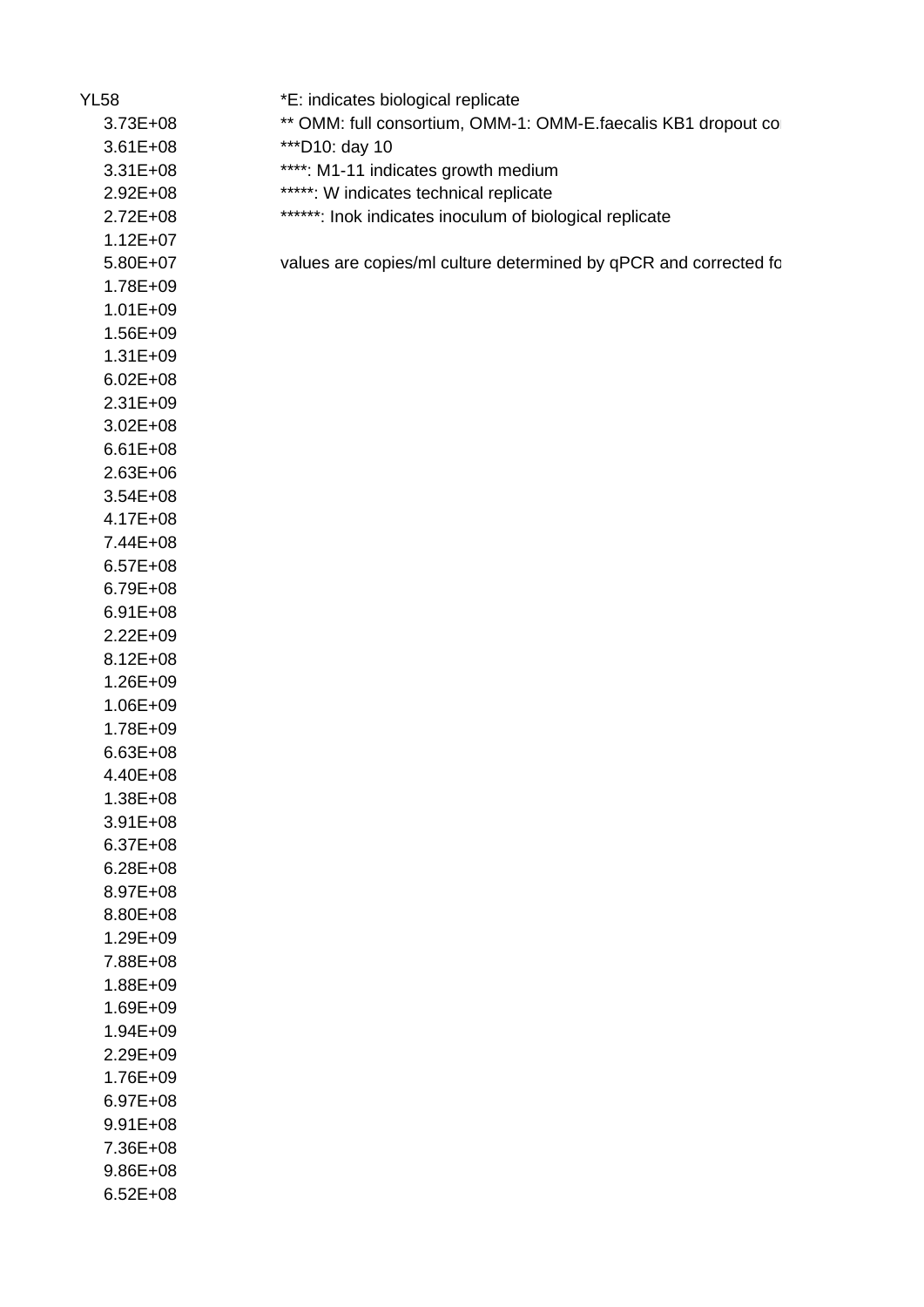| $3.14E + 08$ |  |  |
|--------------|--|--|
| $1.82E + 08$ |  |  |
| 1.64E+08     |  |  |
| 4.71E+08     |  |  |
| 7.99E+08     |  |  |
| $6.14E + 08$ |  |  |
| $5.15E + 08$ |  |  |
| $9.87E + 07$ |  |  |
| $3.43E + 08$ |  |  |
| 4.67E+08     |  |  |
| $6.59E + 07$ |  |  |
| $1.89E + 08$ |  |  |
| $3.55E+08$   |  |  |
| $9.44E + 07$ |  |  |
| 1.21E+09     |  |  |
| $2.82E + 06$ |  |  |
| $1.86E + 08$ |  |  |
| $1.52E + 08$ |  |  |
| $0.00E + 00$ |  |  |
| $5.02E + 08$ |  |  |
| $3.57E + 07$ |  |  |
| 1.39E+08     |  |  |
| $1.56E + 08$ |  |  |
| 7.22E+08     |  |  |
| 1.35E+09     |  |  |
| $2.07E + 08$ |  |  |
| $1.71E + 07$ |  |  |
| $5.77E+07$   |  |  |
| $5.71E + 08$ |  |  |
| $1.07E + 09$ |  |  |
| $3.07E + 08$ |  |  |
| 4.74E+08     |  |  |
| 4.07E+08     |  |  |
| 4.10E+08     |  |  |
| $1.85E + 08$ |  |  |
| $6.67E + 08$ |  |  |
| 7.58E+08     |  |  |
| $6.01E + 08$ |  |  |
| $9.28E + 08$ |  |  |
| 8.46E+08     |  |  |
| 5.64E+08     |  |  |
| $6.14E + 08$ |  |  |
| $1.51E + 09$ |  |  |
| $5.57E + 08$ |  |  |
| 7.13E+08     |  |  |
| $3.77E + 08$ |  |  |
| 6.40E+08     |  |  |
| $9.49E + 08$ |  |  |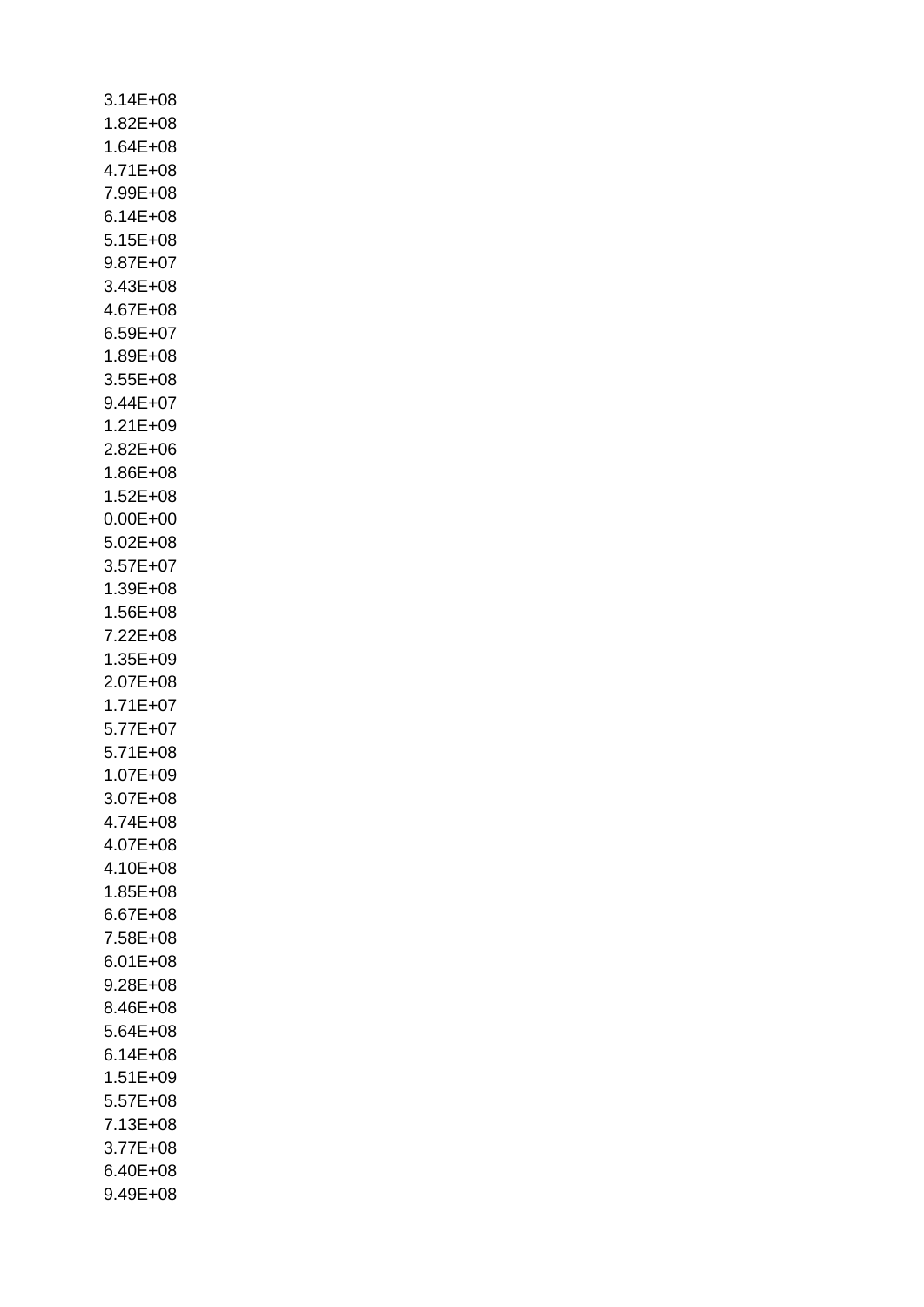| 9.41E+08     |
|--------------|
| 5.62E+08     |
| 7.51E+08     |
| $6.55E + 08$ |
| 1.08E+09     |
| 6.00E+08     |
| 5.67E+08     |
| 2.12E+08     |
| 1.79E+09     |
| $1.02E + 09$ |
| 4.17E+08     |
| 9.06E+08     |
| 4.66E+08     |
| $2.28E + 08$ |
|              |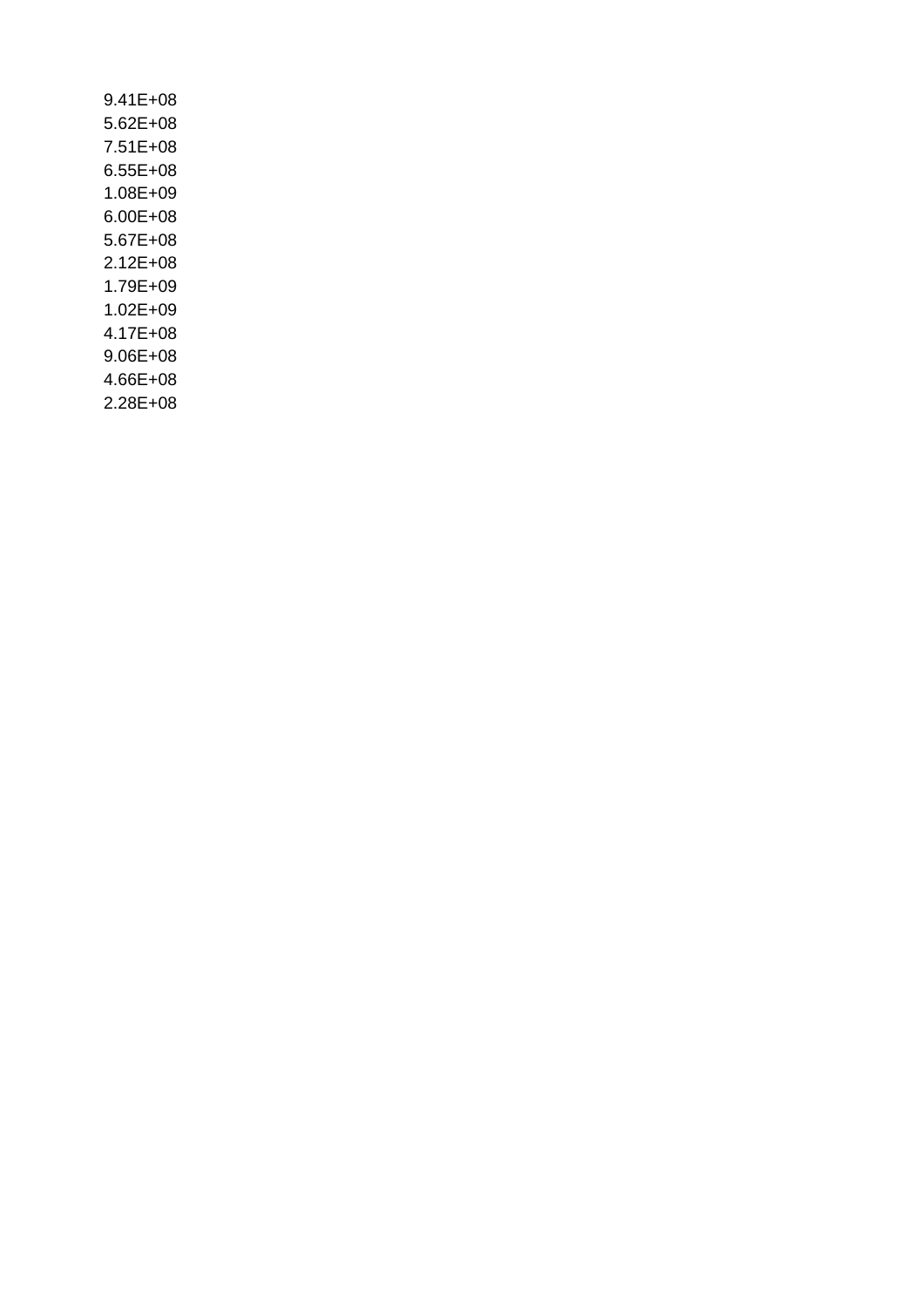nsortium

vr 16S rRNA copy number of specific strain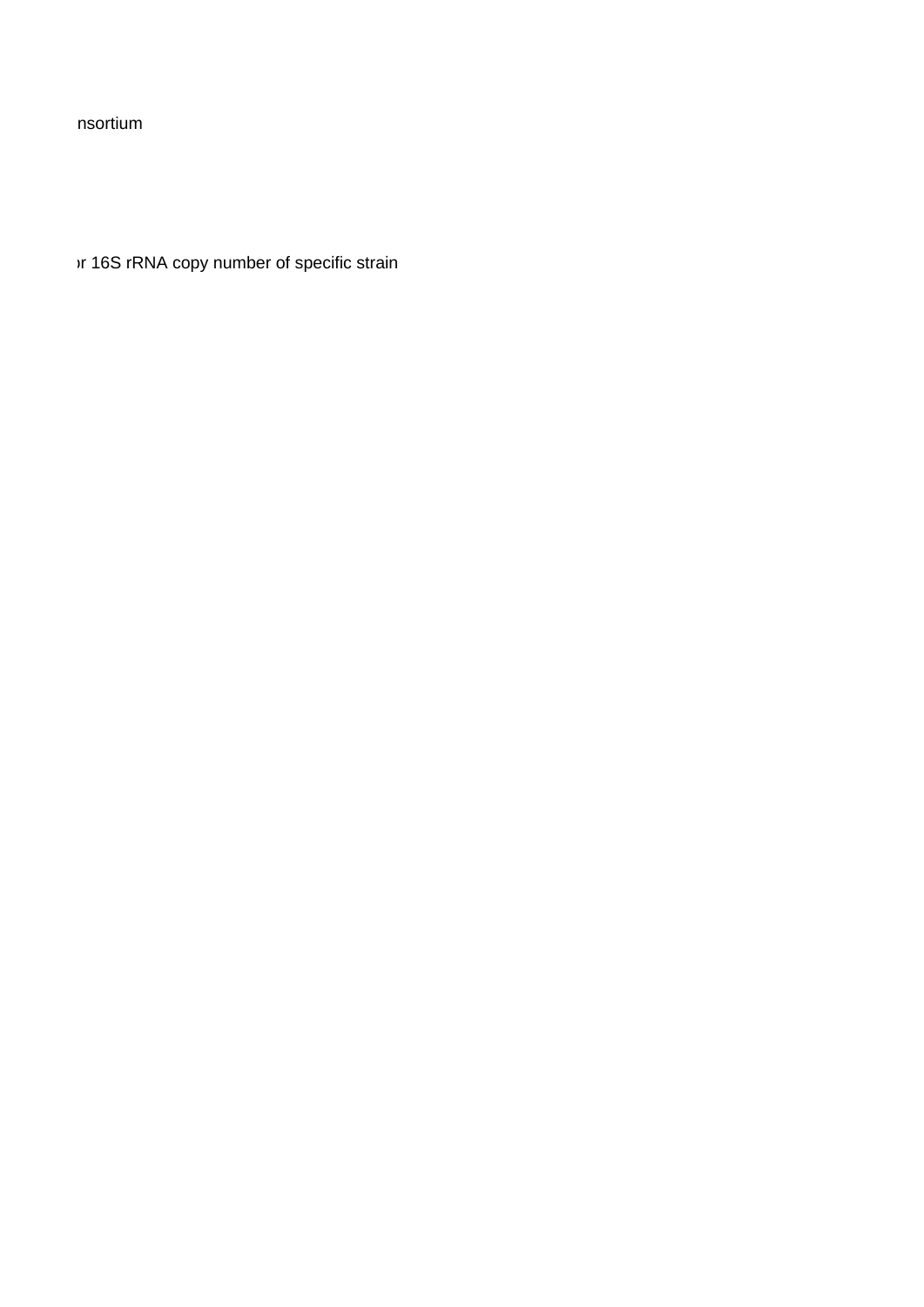| medium         | 146. | 148                                           | 149 | KB1      | KB18 | YI 2                             |
|----------------|------|-----------------------------------------------|-----|----------|------|----------------------------------|
| M1             |      | 0.00474846 0.00028877 -                       |     |          |      | 0.00157607 0.00281064 0.00023756 |
| M <sub>2</sub> |      | $0.18476026$ $0.1061313$                      |     |          |      | 0.00026682 0.00016608 0.00147333 |
| M4             |      | 0.04422563 0.01668914 -                       |     | 2.43E-06 |      | 1.16E-05 0.00455108              |
| M8             |      | 0.72105236 0.00195163 -                       |     | 7.18E-05 |      | 1.18E-05 0.00803645              |
| M10            |      | 0.10225283 0.01458523 0.06807481 0.00162737 - |     |          |      | 0.07372912                       |
| M11            |      | 0.00318158  0.17729564 -                      |     |          |      | 0.00151 0.15677756 0.0001942     |

\*shown are p values (t.test) of comparing absolute abundance of a strain in full OMM12 consortium v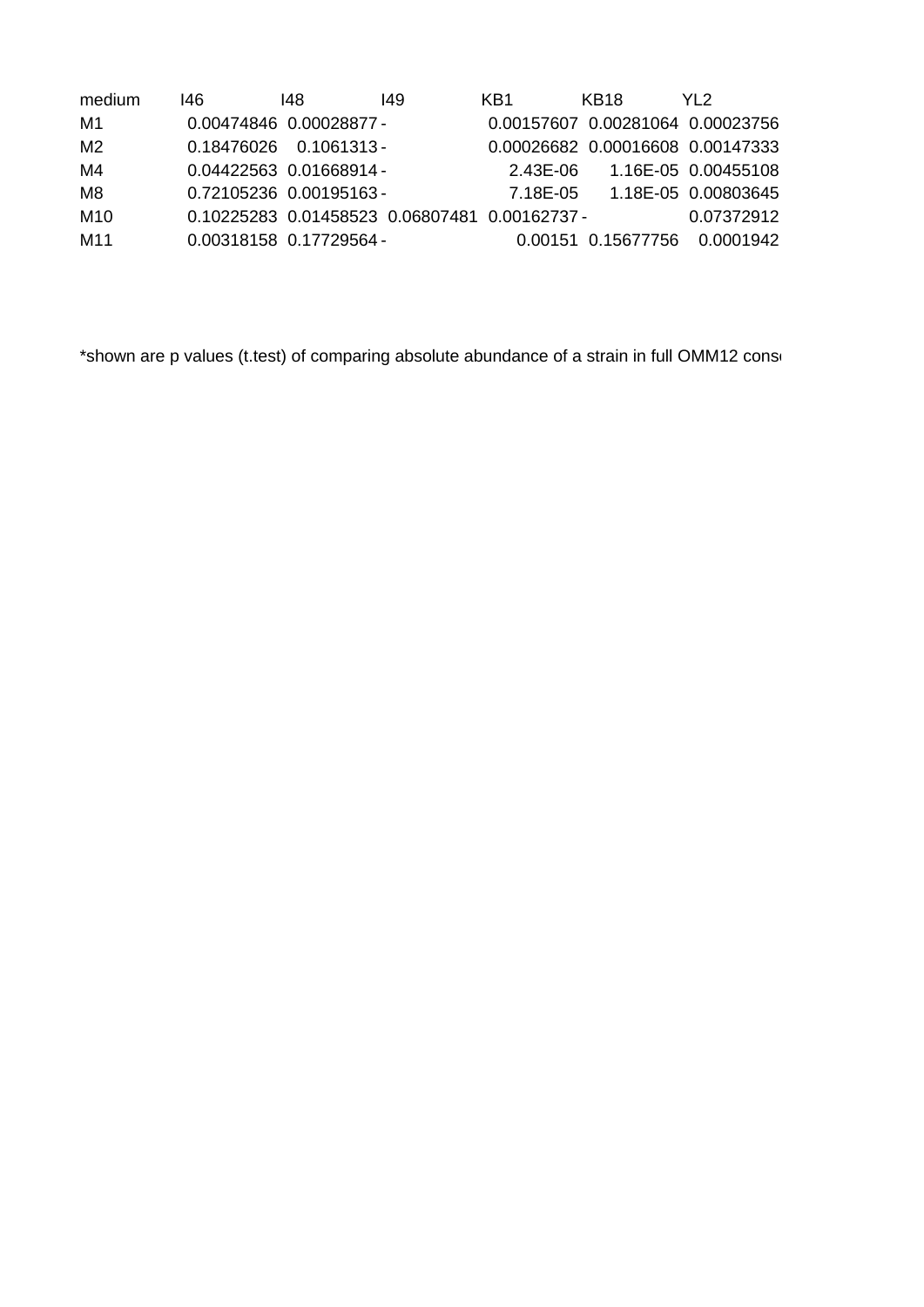YL27 YL31 YL32 YL44 YL45 YL58 0.87260518 0.00070164 1.29E-06 1.09E-06 0.01062235 0.00032582 0.2432646 0.18670566 0.00128084 0.18794446 0.92484071 1.93E-06 0.51319435 0.00231806 0.00127668 0.15308749 0.00043442 0.02043227 0.00077323 0.00732602 2.19E-05 0.01762084 0.00021344 0.48704447 0.31824941 0.14487013 0.00097968 0.01248023 0.04017303 0.73201743 0.89702852 0.08348507 0.01074377 0.39602005 0.1848582 0.87420525

ortium vs OMM11-KB1 dropout consortium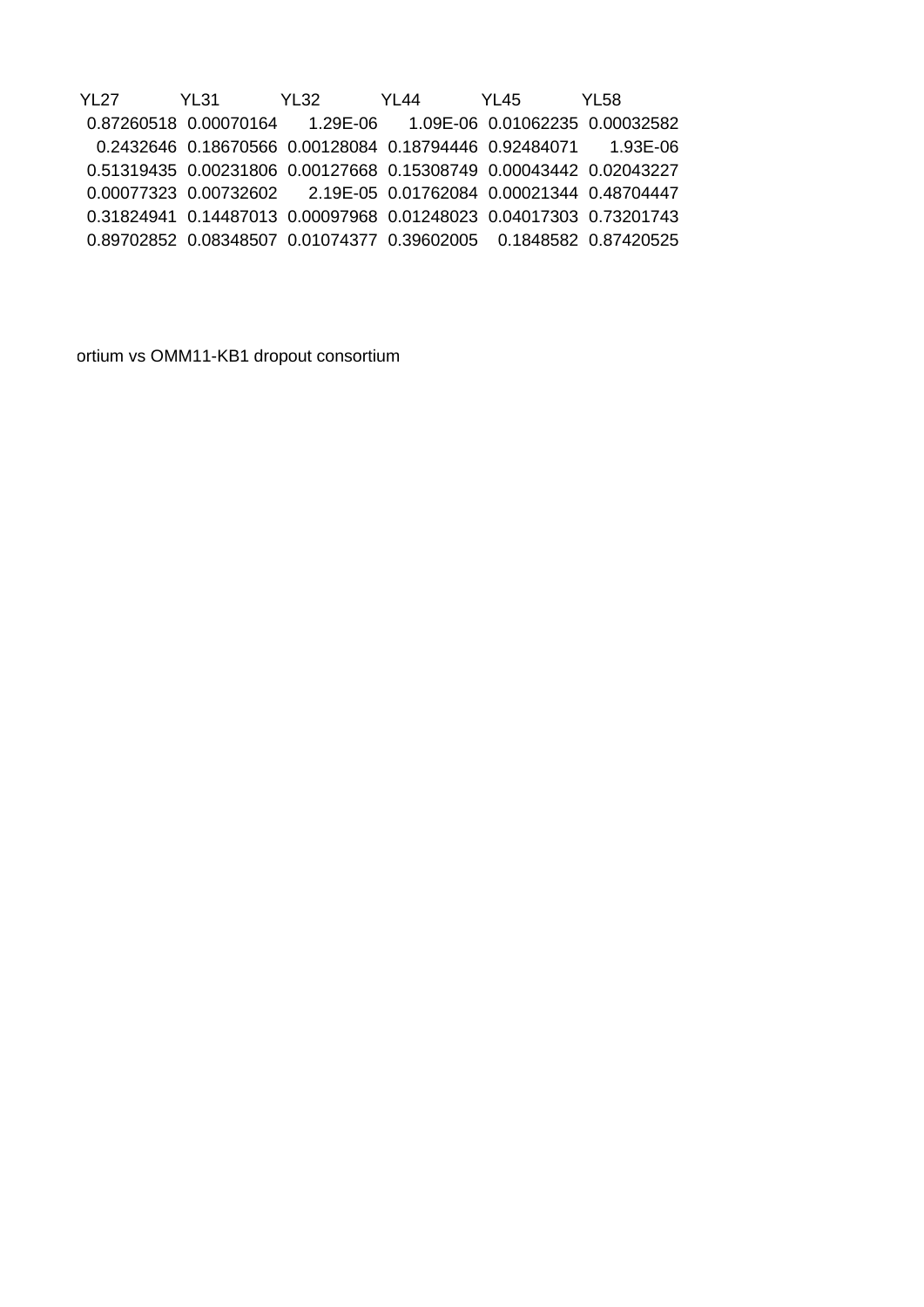|                                 | <b>YL31</b>  | <b>YL32</b>  | <b>YL27</b>  | <b>YL58</b>  | 148          | <b>YL45</b>  |
|---------------------------------|--------------|--------------|--------------|--------------|--------------|--------------|
| Ce_2223                         | $1.04E + 09$ | $1.16E + 09$ | $1.32E + 09$ | 2.90E+10     | $3.57E + 08$ | $0.00E + 00$ |
| Ce_2224                         | 7.95E+08     | $0.00E + 00$ | $0.00E + 00$ | $1.10E + 10$ | $2.10E + 08$ | $0.00E + 00$ |
| Ce_2225                         | $1.04E + 09$ | $1.61E + 09$ | $3.68E + 09$ | $1.34E + 10$ | $2.86E + 08$ | $0.00E + 00$ |
| Ce_M4                           | 1.46E+09     | $2.25E+09$   | $8.51E + 09$ | $1.38E + 10$ | $3.68E + 08$ | $0.00E + 00$ |
| Ce_M5                           | 2.79E+08     | $4.65E + 08$ | $1.39E + 08$ | $3.09E + 09$ | 7.82E+07     | $0.00E + 00$ |
| Ce_M6                           | $3.35E + 08$ | $5.47E + 08$ | 4.39E+08     | $2.94E + 09$ | $6.75E + 07$ | $0.00E + 00$ |
| Co_2223                         | $2.73E + 09$ | $5.44E + 09$ | $3.73E+10$   | $4.23E+10$   | $1.00E + 09$ | $0.00E + 00$ |
| Co_2224                         | $1.31E + 09$ | $5.11E + 09$ | $2.68E+10$   | $3.49E+10$   | $1.08E + 09$ | $0.00E + 00$ |
| Co_2225                         | 1.34E+09     | $3.45E + 09$ | $1.96E+10$   | $2.60E+10$   | $5.03E + 08$ | $0.00E + 00$ |
| $Co$ <sub><math>M4</math></sub> | $2.44E + 09$ | $5.56E + 09$ | $3.40E + 10$ | $3.40E+10$   | $9.65E + 08$ | $0.00E + 00$ |
| $Co$ $M5$                       | 1.28E+09     | $5.29E + 09$ | $1.72E + 10$ | $3.16E + 10$ | 7.71E+08     | $0.00E + 00$ |
| $Co$ $M6$                       | $1.24E + 09$ | $3.85E + 09$ | $1.71E + 09$ | $2.28E+10$   | $6.41E + 08$ | $0.00E + 00$ |
| $II_2223$                       | $1.27E + 07$ | 1.99E+08     | $8.02E + 08$ | $3.74E + 08$ | $4.47E + 07$ | $0.00E + 00$ |
| $II_2224$                       | $1.87E + 07$ | $2.33E + 08$ | $1.47E + 09$ | 7.43E+08     | 8.76E+07     | $0.00E + 00$ |
| II 2225                         | $6.83E + 06$ | 1.39E+08     | $1.14E + 09$ | $1.24E + 08$ | $5.30E+07$   | $0.00E + 00$ |
| $II$ M4                         | 8.10E+05     | $1.87E + 07$ | $2.65E + 08$ | $1.56E + 07$ | 3.09E+06     | $0.00E + 00$ |
| $II$ M <sub>5</sub>             | $1.27E + 06$ | $2.67E+07$   | $9.04E + 08$ | $4.67E + 06$ | $5.00E + 06$ | $0.00E + 00$ |
| $II$ <sub>M6</sub>              | $1.54E + 06$ | $6.07E + 06$ | $3.54E + 07$ | 7.52E+06     | $0.00E + 00$ | $0.00E + 00$ |
| F <sub>2223</sub>               | 2.30E+09     | $5.59E + 09$ | $2.84E+10$   | $4.53E+10$   | $1.00E + 09$ | $0.00E + 00$ |
| F 2224                          | $1.66E + 09$ | $8.11E + 09$ | $3.69E+10$   | $5.04E+10$   | $1.35E + 09$ | $0.00E + 00$ |
| $F_2$ 2225                      | 8.77E+08     | 4.39E+09     | $2.34E+10$   | $3.54E+10$   | 7.85E+08     | $0.00E + 00$ |
| F M4                            | 9.39E+08     | $3.23E + 09$ | $1.84E + 10$ | $1.75E + 10$ | $5.64E + 08$ | $0.00E + 00$ |
| $F$ <sub>_M5</sub>              | $1.13E + 09$ | $5.38E + 09$ | $2.19E+10$   | $2.88E+10$   | $9.03E + 08$ | $0.00E + 00$ |
| F M6                            | $1.57E + 09$ | $4.04E + 09$ | 8.80E+09     | $2.39E+10$   | 7.47E+08     | $0.00E + 00$ |

\* Ce: Cecum, Co: Colon, Il: Illeum, F: Feces

\*\* values are copies/g gut content determined by qPCR and corrected for 16S rRNA copy nur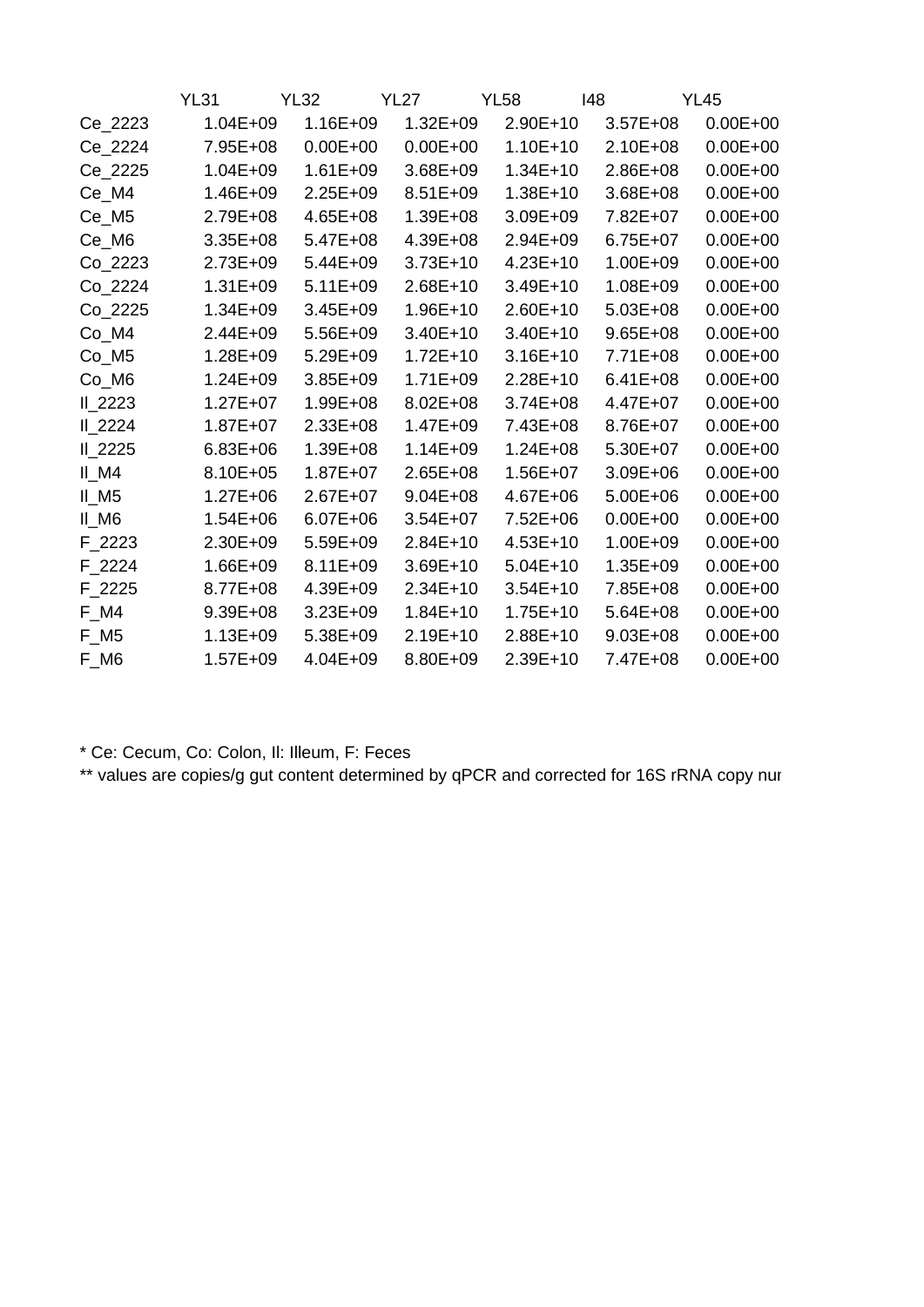| KB18         | YL44         | KB1          | YL <sub>2</sub> | 146          | 149          |
|--------------|--------------|--------------|-----------------|--------------|--------------|
| $1.15E + 09$ | $4.03E + 06$ | $0.00E + 00$ | 8.69E+07        | $1.24E + 08$ | $3.47E+10$   |
| $1.57E + 09$ | $6.03E + 06$ | $0.00E + 00$ | $1.60E + 08$    | $1.15E + 08$ | $1.42E + 10$ |
| $1.95E + 09$ | $7.22E + 06$ | $0.00E + 00$ | $2.17E + 08$    | $2.62E + 08$ | 2.30E+10     |
| $2.26E + 09$ | $1.28E + 07$ | $0.00E + 00$ | $5.81E + 08$    | 8.68E+08     | $3.08E + 10$ |
| $3.27E + 08$ | $0.00E + 00$ | $0.00E + 00$ | $1.06E + 07$    | $2.17E+07$   | 4.46E+09     |
| $4.87E + 08$ | $8.71E + 05$ | $0.00E + 00$ | $2.07E + 07$    | $6.02E + 07$ | $5.01E + 09$ |
| $1.01E + 10$ | $4.68E + 07$ | $0.00E + 00$ | $1.84E + 09$    | 1.74E+09     | $1.04E + 11$ |
| $1.10E+10$   | $4.53E + 07$ | $0.00E + 00$ | $1.17E + 09$    | $1.46E + 09$ | $8.41E+10$   |
| $5.30E + 09$ | $2.38E + 07$ | $0.00E + 00$ | $9.83E + 08$    | $4.45E + 08$ | $5.84E+10$   |
| 7.85E+09     | 4.48E+07     | $0.00E + 00$ | $1.73E + 09$    | $2.83E + 09$ | $9.09E + 10$ |
| $6.09E + 09$ | $1.58E + 07$ | $0.00E + 00$ | $4.38E + 08$    | $1.32E + 09$ | $6.44E+10$   |
| $6.96E + 09$ | $2.94E + 06$ | $0.00E + 00$ | $4.66E + 07$    | $5.49E + 08$ | $3.86E+10$   |
| $1.28E + 08$ | $2.76E + 06$ | $0.00E + 00$ | $5.09E + 07$    | $2.88E + 08$ | $1.95E + 09$ |
| $5.17E + 08$ | $4.03E + 06$ | $0.00E + 00$ | $1.55E + 08$    | $4.87E + 08$ | $3.81E + 09$ |
| $2.50E + 08$ | $3.40E + 06$ | $0.00E + 00$ | $1.85E + 08$    | $1.95E + 08$ | $2.12E + 09$ |
| $1.92E + 07$ | $0.00E + 00$ | $0.00E + 00$ | $9.10E + 06$    | $9.30E + 07$ | $4.26E + 08$ |
| $1.92E + 07$ | $3.30E + 06$ | $0.00E + 00$ | $1.63E + 07$    | $1.06E + 08$ | $1.09E + 09$ |
| 7.26E+06     | $0.00E + 00$ | $0.00E + 00$ | $2.13E + 06$    | $2.45E+07$   | $8.56E+07$   |
| $9.24E + 09$ | $4.23E + 07$ | $0.00E + 00$ | $1.05E + 09$    | 1.46E+09     | $9.60E+10$   |
| $1.53E+10$   | $0.00E + 00$ | $0.00E + 00$ | 1.70E+09        | $2.16E + 09$ | $1.20E + 11$ |
| 7.19E+09     | $4.53E + 07$ | $0.00E + 00$ | $1.16E + 09$    | $7.11E + 08$ | 7.50E+10     |
| $2.54E + 09$ | $3.12E + 07$ | $0.00E + 00$ | $9.51E + 08$    | $1.91E + 09$ | 4.69E+10     |
| $9.68E + 09$ | $3.09E + 07$ | $0.00E + 00$ | 7.47E+08        | 1.99E+09     | 7.09E+10     |
| $6.63E + 09$ | 1.36E+07     | $0.00E + 00$ | $3.93E + 08$    | $1.01E + 09$ | 4.79E+10     |

mber of specific strain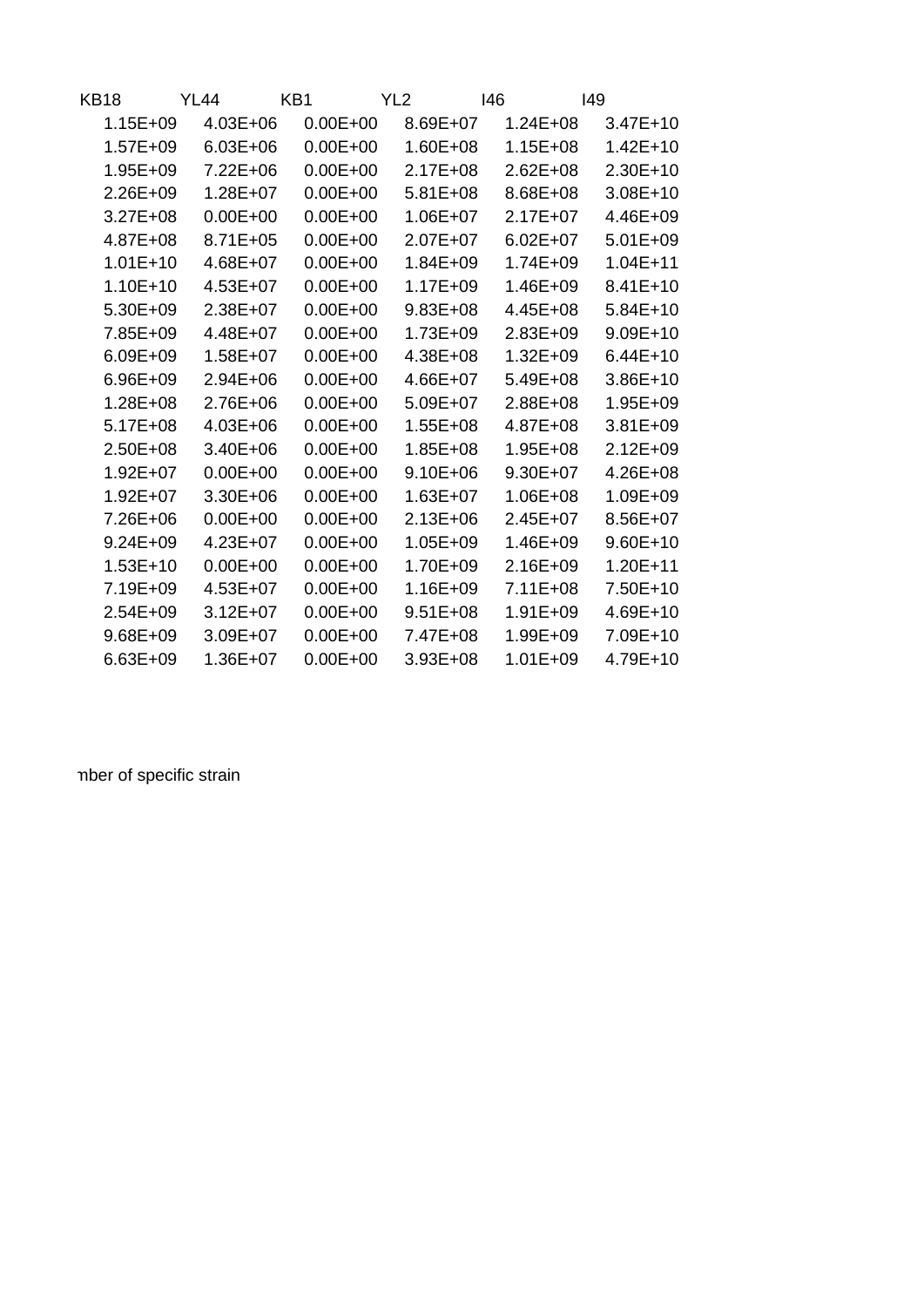| sample  | KB1          | YL <sub>2</sub> | <b>KB18</b>  | YL27         | <b>YL31</b>  | YL32         |
|---------|--------------|-----------------|--------------|--------------|--------------|--------------|
| Ce 2309 | $0.00E + 00$ | $0.00E + 00$    | $0.00E + 00$ | $0.00E + 00$ | $1.06E + 04$ | $1.69E + 04$ |
| Ce 2310 | $0.00E + 00$ | $0.00E + 00$    | $0.00E + 00$ | $0.00E + 00$ | $0.00E + 00$ | $1.37E + 04$ |
| Ce 2311 | $0.00E + 00$ | $0.00E + 00$    | $0.00E + 00$ | $0.00E + 00$ | $0.00E + 00$ | 1.79E+04     |
| Ce 2312 | $0.00E + 00$ | $0.00E + 00$    | $0.00E + 00$ | $0.00E + 00$ | 8.98E+03     | $6.28E + 03$ |
| Co 2310 | $0.00E + 00$ | $0.00E + 00$    | $0.00E + 00$ | $0.00E + 00$ | $0.00E + 00$ | $1.24E + 04$ |
| Co 2311 | $6.68E + 05$ | $0.00E + 00$    | $0.00E + 00$ | $0.00E + 00$ | $0.00E + 00$ | $4.94E + 03$ |
| Co 2312 | $1.18E + 06$ | $0.00E + 00$    | $0.00E + 00$ | $0.00E + 00$ | $0.00E + 00$ | $2.95E + 04$ |
| Co_2313 | $1.33E + 05$ | $0.00E + 00$    | $0.00E + 00$ | $0.00E + 00$ | $0.00E + 00$ | $7.73E + 03$ |
| II 2309 | $2.43E + 06$ | $0.00E + 00$    | $0.00E + 00$ | $0.00E + 00$ | $0.00E + 00$ | $0.00E + 00$ |
| II 2310 | $1.29E + 06$ | $0.00E + 00$    | $0.00E + 00$ | $0.00E + 00$ | $0.00E + 00$ | $0.00E + 00$ |
| II 2311 | $3.23E + 06$ | $0.00E + 00$    | $0.00E + 00$ | $0.00E + 00$ | $0.00E + 00$ | $0.00E + 00$ |
| II 2312 | $2.05E + 06$ | $0.00E + 00$    | $0.00E + 00$ | $0.00E + 00$ | $0.00E + 00$ | $0.00E + 00$ |
| II 2313 | $6.76E + 05$ | $0.00E + 00$    | $0.00E + 00$ | $0.00E + 00$ | $0.00E + 00$ | $6.21E + 04$ |
| F 2311  | 1.89E+06     | $0.00E + 00$    | $0.00E + 00$ | $0.00E + 00$ | $3.15E + 03$ | $2.11E + 03$ |
| F 2312  | $4.93E + 05$ | $0.00E + 00$    | $0.00E + 00$ | $1.81E + 03$ | $2.91E+03$   | $1.61E + 04$ |
| F 2313  | $0.00E + 00$ | $0.00E + 00$    | $0.00E + 00$ | $0.00E + 00$ | $0.00E + 00$ | $0.00E + 00$ |

\* Ce: Cecum, Co: Colon, Il: Illeum, F: Feces

\*\* values are copies/g gut section determined by qPCR and corrected for 16S rRNA copy nur